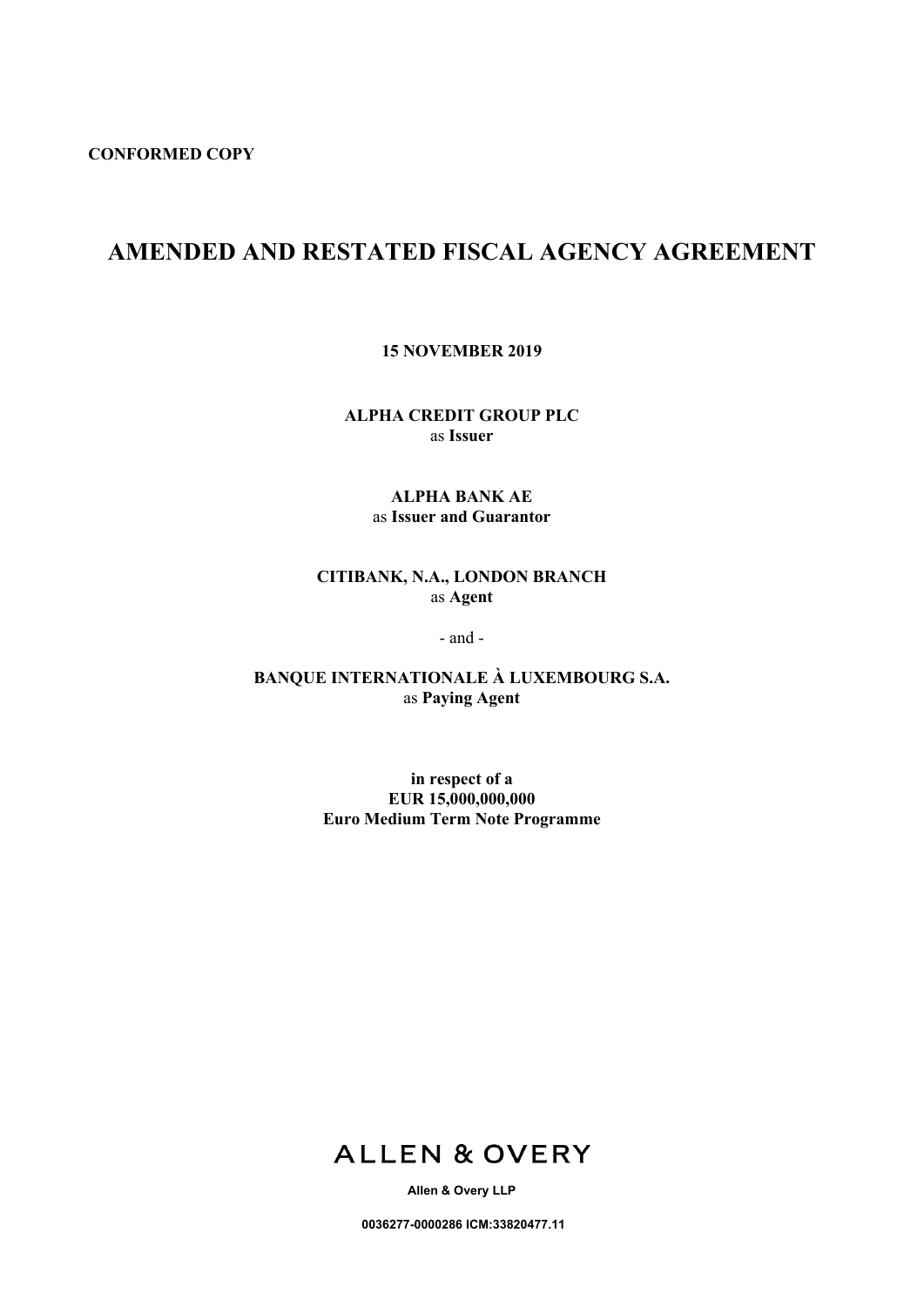# **CONTENTS**

| <b>Clause</b> |                                                                                      | Page |
|---------------|--------------------------------------------------------------------------------------|------|
| 1.            |                                                                                      |      |
| 2.            |                                                                                      |      |
| 3.            |                                                                                      |      |
| 4.            | Determination Of Exchange Date, Issue Of Permanent Global Notes And Definitive Notes |      |
| 5.            |                                                                                      |      |
| 6.            |                                                                                      |      |
| 7.            |                                                                                      |      |
| 8.            | Determinations And Notifications In Respect Of Notes And Interest Determination17    |      |
| 9.            |                                                                                      |      |
| 10.           |                                                                                      |      |
| 11.           |                                                                                      |      |
| 12.           |                                                                                      |      |
| 13.           |                                                                                      |      |
| 14.           |                                                                                      |      |
| 15.           |                                                                                      |      |
| 16.           |                                                                                      |      |
| 17.           |                                                                                      |      |
| 18.           |                                                                                      |      |
| 19.           |                                                                                      |      |
| 20.           |                                                                                      |      |
| 21.           |                                                                                      |      |
| 22.           |                                                                                      |      |
| 23.           |                                                                                      |      |
| 24.           |                                                                                      |      |
| 25.           | Change Of Specified Office And Appointment Of Alpha Bank Noteholders Agent28         |      |
| 26.           |                                                                                      |      |
| 27.           |                                                                                      |      |
| 28.           |                                                                                      |      |
| 29.           |                                                                                      |      |
| 30.           |                                                                                      |      |
| 31.           |                                                                                      |      |
| 32.           |                                                                                      |      |
| 33.           |                                                                                      |      |
| 34.           |                                                                                      |      |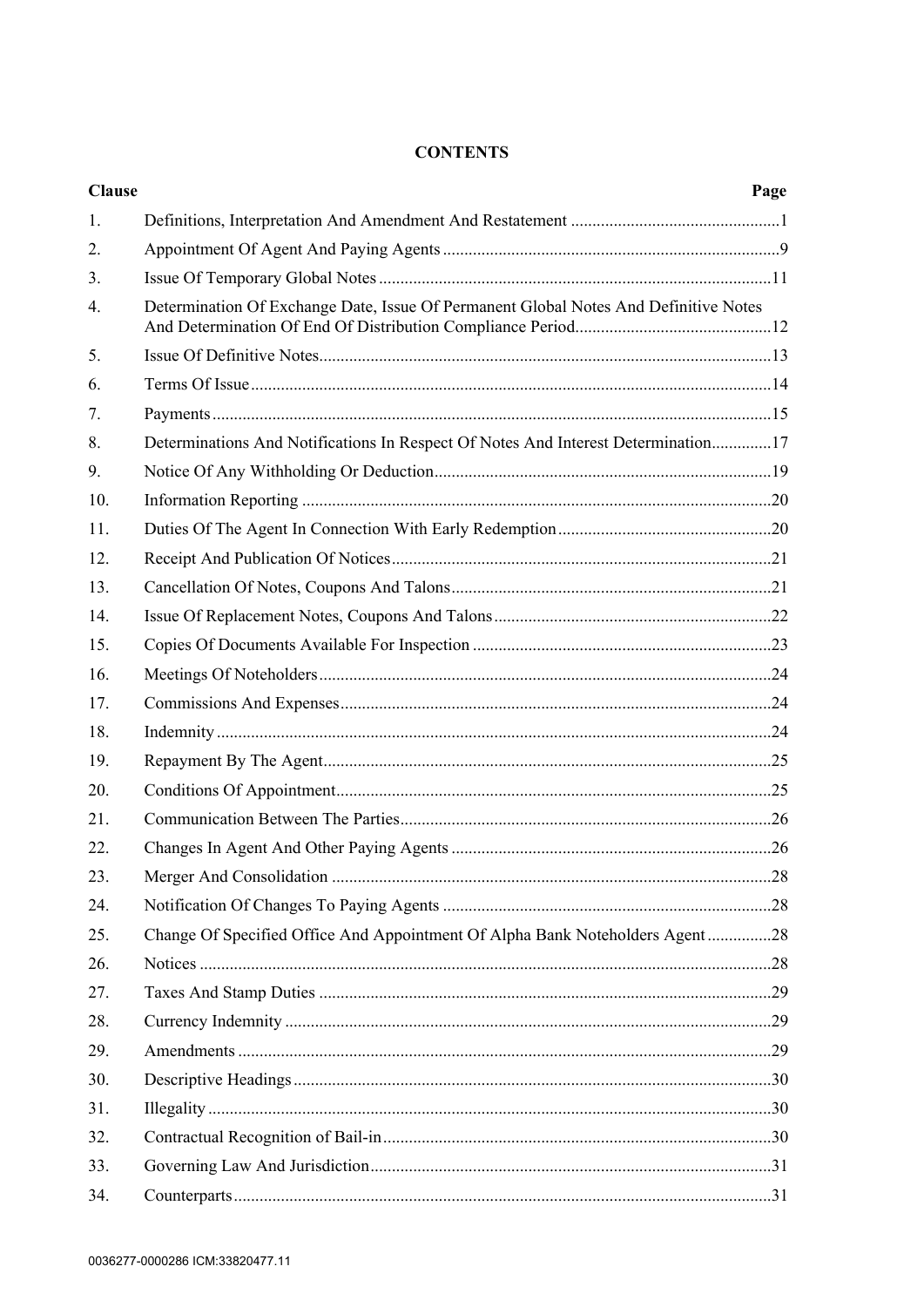| 35.               |                   |  |
|-------------------|-------------------|--|
| 36.               |                   |  |
| <b>APPENDIX A</b> |                   |  |
|                   | <b>APPENDIX B</b> |  |
|                   | <b>SCHEDULE 1</b> |  |
| <b>SCHEDULE 2</b> |                   |  |
|                   | Part I            |  |
|                   | Part II           |  |
|                   | Part III          |  |
|                   | Part IV           |  |
|                   | Part V            |  |
|                   | <b>SCHEDULE 3</b> |  |
| <b>SCHEDULE 4</b> |                   |  |
|                   | <b>SCHEDULE 5</b> |  |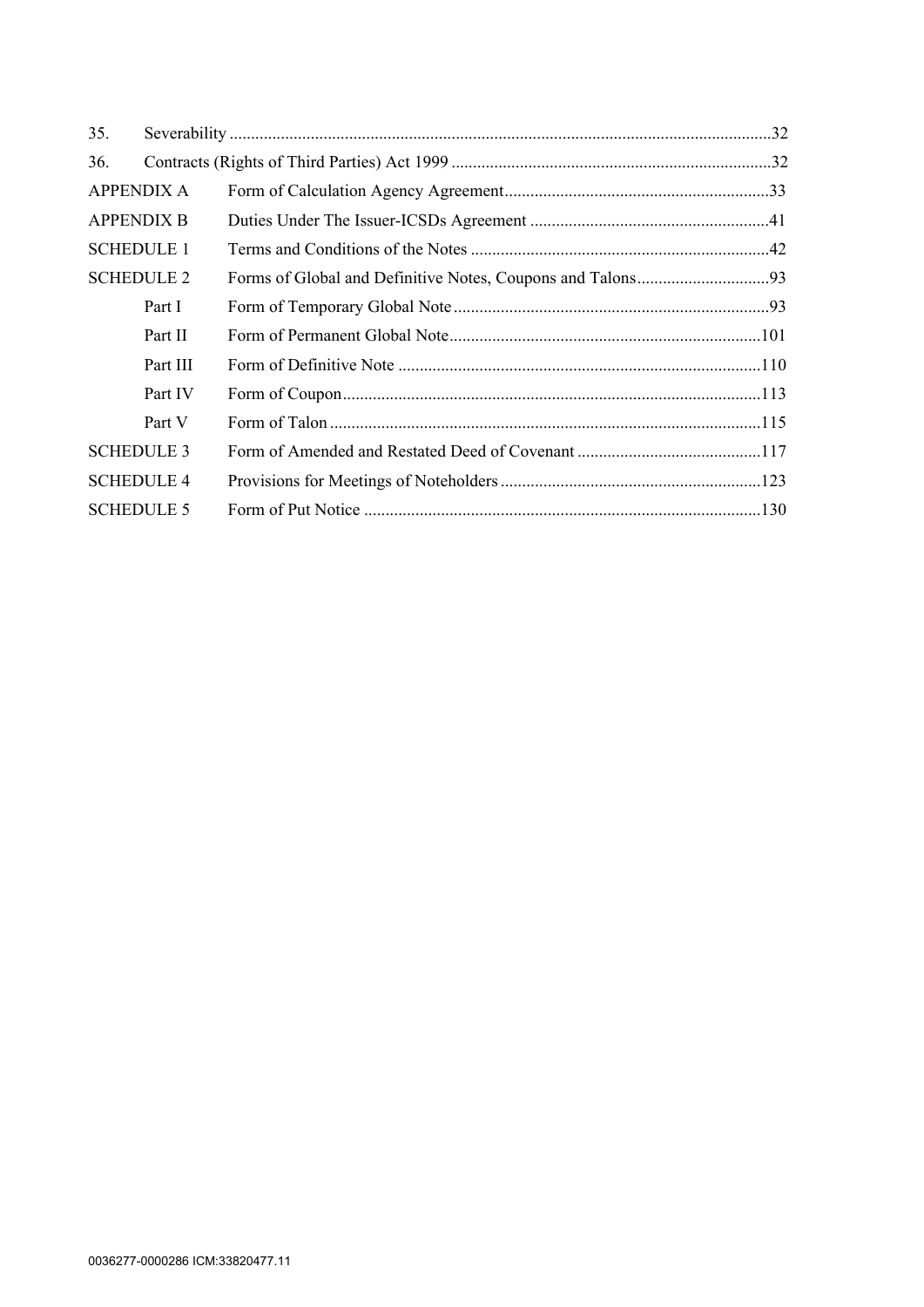## **THIS AGREEMENT** is made on 15 November 2019

## **BETWEEN:**

- (1) **ALPHA CREDIT GROUP PLC**, a public limited company incorporated in England and Wales with registered number 3747110 whose registered office is at Capital House, 85 King William Street, London EC4N 7BL, United Kingdom ("**Alpha PLC**");
- (2) **ALPHA BANK AE**, a company incorporated in the Hellenic Republic whose registered office is at 40 Stadiou Street, GR-10252 Athens, Greece ("**Alpha Bank**", and together with Alpha PLC, the "**Issuers**" and each an "**Issuer**" and, in its capacity as the guarantor of the Notes issued by Alpha PLC, the "**Guarantor**");
- (3) **CITIBANK, N.A., LONDON BRANCH** of Citigroup Centre, Canada Square, London E14 5LB, United Kingdom (the "**Agent**", which expression shall include any successor agent appointed in accordance with Clause [22](#page-28-1)); and
- (4) **BANQUE INTERNATIONALE À LUXEMBOURG S.A.** of 69, route d'Esch, L-2953 Luxembourg, Grand Duchy of Luxembourg (together with the Agent, the "**Paying Agents**", which expression shall include any additional or successor paying agent appointed in accordance with Clause [22](#page-28-1) and "**Paying Agent**" shall mean any of the Paying Agents).

# **WHEREAS:**

- (A) Alpha PLC and Alpha Bank have entered into an amended and restated programme agreement (the "**Programme Agreement**") dated 15 November 2019 with the Dealers named therein pursuant to which the Issuers may issue Euro Medium Term Notes (the "**Notes**") in an aggregate nominal amount of up to EUR 15,000,000,000 (or its equivalent in other currencies).
- (B) Each issue of Notes will be initially represented by a temporary global Note exchangeable in whole or in part for definitive Notes or for a permanent global Note which will be exchangeable as described therein for definitive Notes.
- (C) The Guarantor has pursuant to a deed of guarantee dated 15 November 2019 (the "**Deed of Guarantee**") irrevocably agreed to guarantee the obligations of Alpha PLC under and in relation to the Notes issued by Alpha PLC.
- (D) For the purposes of the Programme, Alpha PLC and Alpha Bank entered into a Fiscal Agency Agreement which was most recently amended and restated on 30 June 2017 (the "**Original Fiscal Agency Agreement**") with the Agent and the Paying Agents named therein. The parties hereby wish to amend and restate the Original Fiscal Agency Agreement.

## <span id="page-3-0"></span>**IT IS HEREBY AGREED** as follows:

## **1. DEFINITIONS, INTERPRETATION AND AMENDMENT AND RESTATEMENT**

1.1 Terms and expressions defined in the Programme Agreement, the Notes or used in the applicable Final Terms (or in the case of Exempt Notes, Pricing Supplement) or Drawdown Prospectus (as the case may be) shall have the same meanings in this Agreement, except where the context requires otherwise or unless otherwise stated.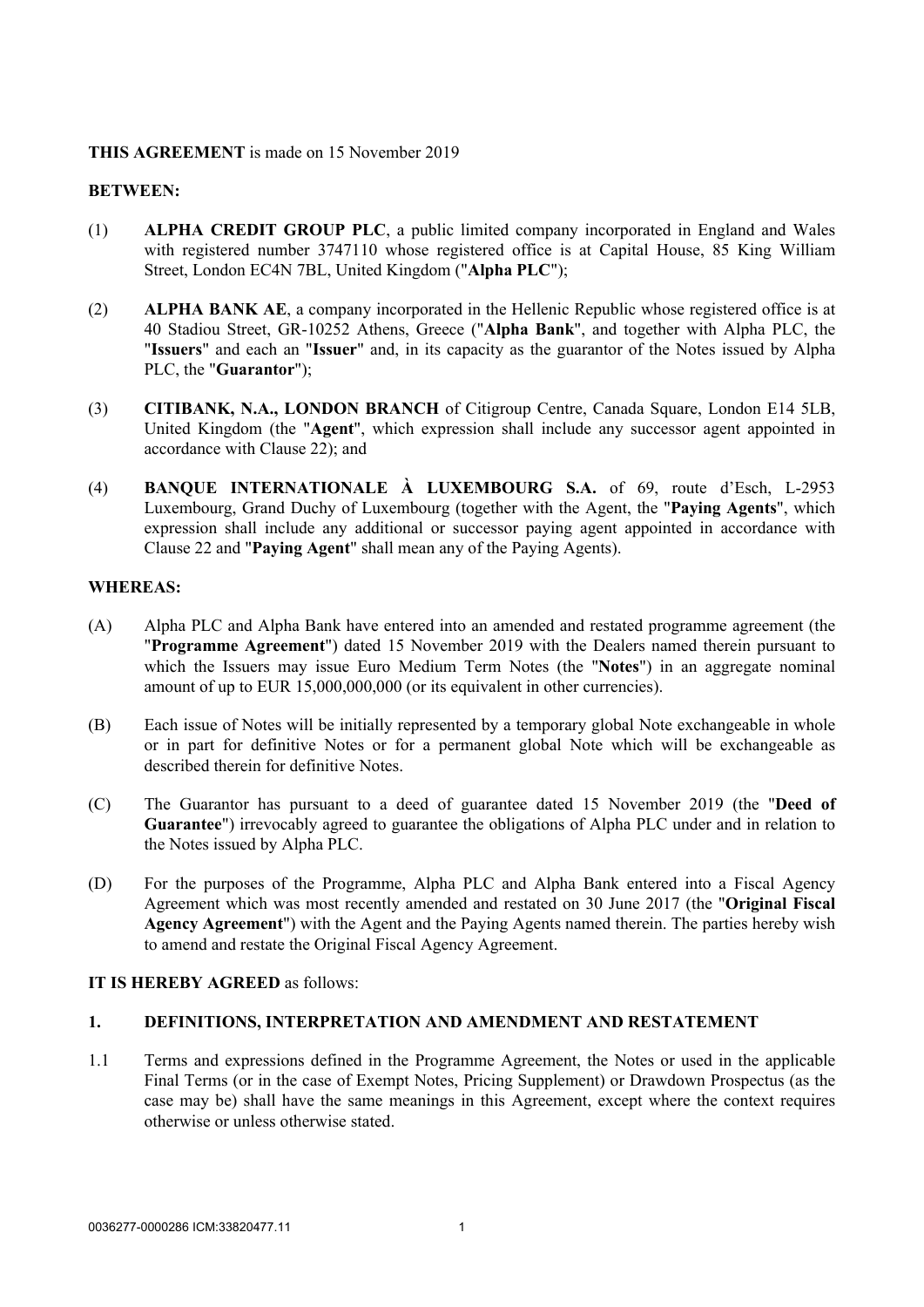1.2 Without prejudice to the foregoing:

"**Alpha Bank Notes**" means any Series or Tranches of Notes issued by Alpha Bank under the Programme to which the Greek Bond Laws apply and for the purposes of which the appointment of an Alpha Bank Noteholders Agent (as defined below) may be required and any reference to "**Notes**" shall be construed as including the Alpha Bank Notes unless the context otherwise requires;

"**Alpha Bank Noteholder**" means any holder of Alpha Bank Notes and any reference to "**Noteholders**" or "**holders of Notes**" shall be construed as including the Alpha Bank Noteholders unless the context otherwise requires;

"**Alpha Bank Noteholders Agent**" means the agent of the Alpha Bank Noteholders that shall be appointed by Alpha Bank, in accordance with the provisions of the Greek Bond Laws and Condition 18, prior to the completion of issue of any Alpha Bank Notes, and that shall be vested with certain agency and representative powers pursuant to the Greek Bond Laws and the Alpha Bank Noteholders Agency Agreement in connection with any and all rights of the Alpha Bank Noteholders under the Alpha Bank Notes;

"**Alpha Bank Noteholders Agency Agreement**" means the agency agreement to be entered into by and between Alpha Bank and the Alpha Bank Noteholders Agent for the appointment of the Alpha Bank Noteholders Agent;

"**Applicable Law**" means any law or regulation;

"**Authority**" means any competent regulatory, prosecuting, Tax or governmental authority in any jurisdiction:

"**Bail-in Legislation**" means, in relation to a member state of the European Economic Area which has implemented, or which at any time implements, the BRRD, the relevant implementing law, regulation, rule or requirement as described in the EU Bail-in Legislation Schedule from time to time;

"**Bail-in Powers**" means any Write-down and Conversion Powers as defined in the EU Bail-in Legislation Schedule, in relation to the relevant Bail-in Legislation;

"**BRRD**" means Directive 2014/59/EU establishing a framework for the recovery and resolution of credit institutions and investment firms;

"**BRRD Entity**" means any party to this Agreement that is subject to Bail-in Powers;

"**BRRD Liability**" means a liability in respect of which the relevant Bail-in Powers may be exercised;

"**CGN Permanent Global Note**" means a Permanent Global Note representing Notes for which the relevant Final Terms (or in the case of Exempt Notes, Pricing Supplement) or Drawdown Prospectus (as the case may be) specify that the New Global Note form is not applicable;

"**CGN Temporary Global Note**" mean a Temporary Global Note representing Notes for which the relevant Final Terms (or in the case of Exempt Notes, Pricing Supplement) or Drawdown Prospectus (as the case may be) specify that the New Global Note form is not applicable;

"**Clearstream, Luxembourg**" means Clearstream Banking S.A.;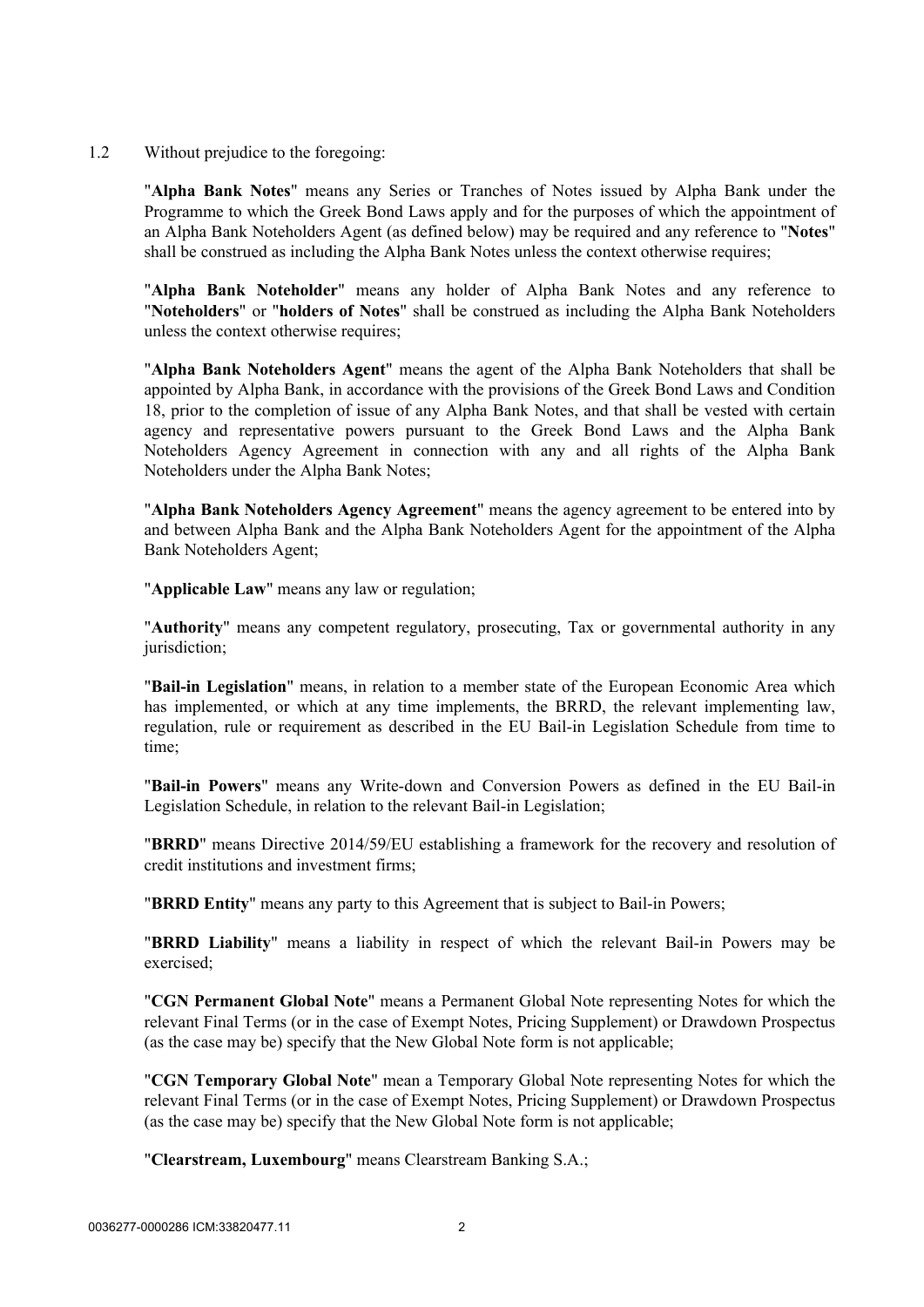"**Code**" means the U.S. Internal Revenue Code of 1986, as amended;

"**Common Safekeeper**" means an ICSD in its capacity as common safekeeper or a person nominated by the ICSDS to perform the role of common safekeeper;

"**Common Service Provider**" means a person nominated by the ICSDs to perform the role of common service provider;

"**Conditions**" means, in relation to the Notes of any Series, the terms and conditions endorsed on or incorporated by reference into the Note or Notes constituting such Series, such terms and conditions being in or substantially in the form set out in [Schedule 1](#page-44-1) or in such other form, having regard to the terms of the Notes of the relevant Series, as may be agreed between the relevant Issuer, the Agent and the relevant Dealer(s) as modified and supplemented by the Final Terms or in the case of Exempt Notes, the Pricing Supplement, or Drawdown Prospectus (as the case may be) applicable to the Notes of the relevant Series;

"**Coupon**" means an interest coupon appertaining to a Definitive Note (other than a Zero Coupon Note), such coupon being:

- (a) if appertaining to a Fixed Rate Note, in the form or substantially in the form set out in Part IV A of [Schedule 2](#page-95-2) or in such other form, having regard to the terms of issue of the Notes of the relevant Series, as may be agreed between the relevant Issuer, the Guarantor (in respect of Notes issued by Alpha PLC), the Agent and the relevant Dealer; or
- (b) if appertaining to a Floating Rate Note or an Index Linked Note, in the form or substantially in the form set out in Part IV B of [Schedule 2](#page-95-2) or in such other form, having regard to the terms of issue of the Notes of the relevant Series, as may be agreed between the relevant Issuer, the Guarantor (in respect of Notes issued by Alpha PLC), the Agent and the relevant Dealer; or
- (c) if appertaining to a Definitive Note which is neither a Fixed Rate Note nor a Floating Rate Note or an Index Linked Note, in such form as may be agreed between the relevant Issuer, the Guarantor (in respect of Notes issued by Alpha PLC), the Agent and the relevant Dealer,

and includes, where applicable, the Talon(s) appertaining thereto and any replacements for Coupons and Talons issued pursuant to Condition 14;

"**Couponholders**" means the several persons who are for the time being holders of the Coupons and shall, unless the context otherwise requires, include the holders of the Talons;

"**Deed of Covenant**" means the amended and restated deed of covenant dated 15 November 2019, substantially in the form set out in [Schedule 3](#page-119-1) executed as a deed by the relevant Issuer in favour of certain accountholders with Euroclear and Clearstream, Luxembourg;

"**Deed of Guarantee**" means the deed of guarantee dated 15 November 2019 executed by the Guarantor in relation to Notes issued by Alpha PLC;

"**Definitive Note**" means a definitive Note issued or, as the case may require, to be issued by the relevant Issuer in accordance with the provisions of the Programme Agreement or any other agreement between the relevant Issuer and the relevant Dealer in exchange for either a Temporary Global Note or a Permanent Global Note (all as indicated in the applicable Final Terms (or in the case of Exempt Notes, Pricing Supplement) or Drawdown Prospectus (as the case may be)), such definitive Note being in the form or substantially in the form set out in [Part III](#page-112-1) of [Schedule 2](#page-95-2) with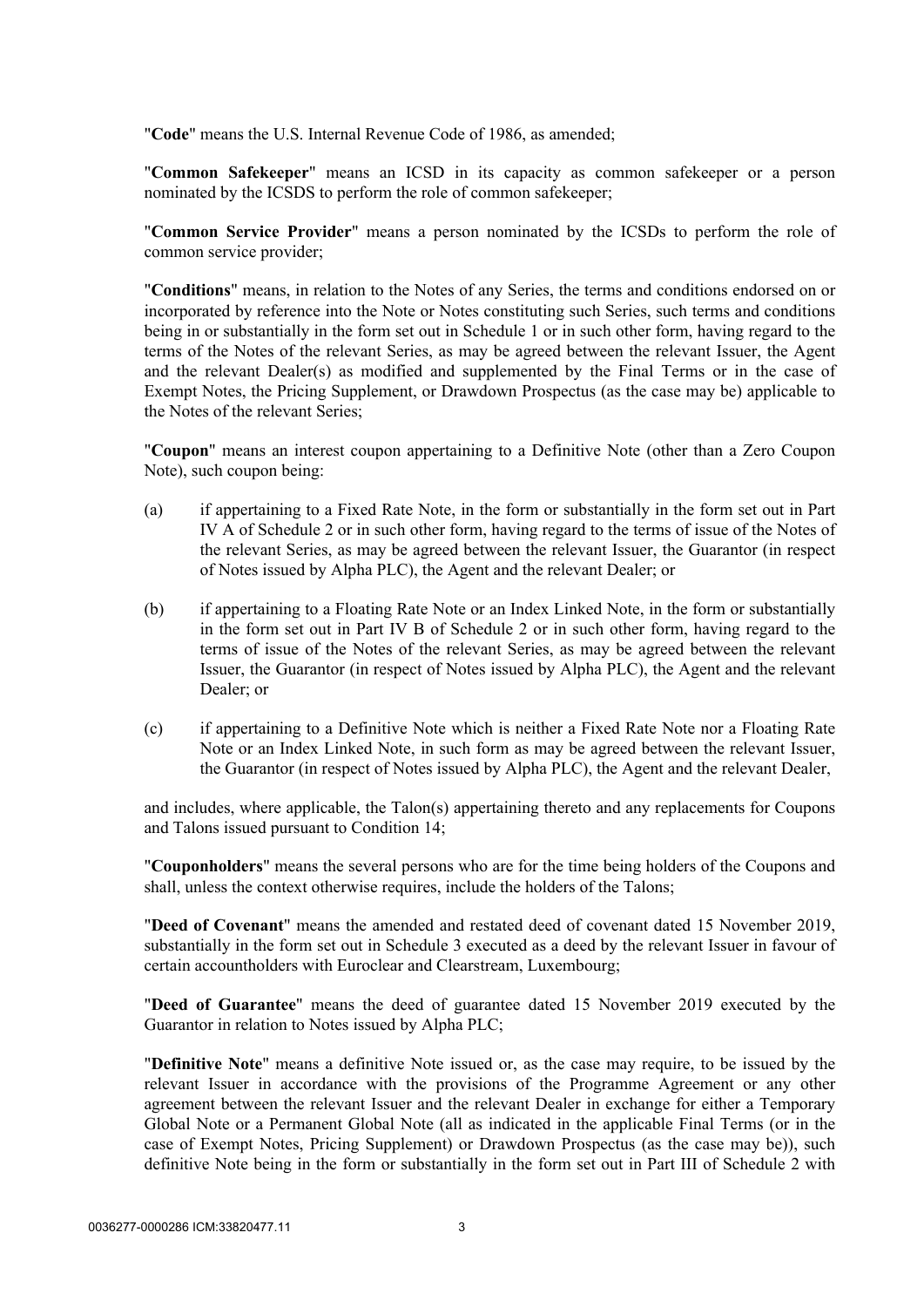such modifications (if any) as may be agreed between the relevant Issuer, the Guarantor (in respect of Notes issued by Alpha PLC), the Agent, the Alpha Bank Noteholders Agent (in respect of Alpha Bank Notes) and the relevant Dealer and having the Conditions endorsed thereon or attached thereto or, if permitted by the relevant stock exchange and agreed by the relevant Issuer, the Guarantor (in respect of Notes issued by Alpha PLC) and the relevant Dealer, incorporating the Conditions by reference and having the applicable Final Terms (or in the case of Exempt Notes, Pricing Supplement) or Drawdown Prospectus (as the case may be) (or the relevant provisions thereof) either endorsed thereon or attached thereto and (except in the case of a Zero Coupon Note) having Coupons and, where appropriate, Talons attached thereto on issue;

"**EU Bail-in Legislation Schedule**" means the document described as such, then in effect, and published by the Loan Market Association (or any successor person) from time to time at www.lma.eu.com/pages.aspx?p=499;

"**Euroclear**" means Euroclear Bank SA/NV;

"**Eurosystem-eligible NGN**" means a NGN Permanent Global Note or a NGN Temporary Global Note which is intended to be held in a manner which would allow Eurosystem eligibility, as stated in the applicable Final Terms or, in the case of Exempt Notes, as stated in the applicable Pricing Supplement, or Drawdown Prospectus (as the case may be);

"**Exempt Notes**" means Notes which are neither to be admitted to trading on a regulated market for the purposes of the Markets in Financial Instruments Directive (Directive 2014/65/EU) in the European Economic Area nor offered in the European Economic Area in circumstances where a prospectus is required to be published under the Prospectus Regulation (Regulation (EU) 2017/1129);

"**FATCA Withholding**" means any withholding or deduction required pursuant to an agreement described in Section 1471(b) of the Code or otherwise imposed pursuant to Sections 1471 through 1474 of the Code (or any regulations thereunder or official interpretations thereof) or an intergovernmental agreement between the United States and another jurisdiction facilitating the implementation thereof (or any law implementing such an intergovernmental agreement);

"**Fixed Rate Note**" means a Note on which interest is calculated at a fixed rate payable in arrear on a fixed date or dates in each year and on redemption (if any) or on such other dates as may be agreed between the relevant Issuer, the Guarantor (in respect of Notes issued by Alpha PLC) and the relevant Dealer (as indicated in the applicable Final Terms (or in the case of Exempt Notes, Pricing Supplement) or Drawdown Prospectus (as the case may be));

"**Floating Rate Note**" means a Note on which interest is calculated at a floating rate payable in respect of such period or on such date(s) as may be agreed between the relevant Issuer, the Guarantor (in respect of Notes issued by Alpha PLC) and the relevant Dealer (as indicated in the applicable Final Terms (or in the case of Exempt Notes, Pricing Supplement) or Drawdown Prospectus (as the case may be));

"**Global Note**" means a CGN Temporary Global Note, a CGN Permanent Global Note, an NGN Temporary Global Note or an NGN Permanent Global Note;

"**Greek Bond Laws**" means articles 59 to 74 (inclusive) of Law 4548/2018 and article 14 of Law 3156/2003, as applicable;

"**ICSDs**" means Clearstream, Luxembourg and Euroclear;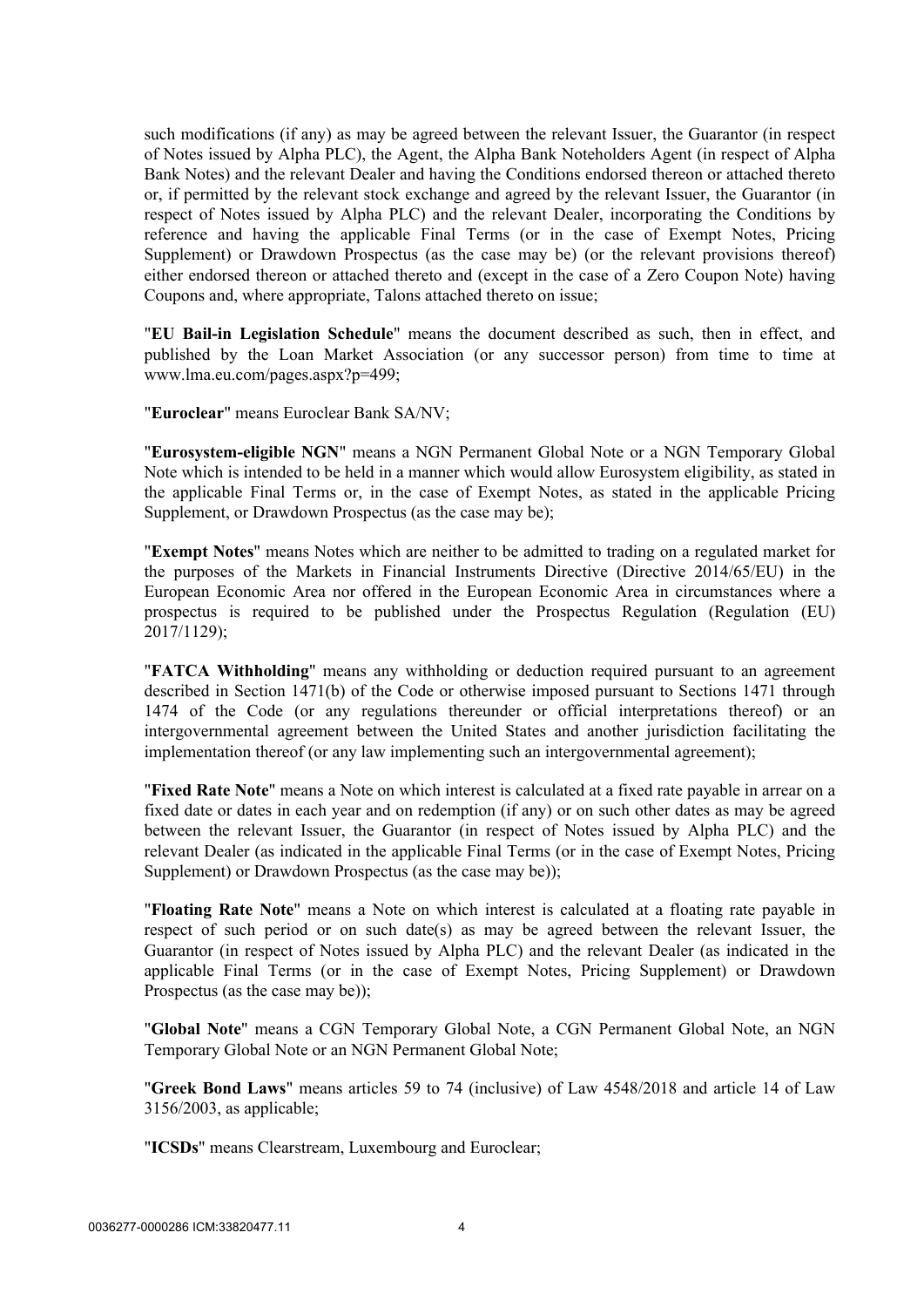"**Index Linked Interest Note**" means an Exempt Note in respect of which the amount in respect of interest payable is calculated by reference to an index and/or a formula as the relevant Issuer and the relevant Dealer may agree, as indicated in the applicable Pricing Supplement;

"**Index Linked Note**" means an Index Linked Interest Note and/or an Index Linked Redemption Note, as applicable;

"**Index Linked Redemption Note**" means an Exempt Note in respect of which the amount in respect of principal payable is calculated by reference to an index and/or a formula as the relevant Issuer and the relevant Dealer may agree, as indicated in the applicable Pricing Supplement;

"**Interest Commencement Date**" means, in the case of interest bearing Notes, the date specified in the applicable Final Terms (or in the case of Exempt Notes, Pricing Supplement) or Drawdown Prospectus (as the case may be) from (and including) which such Notes bear interest, which may or may not be the Issue Date (but if no date is specified shall be the Issue Date);

"**Issue Date**" means the date of issue of and subscription for of a Note, in each case pursuant to and in accordance with the Programme Agreement or any other agreement between the relevant Issuer and the relevant Dealer, being in the case of any Permanent Global Note or Definitive Note, the same date as the date of issue of the Temporary Global Note which initially represented such Note;

"**Issue Price**" means the price, generally expressed as a percentage of the nominal amount of the Notes, at which the Notes will be issued;

"**Maturity Date**" means, in relation to a Note, the date on which it is expressed to be redeemable;

"**Master Permanent Global Note**" means a Permanent Global Note which is complete except that it requires:

- (a) a copy of the Final Terms (or in the case of Exempt Notes, Pricing Supplement) or Drawdown Prospectus (as the case may be) in respect of the Tranche of Notes to which it will relate to be attached thereto;
- (b) completion by the Agent, on behalf of the Issuer, as to the details of the Tranche of Notes to which it will relate;
- (c) authentication by or on behalf of the Agent; and
- (d) in the case of an NGN Permanent Global Note which is a Eurosystem-eligible NGN, effectuation by or on behalf of the Common Safekeeper.

"**Master Temporary Global Note**" means a Temporary Global Note which is complete except that it requires:

- (a) a copy of the Final Terms (or in the case of Exempt Notes, Pricing Supplement) or Drawdown Prospectus in respect of the Tranche of Notes to which it will relate to be attached thereto;
- (b) completion by the Agent, on behalf of the Issuer, as to the details of the Tranche of Notes to which it will relate;
- (c) authentication by or on behalf of the Agent; and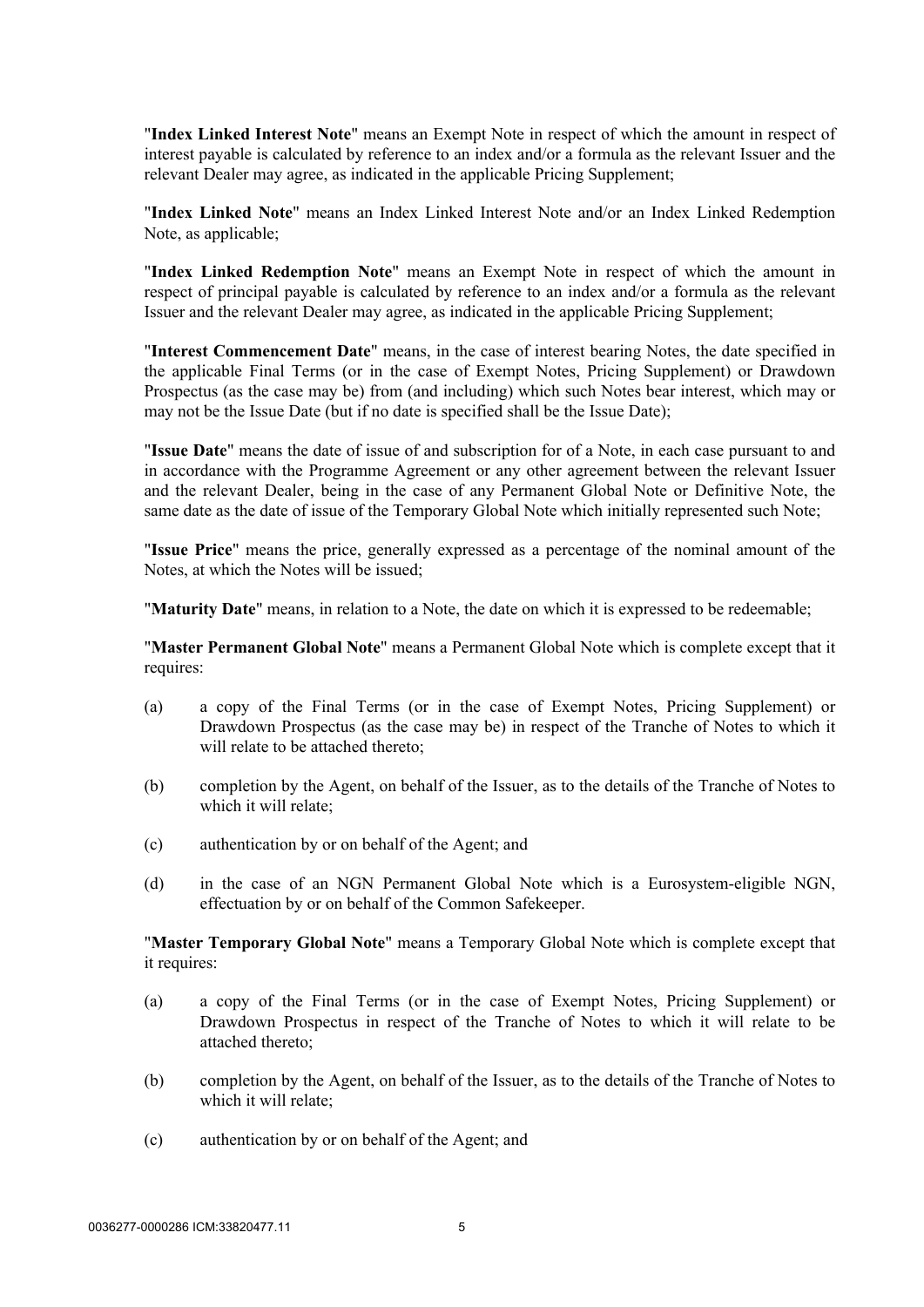(d) in the case of an NGN Temporary Global Note which is a Eurosystem-eligible NGN, effectuation by or on behalf of the Common Safekeeper.

"**NGN Permanent Global Note**" means a Permanent Global Note representing Notes for which the relevant Final Terms (or in the case of Exempt Notes, Pricing Supplement) or Drawdown Prospectus (as the case may be) specify that the New Global Note form is applicable;

"**NGN Temporary Global Note**" means a Temporary Global Note representing Notes for which the relevant Final Terms (or in the case of Exempt Notes, Pricing Supplement) or Drawdown Prospectus (as the case may be) specify that the New Global Note form is applicable;

"**Note**" means, as applicable, a Senior Preferred Liquidity Note, a Senior Preferred Note, a Senior Non-Preferred Note or a Tier 2 Note denominated in such currency or currencies as may be agreed between the relevant Issuer and the relevant Dealer which has such maturity as may be agreed between the relevant Issuer and the relevant Dealer except that, Tier 2 Notes will have a minimum maturity of at least 5 years or, in any case, such minimum or maximum maturity as may be allowed or required from time to time by the relevant central bank (or equivalent body) or any laws or regulations applicable to the relevant Issuer and/or the Guarantor, if applicable, or the relevant Specified Currency issued or to be issued by the relevant Issuer pursuant to the Programme Agreement or any other agreement between the relevant Issuer and the relevant Dealer which shall initially be represented by, and comprised in, a Temporary Global Note which may (in accordance with the terms of such Temporary Global Note) be exchanged for either Definitive Notes or a Permanent Global Note which Permanent Global Note may (in accordance with the terms of such Permanent Global Note) in turn be exchanged for Definitive Notes (all as indicated in the applicable Final Terms (or in the case of Exempt Notes, Pricing Supplement) or Drawdown Prospectus (as the case may be) and includes any replacements for a Note issued pursuant to Condition 14 and any reference to Notes shall be construed as including the Alpha Bank Notes unless the text otherwise requires;

"**Noteholders**" means the several persons who are for the time being holders of the Notes save that, in respect of the Notes of any Series, for so long as such Notes or any part thereof are represented by a Global Note held on behalf of Euroclear and/or of Clearstream, Luxembourg, each person (other than Euroclear or Clearstream, Luxembourg) who is for the time being shown in the records of Euroclear or of Clearstream, Luxembourg as the holder of a particular nominal amount of the Notes of such Series (in which regard any certificate or other document issued by Euroclear or Clearstream, Luxembourg as to the nominal amount of such Notes standing to the account of any person shall be conclusive and binding for all purposes save in the case of manifest error) shall be treated by the relevant Issuer, the Guarantor (in respect of Notes issued by Alpha PLC) the Agent and any other Paying Agent as the holder of such nominal amount of such Notes for all purposes other than with respect to the payment of principal or interest on such Notes, for which purpose the bearer of the relevant Global Note shall be treated by the relevant Issuer, the Guarantor (in respect of Notes issued by Alpha PLC), the Agent and any other Paying Agent as the holder of such nominal amount of such Notes in accordance with and subject to the terms of the relevant Global Note and the expressions "**Noteholder**", "**holder of Notes**" and related expressions shall be construed accordingly, and any reference to Noteholders shall be construed as including the Alpha Bank Noteholders unless the text otherwise requires;

"**outstanding**" means, in relation to the Notes, all the Notes issued other than (a) those which have been redeemed in full in accordance with the Conditions, (b) those in respect of which the date for redemption in accordance with the Conditions has occurred and the redemption moneys wherefor (including all interest (if any) accrued thereon to the date for such redemption and any interest (if any) payable under the Conditions after such date) have been duly paid to the Agent as provided herein (and, where appropriate, notice has been given to the Noteholders of the relevant Series in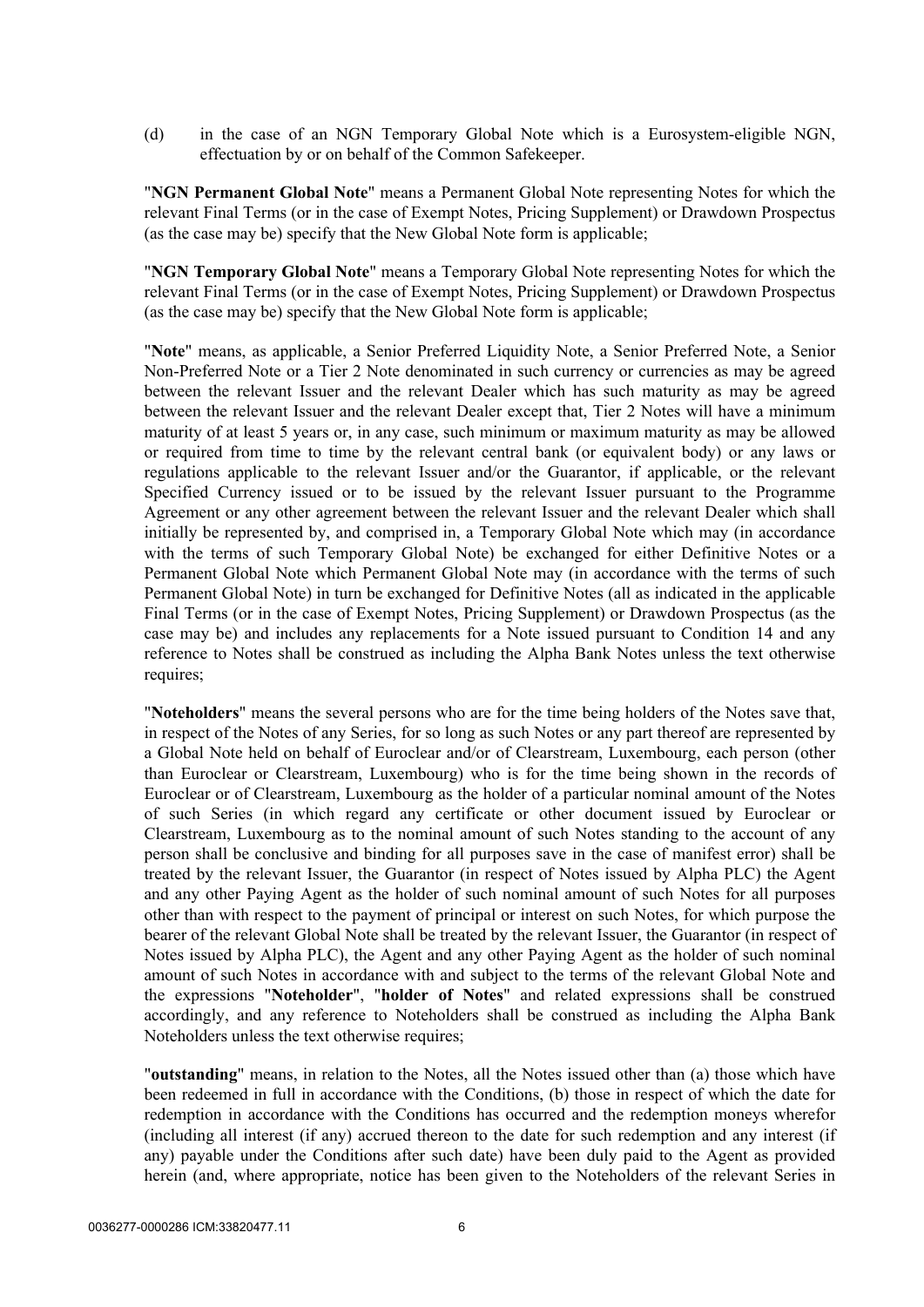accordance with Condition 16) and remain available for payment against presentation of Notes, (c) those which have become void under Condition 15, (d) those which have been purchased, cancelled or substituted as provided in the Conditions and those mutilated or defaced Notes which have been surrendered in exchange for replacement Notes pursuant to Condition 14, (f) (for the purpose only of determining how many Notes are outstanding and without prejudice to their status for any other purpose) those Notes alleged to have been lost, stolen or destroyed and in respect of which replacement Notes have been issued pursuant to Condition 14, (g) Temporary Global Notes to the extent that they shall have been duly exchanged for Permanent Global Notes and/or Definitive Notes and Permanent Global Notes to the extent that they shall have been duly exchanged for Definitive Notes, in each case pursuant to their respective provisions and (h) Temporary Global Notes and Permanent Global Notes which have become void in accordance with their terms and,

provided that for each of the following purposes, namely:

- (i) the right to attend and vote at any meeting of the Noteholders or any of them, the passing of an Extraordinary Resolution in writing, or the passing of an Extraordinary Resolution by way of electronic consents given through the relevant clearing systems as envisaged by [Schedule 4](#page-125-1); and
- (ii) the determination of how many and which Notes are for the time being outstanding for the purposes of paragraphs [2](#page-126-0), [5](#page-126-1) and [6](#page-127-0) of [Schedule 4](#page-125-1) hereto,

those Notes (if any) which are for the time being held by any person (including but not limited to the relevant Issuer, the Guarantor or any of their Subsidiaries) for the benefit of the relevant Issuer, the Guarantor or any of their Subsidiaries shall (unless and until ceasing to be so held) be deemed not to be outstanding;

"**Permanent Global Note**" means a global note in the form or substantially in the form set out in [Part II](#page-103-1) of [Schedule 2](#page-95-2) together with the copy of the applicable Final Terms (or in the case of Exempt Notes, Pricing Supplement) or Drawdown Prospectus (as the case may be) attached thereto with such modifications (if any) as may be agreed between the relevant Issuer, the Guarantor (in respect of Notes issued by Alpha PLC), the Agent, the Alpha Bank Noteholders Agent (in the case of an issue of Alpha Bank Notes) and the relevant Dealer, comprising some or all of the Notes of the same Series, issued by the relevant Issuer pursuant to the Programme Agreement or any other agreement between the relevant Issuer and the relevant Dealer in exchange for the whole or part of any Temporary Global Note issued in respect of such Notes;

"**Person**" means an individual, a partnership, a corporation, a trust, an unincorporated organisation or a government or agency or political subdivision thereof;

"**Put Notice**" means a notice in the form set out in [Schedule 5](#page-132-1);

"**Reference Banks**" means, in the case of a determination of LIBOR, the principal London office of four major banks in the London inter-bank market and, in the case of determination of EURIBOR, the principal Euro-zone office of four major banks in the Euro-zone inter-bank market, in the case of a determination of ROBOR, the principal Romanian office of four major banks in the Romanian inter-bank market, in each case selected by the Issuer;

"**Relevant Resolution Authority**" means, in relation to any BRRD Entity, the resolution authority entitled to exercise any Bail-in Powers in relation to such BRRD Entity from time to time;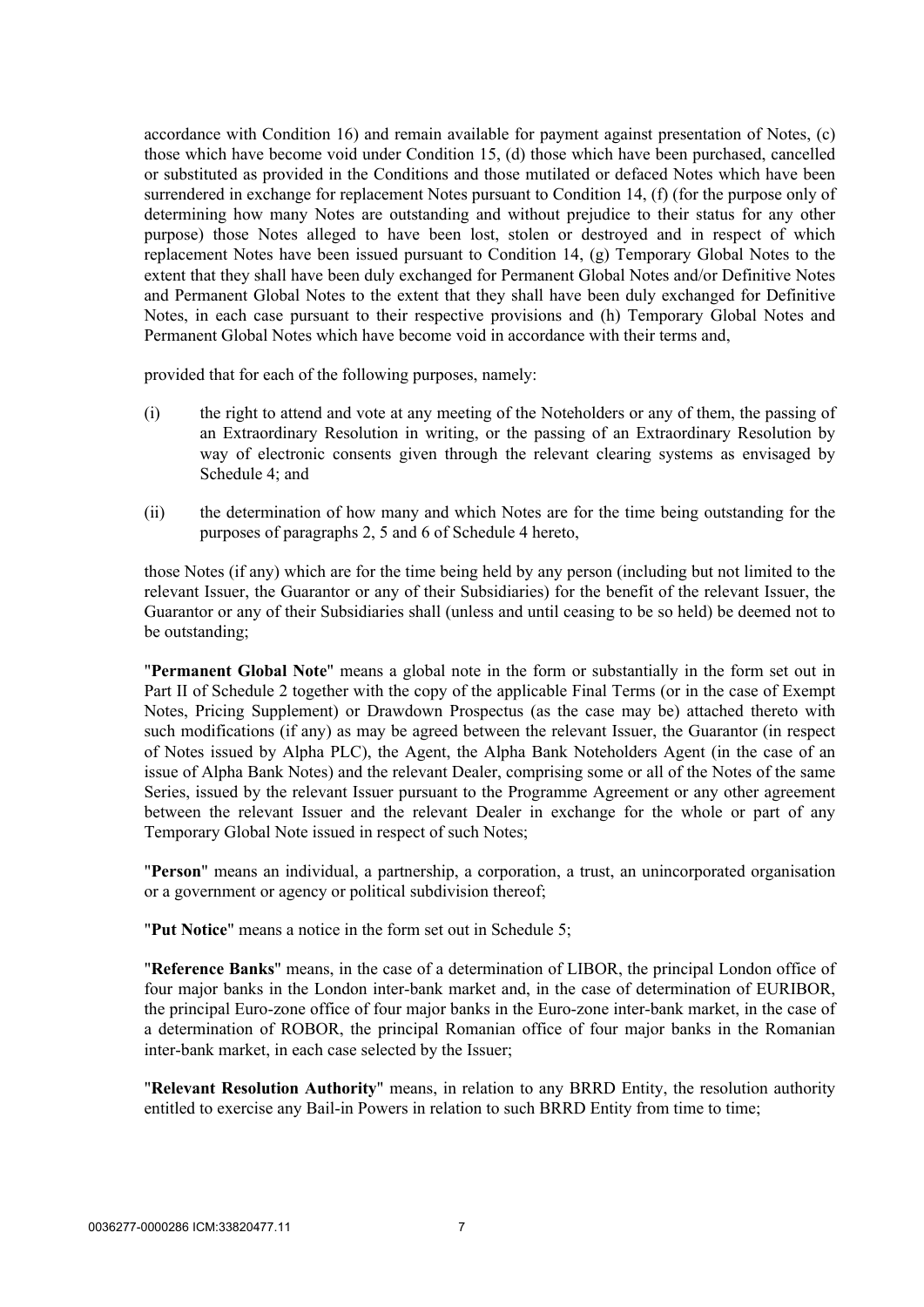"**Series**" means a Tranche of the Notes together with any further Tranche or Tranches of the Notes which (i) are expressed to be consolidated and form a single series and (ii) have the same terms and conditions or terms and conditions which are the same in all respects save for the amount and date of the first payment of interest thereon and the date from which interest starts to accrue and the expressions "**Notes of the relevant Series**" and "**holders of Notes of the relevant Series**" and related expressions shall be construed accordingly;

"**Subsidiary**" means at any time, any corporation or other Person or other entity more than 50 per cent. of whose equity share capital is owned by the relevant Issuer or whose board of directors is controlled by the relevant Issuer;

"**Talons**" means the talons (if any) appertaining to, and exchangeable in accordance with the provisions therein contained for further Coupons appertaining to, a Definitive Note (other than a Zero Coupon Note), such talons being in the form or substantially in the form set out in [Part V](#page-117-1) of [Schedule 2](#page-95-2) or in such other form as may be agreed between the relevant Issuer, the Guarantor (in respect of Notes issued by Alpha PLC), the Agent, the Alpha Bank Noteholders Agent (in respect of Alpha Bank Notes) and the relevant Dealer and includes any replacements for Talons issued pursuant to Condition 14;

"**Tax**" means any present or future taxes, duties, assessments or governmental charges of whatever nature imposed, levied, collected, withheld or assessed by or on behalf of any Authority having power to tax;

"**Temporary Global Note**" means a global note in the form or substantially in the form set out in Part I of [Schedule 2](#page-95-2) together with the copy of the applicable Final Terms (or in the case of Exempt Notes, Pricing Supplement) or Drawdown Prospectus (as the case may be) attached thereto with such modifications (if any) as may be agreed between the relevant Issuer, the Guarantor (in respect of Notes issued by Alpha PLC), the Agent, the Alpha Bank Noteholders Agent (in respect of Alpha Bank Notes) and the relevant Dealer, comprising some or all of the Notes of the same Series, issued by the relevant Issuer pursuant to the Programme Agreement or any other agreement between the relevant Issuer and the relevant Dealer;

"**Tranche**" means all Notes which are identical in all respects (including as to listing); and

"**Zero Coupon Note**" means a Note on which no interest is payable.

1.3

- (a) Words denoting the singular number only shall include the plural number also and vice versa;
- (b) words denoting one gender only shall include the other gender; and
- (c) words denoting persons only shall include firms and corporations and *vice versa*.
- 1.4 All references in this Agreement to costs or charges or expenses shall include any value added tax or similar tax charged or chargeable in respect thereof.
- 1.5 For the purposes of this Agreement, the Notes of each Series shall form a separate series of Notes and the provisions of this Agreement shall apply mutatis mutandis separately and independently to the Notes of each Series and in this Agreement the expressions "**Notes**", "**Noteholders**", "**Coupons**", "**Couponholders**" and "**Talons**" shall be construed accordingly.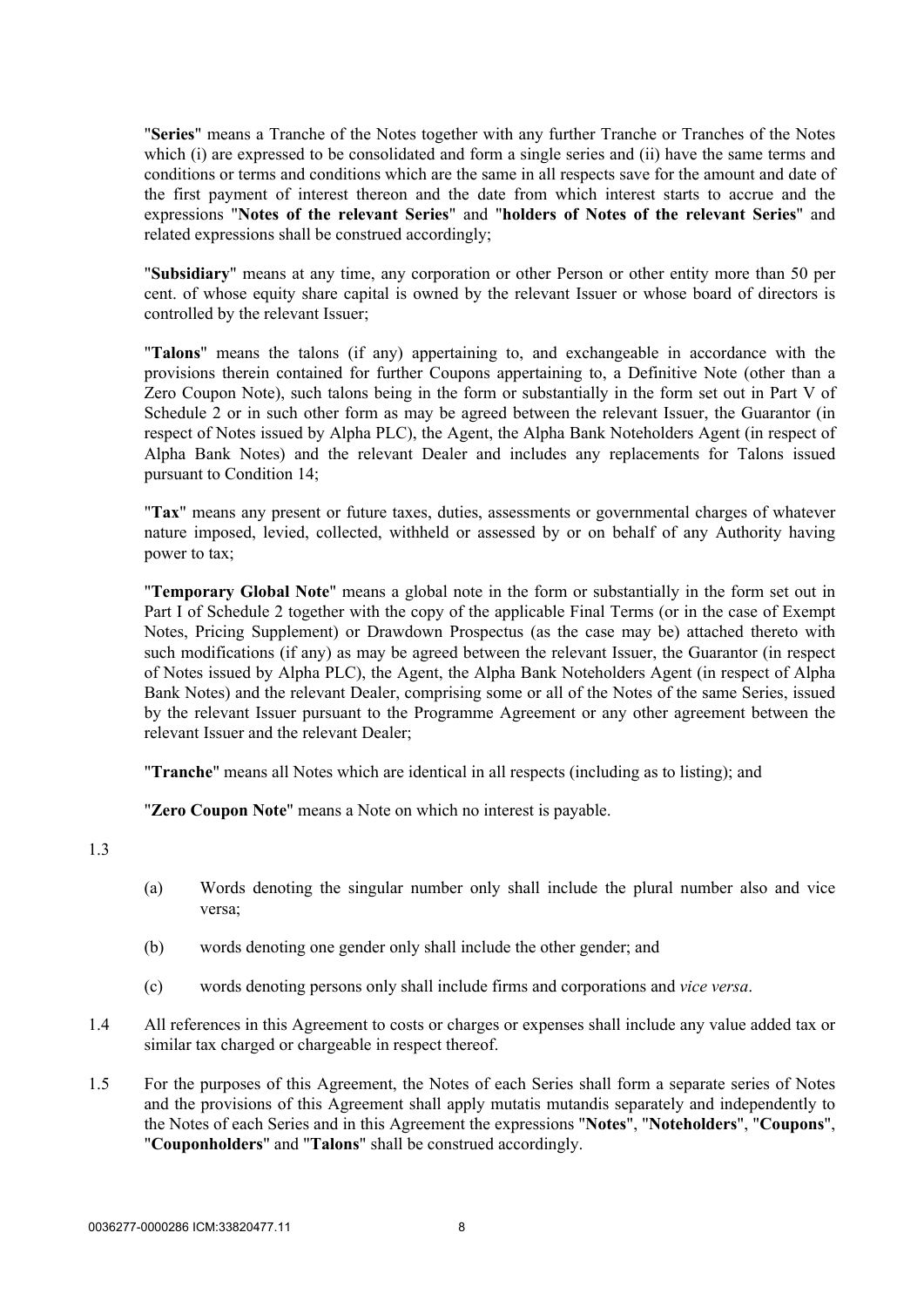- 1.6 All references in this Agreement to "**applicable Final Terms**" shall be deemed to include a reference to "**applicable Pricing Supplement**" where relevant.
- 1.7 All references in this Agreement to principal and/or interest or both in respect of the Notes or to any moneys payable by the Issuer under this Agreement shall have the meaning set out in Condition 8.
- 1.8 All references in this Agreement to the "**relevant currency**" shall be construed as references to the currency in which the relevant Notes and/or Coupons are denominated.
- 1.9 In this Agreement, clause headings are inserted for convenience and ease of reference only and shall not affect the interpretation of this Agreement. All references in this Agreement to the provisions of any statute shall be deemed to be references to that statute as from time to time modified, extended, amended or re-enacted or to any statutory instrument, order or regulation made thereunder or under such re-enactment.
- 1.10 Any reference in this Agreement to any legislation (whether primary legislation or regulation or other subsidiary legislation made pursuant to primary legislation) shall be construed as a reference to such legislation as the same may have been, or may from time to time be, amended, re-enacted or superseded.
- 1.11 All references in this Agreement to an agreement, instrument or other document (including this Agreement, the Programme Agreement, the Deed of Covenant, the Deed of Guarantee, any Series of Notes and any Conditions appertaining thereto) shall be construed as a reference to that agreement, instrument or document as the same may be amended, modified, varied, supplemented, replaced or novated from time to time.
- 1.12 Any references herein to Euroclear and/or Clearstream, Luxembourg shall, whenever the context so permits, be deemed to include a reference to any additional or alternative clearance system approved by the relevant Issuer and the Agent.
- 1.13 Subject as provided above, the Original Fiscal Agency Agreement shall be amended and restated on the terms of this Agreement. Any Notes issued on or after the date of this Agreement shall be issued pursuant to this Agreement. This does not affect any Notes issued prior to the date of this Agreement. Subject to such amendment and restatement, the Original Fiscal Agency Agreement shall continue in full force and effect.
- 1.14 Any reference in this Agreement to the records of an ICSD shall be to the records that each of the ICSDs holds for its customers which reflect the amount of such customers' interests in the Notes (but excluding any interest in any Notes of one ICSD shown in the records of another ICSD).

# <span id="page-11-0"></span>**2. APPOINTMENT OF AGENT AND PAYING AGENTS**

- 2.1 The Agent is hereby appointed, and the Agent hereby agrees to act as agent of each Issuer and the Guarantor upon the terms and subject to the conditions set out below, for the purposes of, inter alia:
	- (a) completing, authenticating and delivering Global Notes and (if required) completing, authenticating and delivering Definitive Notes;
	- (b) where the Final Terms or Drawdown Prospectus (as the case may be) specify that the New Global Note form is applicable and is a Eurosystem-eligible NGN, effectuating or giving an effectuation instruction, as the case may be;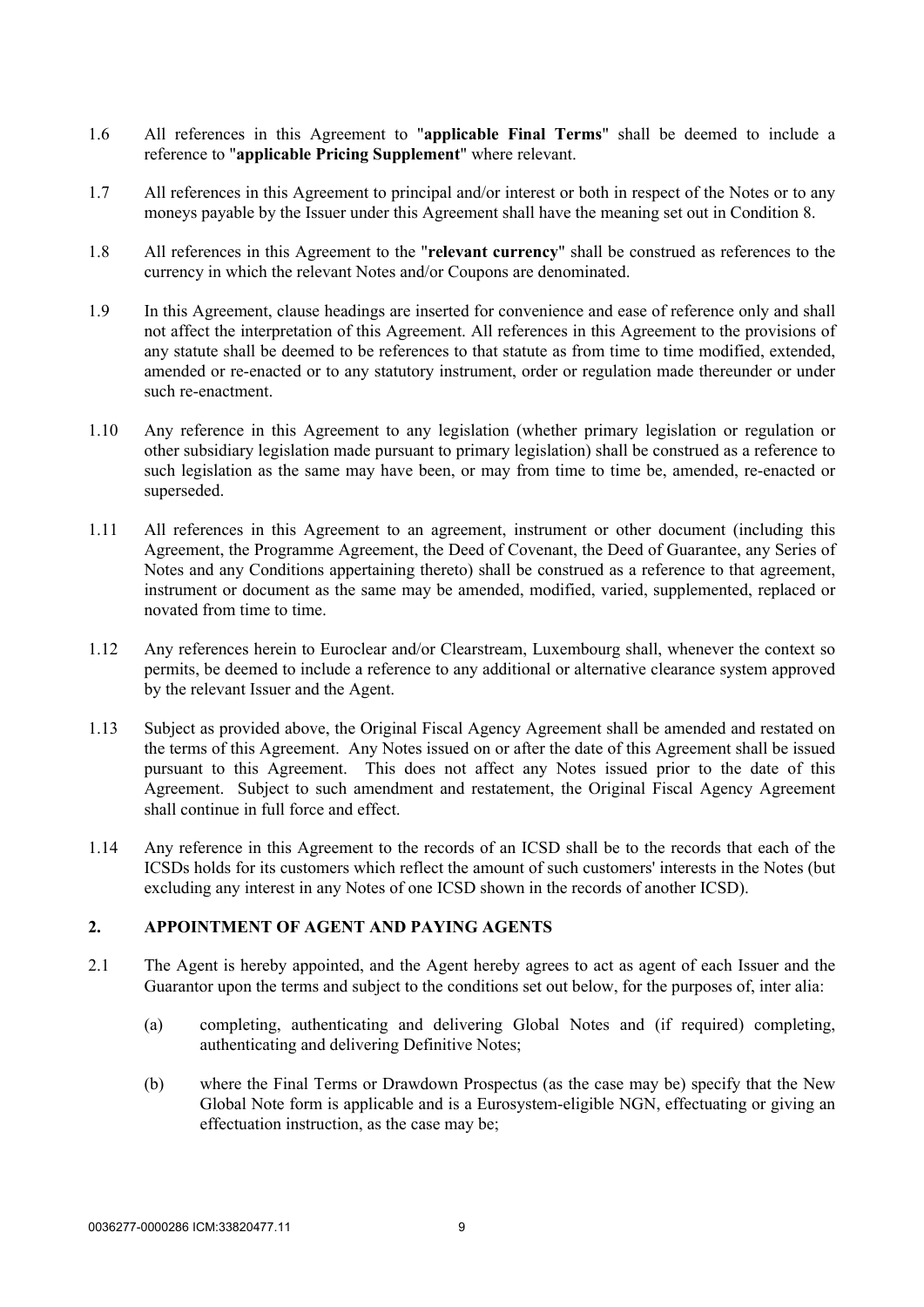- (c) exchanging Temporary Global Notes for Permanent Global Notes or Definitive Notes, as the case may be, in accordance with the terms of such Temporary Global Notes and in respect of such exchange, (i) making all notations on Global Notes which are CGNs as required and (ii) instructing Euroclear and Clearstream, Luxembourg to make appropriate entries in their records in respect of all Global Notes which are NGNs;
- (d) exchanging Permanent Global Notes for Definitive Notes in accordance with the terms of such Permanent Global Notes and in respect of such exchange, (i) making all notations on Global Notes which are CGNs as required and (ii) instructing Euroclear and Clearstream, Luxembourg to make appropriate entries in their records in respect of all Permanent Global Notes which are NGNs;
- (e) paying sums due on Global Notes and Definitive Notes and Coupons and instructing Euroclear and Clearstream, Luxembourg to make appropriate entries in their records in respect of all Global Notes which are NGNs;
- (f) exchanging Talons for Coupons in accordance with the Conditions;
- (g) determining the end of the distribution compliance period applicable to each Tranche;
- (h) arranging on behalf of the Issuers for notices to be communicated to the Noteholders and the Alpha Bank Noteholders Agent (in the case of an issue of Alpha Bank Notes);
- (i) ensuring that, as directed by the relevant Issuer, all necessary action is taken to comply with any reporting requirements of any competent authority in respect of any relevant currency as may be in force from time to time with respect to the Notes to be issued under the Programme;
- (j) subject to the Procedures Memorandum, submitting to the relevant stock exchange such number of copies of each Final Terms or Drawdown Prospectus (as the case may be) which relates to Notes which are to be listed as it may reasonably require (for the avoidance of doubt, Exempt Notes may not be listed on a regulated market as defined in the Markets in Financial Instruments Directive (Directive 2014/65/EU));
- (k) acting as Calculation Agent in respect of Notes where named as such in the relevant Final Terms or Drawdown Prospectus (as the case may be); and
- (l) performing all other obligations and duties imposed upon it by the Conditions and this Agreement.
- 2.2 Each Paying Agent is hereby appointed as paying agent of each Issuer and the Guarantor (in respect of Notes issued by Alpha PLC), upon the terms and subject to the conditions set out below, for the purposes of paying sums due on Notes and Coupons and of performing all other obligations and duties imposed upon it by the Conditions and this Agreement.
- 2.3 The obligations of the Paying Agents are several and not joint.
- 2.4 The Issuer hereby authorises and instructs the Agent to elect Euroclear to be Common Safekeeper for each issue of an NGN Temporary Global Note or an NGN Permanent Global Note in relation to which one of the ICSDs must be Common Safekeeper. From time to time, the Issuer and the Agent may agree to vary this election. The Issuer acknowledges that in connection with the election of either of the ICSDs as Common Safekeeper any such election is subject to the right of the ICSDs to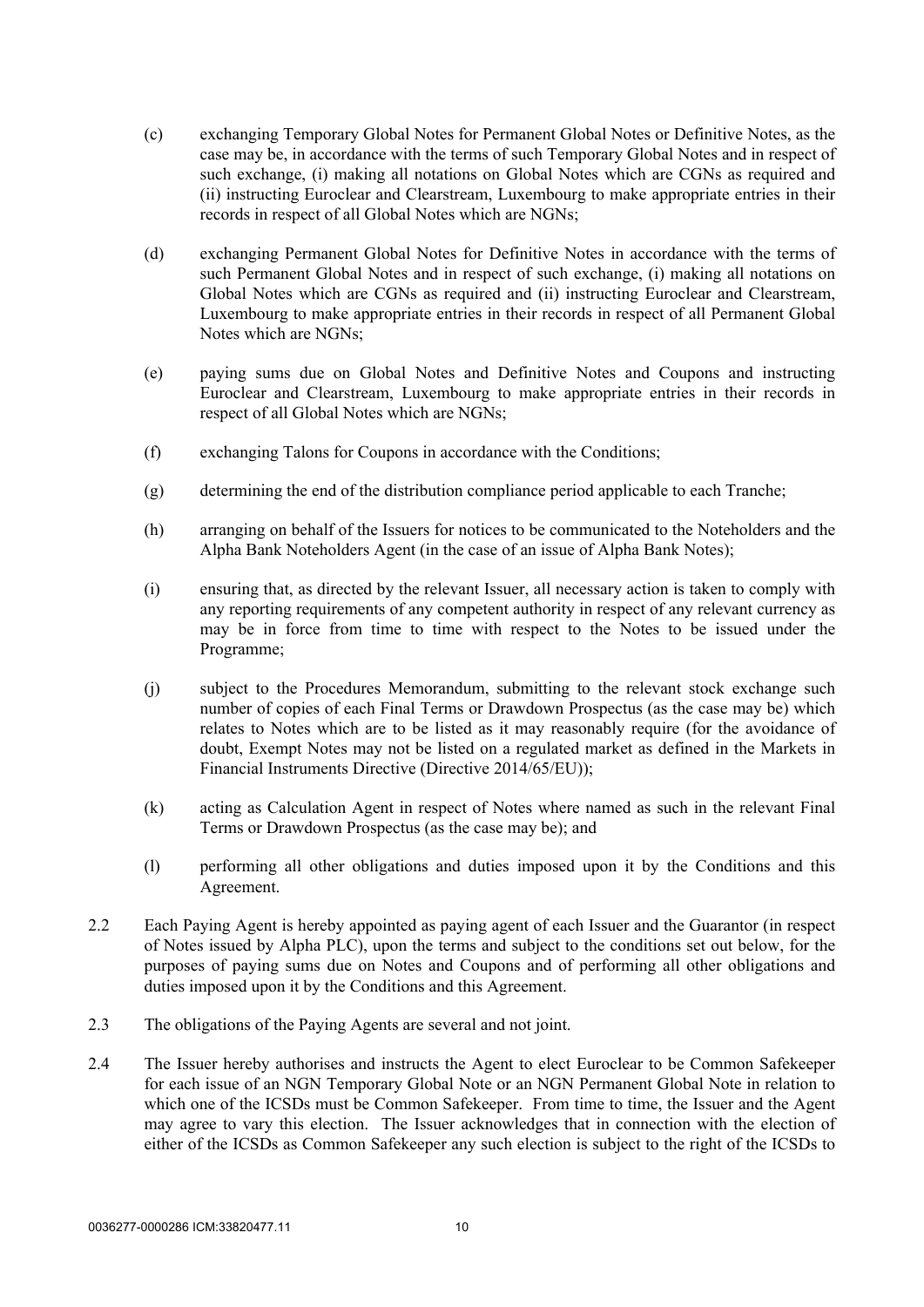jointly determine that the other shall act as Common Safekeeper in relation to any such issue and agrees that no liability shall attach to the Agent in respect of any such election made by it.

#### <span id="page-13-2"></span><span id="page-13-0"></span>**3. ISSUE OF TEMPORARY GLOBAL NOTES**

- <span id="page-13-3"></span>3.1 Subject to Clause [3.2,](#page-13-1) following receipt of a faxed copy of the Final Terms or Drawdown Prospectus (as the case may be) signed by the relevant Issuer and the Guarantor (in respect of Notes issued by Alpha PLC) hereby authorises the Agent and the Agent hereby agrees to take the steps required of the Agent in the Procedures Memorandum. For this purpose the Agent will, inter alia, on behalf of the relevant Issuer:
	- (a) prepare a Temporary Global Note by attaching a copy of the applicable Final Terms or Drawdown Prospectus (as the case may be) to a copy of the master Temporary Global Note;
	- (b) authenticate such Temporary Global Note;
	- (c) in the case of an NGN Temporary Global Note which is a Eurosystem-eligible NGN, instruct the Common Safekeeper to effectuate the NGN Temporary Global Note;
	- (d) deliver such Temporary Global Note to the relevant depositary of Euroclear and/or Clearstream, Luxembourg (which in the case of an NGN Temporary Global Note shall be a specified Common Safekeeper);
	- (e) in the case of a NGN Temporary Global Note, instruct the ICSDs to make the appropriate entries in their records to reflect the initial outstanding aggregate principal amount of the relevant Tranche of Notes;
	- (f) where the Agent has delivered the authenticated Temporary Global Note to a Common Safekeeper for effectuation using electronic means, to destroy the authenticated Temporary Global Note retained by it following its receipt of confirmation from the Common Safekeeper that the relevant Temporary Global Note has been effectuated; and
	- (g) ensure that the Notes of each Tranche are assigned a common code and ISIN by Euroclear and Clearstream, Luxembourg which are different from the common code and ISIN assigned to Notes of any other Tranche of the same Series until 40 days after the completion of the distribution of the Notes of such Tranche as notified by the Agent to the relevant Dealer.
- <span id="page-13-1"></span>3.2 The Agent shall only be required to perform its obligations under Clause [3.1 above](#page-13-2) if it holds:
	- (a) a Master Temporary Global Note duly executed by a person or persons authorised to execute the same on behalf of the relevant Issuer, which may be used by the Agent for the purpose of preparing a Temporary Global Note in accordance with Clause [3.1\(a\)](#page-13-3); and
	- (b) a Master Permanent Global Note duly executed by a person or persons authorised to execute the same on behalf of the relevant Issuer, which may be used by the Agent for the purpose of preparing a Permanent Global Note in accordance with Clause [4 below.](#page-14-0)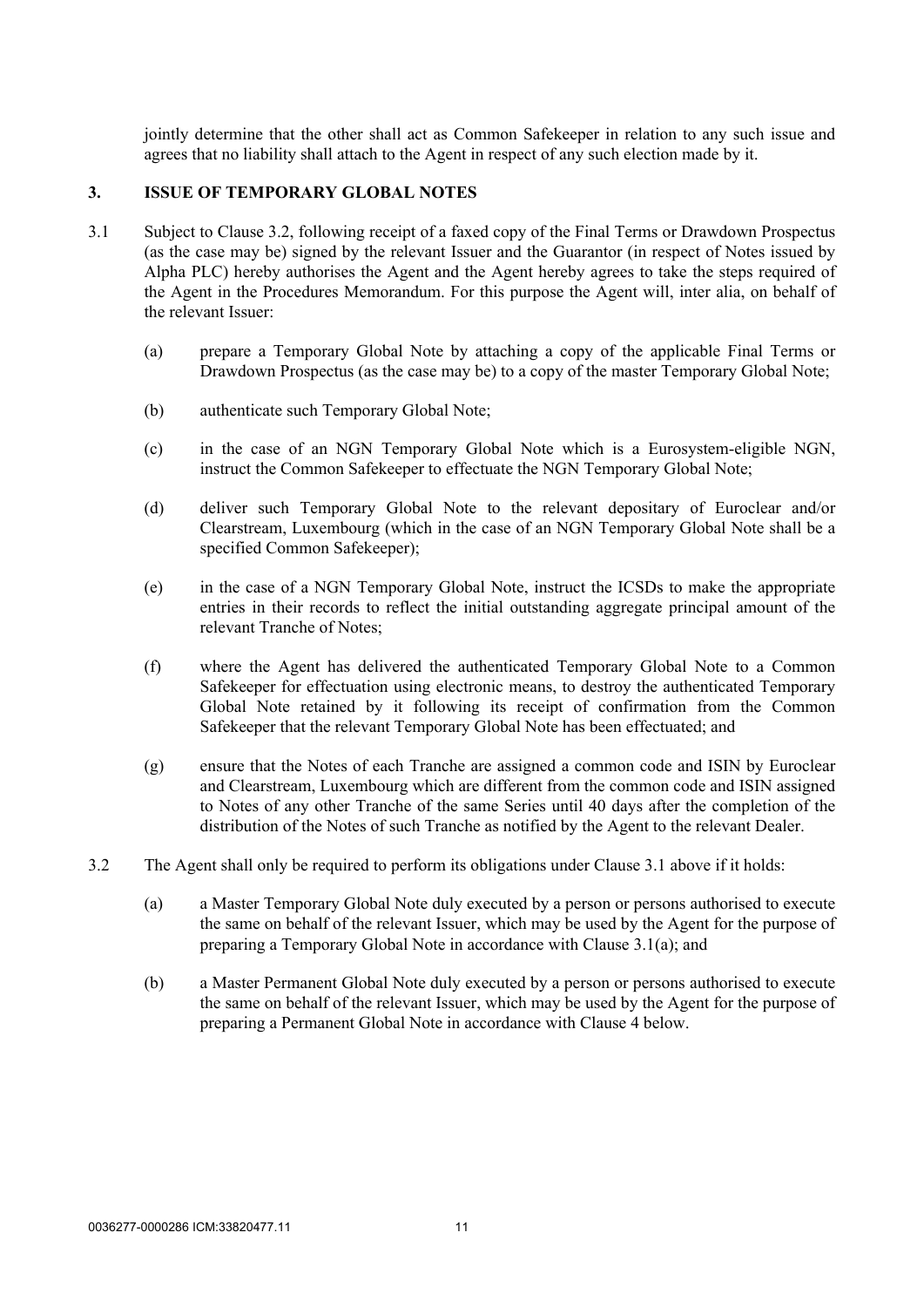# <span id="page-14-0"></span>**4. DETERMINATION OF EXCHANGE DATE, ISSUE OF PERMANENT GLOBAL NOTES AND DEFINITIVE NOTES AND DETERMINATION OF END OF DISTRIBUTION COMPLIANCE PERIOD**

4.1

- (a) The Agent shall determine the Exchange Date for each Temporary Global Note in accordance with the terms thereof. Forthwith upon determining the Exchange Date in respect of any Tranche, the Agent shall notify such determination to the relevant Issuer, the Guarantor (in respect of Notes issued by Alpha PLC), the relevant Dealer, Euroclear and Clearstream, Luxembourg and the Alpha Bank Noteholders Agent (in the case of an issue of Alpha Bank Notes).
- (b) The Agent shall deliver, upon notice from Euroclear or Clearstream, Luxembourg, a Permanent Global Note or Definitive Notes, as the case may be, in accordance with the terms of the Temporary Global Note. Where a Temporary Global Note is to be exchanged for a Permanent Global Note, the Agent is hereby authorised on behalf of the relevant Issuer:
	- (i) in the case of the first Tranche of any Series of Notes, to prepare and complete a Permanent Global Note in accordance with the terms of the Temporary Global Note applicable to such Tranche by attaching a copy of the applicable Final Terms or Drawdown Prospectus (as the case may be) to a copy of the applicable master Permanent Global Note;
	- (ii) in the case of the first Tranche of any Series of Notes, to authenticate such Permanent Global Note;
	- (iii) in the case of the first Tranche of any Series of Notes represented by a NGN Permanent Global Note which is a Eurosystem-eligible NGN, instruct the Common Safekeeper to effectuate the NGN Permanent Global Note;
	- (iv) in the case of the first Tranche of any Series of Notes, to deliver such Permanent Global Note to the relevant depositary which is holding the Temporary Global Note applicable to such Tranche for the time being on behalf of Euroclear and/or Clearstream, Luxembourg (which in the case of a NGN Permanent Global Note shall be the specified Common Safekeeper) to hold on behalf of the Issuer pending its exchange for such Temporary Global Note; and
	- (v) in the case of a NGN Permanent Global Note, instruct the ICSDs to make the appropriate entries in their records to effect the initial outstanding aggregate principal amount of the relevant Tranche of Notes;
	- (vi) in the case of a subsequent Tranche of any Series of Notes deliver the applicable Final Terms or Drawdown Prospectus (as the case may be) to the relevant depositary for attachment to the Permanent Global Note and, in the case of a CGN Permanent Global Note make all appropriate entries on the relevant Schedule to the CGN Permanent Global Note to reflect the increase on its nominal amount or, in the case of a NGN Permanent Global Note, instruct the ICSDs to make the appropriate entries in their records to reflect the increased outstanding aggregate principal amount of the relevant Series; and
	- (vii) where the Agent has delivered the authenticated Permanent Global Note to a Common Safekeeper for effectuation using electronic means, to destroy the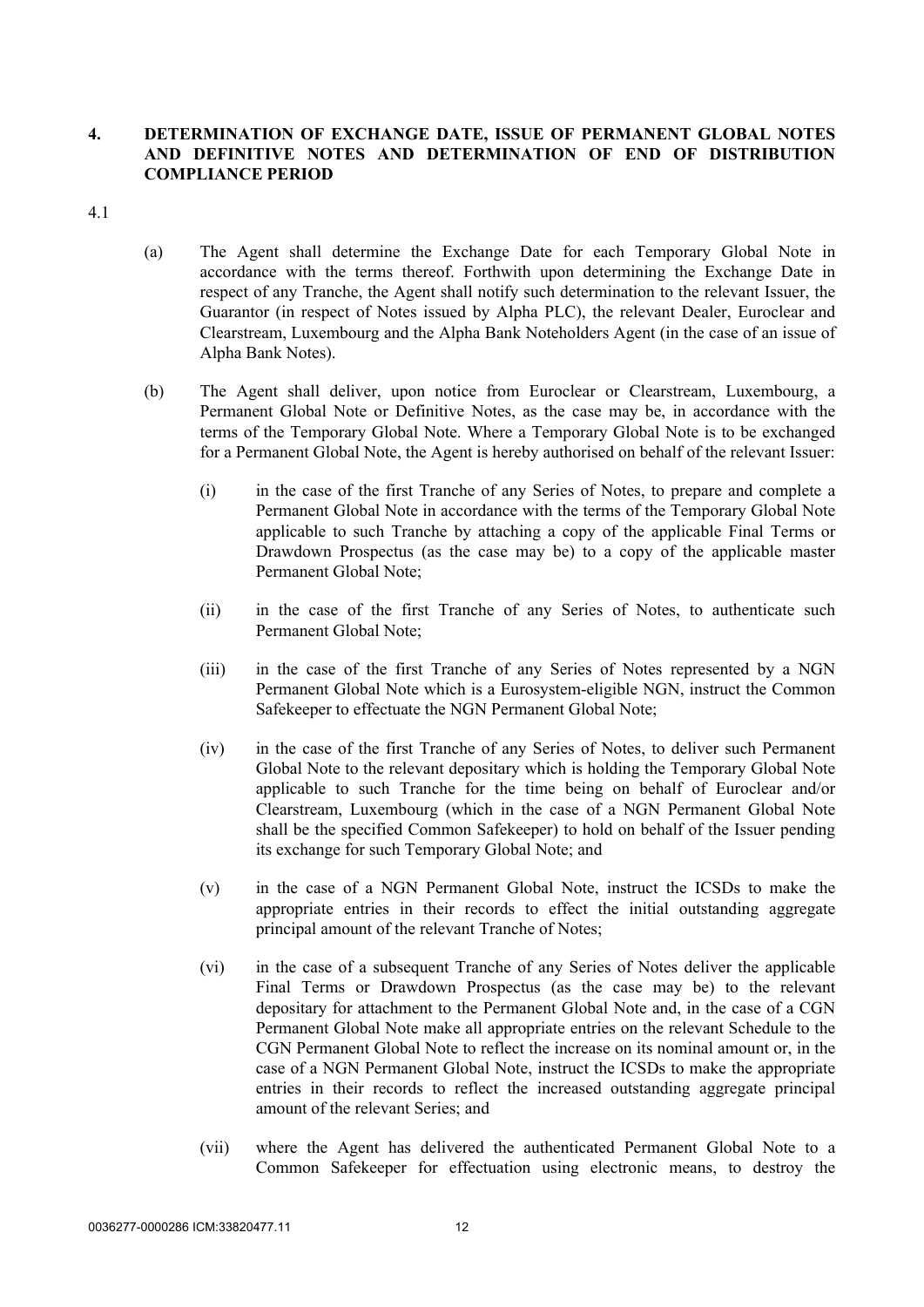authenticated Permanent Global Note retained by it following its receipt of confirmation from the Common Safekeeper that the relevant Permanent Global Note has been effectuated.

4.2

- (a) In the case of a Tranche in respect of which there is only one Dealer, the Agent will determine the end of the distribution compliance period in respect of such Tranche as being the fortieth day following the date certified by the relevant Dealer to the Agent as being the date as of which distribution of the Notes of that Tranche was completed.
- (b) In the case of a Tranche in respect of which there is more than one Dealer but is not issued on a syndicated basis, the Agent will determine the end of the distribution compliance period in respect of such Tranche as being the fortieth day following the latest of the dates certified by all the relevant Dealers to the Agent as being the respective dates as of which distribution of the Notes of that Tranche purchased by each such Dealer was completed.
- (c) In the case of a Tranche issued on a syndicated basis, the Agent will determine the end of the distribution compliance period in respect of such Tranche as being the fortieth day following the date certified by the relevant Lead Manager to the Agent as being the date as of which distribution of the Notes of that Tranche was completed.
- (d) Forthwith upon determining the end of the distribution compliance period in respect of any Tranche, the Agent shall notify such determination to the relevant Issuer, the Guarantor (in respect of Notes issued by Alpha PLC), Euroclear, Clearstream, Luxembourg and the relevant Dealer(s) (in the case of a non-syndicated issue), the Alpha Bank Noteholders Agent (in the case of an issue of Alpha Bank Notes) or the Lead Manager (in the case of a syndicated issue).

#### <span id="page-15-0"></span>**5. ISSUE OF DEFINITIVE NOTES**

- 5.1 Upon notice from Euroclear or Clearstream, Luxembourg pursuant to the terms of a Temporary Global Note or a Permanent Global Note, as the case may be, the Agent shall deliver the relevant Definitive Note(s) in accordance with the terms of the relevant Global Note. For this purpose the Agent is hereby authorised on behalf of each of the Issuers:
	- (a) to authenticate such Definitive Note(s) in accordance with the provisions of this Agreement; and
	- (b) to deliver such Definitive Note(s) to or to the order of Euroclear and/or Clearstream, Luxembourg either in exchange for such Global Note or, in the case of a partial exchange of a Temporary Global Note:
		- (i) in the case of a CGN Temporary Global Note, on entering details of such partial exchange in the relevant space in Schedule Two of the relevant Global Note; or
		- (ii) in the case of an NGN Temporary Global Note, on instructing the ICSDs (in accordance with the provisions of [Appendix B](#page-43-1) (Duties under the Issuer-ICSDs Agreement)) to make appropriate entries in their records to reflect the aggregate principal amount thereof so exchanged and the remaining principal amount of the NGN Temporary Global Note (which shall be the previous principal amount thereof less the aggregate principal amount so exchanged).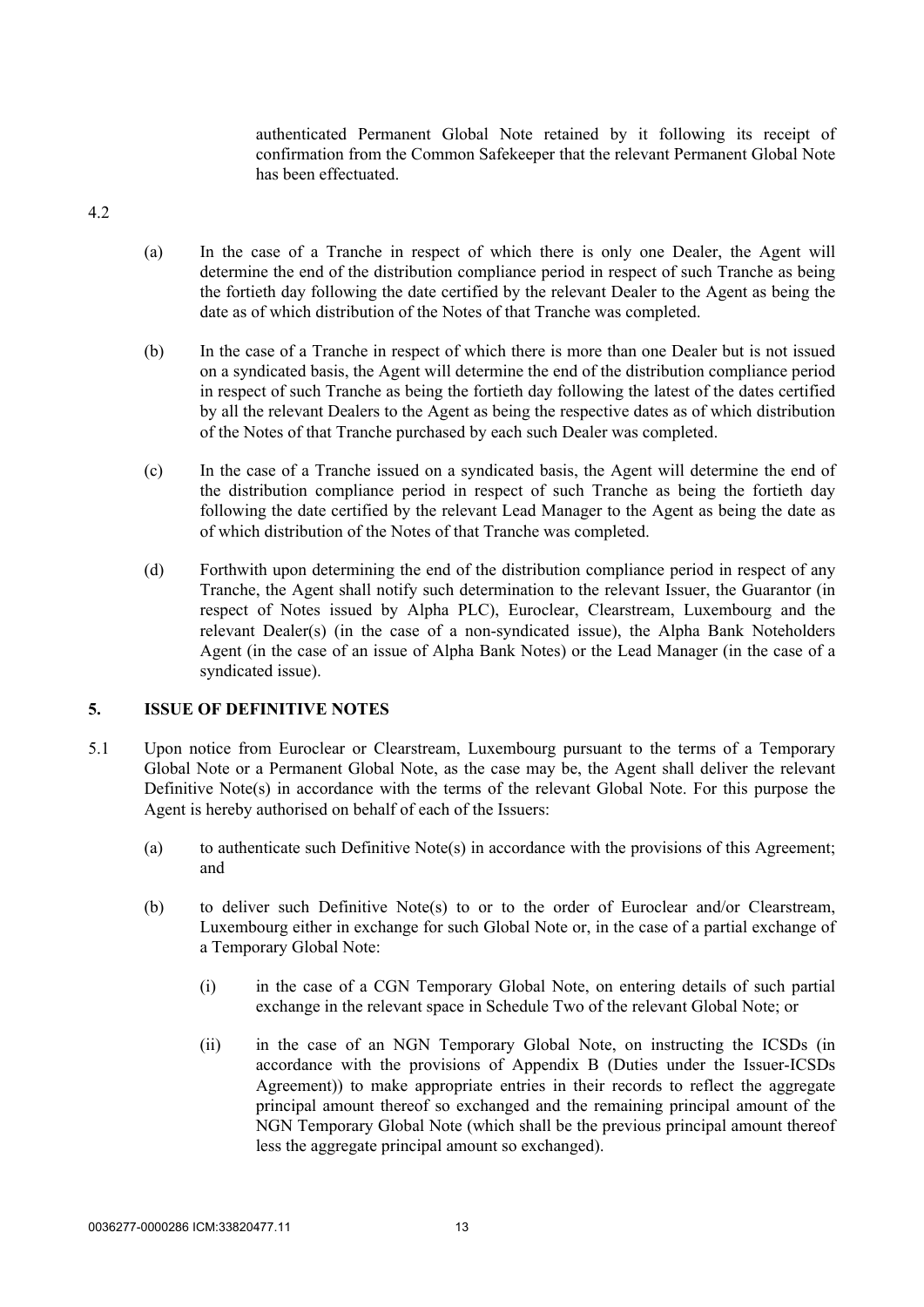The Agent shall cancel or procure the cancellation of each Temporary Global Note against surrender of which full exchange has been made for a Permanent Global Note or Definitive Notes or, in the case of an NGN Temporary Global Note exchangeable for an NGN Permanent Global Note or Definitive Notes, instruct the Common Safekeeper to destroy such NGN Temporary Global Note.

The Agent shall notify the relevant Issuer and the Guarantor (in respect of Notes issued by Alpha PLC) forthwith upon receipt of a request for issue of (a) Definitive Note(s) in accordance with the provisions of a Temporary Global Note or Permanent Global Note, as the case may be, (and the aggregate nominal amount of such Temporary Global Note or Permanent Global Note, as the case may be, to be exchanged in connection therewith).

5.2 Each of the Issuers undertakes to deliver to the Agent sufficient numbers of executed Definitive Notes with, if applicable, Coupons and Talons attached to enable the Agent to comply with its obligations under this Clause.

# <span id="page-16-0"></span>**6. TERMS OF ISSUE**

- 6.1 The Agent shall cause all Temporary Global Notes, Permanent Global Notes and Definitive Notes delivered to and held by it under this Agreement to be maintained in safe custody and shall ensure that such Notes are issued only in accordance with the provisions of this Agreement and the relevant Global Note and Conditions.
- 6.2 Subject to the procedures set out in the Procedures Memorandum, for the purposes of Clause [3.1](#page-13-2) the Agent is entitled to treat a telephone or facsimile communication from a person purporting to be (and who the Agent believes in good faith to be) the authorised representative of the relevant Issuer named in the list referred to in, or notified pursuant to, Clause [20.7](#page-28-2) as sufficient instructions and authority of the relevant Issuer for the Agent to act in accordance with Clause [3.1](#page-13-2).
- 6.3 In the event that a person who has signed on behalf of the relevant Issuer any Note not yet issued but held by the Agent in accordance with Clause [3.1](#page-13-2) ceases to be authorised as described in Clause [20.7,](#page-28-2) the Agent shall (unless the relevant Issuer gives notice to the Agent that Notes signed by that person do not constitute valid and binding obligations of the relevant Issuer or otherwise until replacements have been provided to the Agent) continue to have authority to issue any such Notes, and the relevant Issuer hereby warrants to the Agent that such Notes shall, unless notified as aforesaid, be valid and binding obligations of the relevant Issuer. Promptly upon such person ceasing to be authorised, the relevant Issuer shall provide the Agent with replacement Notes and upon receipt of such replacement Notes the Agent shall cancel and destroy the Notes held by it which are signed by such person and shall provide to the relevant Issuer a confirmation of destruction in respect thereof specifying the Notes so cancelled and destroyed.
- 6.4 If the Agent pays an amount (the "**Advance**") to the relevant Issuer or the Guarantor (in respect of Notes issued by Alpha PLC) on the basis that a payment (the "**Payment**") has been, or will be, received from a Dealer and if the Payment is not received by the Agent on the date the Agent pays the relevant Issuer or the Guarantor (in respect of Notes issued by Alpha PLC), the relevant Issuer (failing whom the Guarantor in respect of Notes issued by Alpha PLC) shall repay to the Agent the Advance and shall pay interest on the Advance (or the unreimbursed portion thereof) from (and including) the date such Advance is made to (but excluding) the earlier of repayment of the Advance and receipt by the Agent of the Payment (at a rate quoted at that time by the Agent as its cost of funding the Advance provided that evidence of the basis of such rate is given to the relevant Issuer and the Guarantor (in respect of Notes issued by Alpha PLC)).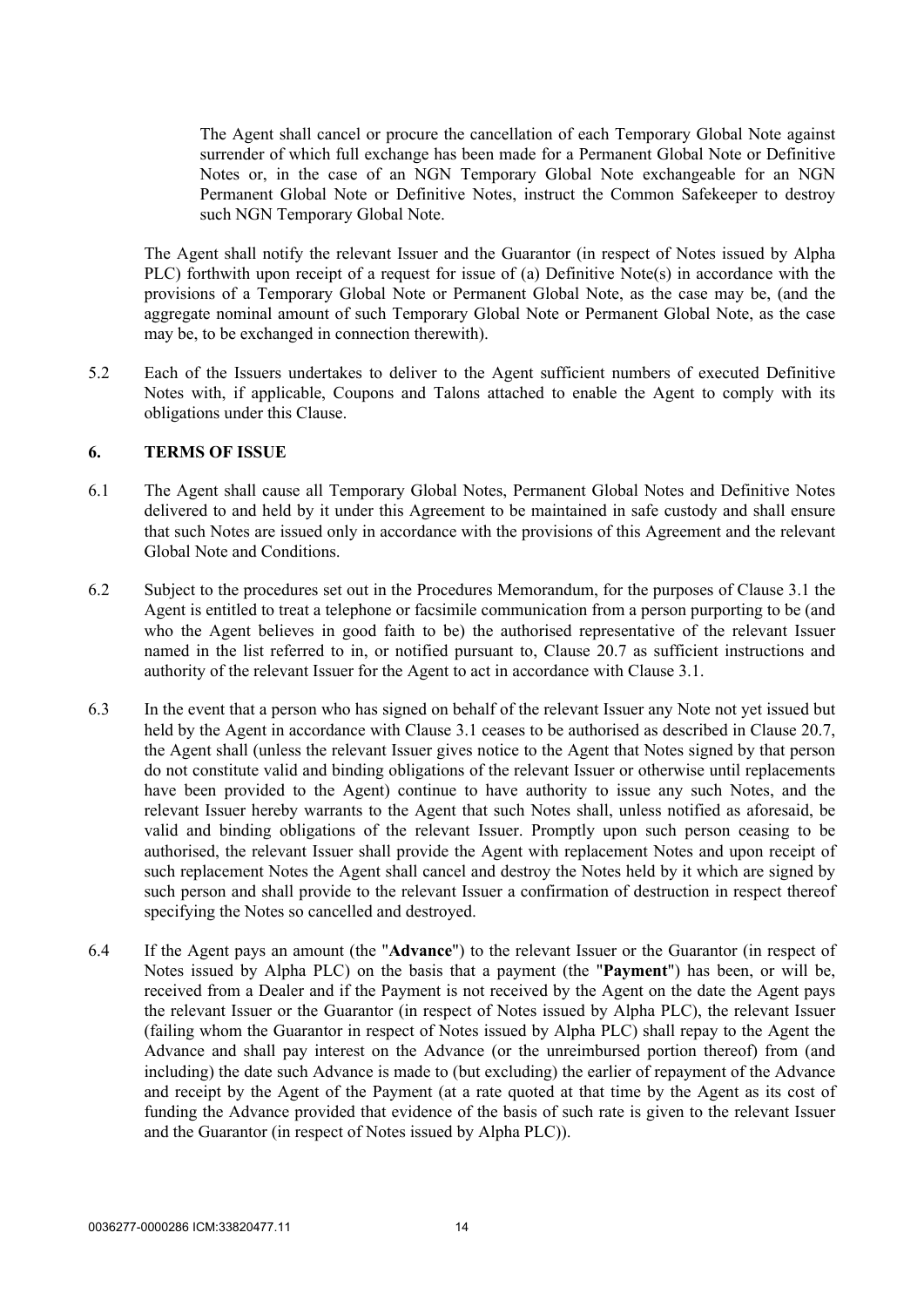6.5 Except in the case of issues where the Agent does not act as receiving bank for the relevant Issuer in respect of the subscription price of the Notes being issued, if on the relevant Issue Date a Dealer does not pay the full subscription price due from it in respect of any Note (the "**Defaulted Note**") and, as a result, the Defaulted Note remains in the Agent's distribution account with Euroclear and/or Clearstream, Luxembourg after such Issue Date, the Agent will continue to hold the Defaulted Note to the order of the relevant Issuer. The Agent shall notify the relevant Issuer and the Guarantor (in respect of Notes issued by Alpha PLC) forthwith of the failure of the Dealer to pay the full subscription price due from it in respect of any Defaulted Note and, subsequently, shall notify the relevant Issuer and the Guarantor (in respect of Notes issued by Alpha PLC) forthwith upon receipt from the Dealer of the full subscription price in respect of such Defaulted Note.

## <span id="page-17-0"></span>**7. PAYMENTS**

- <span id="page-17-1"></span>7.1 The relevant Issuer (failing whom the Guarantor (in respect of Notes issued by Alpha PLC)) will, before 10.00 a.m. (local time in the relevant financial centre of the payment), on each date on which any payment in respect of any Note becomes due, transfer to an account specified by the Agent such amount in the relevant currency as shall be sufficient for the purposes of such payment in funds settled through such payment system as the Agent and the Issuer may agree.
- <span id="page-17-3"></span>7.2 The relevant Issuer (failing whom the Guarantor (in respect of Notes issued by Alpha PLC)) will ensure that no later than 10.00 a.m. (London time) on the second Business Day (as defined below) immediately preceding the date on which any payment is to be made to the Agent pursuant to Clause [7.1](#page-17-1), the Agent shall receive a payment confirmation in writing from the paying bank of the Issuer or the Guarantor (as applicable).

For the purposes of this Clause, "**Business Day**" means a day which is both:

- (a) a day on which commercial banks and foreign exchange markets settle payments and are open for general business (including dealing in foreign exchange and foreign currency deposits) in London and any other place specified in the applicable Final Terms or Drawdown Prospectus (as the case may be) as an Additional Business Centre; and
- (b) either (1) in relation to any sum payable in a Specified Currency other than euro, a day on which commercial banks and foreign exchange markets settle payments and are open for general business (including dealing in foreign exchange and foreign currency deposits) in the principal financial centre of the country of the relevant Specified Currency (which if the Specified Currency is Australian dollars or New Zealand dollars shall be Melbourne or Auckland respectively) or (2) in relation to any sum payable in euro, a day on which the Trans-European Automated Real-Time Gross Settlement Express Transfer (TARGET2) payment system which utilises a single shared platform and which was launched on 19 November 2007 is open.
- 7.3 The Agent shall ensure that payments of both principal and interest in respect of a Temporary Global Note will be made only to the extent that certification of non-U.S. beneficial ownership as required by U.S. securities laws and U.S. Treasury regulations has been received from Euroclear and/or Clearstream, Luxembourg in accordance with the terms thereof.
- <span id="page-17-2"></span>7.4 The Agent or the relevant Paying Agent shall pay or cause to be paid all amounts due in respect of the Notes on behalf of the relevant Issuer in the manner provided in the Conditions. If any payment provided for in Clause [7.1](#page-17-1) is made late but otherwise in accordance with the provisions of this Agreement, the Agent and each Paying Agent shall nevertheless make payments in respect of the Notes as aforesaid following receipt by it of such payment.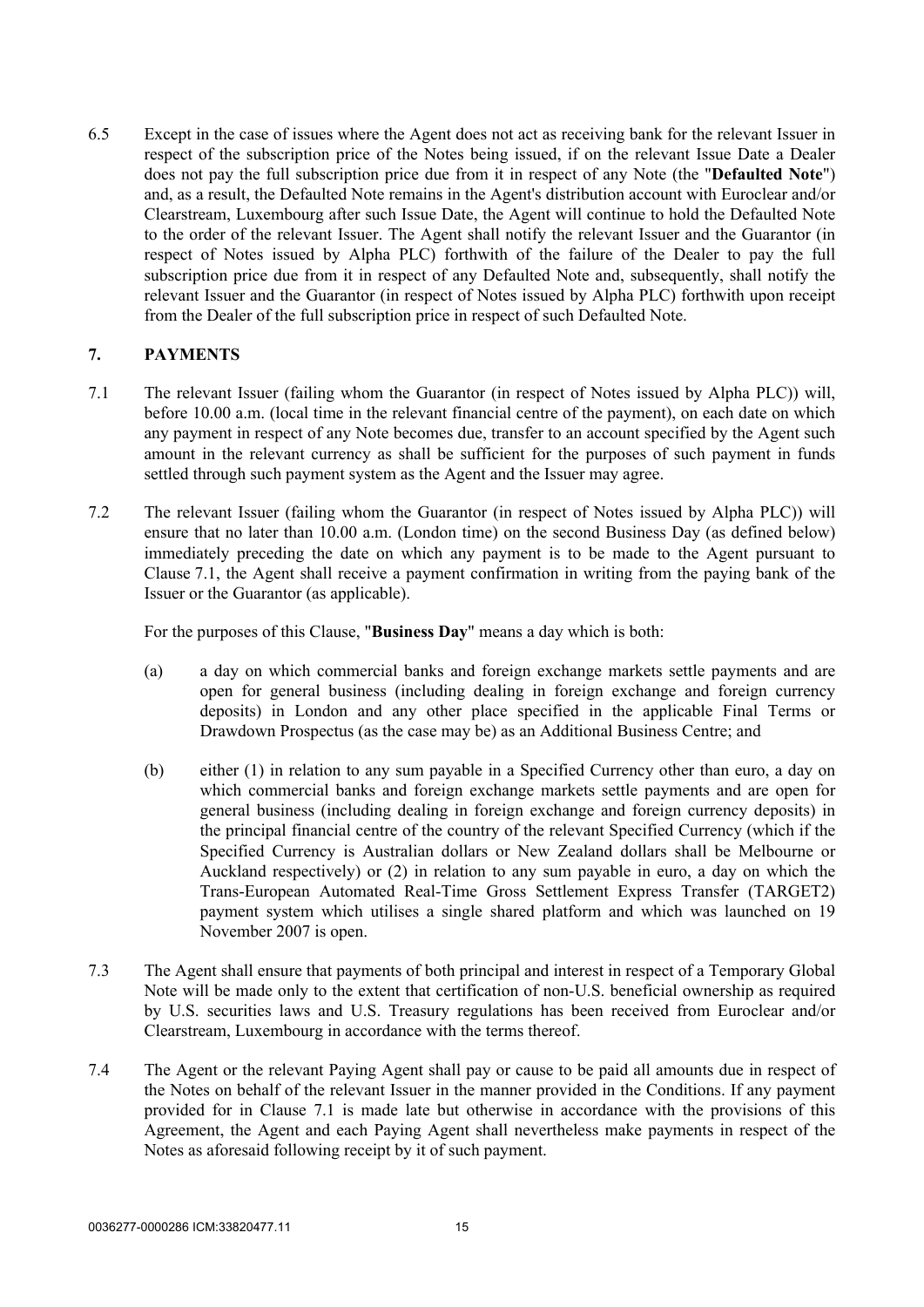- <span id="page-18-0"></span>7.5 If for any reason the Agent considers in its reasonable opinion that the amounts to be received by the Agent pursuant to Clause [7.1](#page-17-1) will be, or the amounts actually received by it pursuant thereto are, insufficient to satisfy all claims in respect of all payments then falling due in respect of the Notes, neither the Agent nor any Paying Agent shall be obliged to pay any such claims until the Agent has received the full amount of all such payments.
- 7.6 Without prejudice to Clauses [7.4](#page-17-2) and [7.5](#page-18-0), if the Agent pays any amounts to the holders of Notes or Coupons or to any Paying Agent at a time when it has not received payment in full in respect of the relevant Notes in accordance with Clause [7.1](#page-17-1) (the excess of the amounts so paid over the amounts so received being the "**Shortfall**"), the relevant Issuer (failing whom the Guarantor (in respect of Notes issued by Alpha PLC)) will, in addition to paying amounts due under Clause [7.1,](#page-17-1) pay to the Agent on demand interest (at a rate which represents the Agent's cost of funding the Shortfall, provided that evidence of the basis of such rate is given to the relevant Issuer and the Guarantor (in respect of Notes issued by Alpha PLC)) on the Shortfall (or the unreimbursed portion thereof) until the receipt in full by the Agent of the Shortfall.
- 7.7 The Agent shall on demand promptly reimburse each Paying Agent for payments in respect of Notes properly made by such Paying Agent in accordance with this Agreement and the Conditions unless the Agent has notified the Paying Agent, prior to the opening of business in the location of the office of the Paying Agent through which payment in respect of the Notes can be made on the due date of a payment in respect of the Notes, that the Agent does not expect to receive sufficient funds to make payment of all amounts falling due in respect of such Notes.
- 7.8 Whilst any Notes are represented by Global Notes, all payments due in respect of such Notes shall be made to, or to the order of, the holder of the Global Notes, subject to and in accordance with the provisions of the Global Notes. On the occasion of any such payment, (i) in the case of a CGN, the Principal Paying Agent to which the Global Note was presented for the purpose of making such payment shall cause the appropriate Schedule to the relevant Global Note to be annotated so as to evidence the amounts and dates of such payments of principal and/or interest as applicable or (ii) in the case of any Global Note which is a NGN, the Agent shall instruct Euroclear and Clearstream, Luxembourg to make appropriate entries in their records to reflect such payment.
- 7.9 If the amount of principal and/or interest then due for payment is not paid in full (otherwise than by reason of a deduction required by Applicable Law to be made therefrom, including by reason of a FATCA Withholding), (i) the Paying Agent to which a Note is presented for the purpose of making such payment shall, unless the Note is a NGN, make a record of such Shortfall on the Note and such record shall, in the absence of manifest error, be prima facie evidence that the payment in question has not to that extent been made or (ii) in the case of any Global Note which is a NGN, the Agent shall instruct Euroclear and Clearstream, Luxembourg to make appropriate entries on their records to reflect such shortfall in payment.
- 7.10 The Agent will forthwith notify the relevant Issuer, the Guarantor (in respect of Notes issued by Alpha PLC) and the other Paying Agents if it has not received by 3.00 p.m. (London time) on the relevant Business Day (as defined in Clause [7.2](#page-17-3)) the payment confirmation and details referred to in Clause [7.2,](#page-17-3) and in such event none of the Paying Agents shall be bound to make payment in respect of the Notes as aforesaid.
- <span id="page-18-1"></span>7.11 Notwithstanding any other provision of this Agreement, each Paying Agent shall be entitled to make a deduction or withholding from any payment which it makes under any Notes for or on account of any Tax, if and only to the extent so required by Applicable Law, in which event the Paying Agent shall make such payment after such deduction or withholding has been made and shall account to the relevant Authority within the time allowed for the amount so deducted or withheld or, at its option, shall reasonably promptly after making such payment return to the relevant Issuer or (in respect of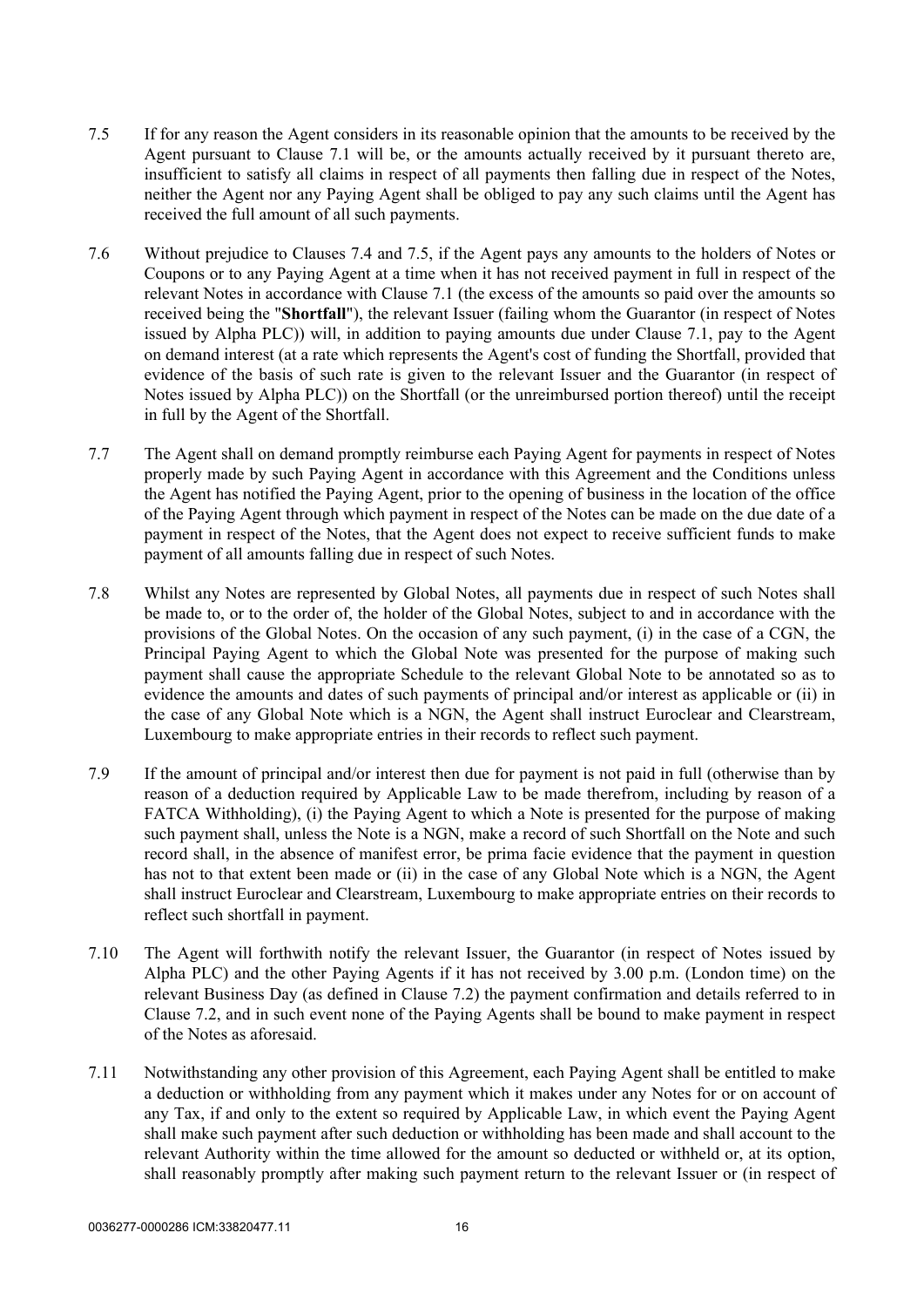Notes issued by Alpha PLC) if applicable, the Guarantor the amount so deducted or withheld, in which case, the relevant Issuer or (in respect of Notes issued by Alpha PLC) if applicable, the Guarantor shall so account to the relevant Authority for such amount. For the avoidance of doubt, FATCA Withholding is a deduction or withholding which is deemed to be required by Applicable Law for the purposes of this Clause [7.11](#page-18-1).

<span id="page-19-1"></span>7.12 In the event that the relevant Issuer or (in respect of Notes issued by Alpha PLC) if applicable, the Guarantor determines in its sole discretion that any deduction or withholding for or on account of any Tax will be required by Applicable Law in connection with any payment due to any of the Paying Agents on any Notes, then the relevant Issuer or (in respect of Notes issued by Alpha PLC) if applicable, the Guarantor will be entitled to redirect or reorganise any such payment in any way that it sees fit in order that the payment may be made without such deduction or withholding provided that, any such redirected or reorganised payment is made through a recognised institution of international standing and otherwise made in accordance with this Agreement. The relevant Issuer or (in respect of Notes issued by Alpha PLC) if applicable, the Guarantor will promptly notify the Paying Agents of any such redirection or reorganisation. For the avoidance of doubt, FATCA Withholding is a deduction or withholding which is deemed to be required by Applicable Law for the purposes of this Clause [7.12](#page-19-1).

#### <span id="page-19-0"></span>**8. DETERMINATIONS AND NOTIFICATIONS IN RESPECT OF NOTES AND INTEREST DETERMINATION**

#### 8.1 **Determinations and Notifications**

- (a) The Agent shall make all such determinations and calculations (howsoever described) as it is required to do under the Conditions, all subject to and in accordance with the Conditions.
- (b) The Agent shall not be responsible to the relevant Issuer or the Guarantor or to any third party as a result of the Agent having acted on any quotation given by any Reference Bank which subsequently may be found to be incorrect.
- (c) The Agent shall promptly notify (and confirm in writing to) the relevant Issuer, the Guarantor (in respect of Notes issued by Alpha PLC), the Alpha Bank Noteholders Agent (in respect of Alpha Bank Notes) the other Paying Agents and (in respect of a Series of Notes listed on a stock exchange) the relevant stock exchange and Listing Agent of, inter alia, each Rate of Interest, Interest Amount and Interest Payment Date and all other amounts, rates and dates which it is obliged to determine or calculate under the Conditions as soon as practicable after the determination thereof and of any subsequent amendment thereto pursuant to the Conditions.
- (d) The Agent shall use its best endeavours to cause each Rate of Interest, Interest Amount and Interest Payment Date and all other amounts, rates and dates which it is obliged to determine or calculate under the Conditions to be published as required in accordance with the Conditions as soon as possible after their determination or calculation.
- (e) If the Agent does not at any material time for any reason determine and/or calculate and/or publish the Rate of Interest, Interest Amount and/or Interest Payment Date in respect of any Interest Period or any other amount, rate or date as provided in this Clause, it shall forthwith notify the relevant Issuer, the Guarantor (in respect of Notes issued by Alpha PLC), the Alpha Bank Noteholders Agent (in respect of Alpha Bank Notes) and the other Paying Agents of such fact.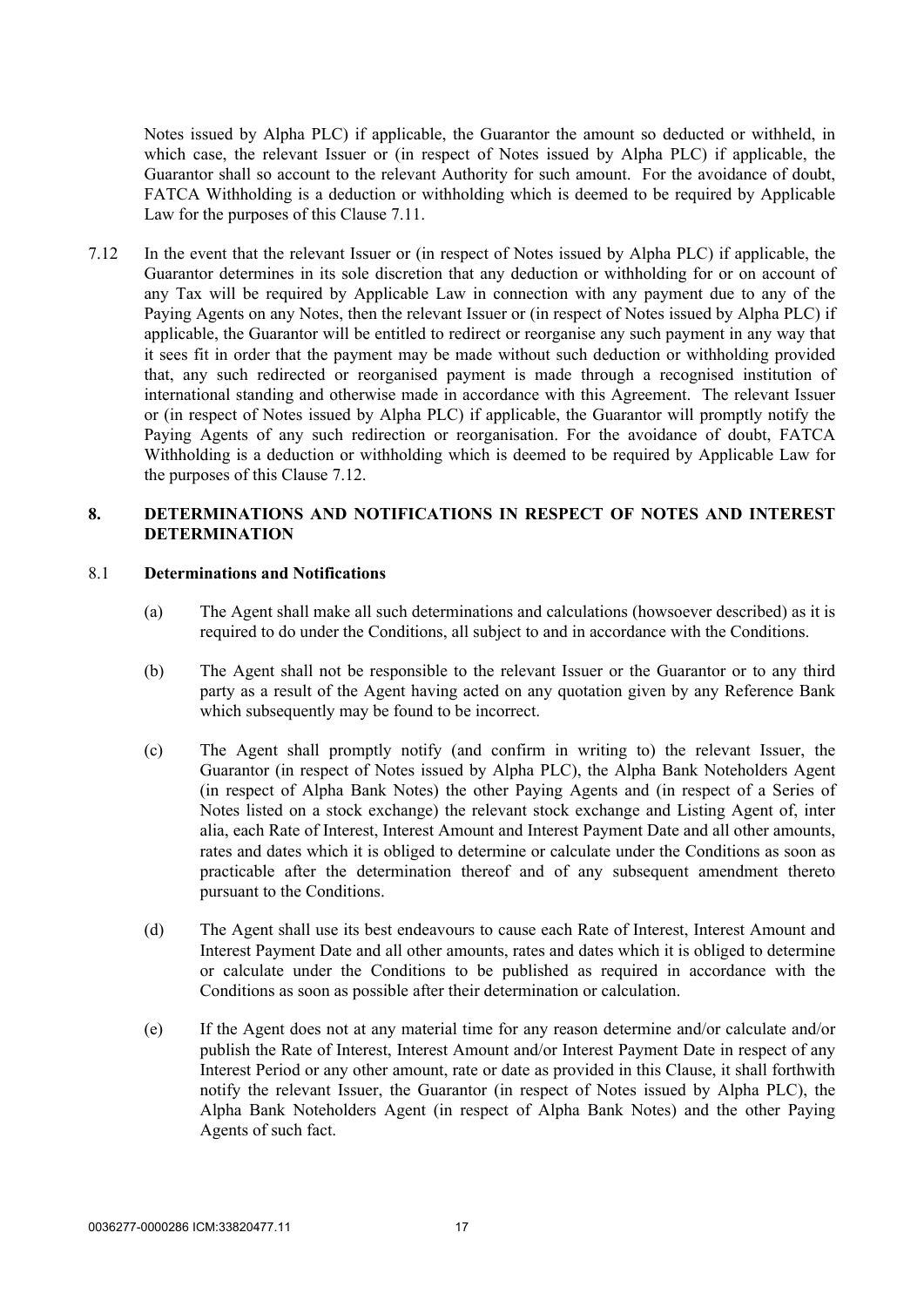(f) Determinations with regard to Notes (including, without limitation, Index Linked Notes) shall be made by the Calculation Agent specified in the applicable Final Terms or Drawdown Prospectus (as the case may be) in the manner specified in the applicable Final Terms or Drawdown Prospectus (as the case may be). Unless otherwise agreed between the relevant Issuer, the Guarantor (in respect of Notes issued by Alpha PLC) and the relevant Dealer or unless the Agent is the Calculation Agent (in which case the provisions of this Agreement shall apply), such determinations shall be made on the basis of a Calculation Agency Agreement substantially in the form of [Appendix A](#page-35-1) to this Agreement.

#### 8.2 **Interest Determination, Screen Rate Determination including Fallback Provisions**

- <span id="page-20-0"></span>(a) Where Screen Rate Determination is specified in the applicable Final Terms or Drawdown Prospectus (as the case may be) as the manner in which the Rate of Interest is to be determined, the Rate of Interest for each Interest Period will, subject as provided below, be either:
	- (i) the offered quotation (if there is only one quotation on the Relevant Screen Page); or
	- (ii) the arithmetic mean (rounded if necessary to the fourth decimal place, with 0.00005 being rounded upwards) of the offered quotations,

<span id="page-20-1"></span>(expressed as a percentage rate per annum), for the Reference Rate which appears or appear, as the case may be, on the Relevant Screen Page as at 11.00 a.m. (London time, in the case of LIBOR, Brussels time, in the case of EURIBOR, or Bucharest time, in the case of ROBOR) on the Interest Determination Date in question plus or minus (as indicated in the applicable Final Terms or Drawdown Prospectus (as the case may be)) the Margin (if any), all as determined by the Agent. If five or more such offered quotations are available on the Relevant Screen Page, the highest (or, if there is more than one such highest quotation, one only of such quotations) and the lowest (or, if there is more than one such lowest quotation, one only of such quotations) shall be disregarded by the Agent for the purpose of determining the arithmetic mean (rounded as provided above) of such offered quotations.

- (b) Subject as provided in Condition 6(d):
	- (i) If the Relevant Screen Page is not available or if in the case of sub-clause  $8.2(a)(i)$ , no such offered quotation appears or, in the case of sub-clause [8.2\(a\)\(ii\)](#page-20-1), fewer than three such offered quotations appear, in each case as at the time specified in the preceding sub-clause the Agent shall request each of the Reference Banks to provide the Agent with its offered quotation (expressed as a percentage rate per annum) for the Reference Rate at approximately 11.00 a.m. (London time, in the case of a determination of LIBOR, Brussels time, in the case of a determination of EURIBOR, or Bucharest time, in the case of a determination of ROBOR) on the Interest Determination Date in question. If two or more of the Reference Banks provide the Agent with offered quotations, the Rate of Interest for such Interest Period shall be the arithmetic mean (rounded if necessary to the fourth decimal place with 0.00005 being rounded upwards) of such offered quotations plus or minus (as appropriate) the Margin (if any), all as determined by the Agent.
	- (ii) If on any Interest Determination Date one only or none of the Reference Banks provides the Agent with offered quotation as provided in the preceding sub-clause, the Rate of Interest for the relevant Interest Period shall be the rate per annum which the Agent determines as being the arithmetic mean (rounded if necessary to the fourth decimal place, with 0.00005 being rounded upwards) of the rates, as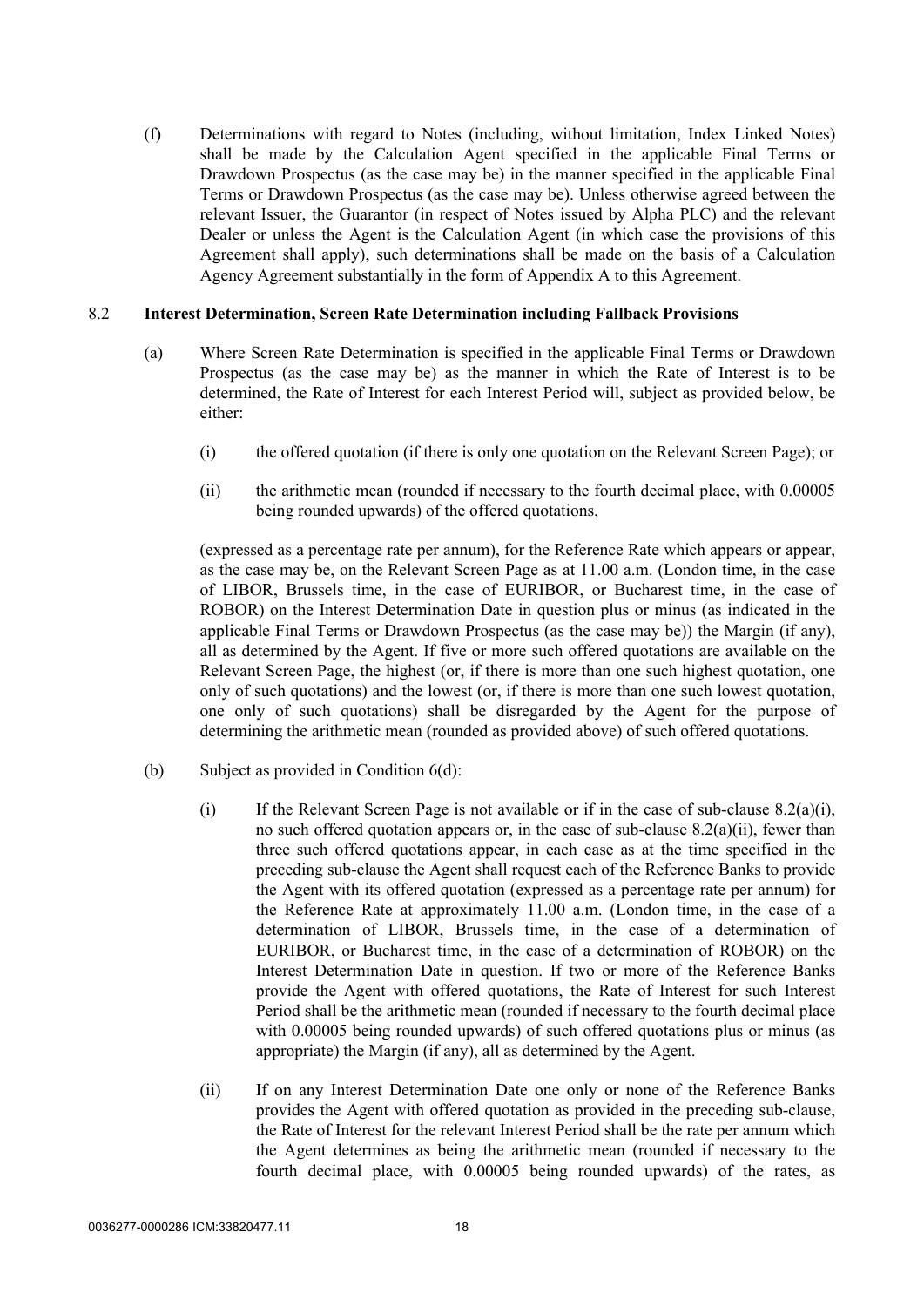communicated to (and at the request of) the Agent by the Reference Banks or any two or more of them, at which such banks were offered, at approximately 11.00 a.m. (London time, in the case of a determination of LIBOR, Brussels time, in the case of a determination of EURIBOR, or Bucharest time, in the case of a determination of ROBOR) on the relevant Interest Determination Date, deposits in the Specified Currency for a period equal to that which would have been used for the Reference Rate by leading banks in the London inter-bank market (if the Reference Rate is LIBOR), the Euro-zone inter-bank market (if the Reference Rate is EURIBOR) or the Romanian inter-bank market (if the Reference Rate is ROBOR) plus or minus (as appropriate) the Margin (if any) or, if fewer than two of the Reference Banks provide the Agent with offered rates, the offered rate for deposits in the Specified Currency for a period equal to that which would have been used for the Reference Rate, or the arithmetic mean (rounded as provided above) of the offered rates for deposits in the Specified Currency for a period equal to that which would have been used for the Reference Rate, at which, at approximately 11.00 a.m. (London time, in the case of a determination of LIBOR, Brussels time, in the case of a determination of EURIBOR or Bucharest time, in the case of a determination of ROBOR) on the relevant Interest Determination Date, any one or more banks (which bank or banks is or are in the opinion of the relevant Issuer suitable for such purpose) informs the Agent it is quoting to leading banks in the London inter-bank market (if the Reference Rate is LIBOR), the Euro-zone inter-bank market (if the Reference Rate is EURIBOR) or the Romanian inter-bank market (if the Reference Rate is ROBOR) plus or minus (as appropriate) the Margin (if any), provided that, if the Rate of Interest cannot be determined in accordance with the foregoing provisions of this paragraph, the Rate of Interest shall be determined as at the last preceding Interest Determination Date (though substituting, where a different Margin is to be applied to the relevant Interest Period from that which applied to the last preceding Interest Period, the Margin relating to the relevant Interest Period, in place of the Margin relating to that last preceding Interest Period).

- (c) If the Reference Rate from time to time in respect of Floating Rate Notes is specified in the applicable Final Terms or Drawdown Prospectus (as the case may be) as being other than LIBOR, EURIBOR or ROBOR, the Rate of Interest in respect of such Notes will be determined as provided in the applicable Final Terms or Drawdown Prospectus (as the case may be).
- (d) In the case of Exempt Notes, if the Reference Rate from time to time in respect of Floating Rate Notes is specified in the applicable Pricing Supplement as being other than LIBOR, EURIBOR or ROBOR, the Rate of Interest in respect of the Notes will be determined as provided in the applicable Pricing Supplement.

#### <span id="page-21-0"></span>**9. NOTICE OF ANY WITHHOLDING OR DEDUCTION**

- 9.1 If an Issuer or (in respect of Notes issued by Alpha PLC) the Guarantor is, in respect of any payment, compelled to withhold or deduct any amount for or on account of taxes, duties, assessments or governmental charges as specifically contemplated under the Conditions, such Issuer or the Guarantor shall give notice thereof to the Paying Agent as soon as it becomes aware of the requirement to make such withholding or deduction and shall give to the Paying Agent such information as it shall require to enable it to comply with such requirement.
- <span id="page-21-1"></span>9.2 The relevant Issuer or (in respect of Notes issued by Alpha PLC) the Guarantor shall notify each Paying Agent in the event that it determines that any payment to be made by any Paying Agent under any Notes is a payment which could be subject to FATCA Withholding if such payment were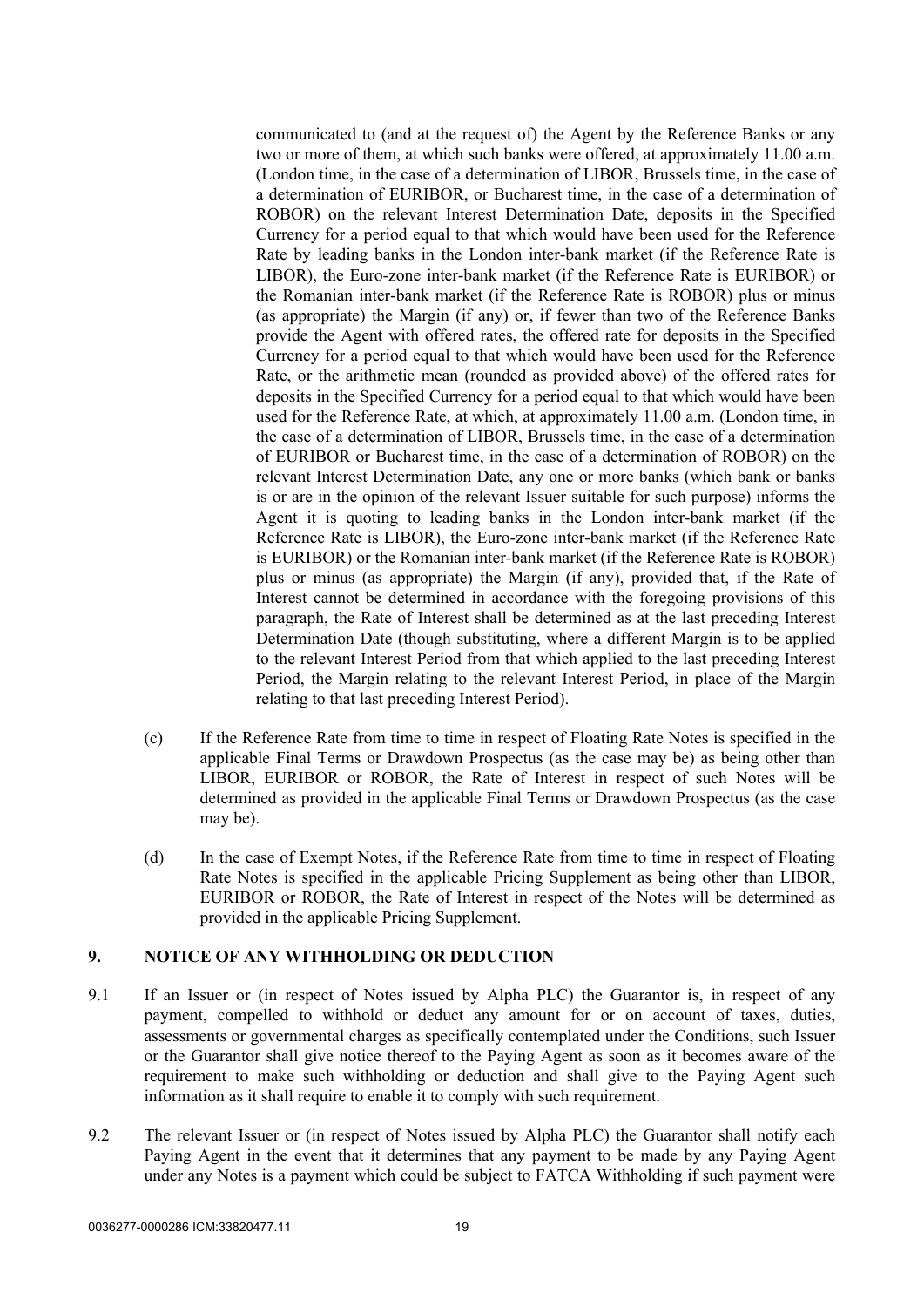made to a recipient that is generally unable to receive payments free from FATCA Withholding, and the extent to which the relevant payment is so treated, provided, however, that the relevant Issuer's obligation under this Clause [9.2](#page-21-1) shall apply only to the extent that such payments are so treated by virtue of characteristics of the relevant Issuer, such Notes, or both.

# <span id="page-22-0"></span>**10. INFORMATION REPORTING**

Each party shall, within ten business days of a written request by another party, supply to that other party such forms, documentation and other information relating to it, its operations, or any Notes as that other party reasonably requests for the purposes of that other party's compliance with Applicable Law and shall notify the relevant other party reasonably promptly in the event that it becomes aware that any of the forms, documentation or other information provided by such party is (or becomes) inaccurate in any material respect; provided, however, that no party shall be required to provide any forms, documentation or other information pursuant to this Clause [10](#page-22-0) to the extent that: (i) any such form, documentation or other information (or the information required to be provided on such form or documentation) is not reasonably available to such party and cannot be obtained by such party using reasonable efforts; or (ii) doing so would or might in the reasonable opinion of such party constitute a breach of any: (a) Applicable Law; (b) fiduciary duty; or (c) duty of confidentiality. For purposes of this Clause [10](#page-22-0), "Applicable Law" shall be deemed to include (i) any rule or practice of any Authority by which any party is bound or with which it is accustomed to comply; (ii) any agreement between any Authorities; and (iii) any agreement between any Authority and any party that is customarily entered into by institutions of a similar nature.

## <span id="page-22-1"></span>**11. DUTIES OF THE AGENT IN CONNECTION WITH EARLY REDEMPTION**

- 11.1 If an Issuer decides to redeem any Notes for the time being outstanding prior to their Maturity Date in accordance with the Conditions, such Issuer shall give notice of such decision to the Agent not less than 15 days before the date on which such Issuer will give notice to the Noteholders in accordance with the Conditions of such redemption in order to enable the Agent to undertake its obligations herein and in the Conditions.
- 11.2 If some only of the Notes are to be redeemed on such date, the Agent shall make the required drawing in accordance with the Conditions but shall give the relevant Issuer and the Guarantor (in respect of Notes issued by Alpha PLC) reasonable notice of the time and place proposed for such drawing and the relevant Issuer the Guarantor (in respect of Notes issued by Alpha PLC) shall be entitled to send representatives to attend such drawing.
- 11.3 The Agent shall publish the notice required in connection with any such redemption and shall at the same time also publish a separate list of the serial numbers of any Notes previously drawn and not presented for redemption. Such notice shall specify the date fixed for redemption, the redemption amount, the manner in which redemption will be effected and, in the case of a partial redemption, the serial numbers of the Notes to be redeemed. Such notice will be published in accordance with the Conditions. The Agent will also notify the other Paying Agents of any date fixed for redemption of any Notes.
- 11.4 Each Paying Agent will keep a stock of Put Notices and will make such notices available on demand to holders of Notes and the Alpha Bank Noteholders Agent (in respect of Alpha Bank Notes), the Conditions of which provide for redemption at the option of Noteholders. Upon receipt of any Note deposited in the exercise of such option in accordance with the Conditions, the Paying Agent with which such Note is deposited shall hold such Note (together with any Coupons and Talons relating to it deposited with it) on behalf of the depositing Noteholder (but shall not, save as provided below, release it) until the due date for redemption of the relevant Note consequent upon the exercise of such option, when, subject as provided below, it shall present such Note (and any such Coupons and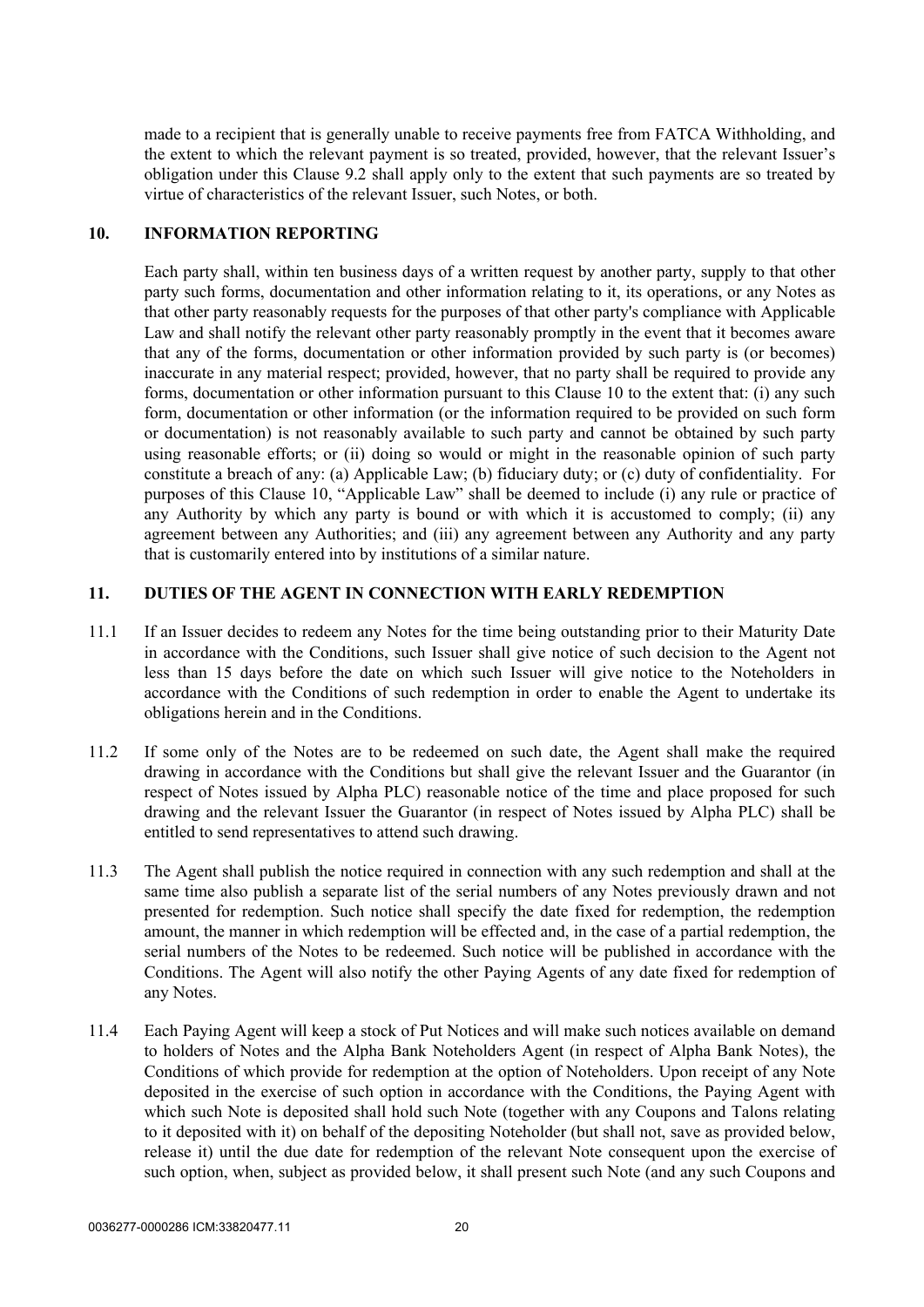Talons) to itself for payment of the amount due thereon together with any interest due on such date in accordance with the Conditions and shall pay such moneys in accordance with the directions of the Noteholder contained in the relevant Put Notice. If, prior to such due date for its redemption, an Event of Default (in the case of Senior Preferred Liquidity Notes) or a Restricted Event of Default (in the case of Notes other than Senior Preferred Liquidity Notes) shall have occurred and be continuing or if upon due presentation payment of such redemption moneys is improperly withheld or refused, the Paying Agent concerned shall post such Note (together with any such Coupons and Talons) by uninsured post to, and at the risk of, the relevant Noteholder unless the Noteholder has otherwise requested and paid the costs of such insurance to the relevant Paying Agent at the time of depositing the Notes at such address as may have been given by the Noteholder in the relevant Put Notice. At the end of each period for the exercise of such option, each Paying Agent shall promptly notify the Agent of the principal amount of the Notes in respect of which such option has been exercised with it together with their serial numbers and the Agent shall promptly notify such details to the relevant Issuer and the Guarantor (in respect of Notes issued by Alpha PLC).

## <span id="page-23-0"></span>**12. RECEIPT AND PUBLICATION OF NOTICES**

- 12.1 Forthwith upon the receipt by the Agent of a demand or notice from any Noteholder or the Alpha Bank Noteholders Agent (in respect of Alpha Bank Notes) in accordance with the Conditions the Agent shall forward a copy thereof to the relevant Issuer and the Guarantor (in respect of Notes issued by Alpha PLC).
- 12.2 On behalf of and at the request and expense of the relevant Issuer or the Guarantor (in respect of Notes issued by Alpha PLC), the Agent shall cause to be published all notices required to be given by the relevant Issuer or the Guarantor to the Noteholders or the Alpha Bank Noteholders Agent (in respect of Alpha Bank Notes) in accordance with the Conditions.

## <span id="page-23-1"></span>**13. CANCELLATION OF NOTES, COUPONS AND TALONS**

- 13.1 All Notes which are redeemed or substituted in accordance with the Conditions, all Coupons which are paid and all Talons which are exchanged shall be cancelled by the Agent or Paying Agent by which they are redeemed, paid or exchanged. In addition, all Notes which are purchased by or on behalf of the relevant Issuer or the Guarantor (in respect of Notes issued by Alpha PLC) or any Subsidiary of the Issuer or the Guarantor (if applicable) and are surrendered to a Paying Agent for cancellation, together (in the case of Definitive Notes) with all unmatured Coupons or Talons (if any) attached thereto or surrendered therewith, shall be cancelled by the Paying Agent to which they are surrendered. Each of the other Paying Agents shall give to the Agent details of all payments made by it and shall deliver all cancelled Notes, Coupons and Talons to the Agent.
- <span id="page-23-2"></span>13.2 A certificate stating:
	- (a) the aggregate nominal amount of Notes which have been redeemed and the aggregate amount paid in respect thereof;
	- (b) the number of Notes cancelled together (in the case of Notes in definitive form) with details of all unmatured Coupons or Talons (if any) attached thereto or delivered therewith;
	- (c) the aggregate amount paid in respect of interest on the Notes;
	- (d) the total number by maturity date of Coupons and Talons so cancelled; and
	- (e) (in the case of Definitive Notes) the serial numbers of such Notes,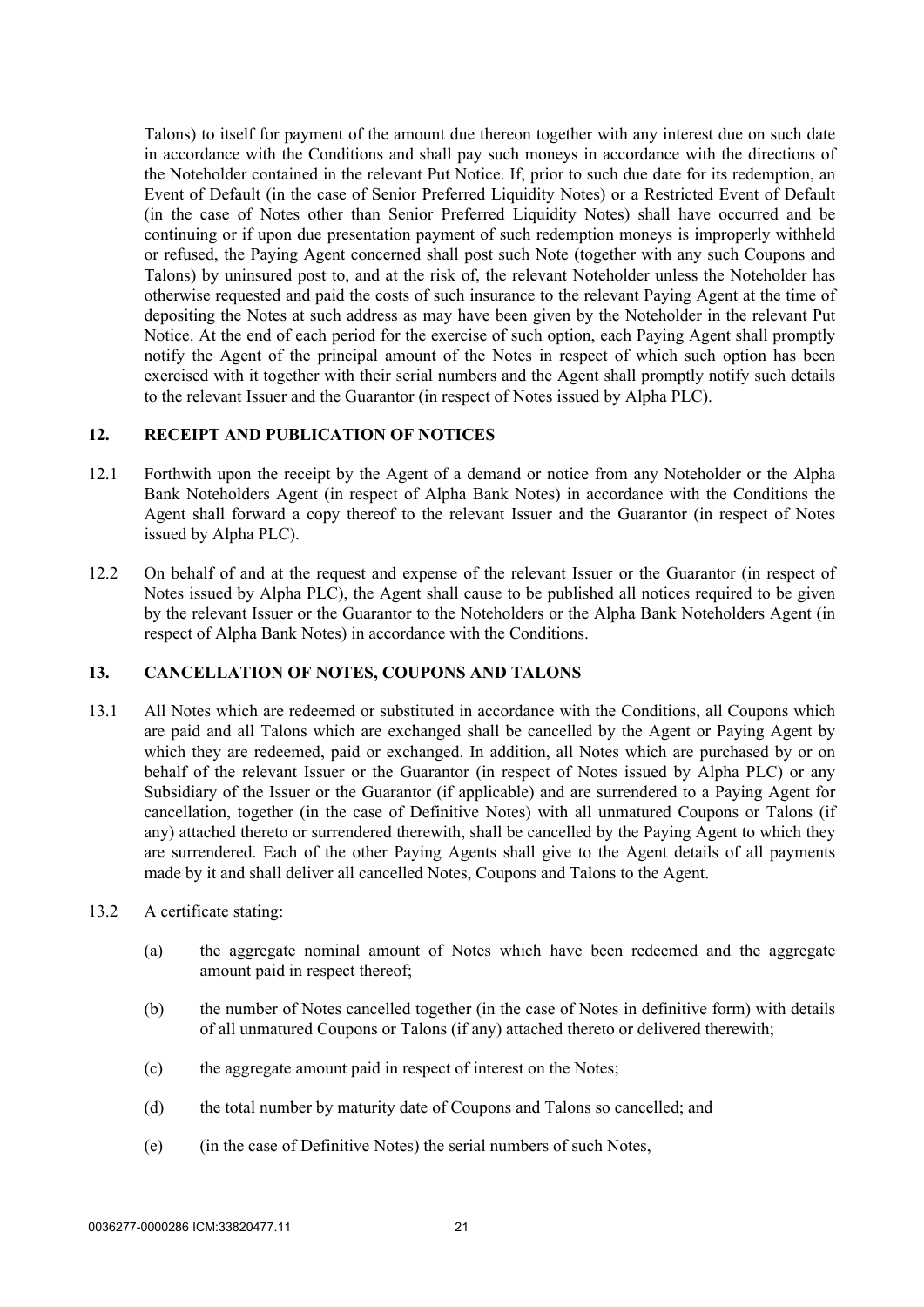shall be given to the relevant Issuer and the Guarantor (in respect of Notes issued by Alpha PLC) by the Agent as soon as reasonably practicable and in any event within three months after the date of such repayment, payment, cancellation or replacement, as the case may be.

- <span id="page-24-1"></span>13.3 The Agent is authorised and instructed to (a) in the case of any Global Note which is a CGN Temporary Global Note or CGN Permanent Global Note to endorse or to arrange for the endorsement of the relevant Global Note to reflect the reduction in the nominal amount represented by it by the amount so redeemed or purchased and cancelled and (b) in the case of any Global Note which a NGN Temporary Global Note or NGN Permanent Global Note, to instruct Euroclear and Clearstream, Luxembourg (in accordance with the provisions of [Appendix B](#page-43-1) (Duties under the Issuer-ICSDs Agreement) to make the appropriate entries in their records to reflect such redemption or purchase or cancellation, as the case may be, (which instructions shall be accompanied by evidence satisfactory to the Agent that the Issuer is entitled to give such instructions).
- 13.4 The Agent shall destroy all cancelled Notes, Coupons and Talons and, forthwith upon destruction, furnish the relevant Issuer and the Guarantor (in respect of Notes issued by Alpha PLC) with a certificate of the serial numbers of the Notes (in the case of Notes in definitive form) and the number by maturity date of Coupons and Talons so destroyed.
- <span id="page-24-2"></span>13.5 The Agent may instruct the Common Safekeeper to destroy each cancelled NGN Temporary Global Note and NGN Permanent Global Note in which case, upon receipt of confirmation of destruction from the Common Safekeeper, the Agent shall furnish the Trustee with a copy of such confirmation (provided that, if the Agent is the Common Safekeeper, the Agent shall destroy each NGN Temporary Global Note and NGN Permanent Global Note and furnish the Trustee with confirmation of such destruction).
- 13.6 Without prejudice to the obligations of the Agent pursuant to Clause [13.2,](#page-23-2) the Agent shall keep a full and complete record of all Notes, Coupons and Talons (other than serial numbers of Coupons) and of their redemption, purchase by or on behalf of the relevant Issuer or the Guarantor (in respect of Notes issued by Alpha PLC) or any of Subsidiary of the Issuer or the Guarantor (if applicable) and cancellation, payment or replacement (as the case may be) and of all replacement Notes, Coupons or Talons issued in substitution for mutilated, defaced, destroyed, lost or stolen Notes, Coupons or Talons. The Agent shall in respect of the Coupons of each maturity retain (in the case of Coupons other than Talons) until the expiry of ten years from the Relevant Date in respect of such Coupons and (in the case of Talons) indefinitely either all paid or exchanged Coupons of that maturity or a list of the serial numbers of Coupons of that maturity still remaining unpaid or unexchanged. The Agent shall at all reasonable times make such record available to the relevant Issuer, the Guarantor (in respect of Notes issued by Alpha PLC) and any persons authorised by either of them for inspection and for the taking of copies thereof or extracts therefrom.
- 13.7 All records and certificates made or given pursuant to this Clause and Clause [14](#page-24-0) shall make a distinction between Notes, Coupons and Talons of each Series.

#### <span id="page-24-0"></span>**14. ISSUE OF REPLACEMENT NOTES, COUPONS AND TALONS**

- 14.1 Each of the Issuers will cause a sufficient quantity of additional forms of Notes, Coupons and Talons to be available, upon request, to the Agent at its specified office for the purpose of issuing replacement Notes, Coupons and Talons as provided below.
- 14.2 The Agent will, subject to and in accordance with the Conditions and the following provisions of this Clause, cause to be delivered any replacement Notes, Coupons and Talons which the relevant Issuer may determine to issue in place of Notes, Coupons and Talons which have been lost, stolen, mutilated, defaced or destroyed.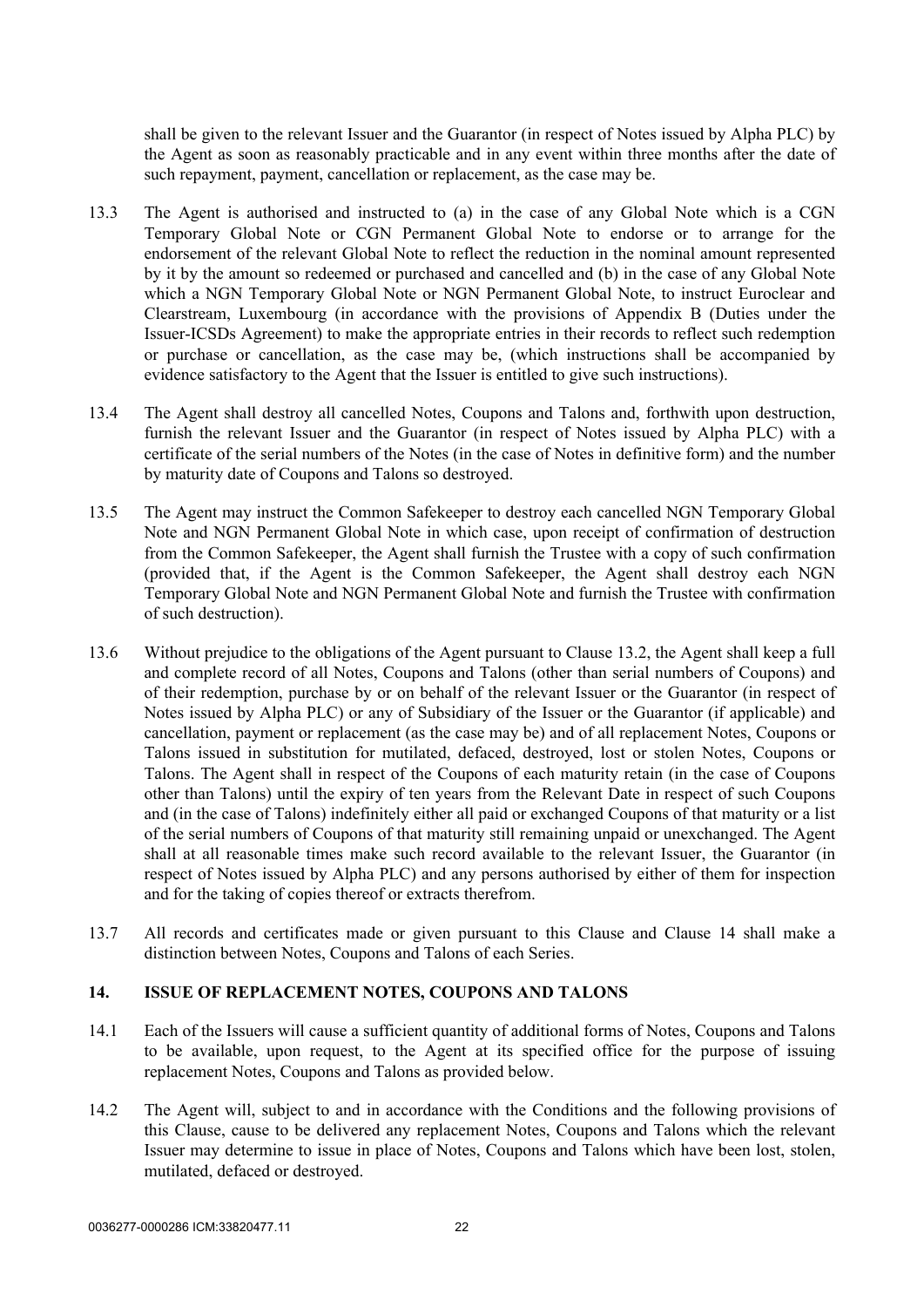- 14.3 In the case of a mutilated or defaced Note, the Agent shall ensure that (unless otherwise covered by such indemnity as the relevant Issuer may reasonably require) any replacement Note will only have attached to it Coupons and Talons corresponding to those (if any) attached to the mutilated or defaced Note which is presented for replacement.
- 14.4 The Agent shall not issue any replacement Note, Coupon or Talon unless and until the claimant therefor shall have:
	- (a) paid such costs and expenses as may be incurred in connection therewith;
	- (b) furnished it with such evidence and indemnity as the relevant Issuer may require; and
	- (c) in the case of any mutilated or defaced Note, Coupon or Talon, surrendered it to the Agent.
- 14.5 The Agent shall cancel any mutilated or defaced Notes, Coupons and Talons in respect of which replacement Notes, Coupons and Talons have been issued pursuant to this Clause and shall furnish the relevant Issuer with a certificate stating the serial numbers of the Notes, Coupons and Talons so cancelled and, unless otherwise instructed by the relevant Issuer in writing, shall destroy such cancelled Notes, Coupons and Talons and furnish the relevant Issuer with a destruction certificate containing the information specified in Clause [13.3.](#page-24-1)
- 14.6 The Agent shall, on issuing any replacement Note, Coupon or Talon, forthwith inform the relevant Issuer, the Guarantor (in respect of Notes issued by Alpha PLC), the Agent, the Alpha Bank Noteholders Agent (in respect of Alpha Bank Notes) and the other Paying Agents of the serial number of such replacement Note, Coupon or Talon issued and (if known) of the serial number of the Note, Coupon or Talon in place of which such replacement Note, Coupon or Talon has been issued. Whenever replacement Coupons or Talons are issued pursuant to the provisions of this Clause, the Agent shall also notify the other Paying Agents of the maturity dates of the lost, stolen, mutilated, defaced or destroyed Coupons or Talons and of the replacement Coupons or Talons issued.
- <span id="page-25-1"></span>14.7 The Agent shall keep a full and complete record of all replacement Notes, Coupons and Talons issued and shall make such record available at all reasonable times to the relevant Issuer, the Guarantor (in respect of Notes issued by Alpha PLC) and any persons authorised by it for inspection and for the taking of copies thereof or extracts therefrom.
- 14.8 Whenever any Note, Coupon or Talon for which a replacement Note, Coupon or Talon has been issued and in respect of which the serial number is known is presented to the Agent or any of the other Paying Agents for payment, the Agent or, as the case may be, the relevant other Paying Agent shall immediately send notice thereof to the relevant Issuer, the Guarantor (in respect of Notes issued by Alpha PLC), the Alpha Bank Noteholders Agent (in respect of Alpha Bank Notes) and the other Paying Agents.
- 14.9 Any replacement NGN Temporary Global Note or NGN Permanent Global Note, which is a Eurosystem-eligible NGN, shall be delivered to the Common Safekeeper together with instructions to effectuate it.

# <span id="page-25-0"></span>**15. COPIES OF DOCUMENTS AVAILABLE FOR INSPECTION**

Each Paying Agent shall hold available for inspection at its specified office during normal business hours copies of all documents required to be so available by the Conditions of any Notes or the rules of any relevant stock exchange. For these above purposes, the relevant Issuer shall furnish the Paying Agents with sufficient copies of each of the relevant documents.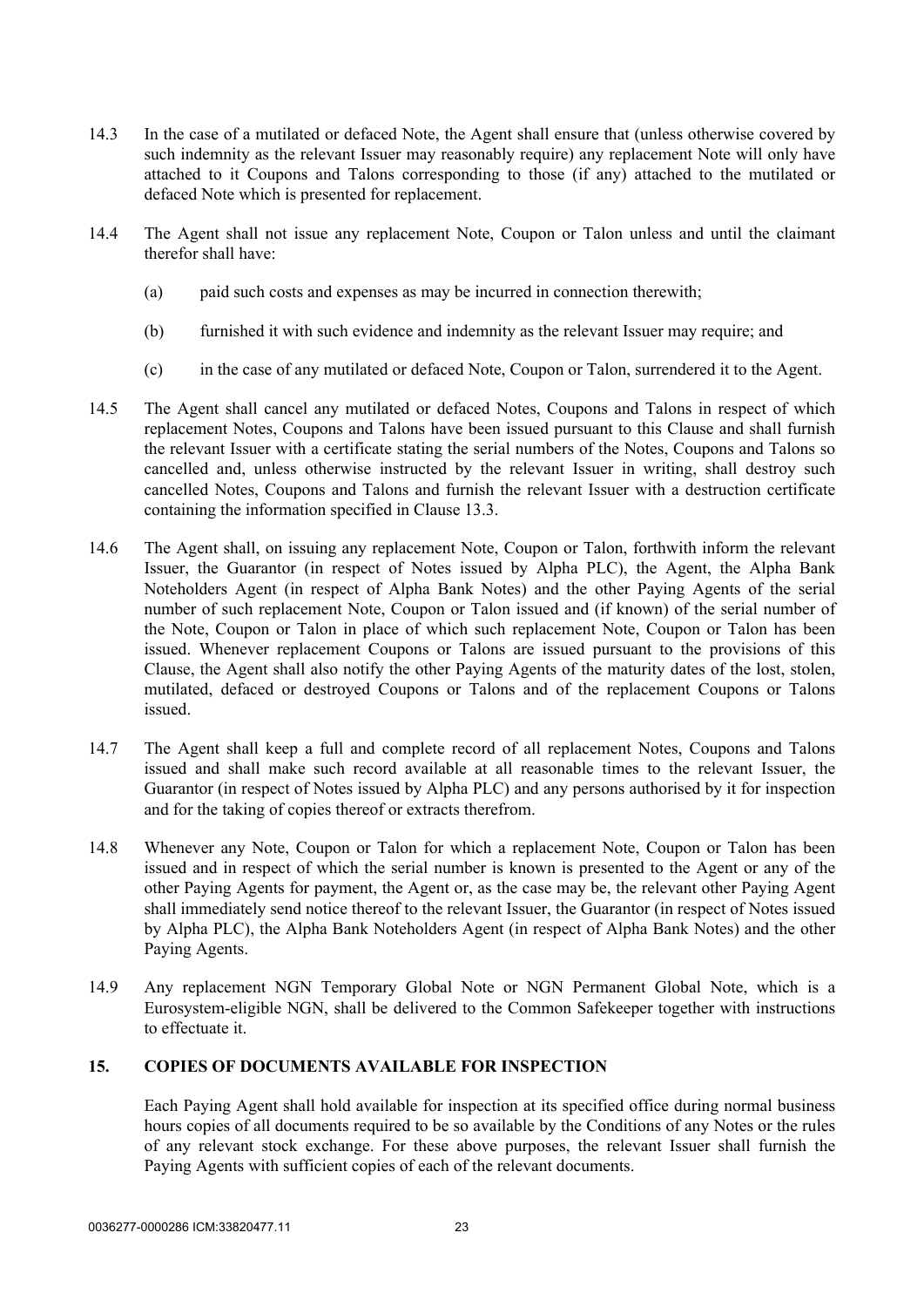# <span id="page-26-0"></span>**16. MEETINGS OF NOTEHOLDERS**

- <span id="page-26-3"></span>16.1 The provisions of [Schedule 4](#page-125-1) hereto shall apply to meetings of the Noteholders and shall have effect in the same manner as if set out in this Agreement; provided, however, that if, pursuant to Condition 18, an Alpha Bank Noteholders Agent has been appointed and such appointment is continuing then the Alpha Bank Noteholders Agency Agreement and all mandatory provisions of the Greek Bond Laws shall also apply to the convening and conduct of meetings of Alpha Bank Noteholders (and the Alpha Bank Noteholders Agent shall observe and comply with the same) and shall prevail in the event of any conflict with the provisions of Schedule 4 hereto.
- 16.2 Without prejudice to Clause [16.1,](#page-26-3) each of the Agent and the other Paying Agents on the request of any Noteholder shall issue voting certificates and block voting instructions in accordance with [Schedule 4](#page-125-1) and shall forthwith give notice to the relevant Issuer and the Guarantor (in respect of Notes issued by Alpha PLC) in writing of any revocation or amendment of a block voting instruction. Each of the Agent and the other Paying Agents will keep a full and complete record of all voting certificates and block voting instructions issued by it and will, not less than 24 hours before the time appointed for holding a meeting or adjourned meeting, deposit at such place as the Agent shall designate or approve, full particulars of all voting certificates and block voting instructions issued by it in respect of such meeting or adjourned meeting.

## <span id="page-26-1"></span>**17. COMMISSIONS AND EXPENSES**

- 17.1 Alpha PLC and Alpha Bank agree to pay to the Agent such fees and commissions as they and the Agent shall separately agree in respect of the services of the Agent and the other Paying Agents hereunder together with any out of pocket expenses (including reasonable legal, printing, postage, fax and advertising expenses) incurred by the Agent and the other Paying Agents in connection with their said services.
- 17.2 The Agent will make payment of the fees and commissions due hereunder to the other Paying Agents and will reimburse their expenses promptly after the receipt of the relevant moneys from Alpha PLC and Alpha Bank. Neither Alpha PLC nor Alpha Bank shall be responsible for any such payment or reimbursement by the Agent to the other Paying Agents.

# <span id="page-26-2"></span>**18. INDEMNITY**

- <span id="page-26-4"></span>18.1 Alpha PLC and Alpha Bank shall indemnify the Agent and each of the other Paying Agents against any losses, liabilities, costs, claims, actions, demands or expenses (including, but not limited to, all reasonable costs, legal fees, charges and expenses paid or incurred in disputing or defending any of the foregoing) which it may incur or which may be made against the Agent or any other Paying Agent as a result of or in connection with its appointment or the exercise of its powers and duties hereunder except such as may result from its own default, negligence or bad faith or that of its officers, directors or employees or the breach by it of the terms of this Agreement.
- <span id="page-26-5"></span>18.2 Each of the Agent and the other Paying Agents shall severally indemnify Alpha PLC and Alpha Bank against any losses, liabilities, costs, claims, actions, demands or expenses (including, but not limited to, all reasonable costs, legal fees, charges and expenses paid or incurred in disputing or defending any of the foregoing) which either of them may incur or which may be made against either of them as a result of the material breach by the Agent or any other Paying Agent of the terms of this Agreement or its wilful default, gross negligence or bad faith or that of its officers, directors or employees. Notwithstanding the foregoing, under no circumstances will the Agent or any Paying Agent be liable to the Issuers or any other party to this Agreement for any consequential loss (being loss of business, goodwill, opportunity or profit) even if advised of the possibility of such loss or damage.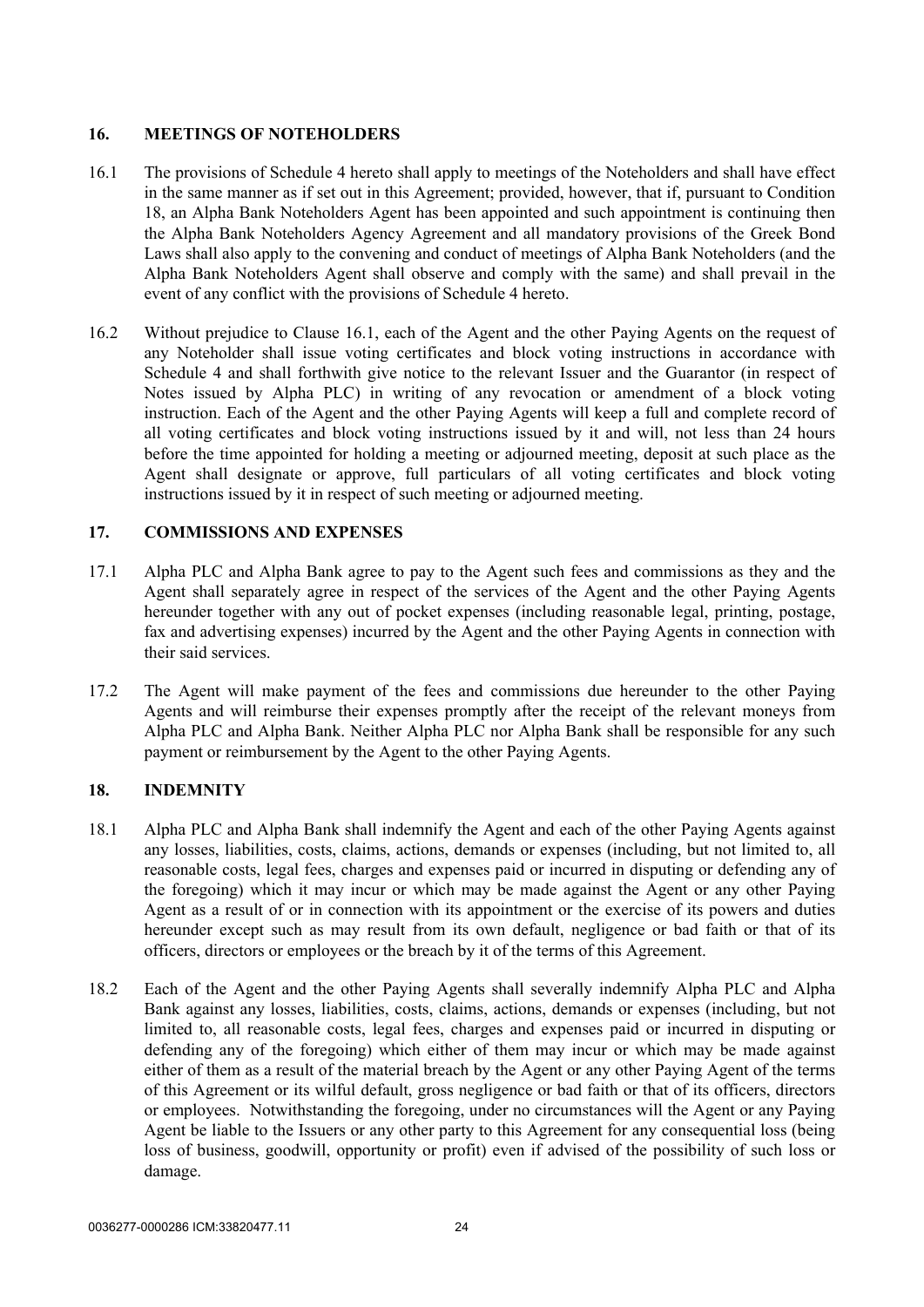<span id="page-27-0"></span>18.3 The indemnities in Clauses [18.1](#page-26-4) and [18.2](#page-26-5) shall survive the termination or expiry of this Agreement.

## **19. REPAYMENT BY THE AGENT**

Upon an Issuer being discharged from its obligation to make payments in respect of any Notes pursuant to the relevant Conditions, and provided that there is no outstanding, bona fide and proper claim in respect of any such payments, the Agent shall forthwith pay to the relevant Issuer or the Guarantor (in respect of Notes issued by Alpha PLC) sums equivalent to any amounts paid to it by the relevant Issuer or the Guarantor (as applicable) for the purposes of such payments.

## <span id="page-27-1"></span>**20. CONDITIONS OF APPOINTMENT**

- 20.1 The Agent shall be entitled to deal with money paid to it by the Issuers and/or the Guarantor for the purpose of this Agreement in the same manner as other money paid to a banker by its customers except:
	- (a) that it shall not exercise any right of set-off, lien or similar claim in respect thereof;
	- (b) as provided in Clause [20.2 below;](#page-27-2)
	- (c) that it shall not be liable to account to the Issuers or the Guarantor for any interest thereon; and
	- (d) no moneys held by the Agent need be segregated except as required by law.
- <span id="page-27-2"></span>20.2 In acting hereunder and in connection with the Notes, the Agent and the other Paying Agents shall act solely as agents of the Issuers and the Guarantor and will not thereby assume any obligations towards or relationship of agency or trust for or with any of the owners or holders of the Notes, Coupons or Talons.
- 20.3 The Agent and the other Paying Agents hereby undertake to the Issuers and the Guarantor to perform such obligations and duties, and shall be obliged to perform such duties and only such duties, as are herein, in the Conditions and in the Procedures Memorandum specifically set forth, and no implied duties or obligations shall be read into this Agreement or the Notes against the Agent and the other Paying Agents, other than the duty to act honestly and in good faith and to exercise the diligence of a reasonably prudent agent in comparable circumstances. The Agent also undertakes to comply with the provisions set out in [Appendix B](#page-43-1) (Duties under the Issuer-ICSDs Agreement).
- 20.4 The Agent may consult with legal and other professional advisers and the opinion of such advisers shall be full and complete protection in respect of any action taken, omitted or suffered hereunder in good faith and in accordance with the opinion of such advisers.
- 20.5 Each of the Agent and the other Paying Agents shall be protected and shall incur no liability for or in respect of any action taken, omitted or suffered in reliance upon any instruction, request or order from Alpha PLC or Alpha Bank or any notice, resolution, direction, consent, certificate, affidavit, statement, or other paper or document which it reasonably believes to be genuine and to have been delivered, signed or sent by the proper party or parties or upon written instructions from Alpha PLC or Alpha Bank.
- 20.6 Any of the Agent and the other Paying Agents and their officers, directors and employees may become the owner of, or acquire any interest in, any Notes, Coupons or Talons with the same rights that it or he would have if the Agent or the relevant other Paying Agent, as the case may be, concerned were not appointed hereunder, and may engage or be interested in any financial or other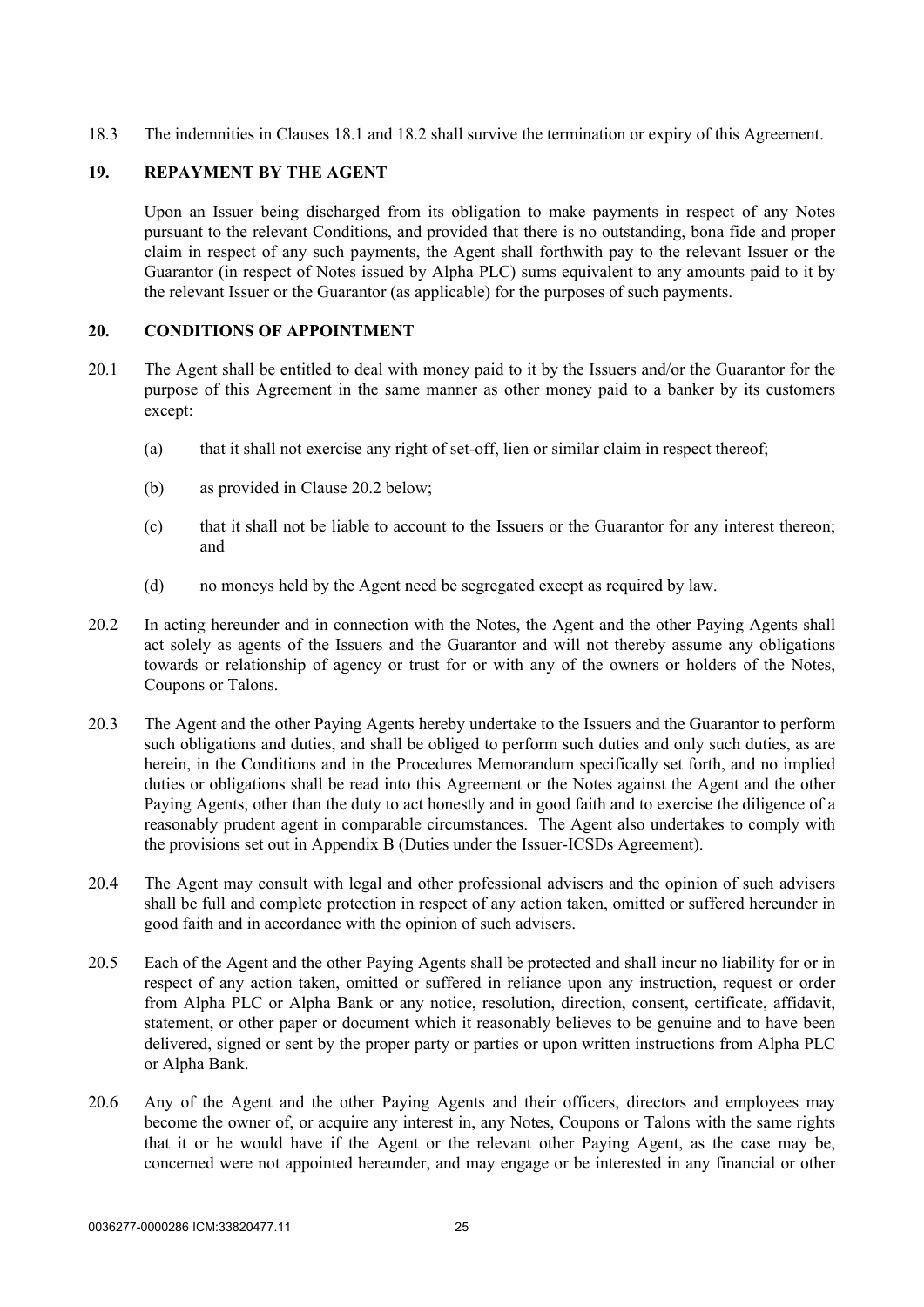transaction with Alpha PLC or Alpha Bank and may act on, or as depositary, trustee or agent for, any committee or body of holders of Notes or Coupons or in connection with any other obligations of Alpha PLC or Alpha Bank as freely as if the Agent or the relevant other Paying Agent, as the case may be, were not appointed hereunder.

- <span id="page-28-2"></span>20.7 Each of Alpha PLC or Alpha Bank shall provide the Agent with a certified copy of the list of persons authorised to execute documents and take action on its behalf in connection with this Agreement and shall notify the Agent as soon as is practicable in writing if any of such persons ceases to be so authorised or if any additional person becomes so authorised together, in the case of an additional authorised person, with evidence satisfactory to the Agent that such person has been so authorised.
- 20.8 To the extent permitted by law, each of the Agent and the other Paying Agents shall be entitled to deem and treat the bearer of any Note as the absolute owner thereof.

#### <span id="page-28-0"></span>**21. COMMUNICATION BETWEEN THE PARTIES**

A copy of all communications relating to the subject matter of this Agreement between the relevant Issuer, the Guarantor (if applicable) and the Noteholders or Couponholders and any of the Paying Agents (other than the Agent) shall be sent to the Agent by the other relevant Paying Agent.

#### <span id="page-28-5"></span><span id="page-28-1"></span>**22. CHANGES IN AGENT AND OTHER PAYING AGENTS**

- 22.1 Each Issuer and the Guarantor (in respect of Notes issued by Alpha PLC) agrees that, for so long as any relevant Note is outstanding, or until moneys for the payment of all amounts in respect of all outstanding relevant Notes have been made available to the Agent and have been returned to such Issuer as provided herein:
	- (a) so long as any Notes are listed on any stock exchange, there will at all times be a Paying Agent with a specified office in such place as may be required by the rules and regulations of the relevant stock exchange;
	- (b) there will at all times be a Paying Agent with a specified office in a city in continental Europe other than a city in the Hellenic Republic; and
	- (c) there will at all times be an Agent.

In addition, each Issuer (failing whom the Guarantor (in respect of Notes issued by Alpha PLC)) shall forthwith appoint a Paying Agent having a specified office in New York City in the circumstances described in the final paragraph of Condition 8(c). Any variation, termination, appointment or change shall only take effect (other than in the case of insolvency (as provided in Clause [22.5 below\)](#page-29-0), when it shall be of immediate effect) after not less than 30 nor more than 45 days' prior notice thereof shall have been given to the Noteholders in accordance with Condition 16.

- <span id="page-28-3"></span>22.2 The Agent may (subject as provided in Clause [22.4 below](#page-29-1)) at any time resign as Agent by giving at least 45 days' written notice to Alpha PLC and Alpha Bank of such intention on its part, specifying the date on which its desired resignation shall become effective.
- <span id="page-28-4"></span>22.3 The Agent may be removed at any time by Alpha PLC and Alpha Bank on at least 45 days' notice by the filing with it of an instrument in writing signed on behalf of Alpha PLC and Alpha Bank specifying such removal and the date when it shall become effective (other than in the case of insolvency of the Agent in which case such notice shall be of immediate effect).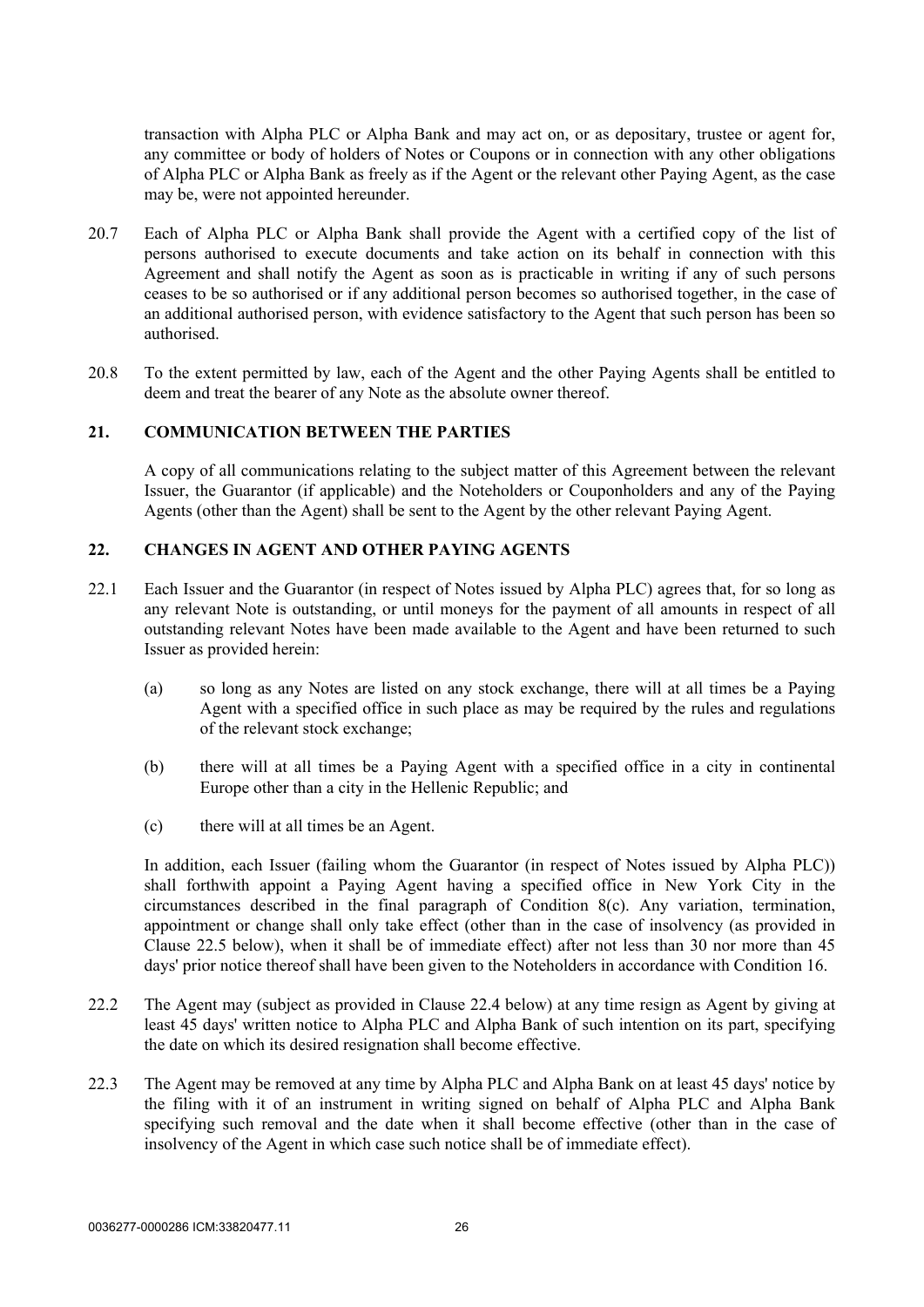- <span id="page-29-1"></span>22.4 Any resignation under Clause [22.2](#page-28-3) or removal under Clauses [22.3](#page-28-4) or [22.5](#page-29-0) shall only take effect upon the appointment by Alpha PLC and Alpha Bank, of a successor Agent and (other than in the case of insolvency of the Agent) on the expiry of the notice to be given under Clause [24](#page-30-1). Alpha PLC and Alpha Bank agree with the Agent that if, by the day falling ten days before the expiry of any notice under Clause [22.2](#page-28-3), Alpha PLC and Alpha Bank have not appointed a successor Agent, then the Agent shall be entitled, on behalf of Alpha PLC and Alpha Bank, to appoint as a successor Agent in its place a reputable financial institution of good standing which Alpha PLC and Alpha Bank shall approve (such approval not to be unreasonably withheld or delayed).
- <span id="page-29-0"></span>22.5 In case at any time the Agent resigns, or is removed, or becomes incapable of acting or is adjudged bankrupt or insolvent, or files a voluntary petition in bankruptcy or makes an assignment for the benefit of its creditors or consents to the appointment of an administrator, liquidator or administrative or other receiver of all or a substantial part of its property, or admits in writing its inability to pay or meet its debts as they mature or suspends payment thereof, or if any order of any court is entered approving any petition filed by or against it under the provisions of any applicable bankruptcy or insolvency law or if a receiver of it or of all or a substantial part of its property is appointed or if any officer takes charge or control of it or of its property or affairs for the purpose of rehabilitation, conservation or liquidation, a successor Agent, which shall be a reputable financial institution of good standing may be appointed by Alpha PLC and Alpha Bank by an instrument in writing filed with the successor Agent. Upon the appointment as aforesaid of a successor Agent and acceptance by the latter of such appointment and (other than in case of insolvency of the Agent when it shall be of immediate effect) upon expiry of the notice to be given under Clause [24](#page-30-1) the Agent so superseded shall cease to be the Agent hereunder.
- 22.6 Subject to Clause [22.1](#page-28-5), Alpha PLC and Alpha Bank may terminate the appointment of any of the other Paying Agents at any time and/or appoint one or more further other Paying Agents by giving to the Agent, and to the relevant other Paying Agent at least 45 days' notice in writing to that effect (other than in the case of insolvency of the other Paying Agent).
- 22.7 Subject to Clause [22.1](#page-28-5), all or any of the Paying Agents may resign their respective appointments hereunder at any time by giving Alpha PLC and Alpha Bank and the Agent at least 45 days' written notice to that effect.
- 22.8 Upon its resignation or removal becoming effective, the Agent or the relevant Paying Agent:
	- (a) shall forthwith transfer all moneys held by it hereunder and, if applicable, the records referred to in Clauses [13.5](#page-24-2) and [14.7](#page-25-1) to the successor Agent hereunder; and
	- (b) shall be entitled to the payment by Alpha PLC and Alpha Bank of its commissions, fees and expenses for the services theretofore rendered hereunder in accordance with the terms of Clause [17.](#page-26-1)
- 22.9 Upon its appointment becoming effective, a successor Agent and any new Paying Agent shall, without further act, deed or conveyance, become vested with all the authority, rights, powers, trusts, immunities, duties and obligations of its predecessor or, as the case may be, a Paying Agent with like effect as if originally named as Agent or (as the case may be) a Paying Agent hereunder.
- 22.10 Notwithstanding any other provision in this Agreement, if Alpha PLC or Alpha Bank determines, in its sole discretion, that it will be required to withhold or deduct any FATCA Withholding in connection with any payments due on the Notes and such FATCA Withholding would not have arisen but for the Paying Agent not being or having ceased to be a person to whom payments are free from FATCS Withholding, Alpha PLC or Alpha Bank will be entitled to terminate the Paying Agent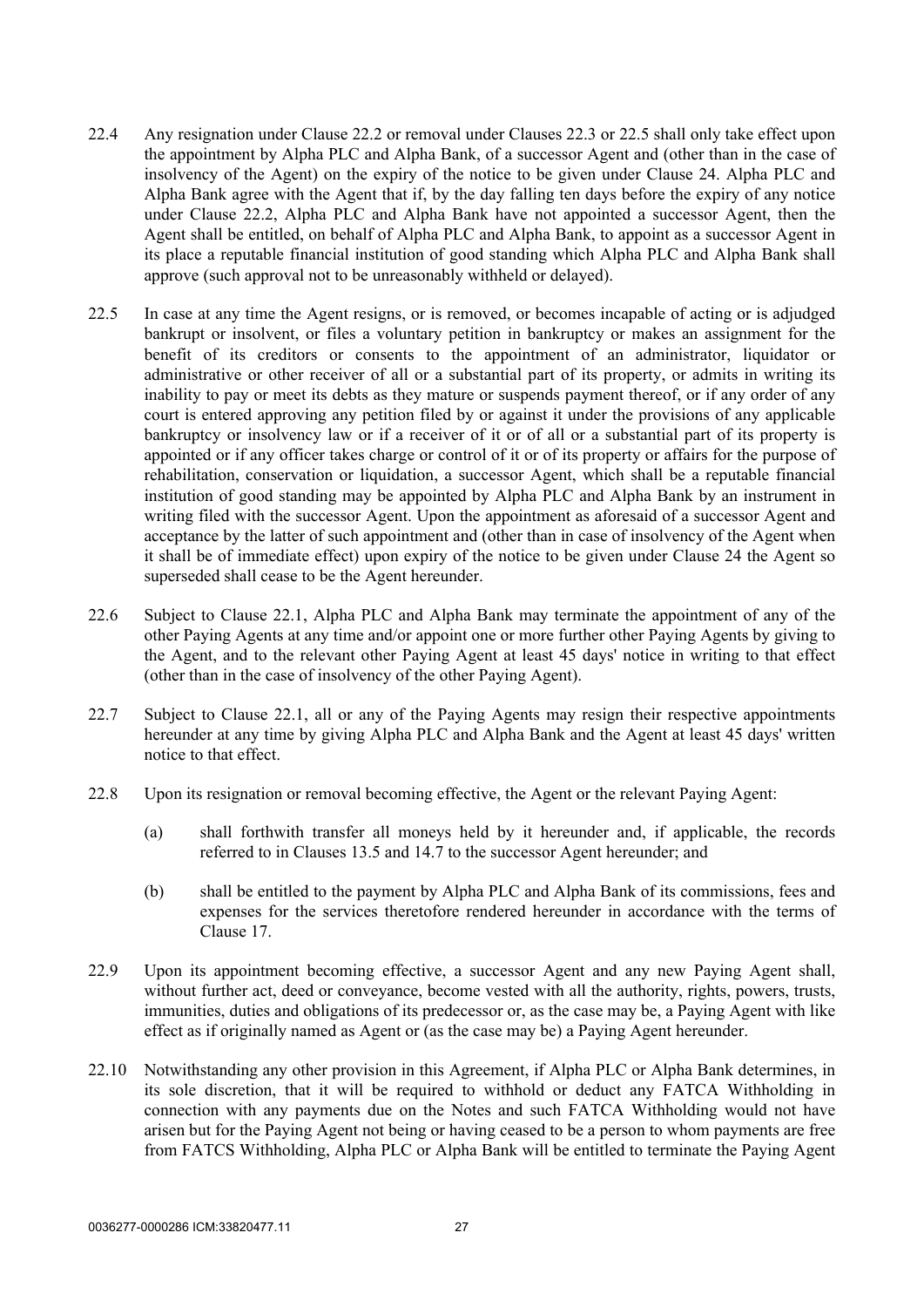without notice and such termination will be effective from any such time specified in writing to such Paying Agent.

#### <span id="page-30-0"></span>**23. MERGER AND CONSOLIDATION**

Any corporation into which the Agent or any other Paying Agent may be merged or converted, or any corporation with which the Agent or any of the other Paying Agents may be consolidated, or any corporation resulting from any merger, conversion or consolidation to which the Agent or any of the other Paying Agents shall be a party, or any corporation to which the Agent or any of the other Paying Agents shall sell or otherwise transfer all or substantially all the assets of the Agent or any other Paying Agent shall, on the date when such merger, conversion, consolidation or transfer becomes effective and to the extent permitted by any applicable laws, become the successor Agent or, as the case may be, other Paying Agent under this Agreement without the execution or filing of any paper or any further act on the part of the parties hereto, unless otherwise required by Alpha PLC and Alpha Bank, and after the said effective date all references in this Agreement to the Agent or, as the case may be, such other Paying Agent shall be deemed to be references to such corporation. Written notice of any such merger, conversion, consolidation or transfer shall forthwith be given to Alpha PLC and Alpha Bank by the relevant Agent or other Paying Agent.

# <span id="page-30-1"></span>**24. NOTIFICATION OF CHANGES TO PAYING AGENTS**

Following receipt of notice of resignation from the Agent or any other Paying Agent and forthwith upon appointing a successor Agent or, as the case may be, further or other Paying Agents or on giving notice to terminate the appointment of any Agent or, as the case may be, other Paying Agent, the Agent (on behalf of and at the expense of the relevant Issuer or the Guarantor (in respect of Notes issued by Alpha PLC)) shall give or cause to be given not more than 45 days' nor less than 30 days' notice thereof to the Noteholders and the Alpha Bank Noteholders Agent (in respect of Alpha Bank Notes) in accordance with the Conditions.

# <span id="page-30-2"></span>**25. CHANGE OF SPECIFIED OFFICE AND APPOINTMENT OF ALPHA BANK NOTEHOLDERS AGENT**

If the Agent or any other Paying Agent determines to change its specified office it shall give to Alpha PLC and Alpha Bank and (if applicable) the Agent written notice of such determination giving the address of the new specified office which shall be in the same city and stating the date on which such change is to take effect, which shall not be less than 45 days thereafter. The Agent (on behalf and at the expense of the relevant Issuer) shall within 15 days of receipt of such notice (unless the appointment of the Agent or the other relevant Paying Agent, as the case may be, is to terminate pursuant to Clause [22](#page-28-1) on or prior to the date of such change) give or cause to be given not more than 45 days' nor less than 30 days' notice thereof to the Noteholders in accordance with the Conditions.

In case of issue of Alpha Bank Notes, Alpha Bank shall give notice of the address and contact details of the Alpha Bank Noteholders Agent to the Agent and the other parties to the present agreement and procure that the Alpha Bank Noteholders Agent countersigns the present agreement.

## <span id="page-30-3"></span>**26. NOTICES**

Any notice or communication given hereunder shall be sufficiently given or served:

(a) if delivered in person to the relevant address specified on page 1 above, and in case of the Alpha Bank Noteholders Agent, to the address to be communicated by Alpha Bank to the other parties hereto, in accordance with Clause [25 above,](#page-30-2) or such other address as may be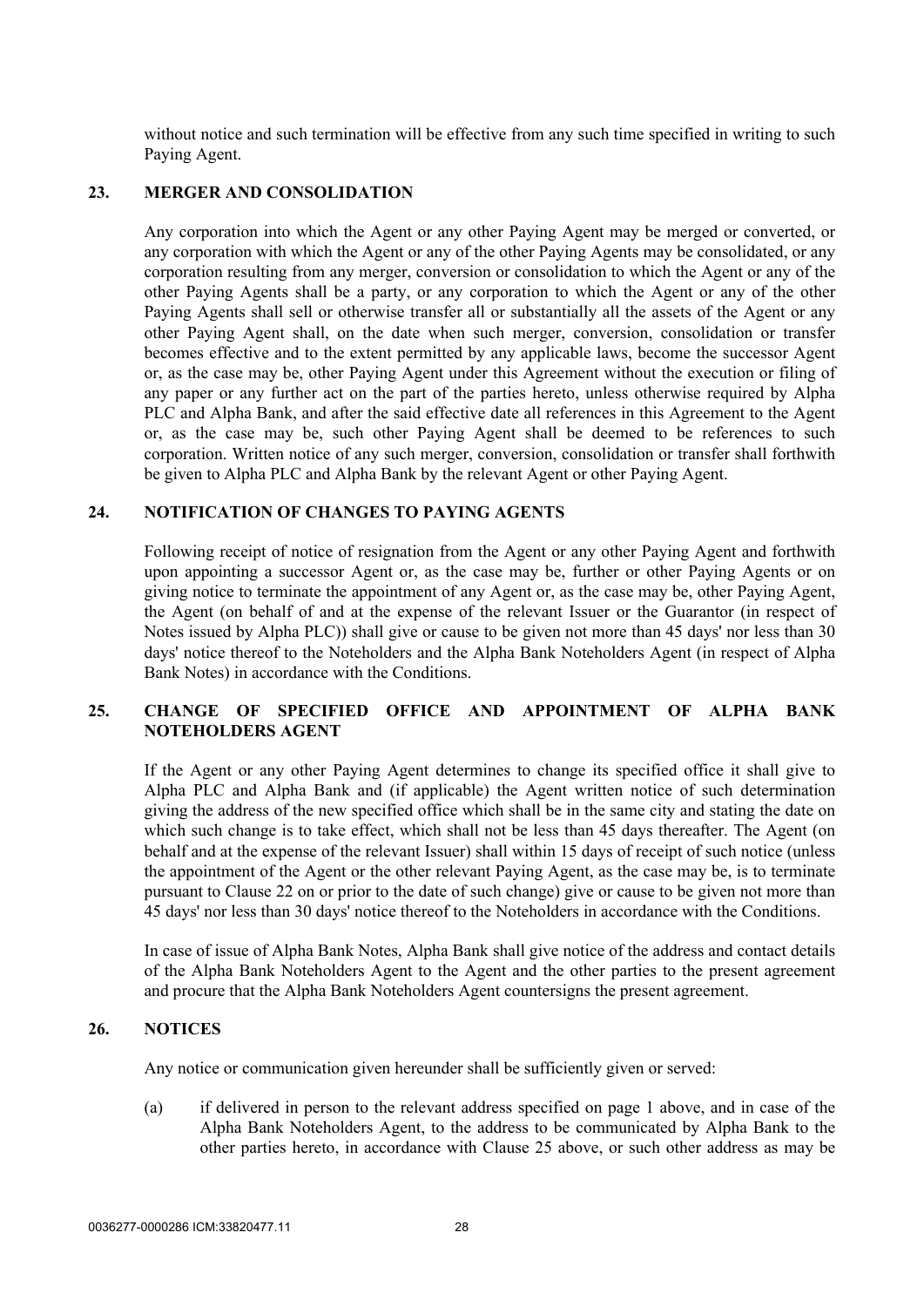notified by the recipient in accordance with this Clause and, if so delivered, shall be deemed to have been delivered at time of receipt; or

- (b) if sent by facsimile to the relevant number specified on the signature pages hereof or such other number as may be notified by the recipient in accordance with this Clause and, if so sent, shall be deemed to have been delivered when an acknowledgement of receipt is received; or
- (c) if sent by e-mail to the relevant e-mail address specified on the signature pages hereof or such other address as may be notified by the recipient in accordance with this Clause and, if so sent, shall be deemed to have been delivered when sent, subject to no delivery failure notification being received by the sender within 24 hours of the time of sending.

Where a communication is received after business hours it shall be deemed to be received and become effective on the next business day. Every communication shall be irrevocable save in respect of any manifest error therein.

#### <span id="page-31-0"></span>**27. TAXES AND STAMP DUTIES**

Alpha PLC and Alpha Bank agree to pay any and all stamp and other documentary taxes or duties which may be payable in connection with the execution, delivery, performance and enforcement of this Agreement.

#### <span id="page-31-1"></span>**28. CURRENCY INDEMNITY**

If, under any applicable law and whether pursuant to a judgment being made or registered against any of the Issuers and the Guarantor or in the liquidation, insolvency or analogous process of any of the Issuers and the Guarantor or for any other reason, any payment under or in connection with this Agreement is made or falls to be satisfied in a currency (the "**other currency**") other than that in which the relevant payment is expressed to be due (the "**required currency**") under this Agreement, then, to the extent that the payment (when converted into the required currency at the rate of exchange on the date of payment or, if it is not practicable for the Agent or the relevant other Paying Agent to purchase the required currency with the other currency on the date of payment, at the rate of exchange as soon thereafter as it is practicable for it to do so or, in the case of a liquidation, insolvency or analogous process at the rate of exchange on the latest date permitted by applicable law for the determination of liabilities in such liquidation, insolvency or analogous process) actually received by the Agent or the relevant other Paying Agent falls short of the amount due under the terms of this Agreement, each of the Issuers and the Guarantor undertakes that it shall, as a separate and independent obligation, indemnify and hold harmless the Agent and each other Paying Agent against the amount of such shortfall. For the purpose of this Clause, "**rate of exchange**" means the rate at which the Agent or the relevant other Paying Agent is able on the relevant date to purchase the required currency with the other currency and shall take into account any premium and other costs of exchange.

#### <span id="page-31-2"></span>**29. AMENDMENTS**

29.1 This Agreement may be amended in writing by agreement between Alpha PLC, Alpha Bank, the Agent and the other Paying Agents, but without the consent of any Noteholder or Couponholder, for the purpose of curing any ambiguity or of curing, correcting or supplementing any defective provision contained herein or in any manner which the parties may mutually deem necessary or desirable and which shall not be materially prejudicial to the interests of the Noteholders. The Issuers, the Guarantor and the Agent may also agree any modification pursuant to Conditions 13 and 17.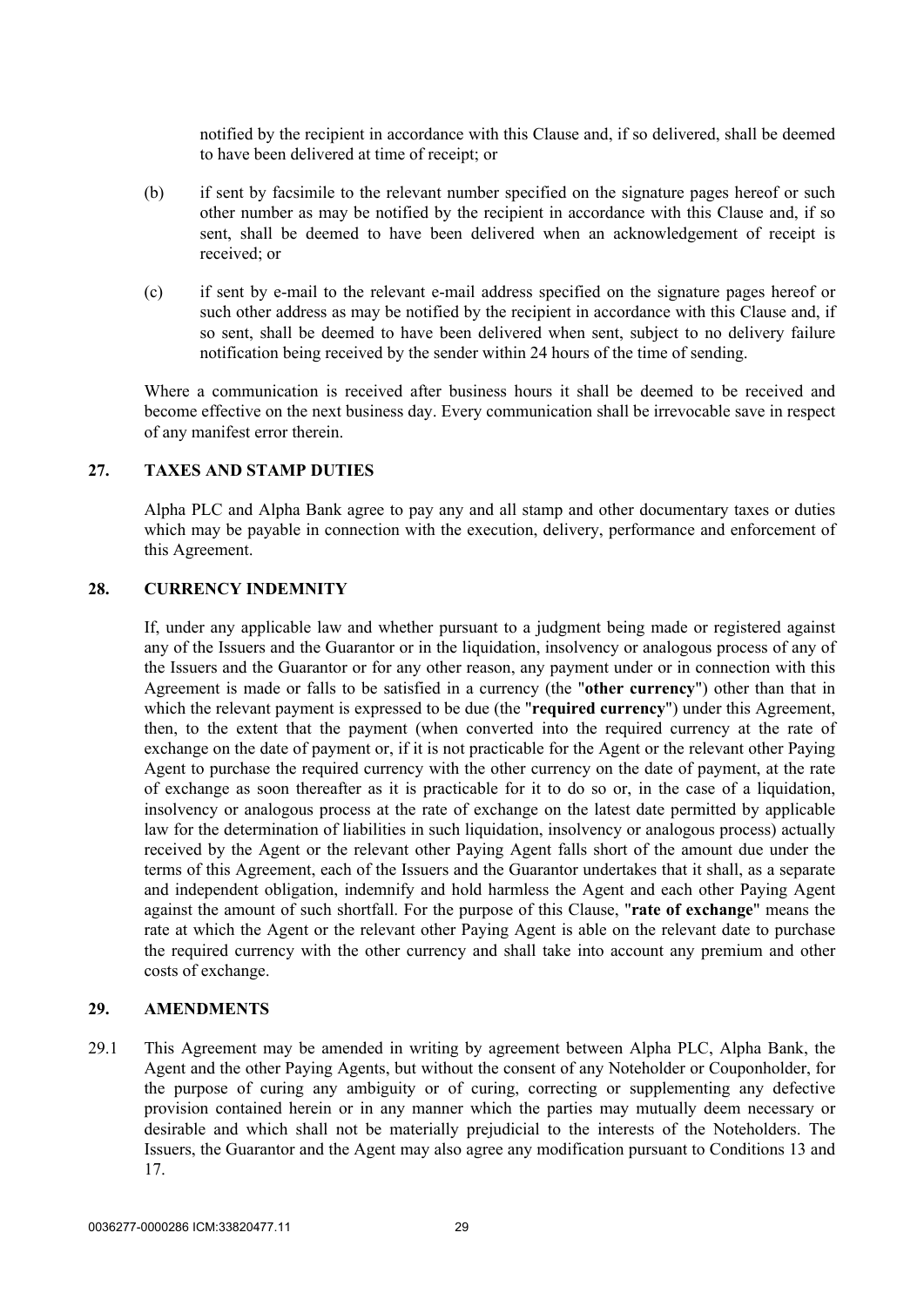- 29.2 If the relevant Issuer decides to substitute the Notes for, or vary the terms of the Notes in accordance with, Condition 7(n), it shall give notice of such intention to the Agents at the latest 15 days before the giving of any such notice of substitution or variation to the Noteholders and which notice to the Agent shall be irrevocable. The Agents shall: (i) subject to the relevant Issuer's compliance with Condition 7(1) or Condition 7(m) (as applicable); and (ii) at the expense and cost of the relevant Issuer or (if applicable) the Guarantor, use its reasonable endeavours to assist the Issuer in any substitution or variation of Notes pursuant to the processes set out above and Condition 7(n), except that no Agent shall be obliged to assist in any such substitution or variation if either such substitution or variation would impose, in the relevant Agent's opinion, more onerous obligations upon it or require it to incur any liability for which it is not indemnified and/or secured and/or pre-funded to its satisfaction.
- 29.3 At the request of the Issuer and/or (if applicable) the Guarantor , the Agents shall (at the expense and direction of the Issuer and/or (if applicable) the Guarantor), without any requirement for the consent or approval of the Noteholders or the Couponholders, be obliged to use its reasonable endeavours to implement such amendments as may be determined by the Issuer and/or (if applicable) the Guarantor in accordance with Condition 6(d) (including, inter alia, by the execution of an agreement supplemental to or amending this Agreement) and the Agents shall not be liable to any party for any consequences thereof; provided, however, that no Agent shall be obliged so to implement if in its opinion doing so would impose more onerous obligations upon it or expose it to any additional duties, responsibilities or liabilities or reduce or amend the rights and/or the protective provisions afforded to it in the Conditions and/or any documents to which it is a party (including, for the avoidance of doubt, any supplemental agency agreement) in any way.

#### <span id="page-32-0"></span>**30. DESCRIPTIVE HEADINGS**

The descriptive headings in this Agreement are for convenience of reference only and shall not define or limit the provisions hereof.

## <span id="page-32-1"></span>**31. ILLEGALITY**

Notwithstanding anything else herein contained, the Agent may refrain without liability from doing anything that would or might in its opinion be contrary to any law of any state or jurisdiction (including but not limited to the European Union, the United States of America or, in each case, any jurisdiction forming a part of it and England and Wales) or any directive or regulation of any agency of any such state or jurisdiction and may without liability do anything which is, in its opinion, necessary to comply with any such law, directive or regulation.

#### <span id="page-32-2"></span>**32. CONTRACTUAL RECOGNITION OF BAIL-IN**

Notwithstanding and to the exclusion of any other term in this Agreement or any other agreements, arrangements, or understandings between or among any of the parties to this Agreement, each of the parties to this Agreement acknowledges, accepts and agrees that a BRRD Liability arising under this Agreement may be subject to the exercise of Bail-in Powers by the Relevant Resolution Authority, and acknowledges, accepts and agrees to be bound by:

- (a) the effect of the exercise of Bail-in Powers by the Relevant Resolution Authority in relation to any BRRD Liability of any BRRD Entity to it under this Agreement, that (without limitation) may include and result in any of the following, or some combination thereof:
	- (i) the reduction of all, or a portion, of any BRRD Liability or outstanding amounts due thereon;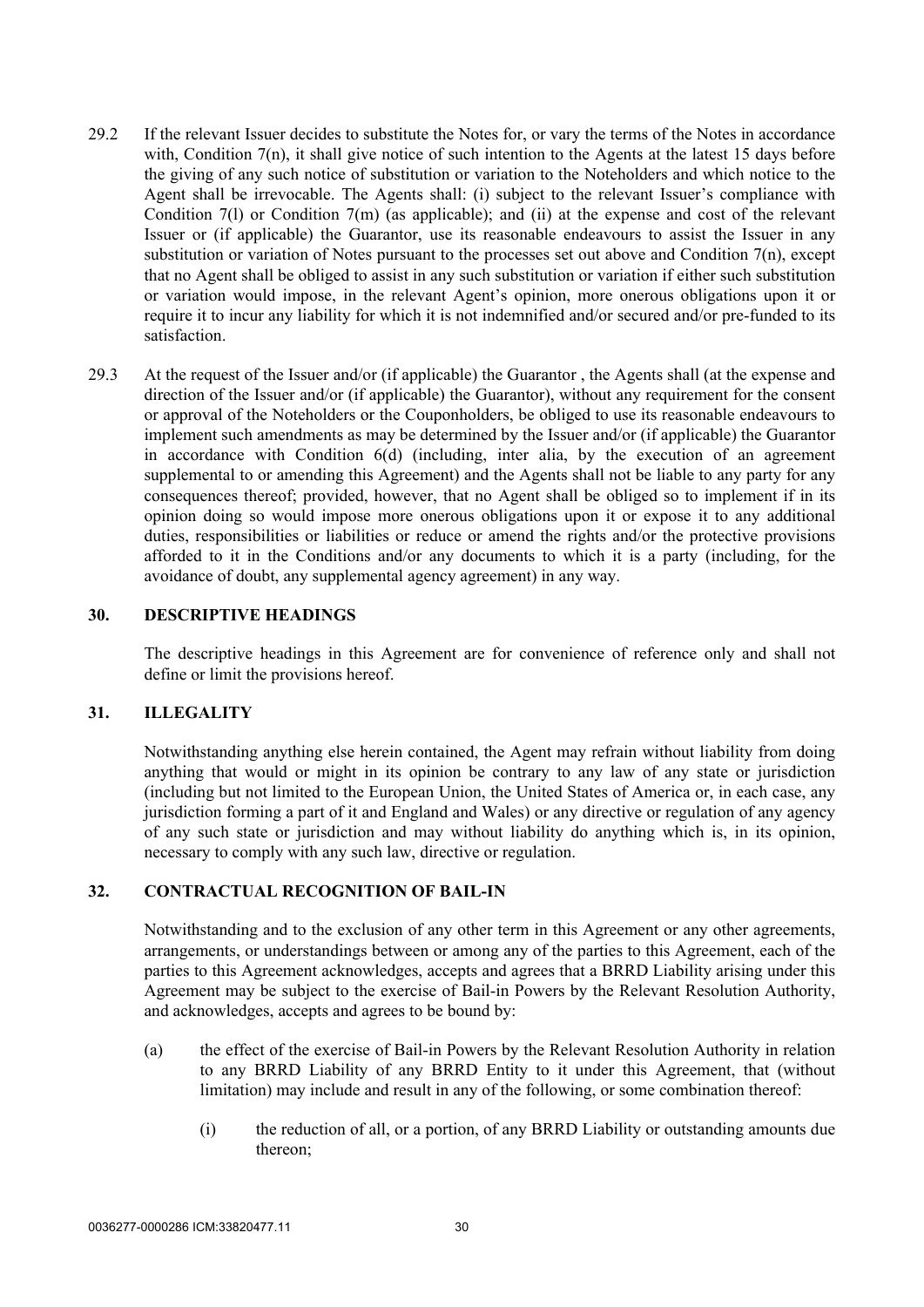- (ii) the conversion of all, or a portion, of any BRRD Liability into shares, other securities or other obligations of the relevant BRRD Entity or another person, and the issue to or conferral on it of such shares, securities or obligations;
- (iii) the cancellation of the BRRD Liability; and
- (iv) the amendment or alteration of any interest, if applicable, thereon, the maturity or the dates on which any payments are due, including by suspending payment for a temporary period; and
- (b) the variation of the terms of this Agreement, as deemed necessary by the Relevant Resolution Authority, to give effect to the exercise of Bail-in Powers by the Relevant Resolution Authority.

## <span id="page-33-0"></span>**33. GOVERNING LAW AND JURISDICTION**

- 33.1 This Agreement and all non-contractual obligations arising out of or in connection with it are governed by, and shall be construed in accordance with, English law and the parties agree that the place of performance for the obligations expressed to be undertaken pursuant to this Agreement shall be London, England.
- 33.2 Alpha Bank hereby irrevocably agrees, for the exclusive benefit of the Paying Agents, that the courts of England have jurisdiction to settle any disputes (a "**Dispute**") which may arise out of or in connection with this Agreement (including a Dispute relating to the existence, validity or termination of this Agreement or any non-contractual obligation arising out of or in connection with this Agreement) or the consequences of its nullity and that accordingly any suit, action or proceedings (together referred to as "**Proceedings**") arising out of or in connection with this Agreement (including any Proceedings relating to any non-contractual obligation arising out of or in connection with this Agreement) may be brought in such courts. Alpha Bank hereby irrevocably waives any objection which it may have now or hereafter to the laying of the venue of any such Proceedings in any such court and any claim that any such Proceedings have been brought in an inconvenient forum and hereby further irrevocably agrees that a judgment in any such Proceedings brought in the English courts shall be conclusive and binding upon it and may be enforced in the courts of any other jurisdiction. To the extent permitted by law, nothing contained in this Clause shall limit any right to take Proceedings against Alpha Bank in any other court of competent jurisdiction, nor shall the taking of Proceedings in one or more jurisdictions preclude the taking of Proceedings in any other jurisdiction, whether concurrently or not.
- 33.3 Alpha Bank hereby appoints Alpha Bank London Limited at its registered office (for the time being at Capital House, 85 King William Street, London. EC4N 7BL) as its agent for service of process, and undertakes that, in the event of Alpha Bank London Limited ceasing so to act or ceasing to be registered in England, it will appoint another person, as the Agent may approve (such approval not to be unreasonably withheld or delayed), as its agent for service of process in England in respect of any Proceedings. Nothing herein shall affect the right to serve process in any other manner permitted by law.

## <span id="page-33-1"></span>**34. COUNTERPARTS**

This Agreement may be executed by any one or more of the parties hereto in any number of counterparts, each of which shall be deemed to be an original, but all such counterparts shall together constitute one and the same instrument.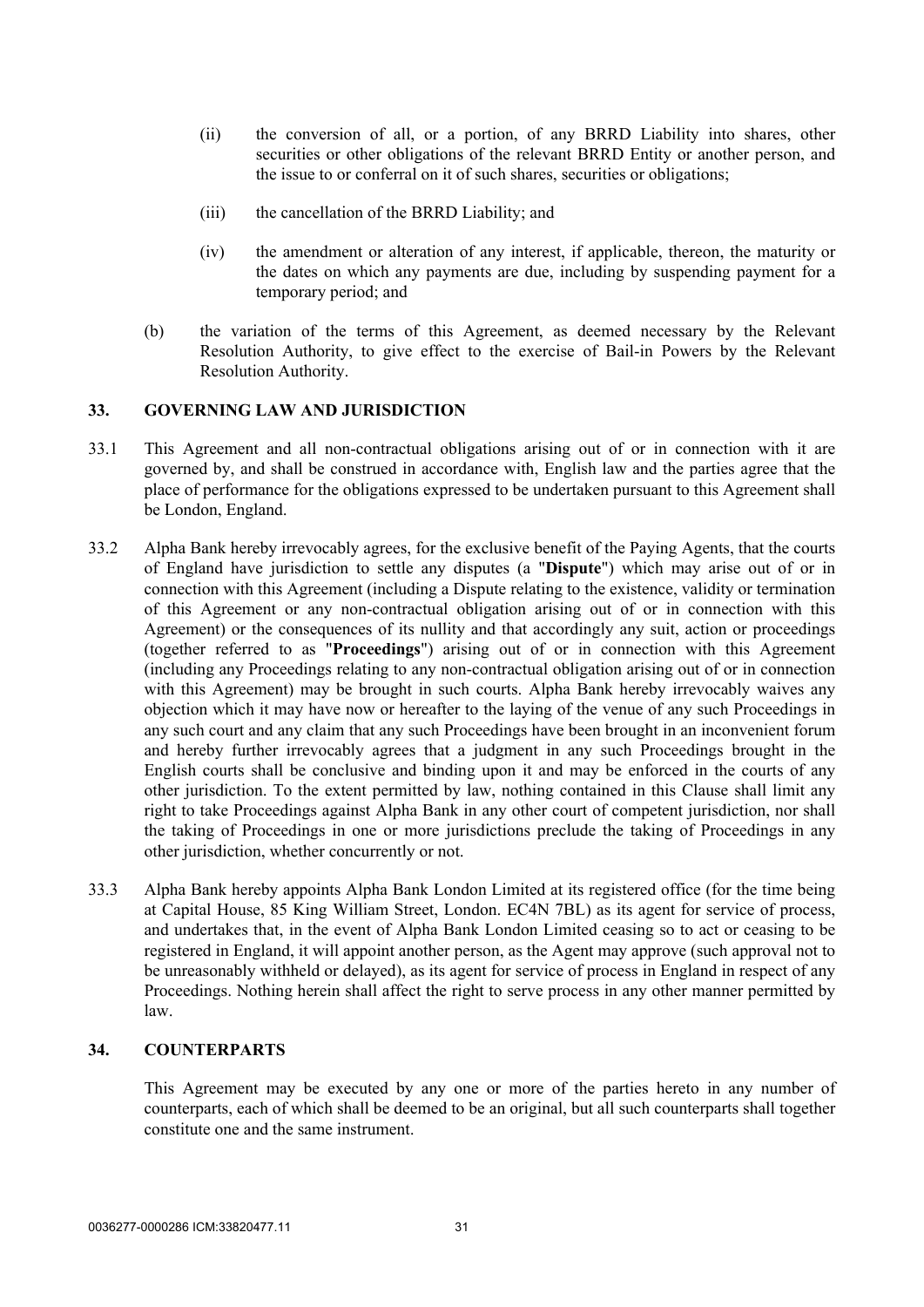## <span id="page-34-0"></span>**35. SEVERABILITY**

If any provision in or obligation under this Agreement is or becomes invalid, illegal or unenforceable in any respect under the law of any jurisdiction, that will not affect or impair (i) the validity, legality or enforceability under the law of that jurisdiction of any other provision in or obligation under this Agreement, and (ii) the validity, legality or enforceability under the law of any other jurisdiction of that or any other provision in or obligation under this Agreement.

## <span id="page-34-1"></span>**36. CONTRACTS (RIGHTS OF THIRD PARTIES) ACT 1999**

A person who is not a party to this Agreement has no right under the Contracts (Rights of Third Parties) Act 1999 to enforce any term of this Agreement but this does not affect any right or remedy of a third party which exists or is available apart from that Act.

**IN WITNESS WHEREOF** the parties hereto have executed this Agreement as of the date first above written.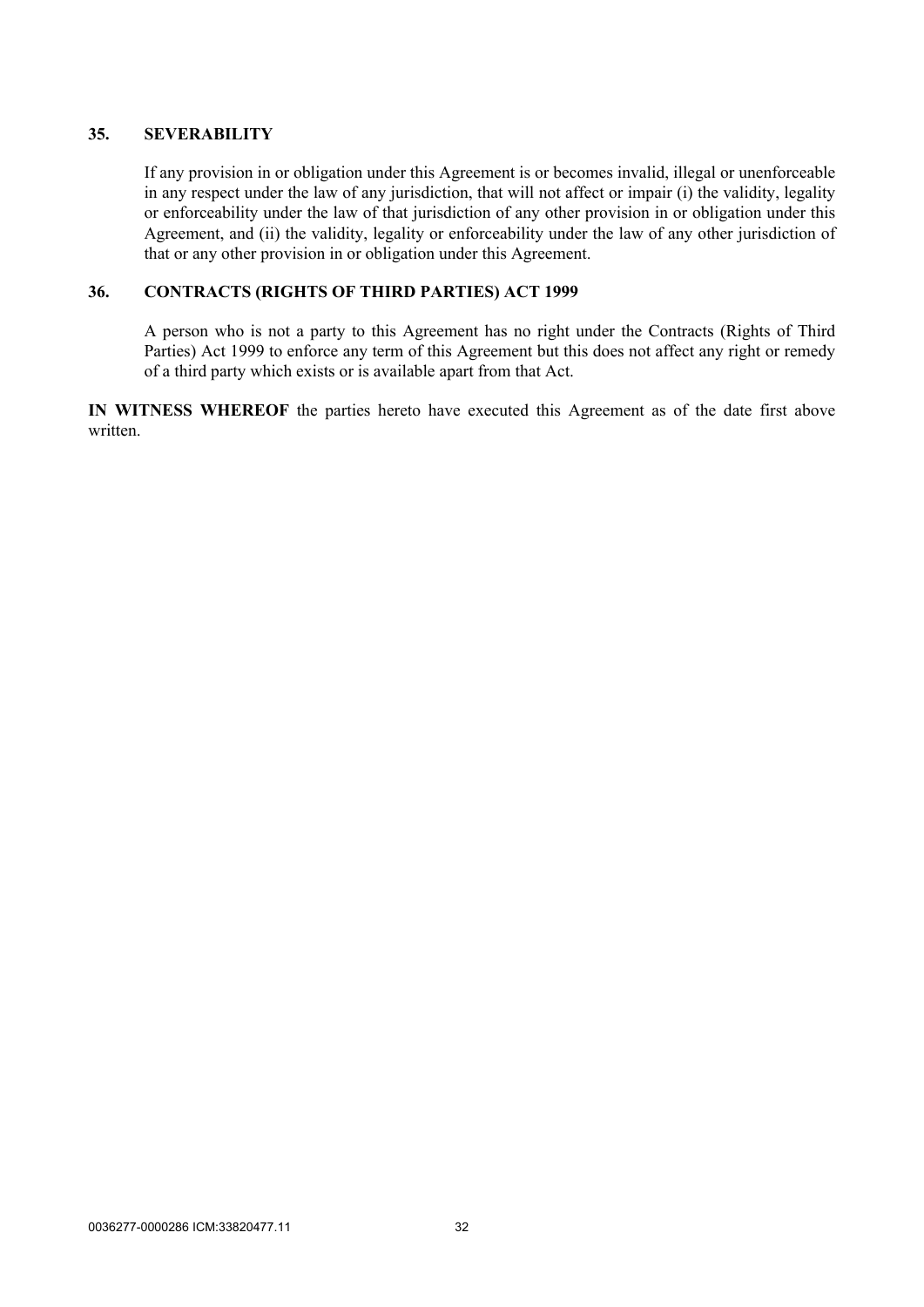# <span id="page-35-1"></span>**APPENDIX A**

# <span id="page-35-0"></span>**FORM OF CALCULATION AGENCY AGREEMENT**

# **CALCULATION AGENCY AGREEMENT**

## **DATED [•]**

# **ALPHA CREDIT GROUP PLC [as Issuer]**

**- and -**

# **ALPHA BANK AE [as Issuer/Guarantor]**

**- and -**

**[] as Calculation Agent**

**in respect of a EUR 15,000,000,000 Euro Medium Term Note Programme**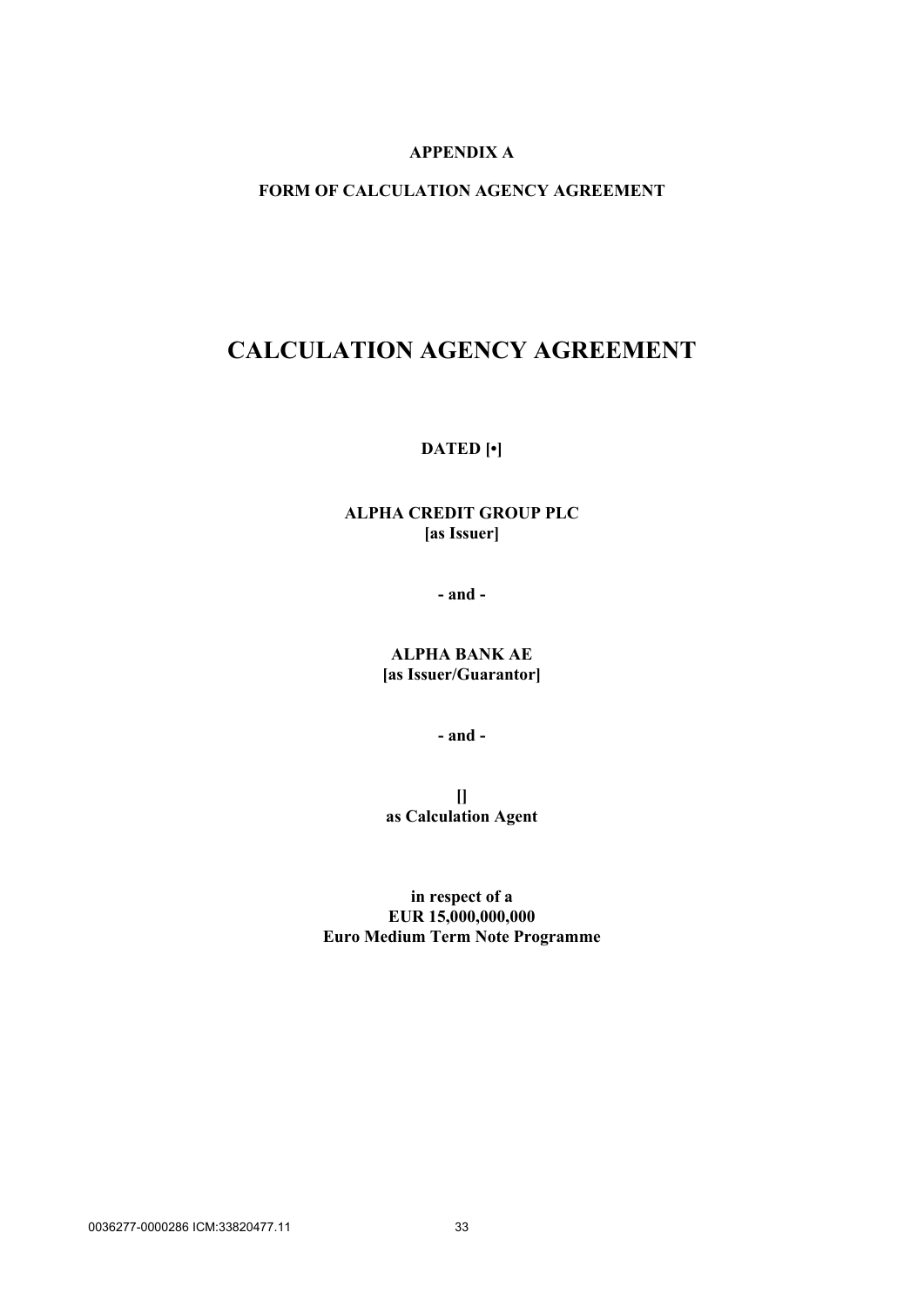## **THIS CALCULATION AGREEMENT** is made on [•].

### **BETWEEN**:

- (1) **ALPHA CREDIT GROUP PLC**, a public limited company incorporated in England and Wales with registered number 3747110 whose registered office is at Capital House, 85 King William Street, London EC4N 7BL ("**Alpha PLC**" [and the "**Issuer**"]);
- (2) **ALPHA BANK AE**, a company incorporated in the Hellenic Republic whose registered office is at 40 Stadiou Street, GR-10252 Athens ("**Alpha Bank**" [and the "**Issuer**"/in its capacity as the guarantor of the Notes issued by Alpha PLC, the "**Guarantor**"]); and
- (3) [•] of [•] (the "**Calculation Agent**", which expression shall include its successor or successors for the time being as calculation agent hereunder).

### **WHEREAS**:

- (A) Alpha PLC and Alpha have entered into an amended and restated programme agreement with the Dealers named therein dated 15 November 2019 under which the Issuers may issue Euro Medium Term Notes ("**Notes**").
- (B) The Notes will be issued subject to and with the benefit of an amended and restated Fiscal Agency Agreement (the "**Agency Agreement**") dated 15 November 2019 and entered into between Alpha PLC, Alpha Bank and Citibank, N.A., London Branch as Agent (the "**Agent**" which expression shall include its successor or successors for the time being under the Agency Agreement) and the other parties named therein.

### **NOW IT IS HEREBY** agreed that:

# **1. APPOINTMENT OF THE CALCULATION AGENT**

The Issuer [and the Guarantor] hereby appoint[s] [•] as Calculation Agent in respect of each Series of Notes described in the Schedule hereto (the "**Relevant Notes**") for the purposes set out in Clause [2 below](#page-36-0), all upon the provisions hereinafter set out. The agreement of the parties hereto that this Agreement is to apply to each Series of Relevant Notes shall be evidenced by the manuscript annotation and signature in counterpart of the Schedule hereto.

# <span id="page-36-0"></span>**2. DUTIES OF CALCULATION AGENT**

The Calculation Agent shall in relation to each Series of Relevant Notes perform all the functions and duties imposed on the Calculation Agent by the terms and conditions of the Relevant Notes (the "**Conditions**") including endorsing the Schedule hereto appropriately in relation to each Series of Relevant Notes. In addition, the Calculation Agent agrees that it will provide a copy of all calculations made by it which affect the nominal amount outstanding of any Relevant Notes which are identified on the Schedule as being NGNs to Citibank N.A., London Branch to the contact details set out on the signature page hereof.

## **3. EXPENSES**

[To be agreed at the time of appointment.]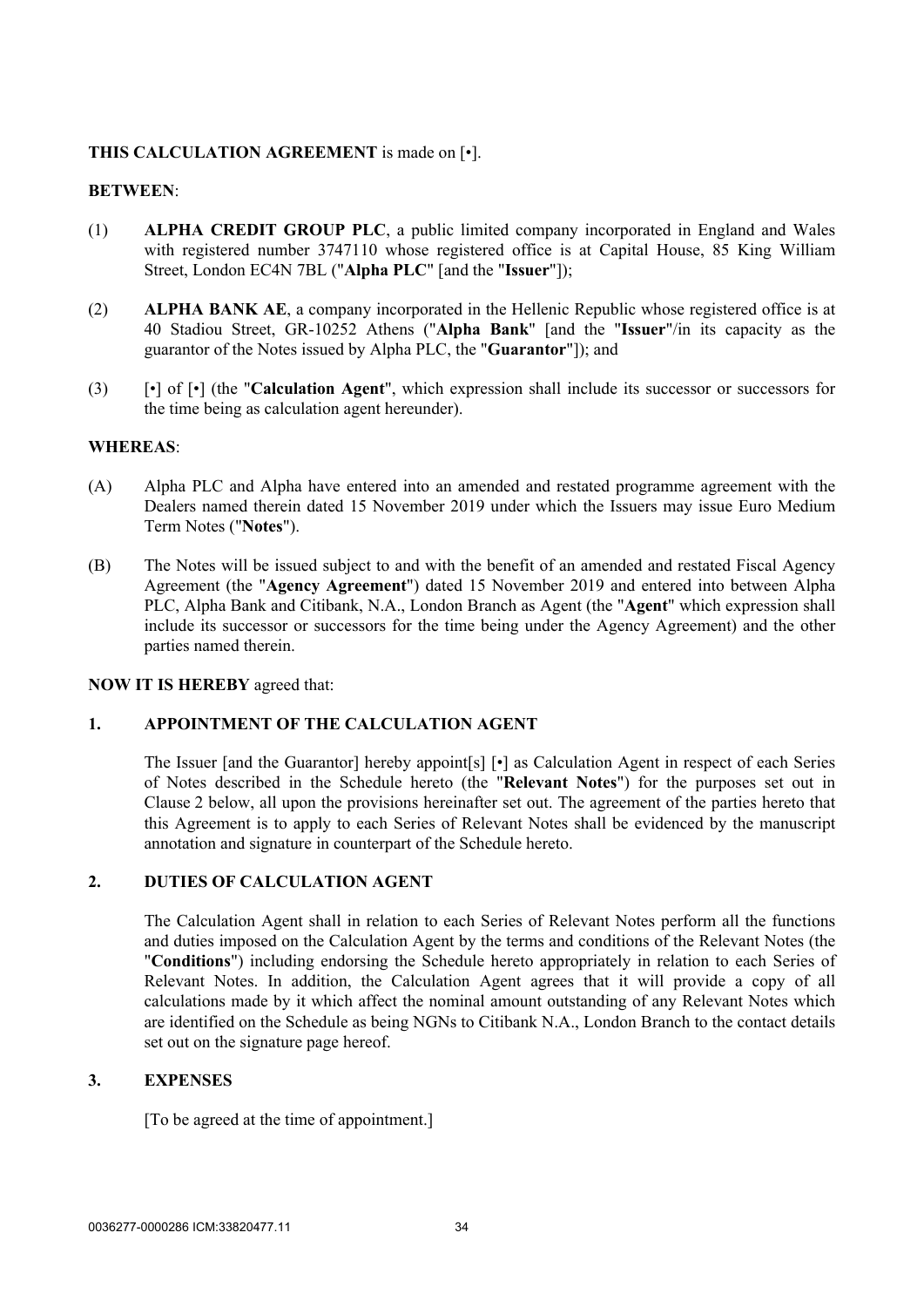# **4. INDEMNITY**

- 4.1 The Issuer [(failing whom the Guarantor)] shall indemnify the Calculation Agent against any losses, liabilities, costs, claims, actions, demands or expenses (including, but not limited to, all reasonable costs, legal fees, charges and expenses paid or incurred in disputing or defending any of the foregoing) which it may incur or which may be made against it as a result of or in connection with its appointment or the exercise of its powers and duties under this Agreement except such as may result from its own default, negligence or bad faith or that of its officers, directors or employees or the breach by it of the terms of this Agreement.
- 4.2 The Calculation Agent shall severally indemnify the Issuer [and the Guarantor] against any losses, liabilities, costs, claims, actions, demands or expenses (including, but not limited to, all reasonable costs, legal fees, charges and expenses paid or incurred in disputing or defending any of the foregoing) which [it/either of them] may incur or which may be made against [it/either of them] as a result of the breach by the Agent or any other Paying Agent of the terms of this Agreement or its default, negligence or bad faith, or that of its officers, directors or employees.

# **5. CONDITIONS OF APPOINTMENT**

- 5.1 In acting hereunder and in connection with the Relevant Notes the Calculation Agent shall act as agent of the Issuer [and the Guarantor] and shall not thereby assume any obligations towards or relationship of agency or trust for or with any of the owners or holders of the Relevant Notes or the coupons (if any) appertaining thereto (the "**Coupons**").
- 5.2 In relation to each issue of Relevant Notes the Calculation Agent shall be obliged to perform such duties and only such duties as are herein and in the Conditions specifically set forth and no implied duties or obligations shall be read into this Agreement or the Conditions against the Calculation Agent, other than the duty to act honestly and in good faith and to exercise the diligence of a reasonably prudent expert in comparable circumstances.
- 5.3 The Calculation Agent may consult with legal and other professional advisers and the opinion of such advisers shall be full and complete protection in respect of any action taken, omitted or suffered hereunder in good faith and in accordance with the opinion of such advisers.
- 5.4 The Calculation Agent shall be protected and shall incur no liability for or in respect of any action taken, omitted or suffered in reliance upon any instruction, request or order from the Issuer [or the Guarantor] or any notice, resolution, direction, consent, certificate, affidavit, statement or other paper or document which it reasonably believes to be genuine and to have been delivered, signed or sent by the proper party or parties or upon written instructions from the Issuer [or the Guarantor].
- 5.5 The Calculation Agent and any of its officers, directors and employees may become the owner of, or acquire any interest in, any Notes or Coupons (if any) with the same rights that it or he would have if the Calculation Agent were not appointed hereunder, and may engage or be interested in any financial or other transaction with the Issuer [or the Guarantor] and may act on, or as depositary, trustee or agent for, any committee or body of holders of Notes or Coupons (if any) or in connection with any other obligations of the Issuer [or the Guarantor] as freely as if the Calculation Agent were not appointed hereunder.

# **6. TERMINATION OF APPOINTMENT**

<span id="page-37-0"></span>6.1 The Issuers [or the Guarantor] may terminate the appointment of the Calculation Agent at any time by giving to the Calculation Agent at least 45 days' prior written notice to that effect, provided that, so long as any of the Relevant Notes is outstanding: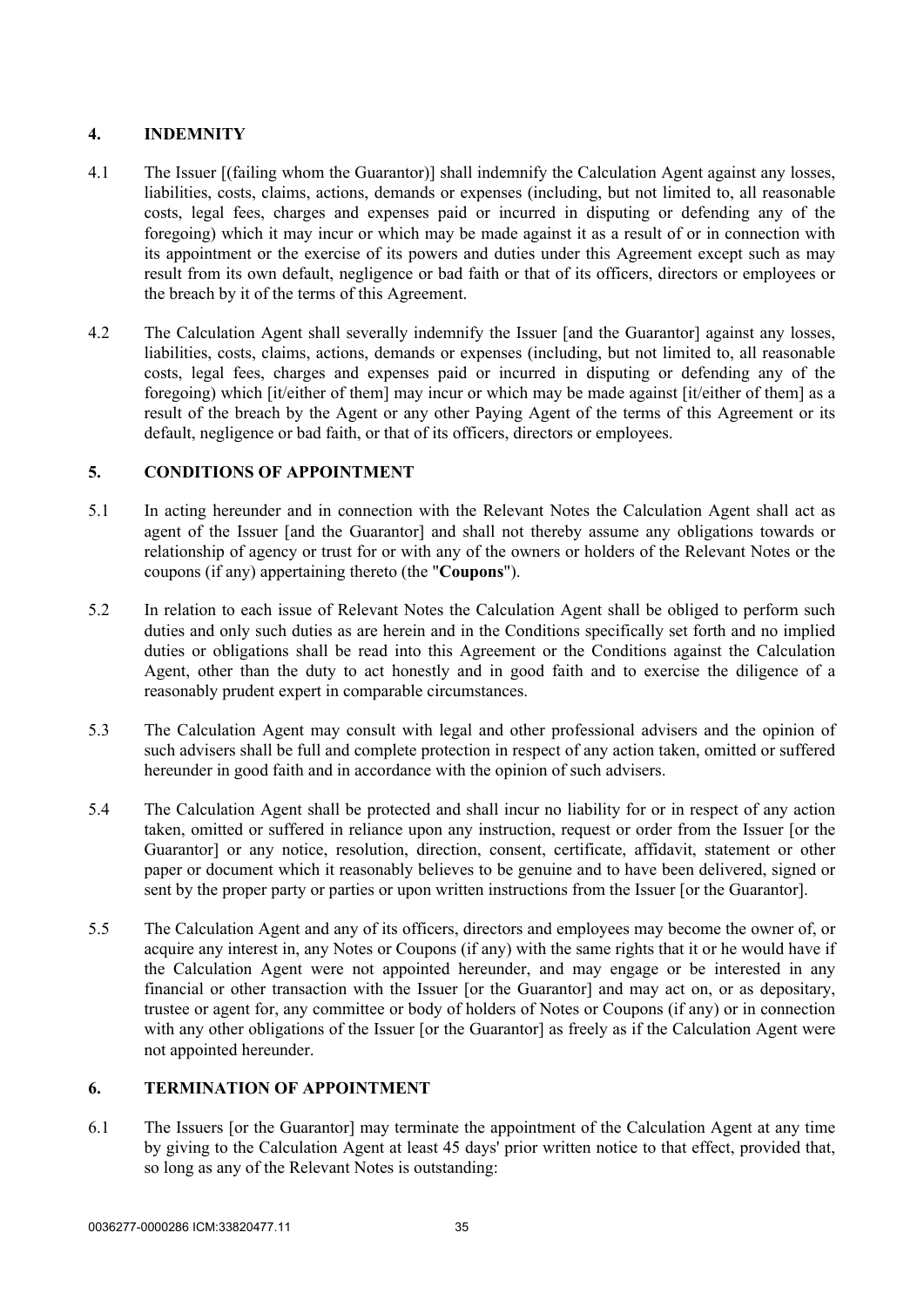- (a) such notice shall not expire less than 45 days before any date upon which any payment is due in respect of any Relevant Notes; and
- (b) notice shall be given in accordance with the Conditions, to the holders of the Relevant Notes at least 30 days prior to any removal of the Calculation Agent.
- <span id="page-38-0"></span>6.2 Notwithstanding the provisions of Clause [6.1 above](#page-37-0), if at any time:
	- (a) the Calculation Agent becomes incapable of acting, or is adjudged bankrupt or insolvent, or files a voluntary petition in bankruptcy or makes an assignment for the benefit of its creditors or consents to the appointment of an administrator, liquidator or administrative or other receiver of all or any substantial part of its property, or it admits in writing its inability to pay or meet its debts as they may mature or suspends payment thereof, or if any order of any court is entered approving any petition filed by or against it under the provisions of any applicable bankruptcy or insolvency law or if a receiver of it or of all or a substantial part of its property is appointed or if any officer takes charge or control of the Calculation Agent or of its property or affairs for the purpose of rehabilitation, conservation or liquidation; or
	- (b) the Calculation Agent fails duly to perform any function or duty imposed upon it by the Conditions and this Agreement,

the Issuers [or the Guarantor] may forthwith without notice terminate the appointment of the Calculation Agent, in which event notice thereof shall be given to the holders of the Relevant Notes in accordance with the Conditions as soon as practicable thereafter.

- 6.3 The termination of the appointment pursuant to Clause [6.1](#page-37-0) or [6.2 above](#page-38-0) of the Calculation Agent hereunder shall not entitle the Calculation Agent to any amount by way of compensation but shall be without prejudice to any amount then accrued due.
- <span id="page-38-1"></span>6.4 The Calculation Agent may resign its appointment hereunder at any time by giving to the Issuer [and the Guarantor] at least 90 days' prior written notice to that effect. Following receipt of a notice of resignation from the Calculation Agent, the Issuer shall promptly give notice thereof to the holders of the Relevant Notes in accordance with the relevant Conditions.
- 6.5 Notwithstanding the provisions of Clauses [6.1,](#page-37-0) [6.2](#page-38-0) and [6.4 above](#page-38-1), so long as any of the Relevant Notes is outstanding, the termination of the appointment of the Calculation Agent (whether by the Issuer [or the Guarantor] or by the resignation of the Calculation Agent) shall not be effective unless upon the expiry of the relevant notice a successor Calculation Agent has been appointed. The Issuers and the Guarantor agree with the Calculation Agent that if, by the day falling 10 days before the expiry of any notice under Clause [6.4](#page-38-1), the Issuer [or the Guarantor] have not appointed a replacement Calculation Agent, the Calculation Agent shall be entitled, on behalf of the Issuer [and the Guarantor], to appoint as a successor Calculation Agent in its place a reputable financial institution of good standing which the Issuer [and the Guarantor] shall approve (such approval not to be unreasonably withheld or delayed).
- 6.6 Upon its appointment becoming effective, a successor Calculation Agent shall without further act, deed or conveyance, become vested with all the authority, rights, powers, trusts, immunities, duties and obligations of such predecessor with like effect as if originally named as the Calculation Agent hereunder.
- 6.7 If the appointment of the Calculation Agent hereunder is terminated (whether by the Issuer [or the Guarantor] or by the resignation of the Calculation Agent), the Calculation Agent shall on the date on which such termination takes effect deliver to the successor Calculation Agent any records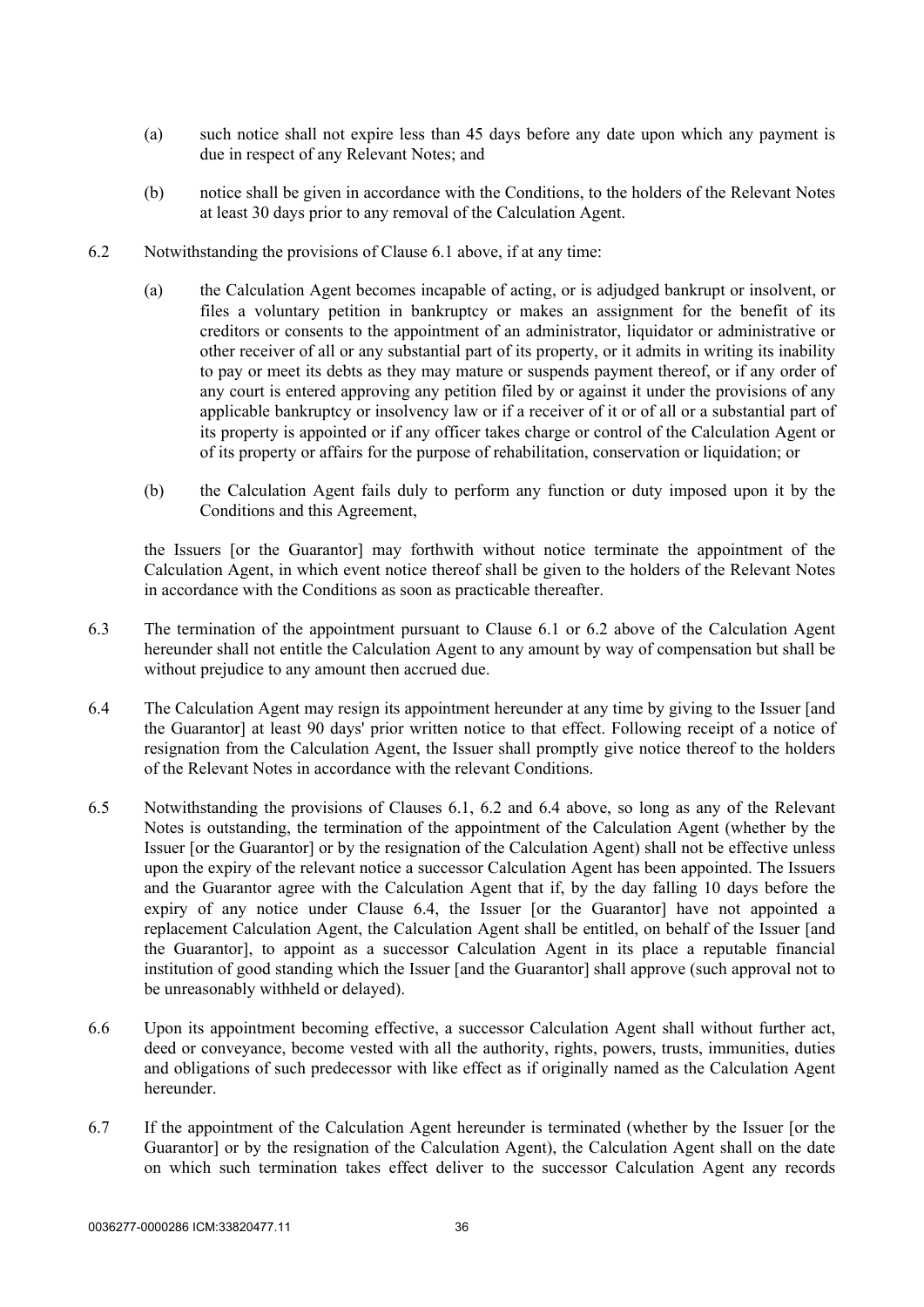concerning the Relevant Notes maintained by it (except such documents and records as it is obliged by law or regulation to retain or not to release), but shall have no other duties or responsibilities hereunder.

- 6.8 Any corporation into which the Calculation Agent may be merged or converted, or any corporation with which the Calculation Agent may be consolidated, or any corporation resulting from any merger, conversion or consolidation to which the Calculation Agent shall be a party, or any corporation to which the Calculation Agent shall sell or otherwise transfer all or substantially all of its assets shall, on the date when such merger, consolidation or transfer becomes effective and to the extent permitted by any applicable laws, become the successor Calculation Agent under this Agreement without the execution or filing of any paper or any further act on the part of any of the parties hereto, unless otherwise required by the Issuer [or the Guarantor], and after the said effective date all references in this Agreement to the Calculation Agent shall be deemed to be references to such corporation. Written notice of any such merger, conversion, consolidation or transfer shall forthwith be given to the Issuer [or the Guarantor] and the Agent.
- 6.9 Upon giving notice of the intended termination of the appointment of the Calculation Agent, the Issuer [and the Guarantor] shall use all reasonable endeavours to appoint a further financial institution of good standing as successor Calculation Agent.

## **7. NOTICES**

Any notice or communication given hereunder shall be sufficiently given or served:

- (a) if delivered in person to the relevant address specified on the signature pages hereof or such other address as may be notified by the recipient in accordance with this Clause and, if so delivered, shall be deemed to have been delivered at time of receipt;
- (b) if sent by facsimile to the relevant number specified on the signature pages hereof or such other number as may be notified by the recipient in accordance with this Clause and, if so sent, shall be deemed to have been delivered when an acknowledgement of receipt is received; or
- (c) if sent by e-mail to the relevant e-mail address specified on the signature pages hereof or such other e-mail address as may be notified by the recipient in accordance with this Clause and, if so sent, shall be deemed to have been delivered when sent (subject to no delivery failure notification being received by the sender within 24 hours of the time of sending).

Where a communication is received after business hours it shall be deemed to be received and become effective on the next business day. Every communication shall be irrevocable save in respect of any manifest error therein.

### **8. DESCRIPTIVE HEADINGS, COUNTERPARTS AND BAIL-IN POWERS**

- 8.1 The descriptive headings in this Agreement are for convenience of reference only and shall not define or limit the provisions hereof.
- 8.2 This Agreement may be executed in any number of counterparts, all of which, taken together, shall constitute one and the same agreement and any party may enter into this Agreement by executing a counterpart.
- 8.3 Clause 32 of the Agency Agreement shall apply to this Agreement as if expressly set out herein.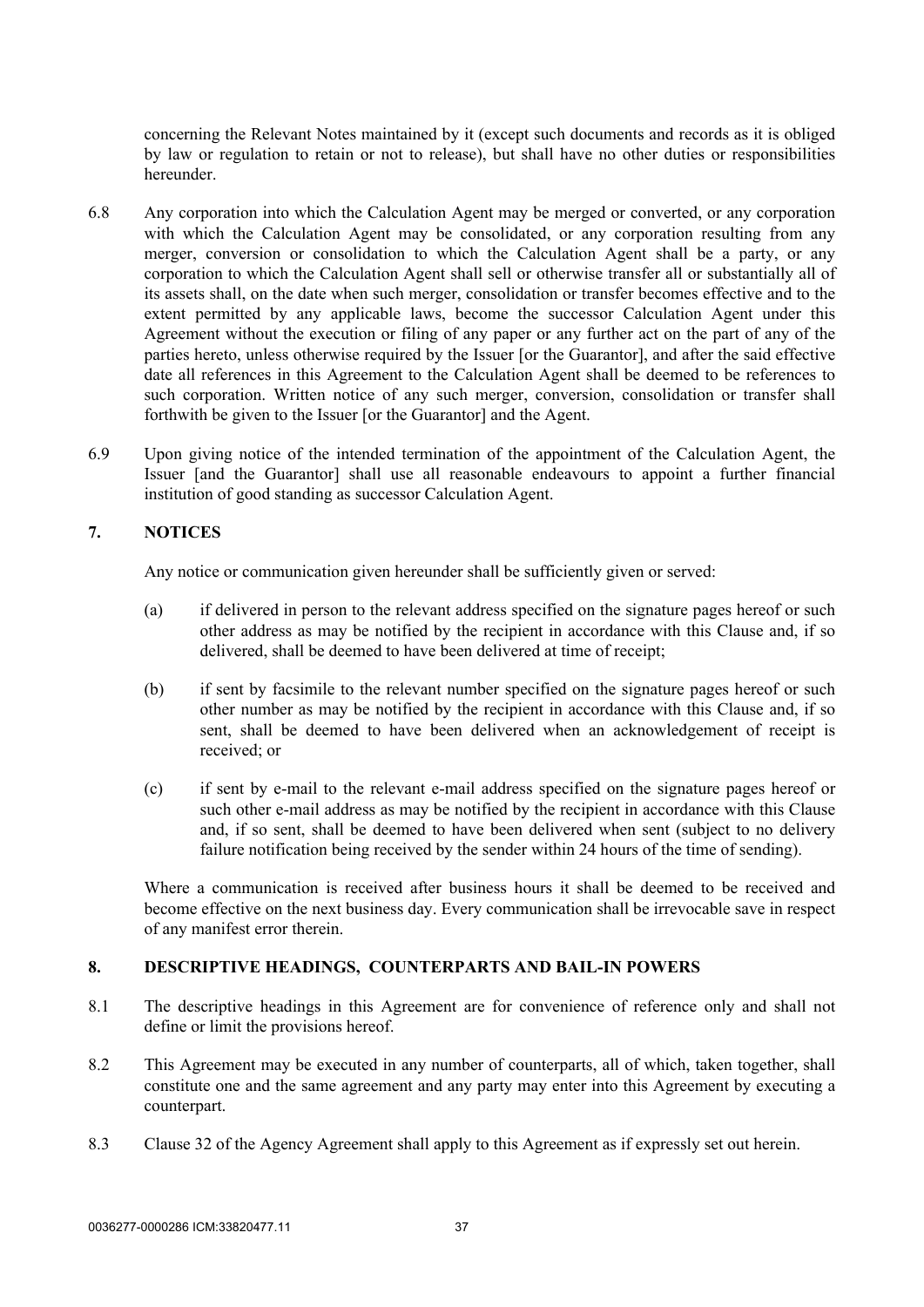# **9. GOVERNING LAW AND JURISDICTION**

- 9.1 This Agreement and all non-contractual obligations arising out of or in connection with it are governed by, and shall be construed in accordance with, English law and the parties agree that the place of performance for the obligations expressed to be undertaken pursuant to this Agreement shall be London, England.
- 9.2 Alpha Bank hereby irrevocably agrees, for the exclusive benefit of the Calculation Agent, that the courts of England have jurisdiction to settle any dispute (a "**Dispute**") arising out of or in connection with this Agreement (including a dispute relating to the existence, validity or termination of this Agreement or any non-contractual obligation arising out of or in connection with this Agreement) or the consequences of its nullity and that accordingly any suit, action or proceedings (together referred to as "**Proceedings**") arising out of or in connection with this Agreement (including any Proceedings relating to any non-contractual obligation arising out of or in connection with this Agreement) may be brought in such courts. Alpha Bank hereby irrevocably waives any objection which it may have now or hereafter to the laying of the venue of any such Proceedings in any such court and any claim that any such Proceedings have been brought in an inconvenient forum and hereby further irrevocably agrees that a judgment in any such Proceedings brought in the English courts shall be conclusive and binding upon it and may be enforced in the courts of any other jurisdiction. To the extent permitted by law, nothing contained in this Clause shall limit any right to take Proceedings against Alpha Bank in any other court of competent jurisdiction, nor shall the taking of Proceedings in one or more jurisdictions preclude the taking of Proceedings in any other jurisdiction, whether concurrently or not.
- 9.3 Alpha Bank hereby appoints Alpha Bank AE, London branch at its registered office at Capital House, 85 King William Street, London EC4N 7BL as its agent for service of process, and undertakes that, in the event of Alpha Bank AE, London branch ceasing so to act or ceasing to be registered in England, it will appoint another person (such approval not to be unreasonably withheld or delayed), as the Calculation Agent may approve, as its agent for the service of process in England in respect of any Proceedings. Nothing herein shall affect the right to serve process in any manner permitted by law.

# **10. COUNTERPARTS**

This Agreement may be executed by any one or more of the parties hereto in any number of counterparts, each of which shall be deemed to be an original, but all such counterparts shall together constitute one and the same instrument.

## **11. SEVERABILITY**

If any provision in or obligation under this Agreement is or becomes invalid, illegal or unenforceable in any respect under the law of any jurisdiction, that will not affect or impair (i) the validity, legality or enforceability under the law of that jurisdiction of any other provision in or obligation under this Agreement, and (ii) the validity, legality or enforceability under the law of any other jurisdiction of that or any other provision in or obligation under this Agreement.

# **12. CONTRACTS (RIGHTS OF THIRD PARTIES) ACT 1999**

A person who is not a party to this Agreement has no right under the Contracts (Right of Third Parties) Act 1999 to enforce any term of this Agreement but this does not affect any right or remedy of a third party which exists or is available apart from that Act.

**IN WITNESS** whereof this Agreement has been entered into the day and year first above written.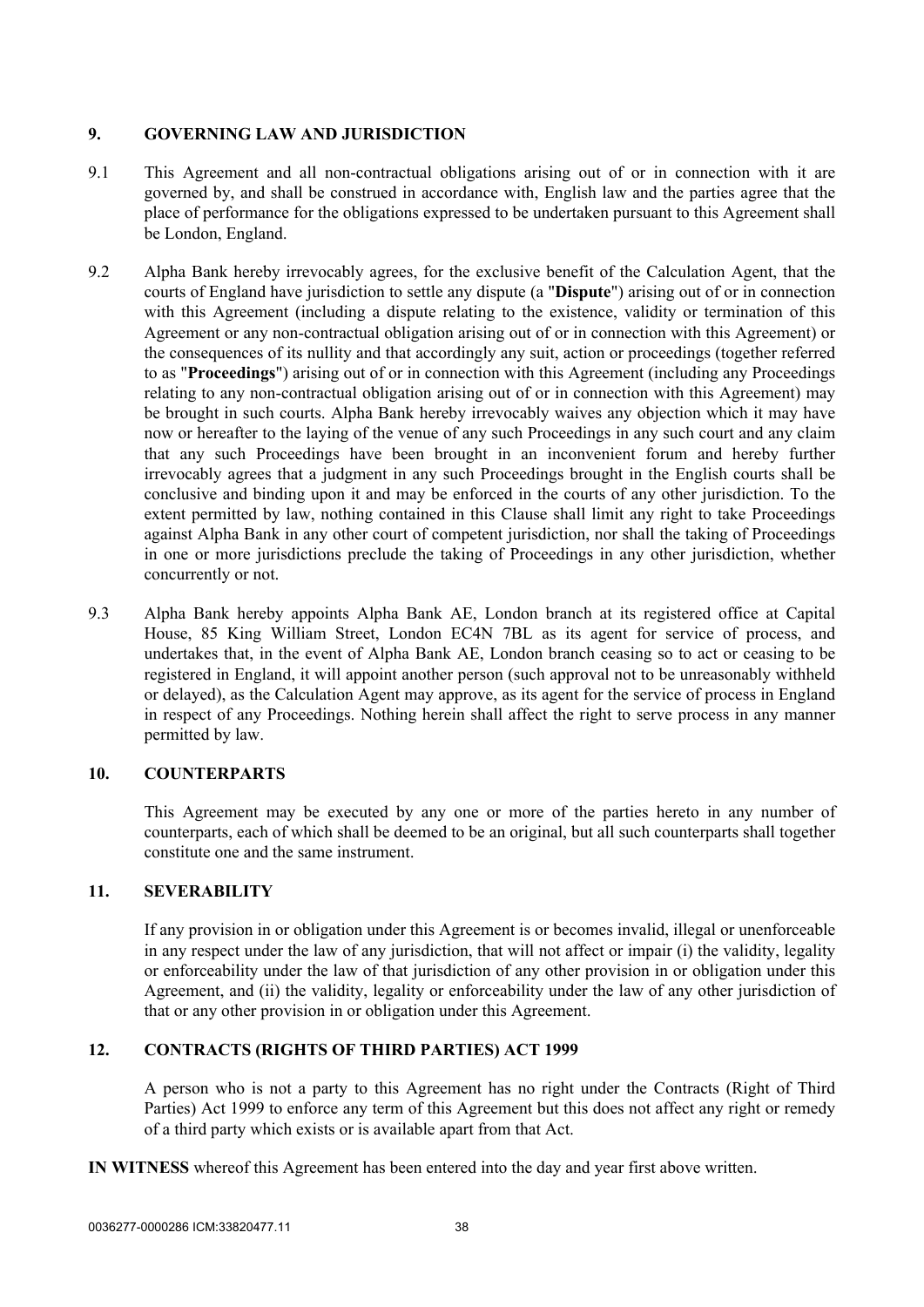| <b>Schedule</b>                     |  |  |  |  |
|-------------------------------------|--|--|--|--|
| to the Calculation Agency Agreement |  |  |  |  |

| Series number | <b>Issue Date</b> | <b>Maturity Date</b> | <b>Title and</b><br>Nominal<br>Amount | $\bf NGN$<br>[Yes/No] | <b>Annotation by</b><br>Calculation<br><b>Agent/Issuer</b> |
|---------------|-------------------|----------------------|---------------------------------------|-----------------------|------------------------------------------------------------|
|               |                   |                      |                                       |                       |                                                            |
|               |                   |                      |                                       |                       |                                                            |
|               |                   |                      |                                       |                       |                                                            |
|               |                   |                      |                                       |                       |                                                            |
|               |                   |                      |                                       |                       |                                                            |
|               |                   |                      |                                       |                       |                                                            |
|               |                   |                      |                                       |                       |                                                            |
|               |                   |                      |                                       |                       |                                                            |
|               |                   |                      |                                       |                       |                                                            |
|               |                   |                      |                                       |                       |                                                            |
|               |                   |                      |                                       |                       |                                                            |
|               |                   |                      |                                       |                       |                                                            |
|               |                   |                      |                                       |                       |                                                            |
|               |                   |                      |                                       |                       |                                                            |
|               |                   |                      |                                       |                       |                                                            |
|               |                   |                      |                                       |                       |                                                            |
|               |                   |                      |                                       |                       |                                                            |
|               |                   |                      |                                       |                       |                                                            |
|               |                   |                      |                                       |                       |                                                            |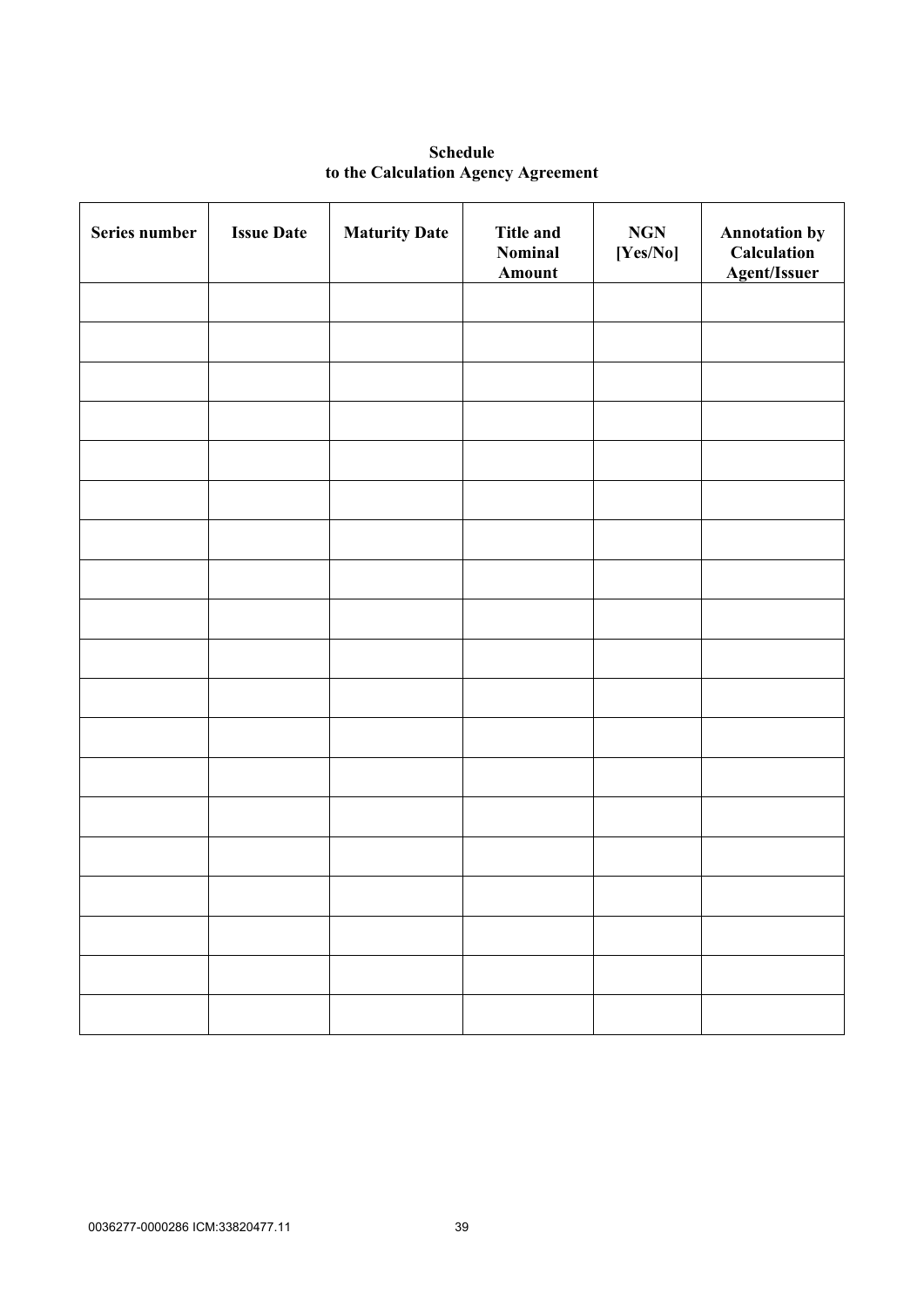# **Execution Page**

*The Issuers*

# **ALPHA CREDIT GROUP PLC**

Capital House 85 King William Street London EC4N 7BL

| $+442073326767$                                            |
|------------------------------------------------------------|
| $+44(0)2073296022$                                         |
| $acg(a)$ alpha-bank.co.uk / clairec $(a)$ alpha-bank.co.uk |
| Finance Department / Company Secretary                     |
|                                                            |

By:

# **ALPHA BANK AE**

40 Stadiou Street GR-102 52 Athens

| Telephone No: | $+302103268263$         |
|---------------|-------------------------|
| Telefax No:   | +30 210 326 8294 / 8309 |
| Email:        | groupfunding@alpha.gr   |
| Attention:    | Group Funding Section   |

By:

# **The Calculation Agent**

[•]

[*address*]

| Telefax No: | $\lceil \cdot \rceil$ |
|-------------|-----------------------|
| Attention:  | $\lceil \cdot \rceil$ |

By: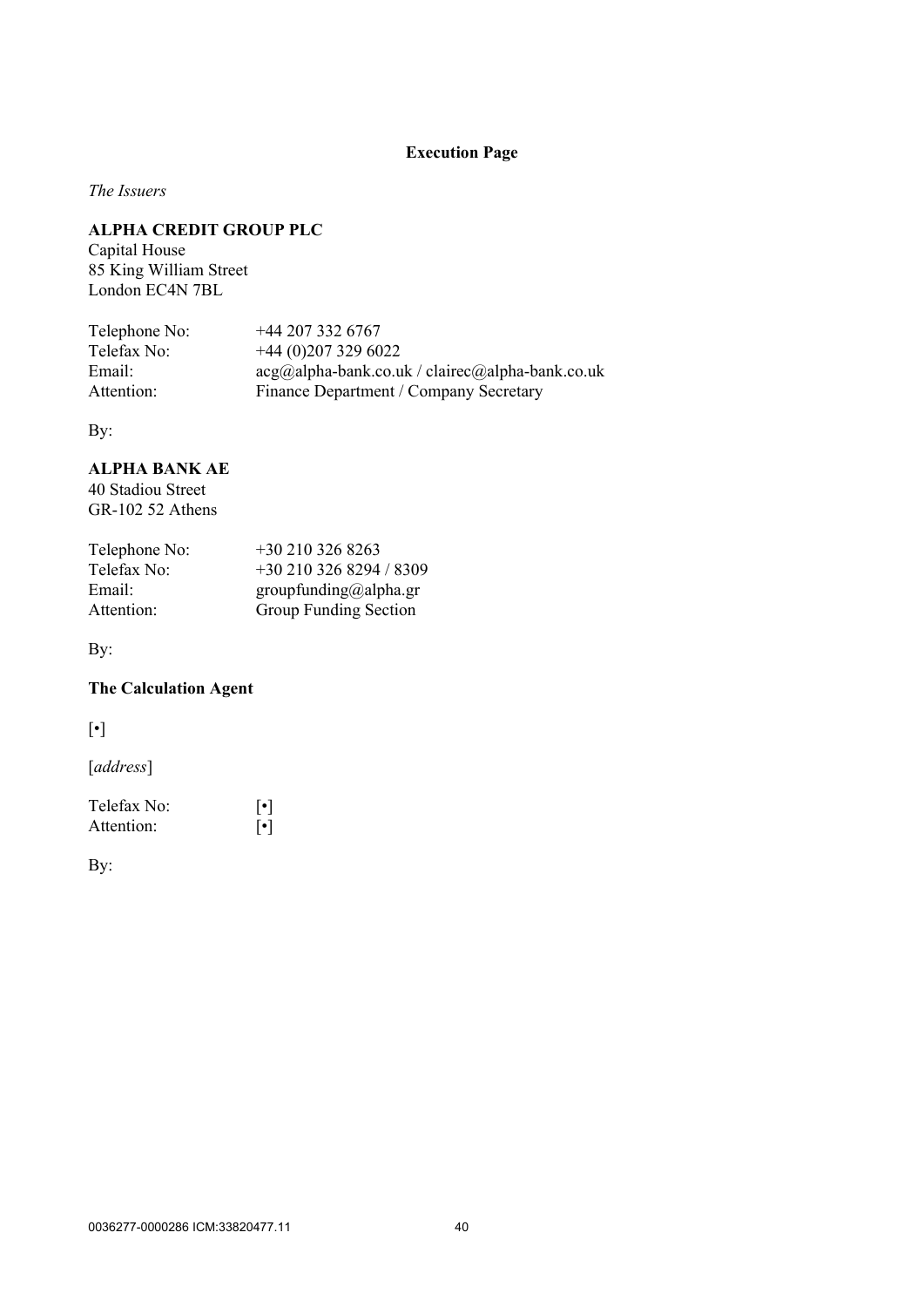### **APPENDIX B**

### **DUTIES UNDER THE ISSUER-ICSDS AGREEMENT**

In relation to each Tranche of Notes that are, or are to be, represented by an NGN Temporary Global Note or an NGN Permanent Global Note, the Agent will comply with the following provisions:

- 1. Initial issue outstanding amount: The Agent will inform each of the ICSDs, through the Common Service Provider appointed by the ICSDs to service the notes, of the initial issue outstanding amount (the "**IOA**") for such Tranche on or prior to the relevant Issue Date.
- 2. Mark up or mark down: If any event occurs that requires a mark up or mark down of the records which an ICSD holds for its customers to reflect such customers' interest in the Notes, the Agent will (to the extent known to it) as soon as practicable provide details of the amount of such mark up or mark down, together with a description of the event that requires it, to the ICSDs (through the Common Service Provider) to ensure that the IOA of the Notes remains at all times accurate.
- 3. Reconciliation of records: The Agent will at least once every month reconcile its record of the IOA of the Notes with information received from the ICSDs (through the Common Service Provider) with respect to the IOA maintained by the ICSDs for the Notes and will as soon as practicable inform the ICSDs (through the Common Service Provider) of any discrepancies.
- 4. Resolution of discrepancies: The Agent will as soon as practicable assist the ICSDs (through the Common Service Provider) in resolving any discrepancy identified in the IOA of the Notes.
- 5. Details of payments: The Agent will as soon as practicable provide the ICSDs (through the Common Service Provider) details of all amounts paid by it under the Notes (or, where the Notes provide for delivery of assets other than cash, of the assets so delivered).
- 6. Change of amount: The Agent will (to the extent known to it) as soon as practicable provide to the ICSDs (through the Common Service Provider) notice of any changes to the Notes that will affect the amount of, or date for, any payment due under the Notes.
- 7. Notices to Noteholders: The Agent will (to the extent known to it) as soon as practicable provide to the ICSDs (through the Common Service Provider) copies of all information that is given to the holders of the Notes.
- 8. Communications from ICSDs: The Agent will as soon as practicable pass on to the Issuer all communications it receives from the ICSDs directly or through the Common Service Provider relating to the Notes.
- 9. Default: The Agent will (to the extent known to it) as soon as practicable notify the ICSDs (through the Common Service Provider) of any failure by the Issuer to make any payment or delivery due under the Notes when due.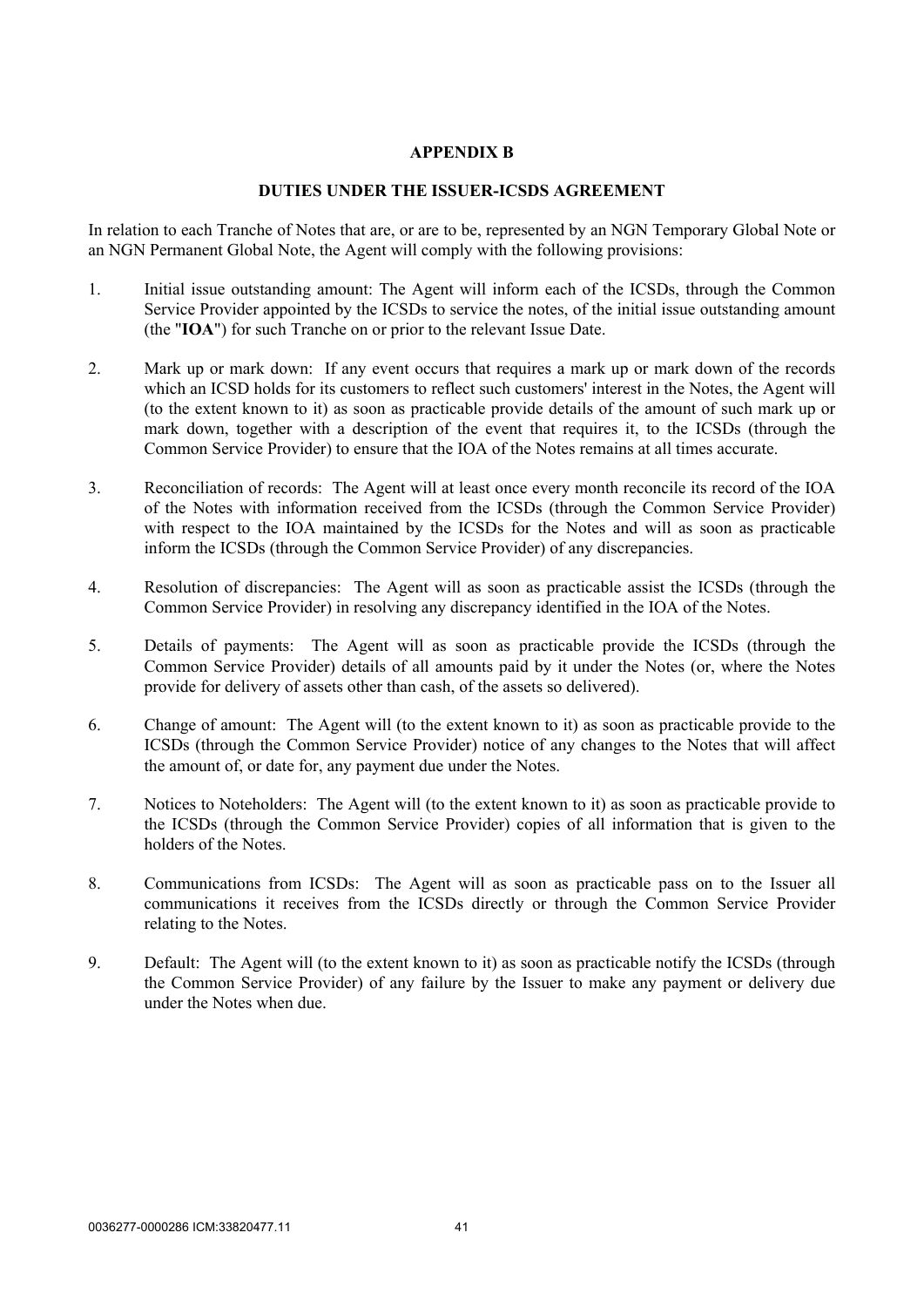### **SCHEDULE 1**

### **TERMS AND CONDITIONS OF THE NOTES**

*The following are the terms and conditions of the Notes (the "Conditions") which will be incorporated by reference into each global Note and each definitive Note, in the latter case only if permitted by the relevant stock exchange (if any) and agreed by the relevant Issuer and the relevant Dealer at the time of issue but, if not so permitted and agreed, each definitive Note will have endorsed thereon or attached thereto such Conditions. The term "Issuer" as used in these Conditions refers to the Issuer specified as such in the applicable Final Terms (or, in the case of Exempt Notes, applicable Pricing Supplement) or the Drawdown Prospectus (as the case may be) in relation to a particular Tranche of Notes. The applicable Pricing Supplement in relation to any Tranche of Exempt Notes may specify other terms and conditions which shall, to the extent so specified or to the extent inconsistent with the following Conditions, replace or modify the following Conditions for the purpose of such Notes. The applicable Drawdown Prospectus in relation to any Tranche of Notes may specify other terms and conditions which shall, to the extent so specified or to the extent inconsistent with the following Conditions, replace or modify the following Conditions for the purpose of such Notes. The applicable Final Terms (or, in the case of Exempt Notes, applicable Pricing Supplement) or the Drawdown Prospectus (as the case may be) (or the relevant provisions thereof) will be endorsed upon, or attached to, each global Note and each definitive Note. Reference should be made to "Form of the Notes" and the "Final Terms (or, in the case of Exempt Notes, "Pricing Supplement") or Drawdown Prospectus" for a description of the content of Final Terms (or, in the case of Exempt Notes, Pricing Supplement) or the Drawdown Prospectus (as the case may be) which will specify which of such terms are to apply in relation to the relevant Notes.*

This Note is one of a Series of notes issued by the Issuer specified as such in the applicable Final Terms or the Drawdown Prospectus (as the case may be) (as defined below), being either Alpha Credit Group PLC ("**Alpha PLC**") or Alpha Bank AE ("**Alpha Bank**"), acting through its Issuing Branch (as specified in the applicable Final Terms (as defined below)) (together the "**Issuers**"), the notes of such Series being hereinafter called the "**Notes**", which expression shall mean (i) in relation to any Notes represented by a global Note, units of each Specified Denomination in the Specified Currency, (ii) definitive Notes issued in exchange for a global Note and (iii) any global Note, each as issued in accordance with an amended and restated Fiscal Agency Agreement (the "**Agency Agreement**", which expression shall include any amendments or supplements thereto) dated 15 November 2019 and made between the Alpha PLC, Alpha Bank and Citibank, N.A., London Branch in its capacity as Issuing and Principal Paying Agent (the "**Agent**", which expression shall include any successor to Citibank, N.A., London Branch in its capacity as such) and the other Paying Agents named therein (the "**Paying Agents**", which expression shall include the Agent and any substitute or additional Paying Agents appointed in accordance with the Agency Agreement).

The Notes and the Coupons (each as defined below) have the benefit of an amended and restated deed of covenant (the "**Deed of Covenant**", which expression shall include any amendments or supplements thereto) dated 15 November 2019 executed by the Issuers in relation to the Notes. The original Deed of Covenant is held by the common depositary for Euroclear and Clearstream, Luxembourg (each as defined below).

Notes issued by Alpha PLC are the subject of a deed of guarantee (the "**Guarantee**") dated 15 November 2019 (as amended or supplemented from time to time, the "**Deed of Guarantee**") entered into by Alpha Bank (in such capacity, the "**Guarantor**").

Interest bearing definitive Notes will (unless otherwise indicated in the applicable Final Terms or the Drawdown Prospectus (as the case may be)) have interest coupons ("**Coupons**") and, in the case of Notes which, when issued in definitive form, have more than 27 interest payments remaining, talons for further Coupons ("**Talons**") attached on issue. Any reference herein to Coupons or coupons shall, unless the context otherwise requires, be deemed to include a reference to Talons or talons.

The applicable Final Terms or the Drawdown Prospectus (as the case may be) for this Note (or the relevant provisions thereof) is attached hereto or endorsed hereon or, if this Note is a Note which is neither admitted to trading on a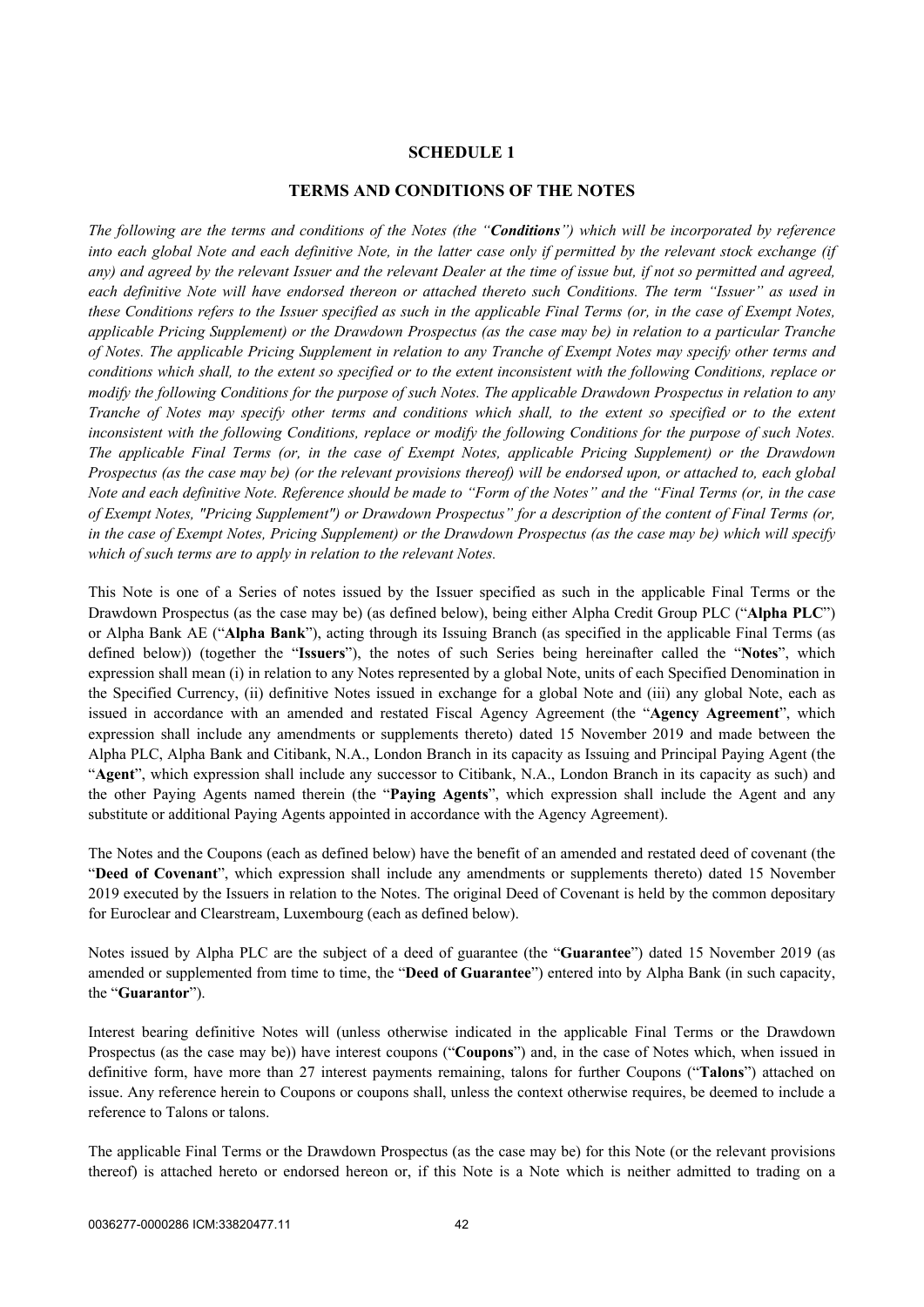regulated market in the European Economic Area nor offered in the European Economic Area in circumstances where a prospectus is required to be published under Regulation (EU) 2017/1129 (an "**Exempt Note"**), the final terms (or the relevant provisions thereof) are set out in Part A of the Pricing Supplement and may specify other terms and conditions which shall, to the extent so specified or to the extent inconsistent with these Terms and Conditions (the "**Conditions**"), replace or modify the Conditions for the purposes of this Note. Supplements to these Conditions and the Drawdown Prospectus (if applicable) for this Note may specify other terms and conditions which shall, to the extent so specified or to the extent inconsistent with these Conditions, replace or modify these Conditions for the purposes of this Note. References herein to "**applicable Final Terms or the Drawdown Prospectus (as the case may be)**" are to the Final Terms or the Drawdown Prospectus (as the case may be) attached hereto or endorsed hereon. Any reference in the Conditions to "**applicable Final Terms**" shall be deemed to include a reference to applicable Pricing Supplement where relevant.

The applicable Final Terms or the Drawdown Prospectus (as the case may be) for each Tranche of Notes will state in particular whether this Note is (i) a senior preferred liquidity Note (a "**Senior Preferred Liquidity Note**"), (ii) a senior preferred Note (a "**Senior Preferred Note**"), (iii) a senior non-preferred Note (a "**Senior Non-Preferred Note**") or (iv) a tier 2 Note (a "**Tier 2 Note**"). Senior Preferred Notes and Senior Non-Preferred Notes may only be issued by Alpha Bank.

In the case of an issue of Notes by Alpha Bank to which articles 59 to 74 (inclusive) of Law 4548/2018 and article 14 of Law 3156/2003 shall apply (together, the "**Greek Bond Laws**") and for the purposes of which the appointment of an Alpha Bank Noteholders Agent (as defined below) is required (if so), as per the Greek Bond Laws (the "**Alpha Bank Notes**"), Alpha Bank shall appoint an agent of the holders of Alpha Bank Notes (the "**Alpha Bank Noteholders Agent**") in accordance with Condition 18 of the Notes below.

As used herein, "**Tranche**" means Notes which are identical in all respects (including as to listing) and "**Series**" means a Tranche of Notes together with any further Tranche or Tranches of Notes which (i) are expressed to be consolidated and form a single series and (ii) have the same terms and conditions or terms and conditions which are the same in all respects save for the amount and date of the first payment of interest thereon and the date from which interest starts to accrue.

Any reference to "**Noteholders**" or "**holders**" in relation to any Notes shall mean the holders of the Notes and shall, in relation to any Notes represented by a global Note, be construed as provided below. Any reference to "**Alpha Bank Noteholders**" in relation to any Notes shall mean the holders of Alpha Bank Notes, and shall, in relation to any Notes represented by a global Note, be construed as provided below. Any reference herein to "**Couponholders**" shall mean the holders of the Coupons and shall, unless the context otherwise requires, include the holders of the Talons.

Certain provisions of these Conditions are summaries of the Agency Agreement and the Deed of Guarantee and are subject to their detailed provisions. The Noteholders and the Couponholders are deemed to have notice of, and are entitled to the benefit of, all the provisions of the Agency Agreement, the Deed of Covenant, the Deed of Guarantee and the applicable Final Terms or the Drawdown Prospectus (as the case may be) which are applicable to them. Copies of the Agency Agreement, the Deed of Covenant and the Deed of Guarantee are available for inspection and copies of the applicable Final Terms or the Drawdown Prospectus (as the case may be) may be obtained during normal business hours at the specified office of each of the Agent and the other Paying Agents and, in the case of an issue of Alpha Bank Notes, of the Alpha Bank Noteholders Agent, save that, if this Note is an unlisted Note of a Series, the applicable Final Terms or the Drawdown Prospectus (as the case may be) may only be obtained by a Noteholder holding one or more unlisted Notes of any Series and such Noteholder must produce evidence satisfactory to the relevant Paying Agent as to its holding of Notes and as to identity. If the Notes are to be admitted to trading on the regulated market of the Luxembourg Stock Exchange, the applicable Final Terms or the Drawdown Prospectus (as the case may be) will be published on the website of the Luxembourg Stock Exchange ([www.bourse.lu\)](http://www.bourse.lu/).

If this Note is an Exempt Note, the applicable Pricing Supplement will only be obtainable by a Noteholder holding one or more Notes and such Noteholder must produce evidence satisfactory to the relevant Issuer and the relevant Agent as to its holding of such Notes and identity.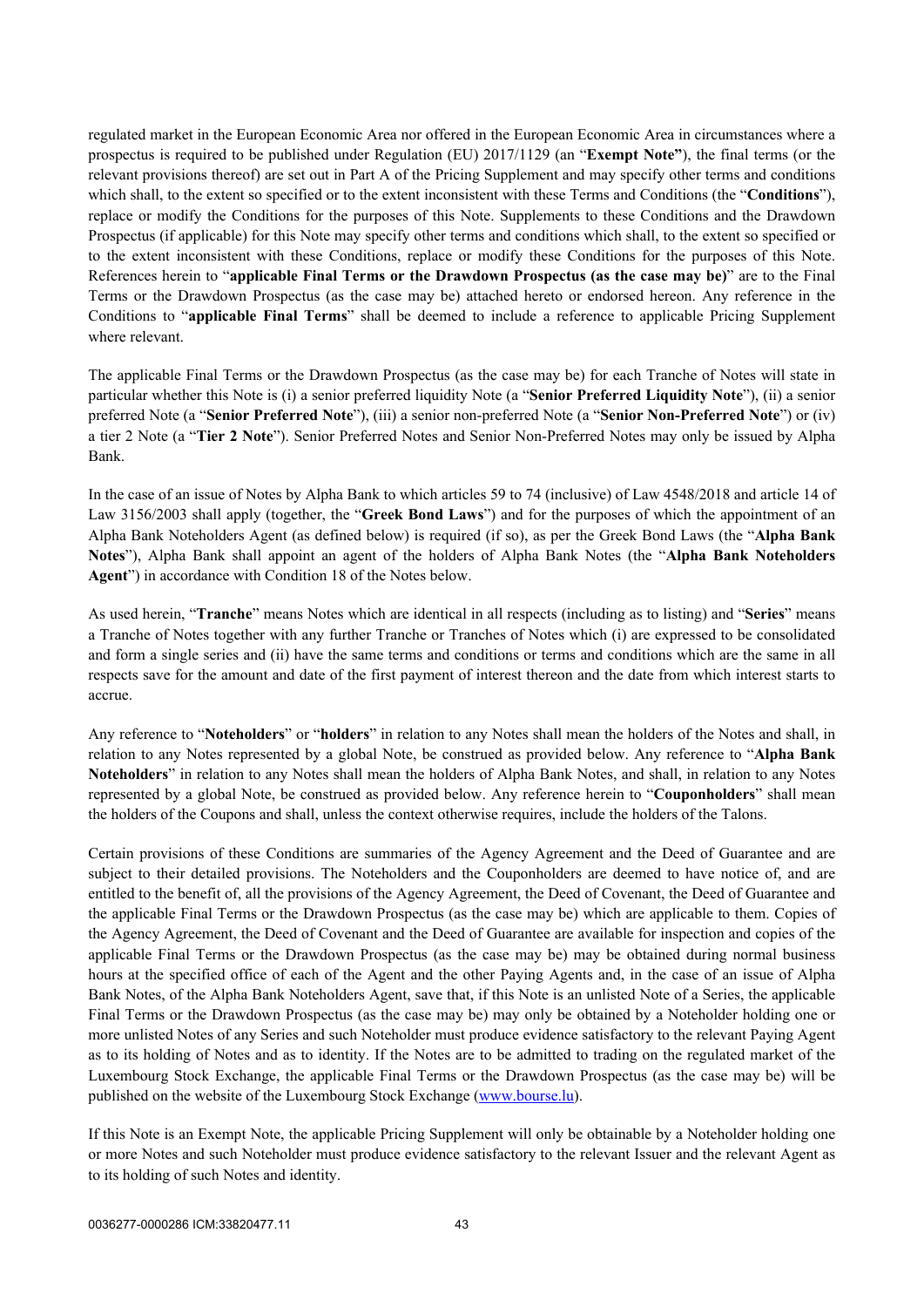Words and expressions defined in the Agency Agreement, the Deed of Covenant or the Deed of Guarantee or which are used in the applicable Final Terms or the Drawdown Prospectus (as the case may be) shall have the same meanings where used in these Conditions unless the context otherwise requires or unless otherwise stated and **provided that**, in the event of inconsistency between the Agency Agreement, Deed of Covenant or the Deed of Guarantee and the applicable Final Terms or the Drawdown Prospectus (as the case may be), the applicable Final Terms or the Drawdown Prospectus (as the case may be) will prevail.

In these Conditions, "**euro**" means the currency introduced at the start of the third stage of European economic and monetary union pursuant to the Treaty on the Functioning of the European Union, as amended, and "**RON**" means Romanian New Lei.

### **1. Form, Denomination and Title**

The Notes are in bearer form in the currency ("**Specified Currency**") and the denominations (the "**Specified Denomination(s)**") as specified in the applicable Final Terms or the Drawdown Prospectus (as the case may be) and, in the case of definitive Notes, serially numbered. Notes of one Specified Denomination may not be exchanged for Notes of another Specified Denomination.

Unless this Note is an Exempt Note, this Note may (i) bear interest calculated by reference to one or more fixed rates of interest (such Note, a "**Fixed Rate Note**"), (ii) bear interest calculated by reference to, in the case of an initial period, an initial fixed rate of interest and, thereafter, the applicable fixed rate of interest that has been determined pursuant to the reset provisions contained in these Conditions (such Note, a "**Reset Note**"), (iii) bear interest calculated by reference to one or more floating rates of interest (such Note, a "**Floating Rate Note**"), (iv) be issued on a non-interest bearing basis and be offered and sold at a discount to its nominal amount (such Note, a "**Zero Coupon Note**") or (v) have an interest rate determined on the basis of a combination of any of the foregoing, depending upon the Interest Basis shown in the applicable Final Terms or the Drawdown Prospectus (as the case may be).

If this Note is an Exempt Note, this Note may be a Fixed Rate Note, a Reset Note, a Floating Rate Note, a Zero Coupon Note, an Index Linked Interest Note or a combination of any of the foregoing, depending upon the Interest Basis shown in the applicable Pricing Supplement.

If this Note is an Exempt Note, this Note may also be an Index Linked Redemption Note, depending upon the Redemption/Payment Basis shown in the applicable Pricing Supplement.

This Note may be a Senior Preferred Liquidity Note, a Senior Preferred Note, a Senior Non-Preferred Note or a Tier 2 Note depending upon the Status of the Notes shown in the applicable Final Terms or the Drawdown Prospectus (as the case may be).

Definitive Notes are issued with Coupons attached, unless they are Zero Coupon Notes in which case references to Coupons and Couponholders in these Conditions are not applicable.

Subject as set out below, title to the Notes and Coupons will pass by delivery. Except as ordered by a court of competent jurisdiction or as required by law, the Issuer and any Paying Agent shall (subject as provided below) be entitled to deem and treat (and no such person will be liable for so deeming and treating) the bearer of any Note or Coupon as the absolute owner thereof (whether or not overdue and notwithstanding any notice of ownership or writing thereon or notice of any previous loss or theft thereof) for all purposes but, in the case of any global Note, without prejudice to the provisions set out in the next succeeding paragraph.

For so long as any of the Notes is represented by a global Note held on behalf of Euroclear Bank SA/NV ("**Euroclear**") and/or Clearstream Banking S.A. ("**Clearstream, Luxembourg**") each person (other than Euroclear or Clearstream, Luxembourg) who is for the time being shown in the records of Euroclear or Clearstream, Luxembourg as the holder of a particular nominal amount of Notes (in which regard any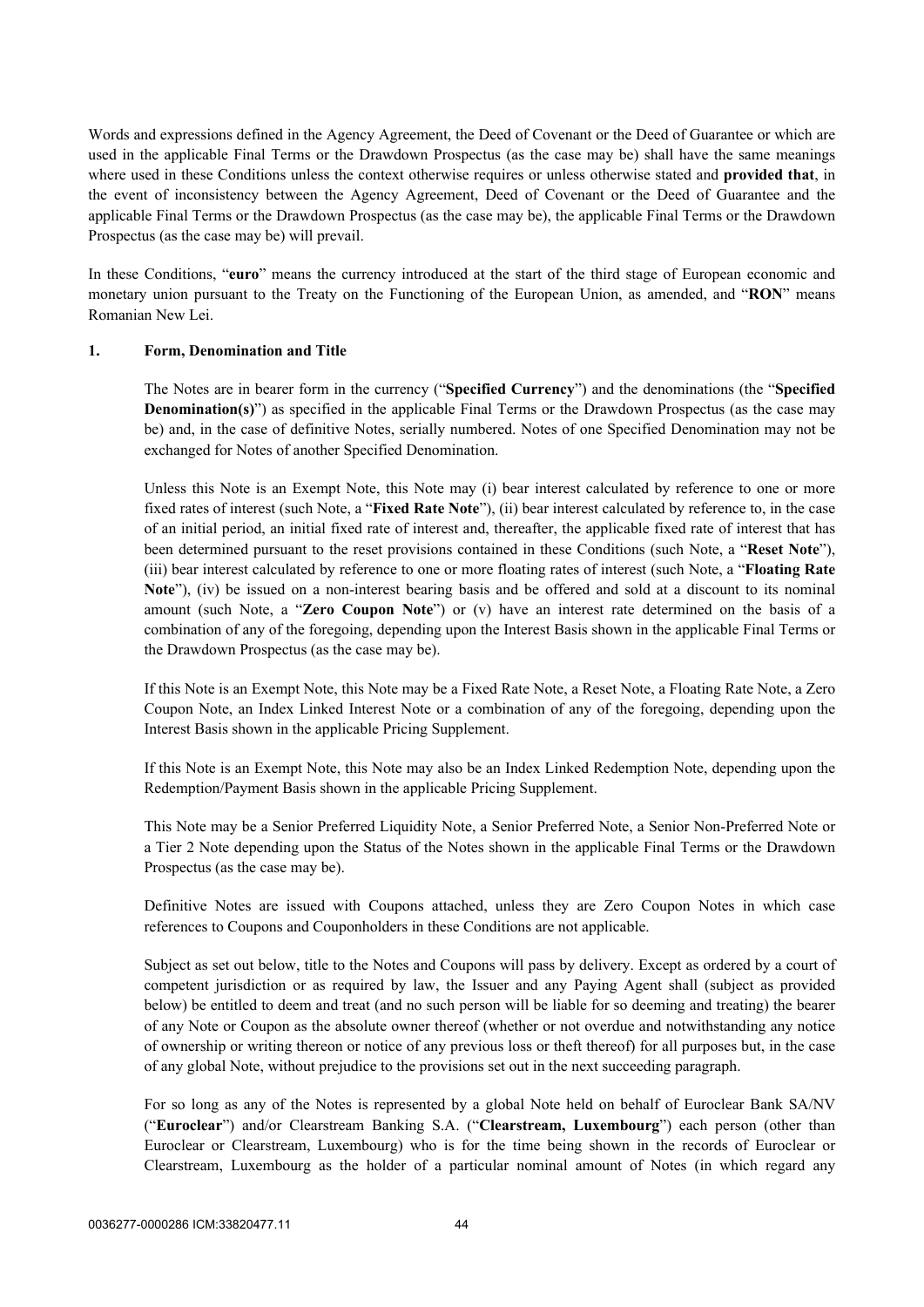certificate or other document issued by Euroclear or Clearstream, Luxembourg as to the nominal amount of Notes standing to the account of any person shall be conclusive and binding for all purposes save in the case of manifest error) shall be treated by the relevant Issuer and/or the Guarantor, if applicable, the Agent, any other Paying Agent and, in the case of an issue of Alpha Bank Notes, the Alpha Bank Noteholders Agent as the holder of such nominal amount of Notes for all purposes other than with respect to the payment of principal or interest on such Notes, for which purpose the bearer of the relevant global Note shall be treated by the relevant Issuer and/or the Guarantor, if applicable, the Agent, any other Paying Agent and, in the case of an issue of Alpha Bank Notes, the Alpha Bank Noteholders Agent as the holder of such nominal amount of Notes in accordance with and subject to the terms of the relevant global Note (and the expressions "**Noteholder**", "**holder of Notes**", "**Alpha Bank Noteholders**" and related expressions shall be construed accordingly). Notes which are represented by a global Note will be transferable only in accordance with the rules and procedures for the time being of Euroclear or of Clearstream, Luxembourg, as the case may be.

Any reference herein to Euroclear and/or Clearstream, Luxembourg shall, whenever the context so permits, be deemed to include a reference to any additional or alternative clearing system approved by the relevant Issuer and/or the Guarantor, if applicable, and the Agent and specified in the applicable Final Terms or the Drawdown Prospectus (as the case may be).

### **2. Status of the Senior Preferred Liquidity Notes and Senior Preferred Notes and the Guarantee in respect of Senior Preferred Liquidity Notes issued by Alpha PLC; No Set-off (Senior Preferred Notes)**

- (a) This Condition 2 only applies to Notes which are specified as Senior Preferred Liquidity Notes or, in the case of Notes issued by Alpha Bank only, Senior Preferred Notes in the applicable Final Terms or the Drawdown Prospectus (as the case may be). Condition 2(c) applies to Senior Preferred Notes only. References in this Condition 2 to "**Notes**", "**Coupons**" and "**holders**" shall be construed accordingly.
- (b) The Notes and any relative Coupons constitute direct, unconditional, unsubordinated and (subject, in the case of Senior Preferred Liquidity Notes only, to the provisions of Condition [5\)](#page-51-0) unsecured obligations of the Issuer which will at all times rank: (A) *pari passu* without any preference among themselves; (B) at least *pari passu* with all other present and future unsecured and unsubordinated obligations of the Issuer (save for such obligations as may be preferred (with a higher ranking) by mandatory provisions of applicable law) in terms of ranking compared with the Notes; and (C) in priority to Issuer Junior Liabilities (to Senior Preferred).

"**Additional Tier 1 Capital**" has the meaning given to it by the Relevant Regulator from time to time.

"**Issuer Junior Liabilities (to Senior Preferred)**" means present and future claims in respect of any obligations of the Issuer which rank or are expressed to rank junior to the Notes including (without limitation) in respect of (A) any Senior Non-Preferred Liabilities (as defined below) (in the case of Notes issued by Alpha Bank only), (B) any Tier 2 Notes issued by the Issuer (and all other present and future unsecured obligations of the Issuer which rank or are expressed to rank *pari passu* with any Tier 2 Notes issued by the Issuer), (C) any Additional Tier 1 Capital issued by the Issuer (and all other present and future unsecured obligations of the Issuer which rank or are expressed to rank *pari passu* with any Additional Tier 1 Capital issued by the Issuer) and (D) the share capital of the Issuer.

"**Senior Non-Preferred Liabilities**" means (in the case of Notes issued by Alpha Bank only) any present and future claims in respect of unsubordinated and unsecured obligations of Alpha Bank which meet the requirements of article 145A paragraph 1.a of Greek law 4261/2014 (introduced by virtue of article 104 of Law 4583/2018), as applicable, or which rank by law or are expressed to rank *pari passu* with such claims (including, but not limited to, the unsubordinated and unsecured obligations of Alpha Bank under debt instruments issued prior to 18 December 2018 (being the date of introduction of paragraph 1.a in article 145A (introduced by virtue of article 104 of Law 4583/2018) of Greek law 4261/2014)).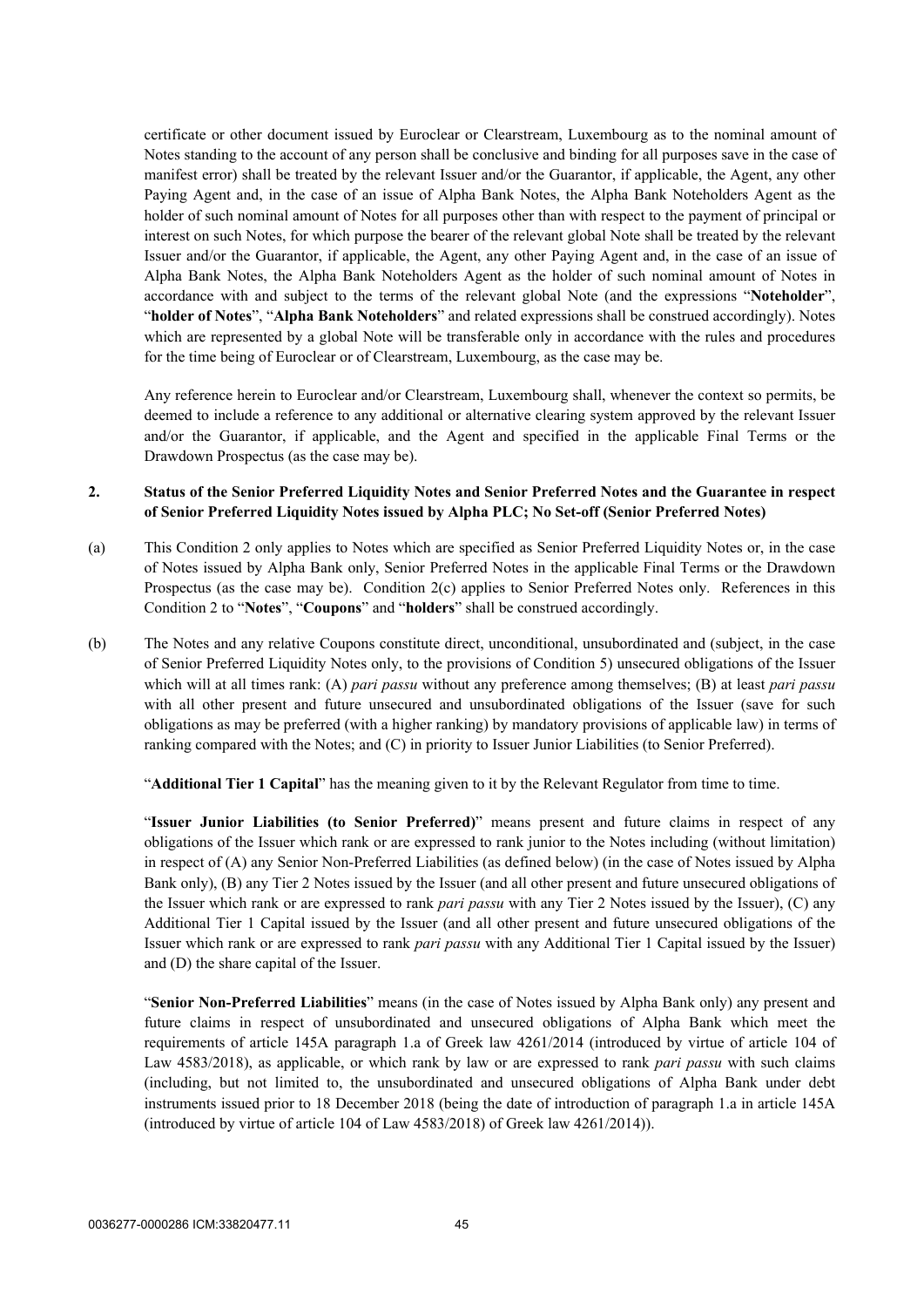(c) Subject to applicable law, no holder of any Senior Preferred Notes may exercise or claim any right of set-off in respect of any amount owed to it by the Issuer arising under or in connection with the Senior Preferred Notes or thereto, and each holder shall, by virtue of its subscription, purchase or holding of any Senior Preferred Note, be deemed to have waived irrevocably all such rights of set-off. To the extent that any set-off takes place, whether by operation of law or otherwise, between: (y) any amount owed by the Issuer to a holder arising under or in connection with the Senior Preferred Notes; and (z) any amount owed to the Issuer by such holder, such holder will immediately transfer such amount which is set off to the Issuer or, in the event of its special liquidation in the sense of article 145 of Greek law 4261/2014, winding up or dissolution, the special liquidator, administrator or other relevant insolvency official of the Issuer, to be held on trust for or on behalf and in the name of (as applicable) the Senior Creditors of the Issuer (to Senior Preferred) (as defined below).

"**Senior Creditors of the Issuer (to Senior Preferred)**" means creditors of the Issuer who are unsubordinated creditors of the Issuer whose claims rank or are expressed to rank in priority (including creditors in respect of obligations that may rank higher in priority by mandatory provisions of applicable law) to the claims of the holders of Senior Preferred Liquidity Notes and Senior Preferred Notes (whether only in the winding-up or special liquidation in the sense of article 145 of Greek law 4261/2014 of the Issuer or otherwise).

(d) This Condition 2(d) only applies to Senior Preferred Liquidity Notes issued by Alpha PLC.

The obligations of the Guarantor under the Guarantee constitute direct, general, unconditional and preferred obligations of the Guarantor which will at all times rank: (i) *pari passu* with all present and future preferred obligations of the Guarantor under article 145A, paragraph 1(i) of law 4261/2014 and with lower priority to all present and future preferred obligations of the Guarantor under article 145A, paragraph 1 of law 4261/2014; (ii) in priority to Senior Non-Preferred Notes issued by it; and (iii) in priority to Guarantor Junior Liabilities (to Senior Preferred).

"**Guarantor Junior Liabilities (to Senior Preferred)**" means present and future claims in respect of any obligations of Alpha Bank which rank or are expressed to rank junior to its obligations under the Guarantee in respect of Senior Preferred Liquidity Notes issued by Alpha PLC including (without limitation) in respect of (A) any Senior Non-Preferred Liabilities, (B) any Tier 2 Notes issued by Alpha Bank (and all other present and future unsecured obligations of Alpha Bank which rank or are expressed to rank *pari passu* with any Tier 2 Notes issued by Alpha Bank), (C) any Additional Tier 1 Capital issued by Alpha Bank (and all other present and future unsecured obligations of Alpha Bank which rank or are expressed to rank *pari passu* with any Additional Tier 1 Capital issued by Alpha Bank) and (D) the share capital of Alpha Bank.

### **3. Status of Senior Non-Preferred Notes; No Set-off**

- (a) This Condition 3 only applies to Notes issued by Alpha Bank which are specified as Senior Non-Preferred Notes in the applicable Final Terms or the Drawdown Prospectus (as the case may be). References in this Condition 3 to "**Notes**", "**Coupons**" and "**holders**" shall be construed accordingly.
- (b) The Notes and any relative Coupons are intended to constitute Senior Non-Preferred Liabilities and constitute direct, unconditional, unsubordinated and unsecured obligations of the Issuer which will at all times rank:
	- (1) *pari passu* without any preference among themselves;
	- (2) *pari passu* with all other Senior Non-Preferred Liabilities;
	- (3) in priority to Junior Liabilities (to Senior Non-Preferred) (as defined below); and
	- (4) junior to present and future obligations of the Issuer in respect of Senior Creditors of the Issuer (to Senior Non-Preferred Notes).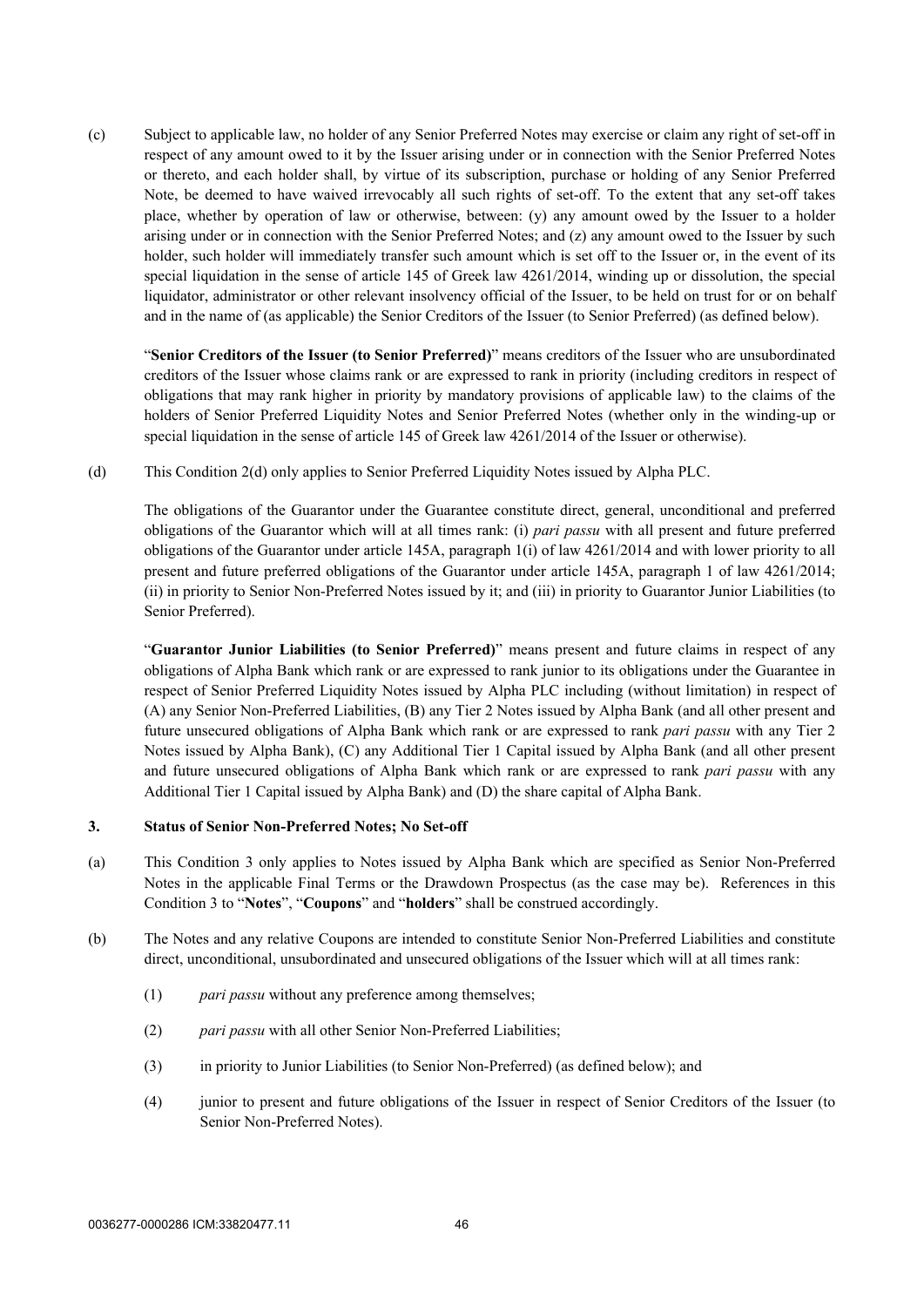"**Junior Liabilities (to Senior Non-Preferred)**" means any present and future claims in respect of obligations of the Issuer which rank or are expressed to rank junior to the Notes, including (without limitation) in respect of (A) any Tier 2 Notes issued by the Issuer (and all other present and future unsecured obligations of the Issuer which rank or are expressed to rank *pari passu* with any Tier 2 Notes issued by the Issuer), (B) any Additional Tier 1 Capital issued by the Issuer (and all other present and future unsecured obligations of the Issuer which rank or are expressed to rank *pari passu* with any Additional Tier 1 Capital issued by the Issuer) and (C) the share capital of the Issuer.

"**Senior Creditors of the Issuer (to Senior Non-Preferred Notes)**" means creditors of the Issuer whose claims rank or are expressed to rank in priority to the claims of the holders of any Senior Non-Preferred Notes, including (without limitation) any Senior Creditors of the Issuer (to Senior Preferred) and the holders of any Senior Preferred Liquidity Notes and Senior Preferred Notes.

(c) Subject to applicable law, no holder may exercise or claim any right of set-off in respect of any amount owed to it by the Issuer arising under or in connection with the Notes or thereto, and each holder shall, by virtue of its subscription, purchase or holding of any Note, be deemed to have waived irrevocably all such rights of setoff. To the extent that any set-off takes place, whether by operation of law or otherwise, between: (y) any amount owed by the Issuer to a holder arising under or in connection with the Notes; and (z) any amount owed to the Issuer by such holder, such holder will immediately transfer such amount which is set off to the Issuer or, in the event of its special liquidation in the sense of article 145 of Greek law 4261/2014, winding up or dissolution, the special liquidator, administrator or other relevant insolvency official of the Issuer, to be held on trust for or on behalf and in the name of (as applicable) the Senior Creditors of the Issuer (to Senior Non-Preferred Notes).

### **4. Status of Tier 2 Notes and the Guarantee in respect of Tier 2 Notes; No Set-off**

- (a) This Condition 4 only applies to Notes which are specified as Tier 2 Notes in the applicable Final Terms or the Drawdown Prospectus (as the case may be). References in this Condition 4 to "**Notes**", "**Coupons**" and "**holders**" shall be construed accordingly.
- (b) The Notes and any relative Coupons constitute direct, unsecured and subordinated obligations of the Issuer which will at all times rank *pari passu* without any preference among themselves.

The claims of the Noteholders will be subordinated to the claims of Senior Creditors of the Issuer (to Tier 2 Notes) (as defined below) in that, in the event of the winding up or (in the case of Notes issued by Alpha Bank) special liquidation in the sense of article 145 of Greek law 4261/2014 of the Issuer, payments of principal and interest in respect of the Notes will be conditional upon the Issuer being solvent at the time of payment by the Issuer and in that no principal or interest shall be payable in respect of the Notes at such time except to the extent that the Issuer could make such payment and still be solvent immediately thereafter. For this purpose, the Issuer shall be considered to be solvent if it can pay principal and interest in respect of the Notes and still be able to pay its outstanding debts to Senior Creditors of the Issuer (to Tier 2 Notes), which are due and payable.

"**Senior Creditors of the Issuer (to Tier 2 Notes)**" means creditors of the Issuer (a) who are unsubordinated creditors of the Issuer, or (b) who are subordinated creditors of the Issuer whose claims rank or are expressed to rank in priority to the claims of the holders of Tier 2 Notes (whether in the winding up or (in the case of Notes issued by Alpha Bank) special liquidation in the sense of article 145 of Greek law 4261/2014 of the Issuer or otherwise).

In the case of dissolution, liquidation, (in the case of Notes issued by Alpha Bank) special liquidation in the sense of article 145 of Greek law 4261/2014 and/or bankruptcy (as the case may be and to the extent applicable) of the Issuer, the holders will only be paid by the Issuer after all Senior Creditors of the Issuer (to Tier 2 Notes) have been paid in full and the holders irrevocably waive their right to be treated equally with all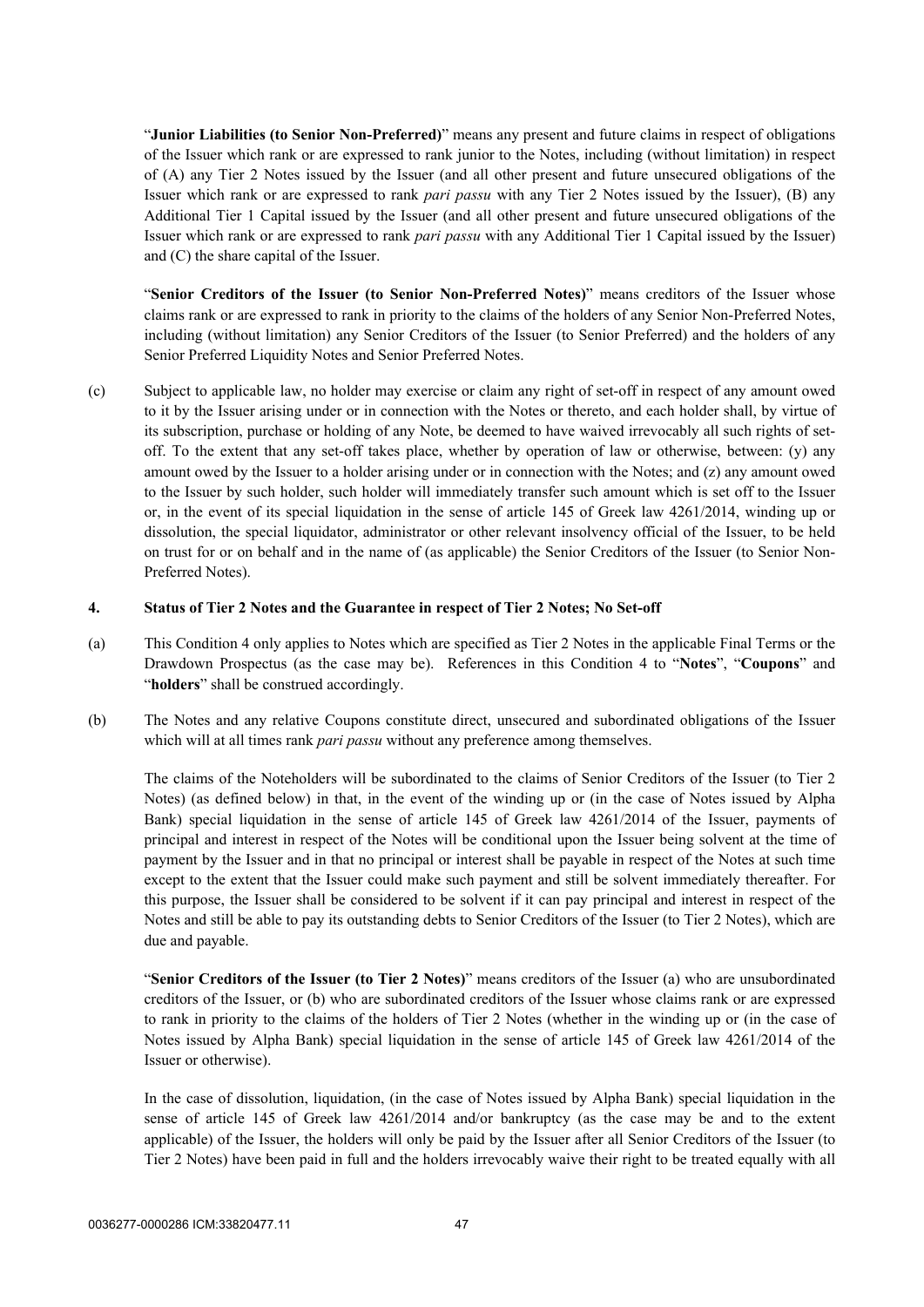other unsecured, unsubordinated creditors of the Issuer in such circumstances. Where the Issuer is Alpha Bank, such waiver constitutes a genuine contract benefitting third parties and, according to article 411 of the Greek Civil Code, or, as the case may be, any other equivalent provision of the law applicable to the Tier 2 Notes, creates rights for Senior Creditors of the Issuer (to Tier 2 Notes).

- (c) Subject to applicable law, no holder of any Notes may exercise or claim any right of set-off in respect of any amount owed to it by the Issuer arising under or in connection with the Notes or thereto, and each holder shall, by virtue of its subscription, purchase or holding of any Note, be deemed to have waived irrevocably all such rights of set-off. To the extent that any set-off takes place, whether by operation of law or otherwise, between: (y) any amount owed by the Issuer to a holder arising under or in connection with the Notes; and (z) any amount owed to the Issuer by such holder, such holder will immediately transfer such amount which is set off to the Issuer or, in the event of its winding up, dissolution or (in the case of Notes issued by Alpha Bank) special liquidation in the sense of article 145 of Greek law 4261/2014, the liquidator, (in the case of Notes issued by Alpha Bank) special liquidator, administrator or other relevant insolvency official of the Issuer, to be held on trust for or on behalf and in the name of (as applicable) the Senior Creditors of the Issuer (to Tier 2 Notes).
- (d) This Condition 4(d) only applies to Tier 2 Notes issued by Alpha PLC. References in this Condition 4(d) to "**Notes**" and "**holders**" shall be construed accordingly.

The obligations of the Guarantor under the Guarantee constitute direct, general and unsecured obligations of the Guarantor subordinated as provided below.

All claims under the Guarantee will be subordinated to the claims of Senior Creditors of the Guarantor (to Tier 2 Notes) (as defined below) in that, in the event of the winding up or special liquidation in the sense of article 145 of Greek law 4261/2014 of the Guarantor, payments under the Guarantee will be conditional upon the Guarantor being solvent at the time of payment by the Guarantor and in that no amount shall be payable under the Guarantee at such time except to the extent that the Guarantor could make such payment and still be solvent immediately thereafter. For this purpose, the Guarantor shall be considered to be solvent if it can pay principal and interest in respect of the Notes and still be able to pay its outstanding debts to Senior Creditors of the Guarantor (to Tier 2 Notes), which are due and payable.

"**Senior Creditors of the Guarantor (to Tier 2 Notes)**" means creditors of the Guarantor (a) who are unsubordinated creditors of the Guarantor, or (b) who are subordinated creditors of the Guarantor whose claims are expressed to rank in priority to the claims of the holders of the Tier 2 Notes under the Guarantee (whether in the winding up or special liquidation in the sense of article 145 of Greek law 4261/2014 of the Guarantor or otherwise).

In the case of dissolution, liquidation, special liquidation in the sense of article 145 of Greek law 4261/2014 and/or bankruptcy (as the case may be and to the extent applicable) of the Guarantor, the holders will only be paid by the Guarantor after all Senior Creditors of the Guarantor (to Tier 2 Notes) have been paid in full and the holders irrevocably waive their right to be treated equally with all other unsecured, unsubordinated creditors of the Guarantor in such circumstances. Such waiver constitutes a genuine contract benefitting third parties and, according to article 411 of the Greek Civil Code, or, as the case may be, any other equivalent provision of the law applicable to the Tier 2 Notes, creates rights for Senior Creditors of the Guarantor (to Tier 2 Notes).

Subject to applicable law, no holder of any Notes may exercise or claim any right of set-off in respect of any amount owed to it by the Guarantor arising under or in connection with the Guarantee, and each holder shall, by virtue of its subscription, purchase or holding of any Note, be deemed to have waived irrevocably all such rights of set-off. To the extent that any set-off takes place, whether by operation of law or otherwise, between: (y) any amount owed by the Guarantor to a holder arising under or in connection with the Guarantee; and (z) any amount owed to the Guarantor by such holder, such holder will immediately transfer such amount which is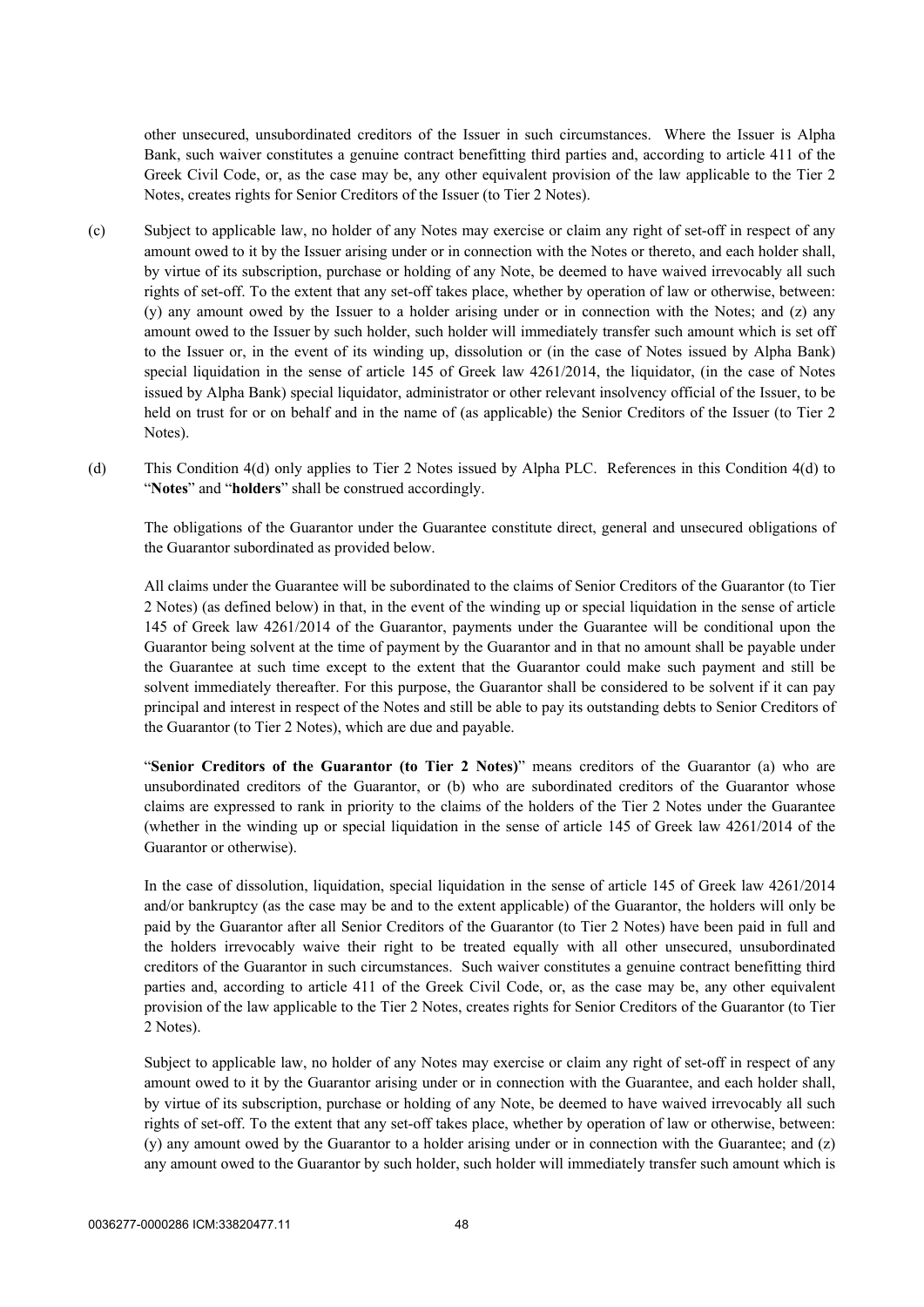set off to the Guarantor or, in the event of its special liquidation in the sense of article 145 of Greek law 4261/2014, winding up or dissolution, the special liquidator, administrator or other relevant insolvency official of the Guarantor, to be held on trust for or on behalf and in the name of (as applicable) the Senior Creditors of the Guarantor (to Tier 2 Notes).

### <span id="page-51-0"></span>**5. Negative Pledge**

This Condition [5](#page-51-0) shall apply only to Senior Preferred Liquidity Notes and references to "**Notes**" and "**Noteholders**" shall be construed accordingly.

So long as any of the Notes remains outstanding (as defined in the Agency Agreement), neither the Issuer nor the Guarantor (if applicable) shall create or permit to be outstanding any mortgage, charge, lien, pledge or other similar encumbrance or security interest upon the whole or any part of its undertaking or assets, present or future (including any uncalled capital), to secure any Indebtedness (as defined below) or any guarantee or indemnity given in respect of any Indebtedness, without, in the case of the creation of an encumbrance or security interest, at the same time and, in any other case, promptly according to the Noteholders an equal and rateable interest in the same or providing to the Noteholders such other security as shall be approved by an Extraordinary Resolution (as defined in the Agency Agreement) of the Noteholders save that the Issuer or the Guarantor (if applicable) may create or permit to subsist a security interest to secure Indebtedness and/or any guarantee or indemnity given in respect of Indebtedness of any person, in each case as aforesaid, (but without the obligation to accord or provide to the Noteholders either an equal and rateable interest in the same or such other security as aforesaid) where such security interest:

- (a) is created pursuant to any securitisation, asset-backed financing or like arrangement in accordance with normal market practice and whereby the amount of Indebtedness secured by such security interest or in respect of which any guarantee or indemnity is secured by such security interest is limited to the value of the assets secured; or
- (b) is granted in relation to asset-backed bonds issued by Alpha Bank under Greek law as "covered bonds".

"**Indebtedness**" means any borrowings having an original maturity of more than one year in the form of or represented by bonds, notes, debentures or other securities which, with the consent of the Issuer are, or are intended to be, listed or traded on any stock exchange, over-the-counter or other organised market for securities (whether or not initially distributed by way of private placing).

### <span id="page-51-2"></span><span id="page-51-1"></span>**6. Interest**

### (a) *Interest on Fixed Rate Notes*

Each Fixed Rate Note bears interest on its outstanding nominal amount from (and including) the Interest Commencement Date specified in the applicable Final Terms or the Drawdown Prospectus (as the case may be) at the rate(s) per annum equal to the Rate(s) of Interest so specified payable in arrear on the Interest Payment Date(s) in each year and on the Maturity Date so specified if that does not fall on an Interest Payment Date.

If the Notes are in definitive form, except as provided in the applicable Final Terms or the Drawdown Prospectus (as the case may be), the amount of interest payable on each Interest Payment Date in respect of the Fixed Interest Period ending on such date shall be the Fixed Coupon Amount. Payments of interest on any Interest Payment Date will, if so specified in the applicable Final Terms or the Drawdown Prospectus (as the case may be), amount to the Broken Amount so specified.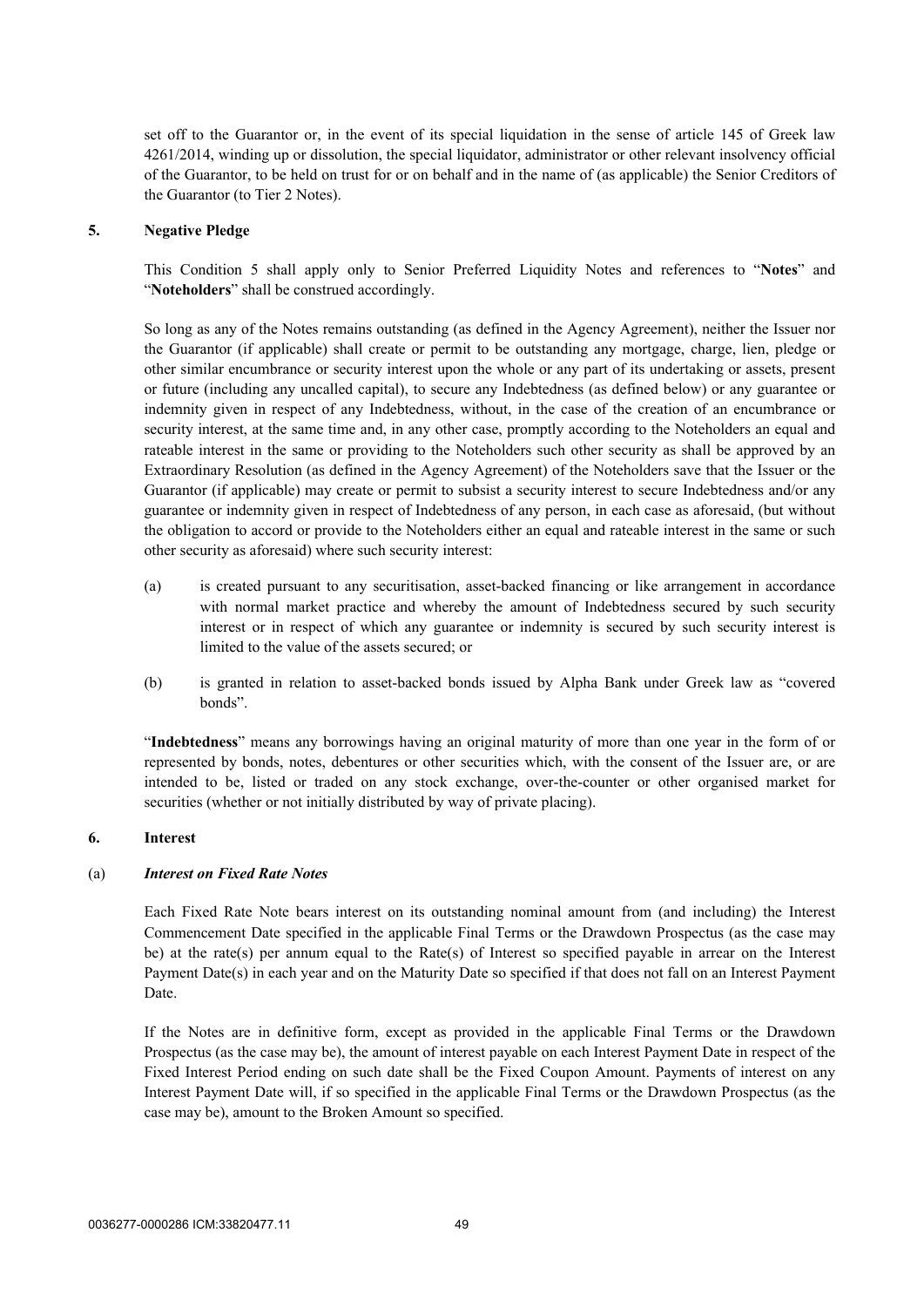As used in these Conditions, "**Fixed Interest Period**" means the period from (and including) an Interest Payment Date (or the Interest Commencement Date) to (but excluding) the next (or first) Interest Payment Date.

Except in the case of Notes in definitive form where an applicable Fixed Coupon Amount or Broken Amount is specified in the applicable Final Terms or the Drawdown Prospectus (as the case may be), interest shall be calculated in respect of any period by applying the Rate of Interest to:

- (i) in the case of Fixed Rate Notes which are represented by a Global Note, the aggregate outstanding nominal amount of the Fixed Rate Notes represented by such Global Note; or
- (ii) in the case of Fixed Rate Notes in definitive form, the Calculation Amount,

and, in each case, multiplying each sum by the applicable Day Count Fraction, and rounding the resultant figure to the nearest sub-unit of the relevant Specified Currency, half of any such sub-unit being rounded upwards or otherwise in accordance with applicable market convention. Where the Specified Denomination of a Fixed Rate Note in definitive form is a multiple of the Calculation Amount, the amount of interest payable in respect of such Fixed Rate Note shall be the product of the amount (determined in the manner provided above) of the Calculation Amount and the amount by which the Calculation Amount is multiplied to reach the Specified Denomination, without any further rounding.

In this Condition 6(a):

"**Day Count Fraction**" means, in respect of the calculation of an amount for any period of time (the "**Calculation Period**"), such day count fraction as may be specified in these Conditions or the applicable Final Terms or the Drawdown Prospectus (as the case may be) and:

- (A) if "**Actual/Actual (ICMA)**" is so specified, this means:
	- (a) where the Calculation Period is equal to or shorter than the Regular Period during which it falls, the actual number of days in the Calculation Period divided by the product of (1) the actual number of days in such Regular Period and (2) the number of Regular Periods in any year; and
	- (b) where the Calculation Period is longer than one Regular Period, the sum of:
		- (X) the actual number of days in such Calculation Period falling in the Regular Period in which it begins divided by the product of (1) the actual number of days in such Regular Period and (2) the number of Regular Periods in any year; and
		- (Y) the actual number of days in such Calculation Period falling in the next Regular Period divided by the product of (1) the actual number of days in such Regular Period and (2) the number of Regular Periods in any year;
- (B) if "**30/360**" or "**360/360**" or "**Bond Basis**" is so specified, means the number of days in the Calculation Period in respect of which payment is being made divided by 360, calculated on a formula basis as follows:

Day Count Fraction = 
$$
\frac{[360 \times (Y_2 - Y_1)] + [30 \times (M_2 - M_1)] + (D_2 - D_1)}{360}
$$

where:

"Y<sub>1</sub>" is the year, expressed as a number, in which the first day of the Calculation Period falls;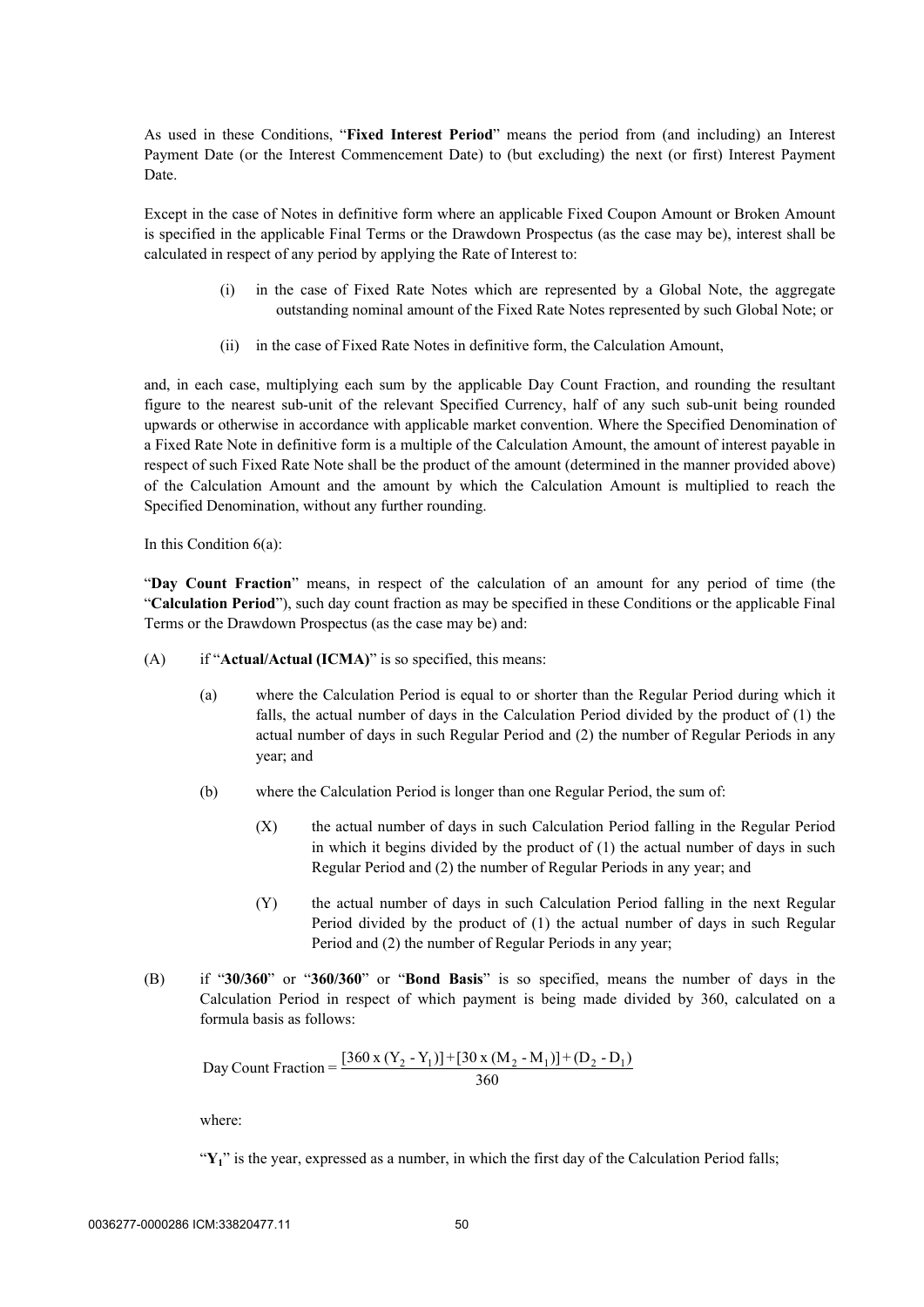"**Y2**" is the year, expressed as a number, in which the day immediately following the last day included in the Calculation Period falls;

"M<sub>1</sub>" is the calendar month, expressed as a number, in which the first day of the Calculation Period falls;

"**M2**" is the calendar month, expressed as number, in which the day immediately following the last day included in the Calculation Period falls;

"**D1**" is the first calendar day, expressed as a number, of the Calculation Period, unless such number would be 31, in which case  $D_1$  will be 30; and

"**D2**" is the calendar day, expressed as a number, immediately following the last day included in the Calculation Period, unless such number would be 31 and  $D_1$  is greater than 29, in which case  $D_2$  will be 30;

(C) if "**30E/360**" or "**Eurobond Basis**" is so specified, means:

Day Count Fraction =  $\frac{[360 \times (Y_2 - Y_1)] + [30 \times (M_2 - M_1)] + (D_2 - D_1)}{360}$ 

where:

"Y<sub>1</sub>" is the year, expressed as a number, in which the first day of the Calculation Period falls;

"Y<sub>2</sub>" is the year, expressed as a number, in which the day immediately following the last day included in the Calculation Period falls;

"M<sub>1</sub>" is the calendar month, expressed as a number, in which the first day of the Calculation Period falls;

"M<sub>2</sub>" is the calendar month, expressed as a number, in which the day immediately following the last day included in the Calculation Period falls;

"**D1**" is the first calendar day, expressed as a number, of the Calculation Period, unless such number would be 31, in which case  $D_1$  will be 30; and

"**D2**" is the calendar day, expressed as a number, immediately following the last day included in the Calculation Period, unless such number would be 31, in which case  $D_2$  will be 30; and

(D) if "**30E/360 (ISDA)**" is so specified, means the number of days in the Calculation Period in respect of which payment is being made divided by 360, calculated on a formula basis as follows:

Day Count Fraction =  $\frac{[360 \times (Y_2 - Y_1)] + [30 \times (M_2 - M_1)] + (D_2 - D_1)}{360}$ 

where:

"Y<sub>1</sub>" is the year, expressed as a number, in which the first day of the Calculation Period falls;

"**Y2**" is the year, expressed as a number, in which the day immediately following the last day included in the Calculation Period falls;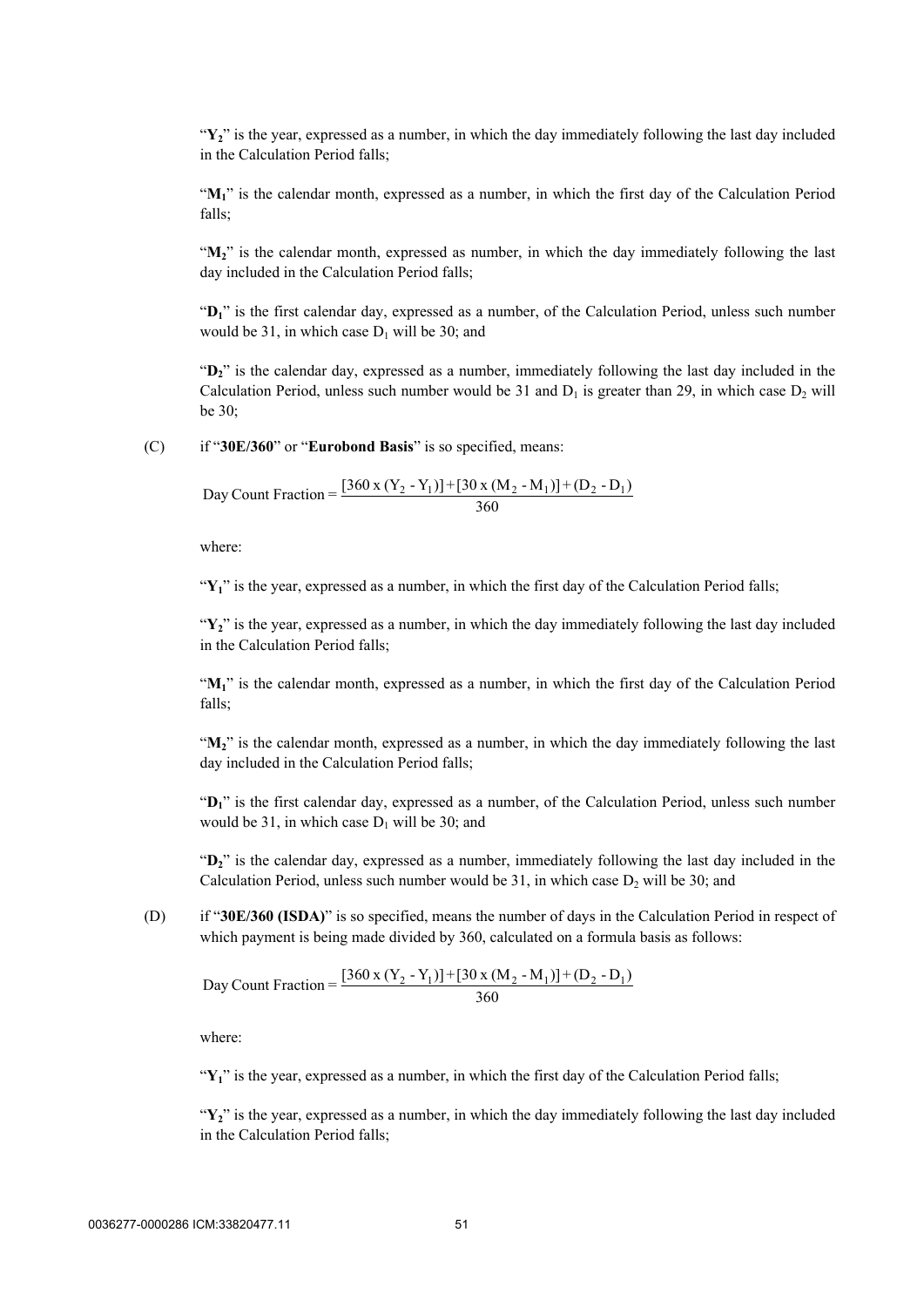"**M1**" is the calendar month, expressed as a number, in which the first day of the Calculation Period falls;

"M<sub>2</sub>" is the calendar month, expressed as a number, in which the day immediately following the last day included in the Calculation Period falls;

"**D1**" is the first calendar day, expressed as a number, of the Calculation Period, unless (i) that day is the last day of February or (ii) such number would be 31, in which case  $D_1$  will be 30; and

"**D2**" is the calendar day, expressed as a number, immediately following the last day included in the Calculation Period, unless (i) that day is the last day of February but not the Maturity Date or (ii) such number would be  $31$ , in which case  $D_2$  will be  $30$ .

In these Conditions:

"**Calculation Amount**" will be as specified in the applicable Final Terms or the Drawdown Prospectus (as the case may be);

#### "**Regular Period**" means:

- (i) in the case of Notes where interest is scheduled to be paid only by means of regular payments, each period from and including the Interest Commencement Date to but excluding the first Interest Payment Date and each successive period from and including one Interest Payment Date to but excluding the next Interest Payment Date;
- (ii) in the case of Notes where, apart from the first Interest Period, interest is scheduled to be paid only by means of regular payments, each period from and including a Regular Date falling in any year to but excluding the next Regular Date, where "**Regular Date**" means the day and month (but not the year) on which any Interest Payment Date falls; and
- (iii) in the case of Notes where, apart from one Interest Period other than the first Interest Period, interest is scheduled to be paid only by means of regular payments, each period from and including a Regular Date falling in any year to but excluding the next Regular Date, where "**Regular Date**" means the day and month (but not the year) on which any Interest Payment Date falls other than the Interest Payment Date falling at the end of the irregular Interest Period; and

"**sub-unit**" means, with respect to any currency other than euro, the lowest amount of such currency that is available as legal tender in the country of such currency and, with respect to euro, one cent.

#### <span id="page-54-0"></span>(b) *Interest on Reset Notes*

#### (i) *Rates of Interest and Interest Payment Dates*

Each Reset Note bears interest:

- (A) from (and including) the Interest Commencement Date specified in the applicable Final Terms or the Drawdown Prospectus (as the case may be) to (but excluding) the First Reset Date at the rate per annum equal to the Initial Rate of Interest;
- (B) from (and including) the First Reset Date to (but excluding) the Second Reset Date or, if no such Second Reset Date is specified in the applicable Final Terms or the Drawdown Prospectus (as the case may be), the Maturity Date at the rate per annum equal to the First Reset Rate of Interest; and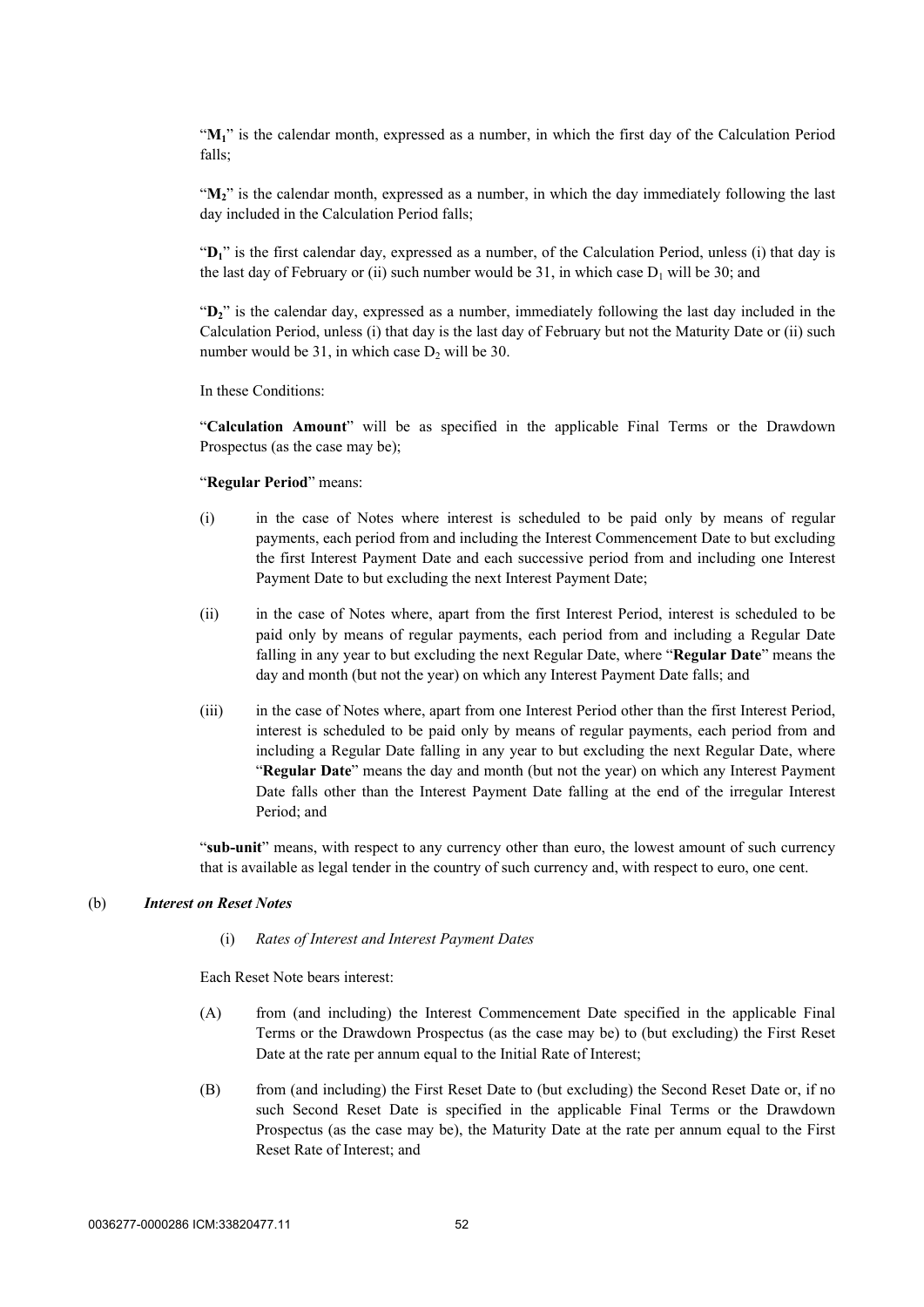(C) if applicable, from (and including) the Second Reset Date to (but excluding) the first Subsequent Reset Date (if any), and each successive period from (and including) any Subsequent Reset Date to (but excluding) the next succeeding Subsequent Reset Date (if any) or the Maturity Date, as the case may be (each a "**Subsequent Reset Period**") at the rate per annum equal to the relevant Subsequent Reset Rate of Interest,

(in each case rounded if necessary to the fifth decimal place, with 0.000005 being rounded upwards) payable, in each case, in arrear on the Interest Payment Date(s) in each year and on the Maturity Date so specified if that does not fall on an Interest Payment Date.

The Rate of Interest and the amount of interest (the "**Interest Amount**") payable shall be determined by the Calculation Agent, (A) in the case of the Rate of Interest, at or as soon as practicable after each time at which the Rate of Interest is to be determined, and (B) in the case of the Interest Amount in accordance with the provisions for calculating amounts of interest in Condition [6\(a\)](#page-51-1) and, for such purposes, references in the fourth paragraph of Condition [6\(a\)](#page-51-1) to "Fixed Rate Notes" shall be deemed to be to "Reset Notes" and Condition [6\(a\)](#page-51-1) shall be construed accordingly.

In these Conditions:

"**Fallback Relevant Time**" has the meaning specified in the applicable Final Terms or the Drawdown Prospectus (as the case may be);

"**First Margin**" means the margin specified as such in the applicable Final Terms or the Drawdown Prospectus (as the case may be);

"**First Reset Date**" means the date specified in the applicable Final Terms or the Drawdown Prospectus (as the case may be);

"**First Reset Period**" means the period from (and including) the First Reset Date until (but excluding) the Second Reset Date or, if no such Second Reset Date is specified in the applicable Final Terms or the Drawdown Prospectus (as the case may be), the Maturity Date;

"**First Reset Period Fallback Yield**" means the yield specified in the applicable Final Terms or the Drawdown Prospectus (as the case may be);

"**First Reset Rate of Interest**" means, in respect of the First Reset Period and subject to Condition [6\(b\)\(ii\)](#page-59-0) (if applicable), the rate of interest determined by the Calculation Agent on the relevant Reset Determination Date as the sum, converted from a basis equivalent to the Benchmark Frequency specified in the applicable Final Terms to a basis equivalent to the frequency with which scheduled interest payments are payable on the Notes during the relevant Reset Period (such calculation to be determined by the Issuer in conjunction with a leading financial institution selected by it), of (A) the relevant Reset Reference Rate and (B) the First Margin;

"**H.15(519)**" means the weekly statistical release designated as H.15(519), or any successor publication, published by the board of governors of the Federal Reserve System at [htttps://www.federalreserve.gov/releases/H15](https://www.federalreserve.gov/releases/H15/) or such other page, section, successor site or publication as may replace it;

"**Initial Rate of Interest**" has the meaning specified in the applicable Final Terms or the Drawdown Prospectus (as the case may be);

"**Mid-Market Swap Rate**" means, for any Reset Period, the mean of the bid and offered rates for the fixed leg payable with a frequency equivalent to the Benchmark Frequency specified in the applicable Final Terms or Drawdown Prospectus (as the case may be) (calculated on the day count basis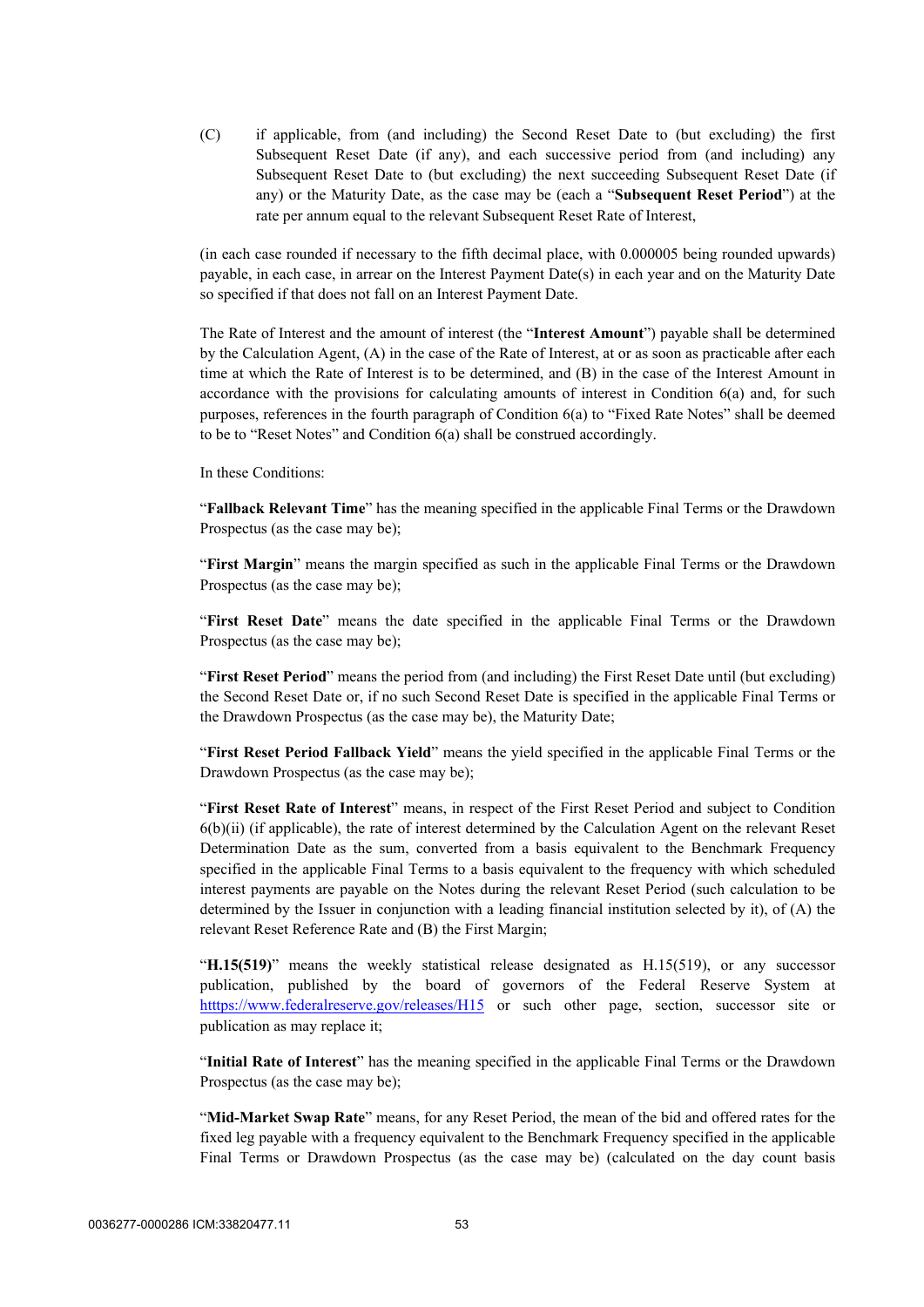customary for fixed rate payments in the Specified Currency as determined by the Calculation Agent) of a fixed-for-floating interest rate swap transaction in the Specified Currency which transaction (i) has a term equal to the relevant Reset Period and commencing on the relevant Reset Date, (ii) is in an amount that is representative for a single transaction in the relevant market at the relevant time with an acknowledged dealer of good credit in the swap market and (iii) has a floating leg based on the Mid-Swap Floating Leg Benchmark Rate for the Mid-Swap Floating Leg Frequency (as specified in the applicable Final Terms or the Drawdown Prospectus (as the case may be)) (calculated on the day count basis customary for floating rate payments in the Specified Currency as determined by the Calculation Agent);

"**Mid-Market Swap Rate Quotation**" means a quotation (expressed as a percentage rate per annum) for the relevant Mid-Market Swap Rate;

"**Mid-Swap Floating Leg Benchmark Rate**" means EURIBOR if the Specified Currency is euro, ROBOR if the Specified Currency is RON or LIBOR for the Specified Currency if the Specified Currency is not euro;

"**Rate of Interest**" means the Initial Rate of Interest, the First Reset Rate of Interest or the Subsequent Reset Rate of Interest, as applicable;

"**Reference Bank Rate**" means, in relation to a Reset Period and the Reset Determination Date in relation to such Reset Period, the rate (expressed as a percentage rate per annum and rounded, if necessary, to the nearest 0.001 per cent. (0.0005 per cent. being rounded upwards)) determined on the basis of the Reference Bond Quotations provided by the Reference Banks to the Calculation Agent at:

- (i) if CMT Rate is specified as the Reset Reference Rate in the applicable Final Terms or the Drawdown Prospectus (as the case may be), the Fallback Relevant Time; or
- (ii) if Reference Bond is specified as the Reset Reference Rate in the applicable Final Terms or the Drawdown Prospectus (as the case may be), approximately 11.00 a.m. in the principal financial centre of the Specified Currency,

in each case on such Reset Determination Date. If at least three such Reference Bond Quotations are provided, the Reference Bank Rate will be the arithmetic mean (rounded as aforesaid) of the Reference Bond Quotations provided, eliminating the highest quotation (or, in the event of equality, one of the highest) and the lowest quotation (or, in the event of equality, one of the lowest). If only two Reference Bond Quotations are provided, the Reference Bank Rate will be the arithmetic mean (rounded as aforesaid) of the Reference Bond Quotations provided. If fewer than two Reference Bond Quotations are provided, the Reference Bank Rate for the relevant Reset Period will be (a) in the case of each Reset Period other than the First Reset Period, the Reference Bank Rate in respect of the immediately preceding Reset Period or (b) in the case of the First Reset Period, the First Reset Period Fallback Yield;

### "**Reference Banks**" means:

- (i) if Mid-Swap Rate is specified as the Reset Reference Rate in the applicable Final Terms or the Drawdown Prospectus (as the case may be), the principal office in the principal financial centre of the Specified Currency of four major banks in the swap, money, securities or other market most closely connected with the relevant Reset Reference Rate as selected by the Issuer on the advice of an investment bank of international repute;
- (ii) if CMT Rate is specified as the Reset Reference Rate in the applicable Final Terms or the Drawdown Prospectus (as the case may be), the principal office in New York City of five major banks which are primary U.S. Treasury Securities dealers or market makers in pricing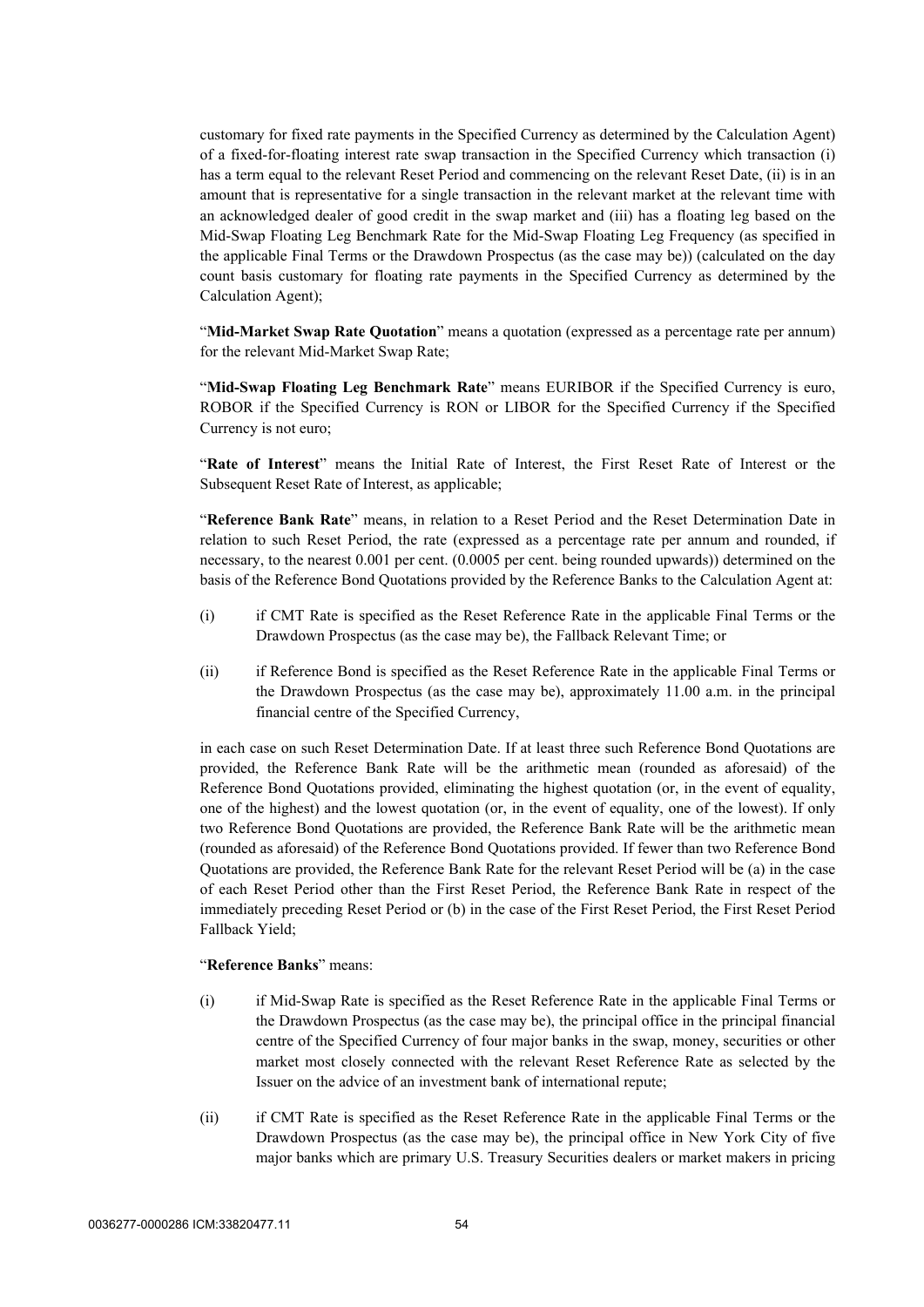corporate bond issues denominated in U.S. dollars as selected by the Issuer on the advice of an investment bank of international repute; or

(iii) if Reference Bond is specified as the Reset Reference Rate in the applicable Final Terms or the Drawdown Prospectus (as the case may be), the principal office in the principal financial centre of the Specified Currency of four major banks which are primary government securities dealers or market makers in pricing corporate bond issues denominated in the Specified Currency as selected by the Issuer on the advice of an investment bank of international repute;

"**Reference Bond**" means, in relation to any Reset Period, a government security or securities issued by the state responsible for issuing the Specified Currency (which, if the Specified Currency is euro, shall be Germany), as selected by the Issuer on the advice of an investment bank of international repute, that would be utilised, at the time of selection and in accordance with customary financial practice, in pricing new issues of corporate debt securities denominated in the Specified Currency and of a comparable maturity to such Reset Period;

"**Reference Bond Quotation**" means, in relation to a Reference Bank and a Reset Determination Date:

- (i) if CMT Rate is specified as the Reset Reference Rate in the applicable Final Terms or the Drawdown Prospectus (as the case may be), the rate, as determined by the Calculation Agent, as being a yield-to-maturity based on the arithmetic mean of the secondary market bid prices of such Reference Bank for the relevant Reset U.S. Treasury Securities at approximately the Fallback Relevant Time on such Reset Determination Date; or
- (ii) if Reference Bond is specified as the Reset Reference Rate in the applicable Final Terms or the Drawdown Prospectus (as the case may be), the arithmetic mean, as determined by the Calculation Agent, of the bid and offered yields for the relevant Reference Bond provided to the Calculation Agent by such Reference Bank at approximately 11.00 a.m. in the principal financial centre of the Specified Currency on such Reset Determination Date;

"**Reset Business Day**" means a day on which commercial banks and foreign exchange markets settle payments and are open for general business (including dealing in foreign exchange and foreign currency deposits) in any Business Centre specified in the applicable Final Terms of Drawdown Prospectus (as the case may be);

"**Reset Date**" means the First Reset Date, the Second Reset Date and each Subsequent Reset Date (as applicable);

"**Reset Determination Date**" means, in respect of the First Reset Period, the second Reset Business Day prior to the First Reset Date, in respect of the first Subsequent Reset Period, the second Reset Business Day prior to the Second Reset Date and, in respect of each Subsequent Reset Period thereafter, the second Business Day prior to the first day of each such Subsequent Reset Period;

"**Reset Period**" means the First Reset Period or a Subsequent Reset Period, as the case may be;

"**Reset Reference Rate**" means, in relation to a Reset Determination Date and subject to Condition  $6(b)(ii)$  (if applicable), either:

(i) if Mid-Swap Rate is specified in the applicable Final Terms or the Drawdown Prospectus (as the case may be):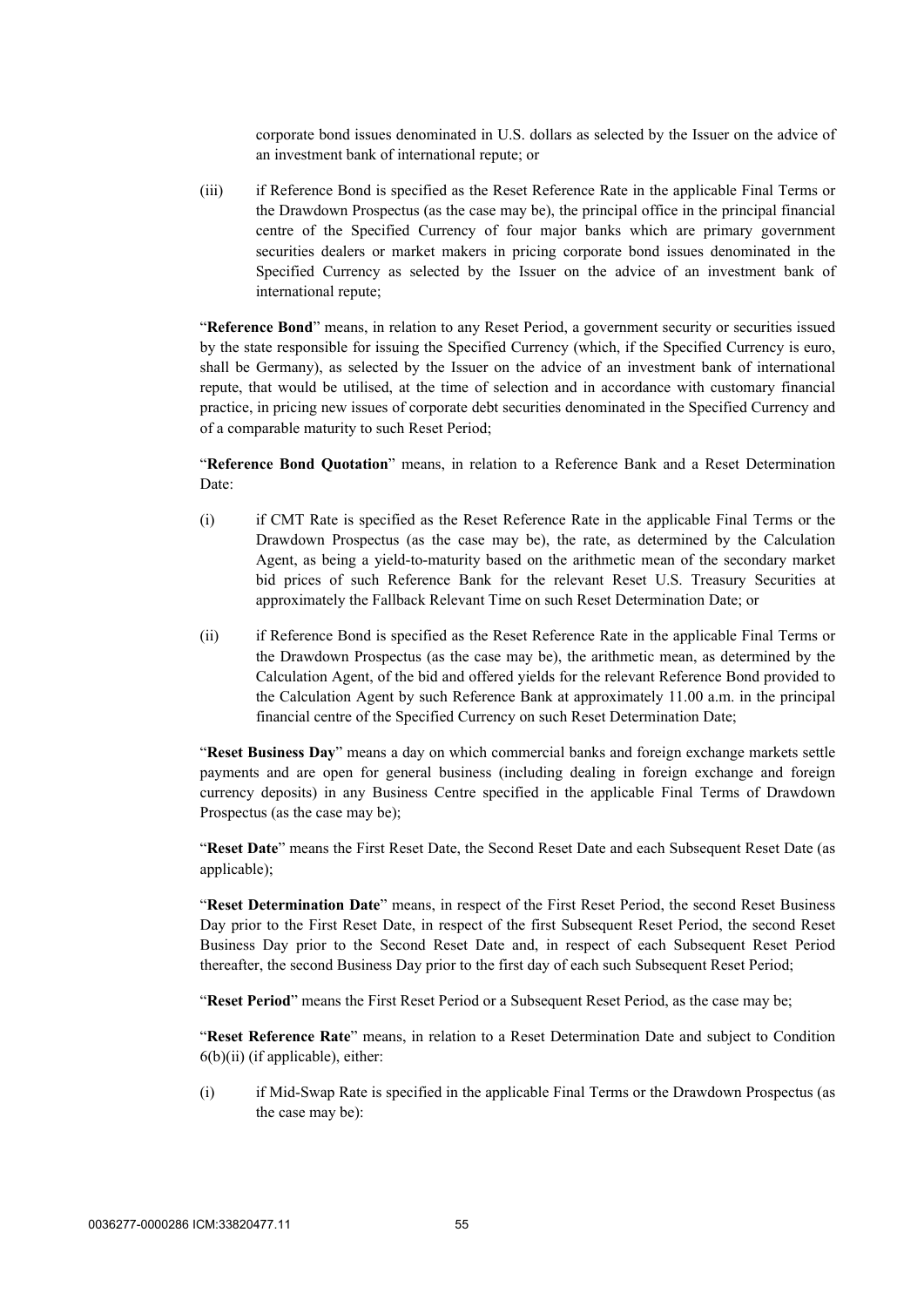- (A) if Single Mid-Swap Rate is specified in the applicable Final Terms or the Drawdown Prospectus (as the case may be), the rate for swaps in the Specified Currency:
	- (1) with a term equal to the relevant Reset Period; and
	- (2) commencing on the relevant Reset Date,

which appears on the Relevant Screen Page or such replacement page on that service which displays the information; or

- (B) if Mean Mid-Swap Rate is specified in the applicable Final Terms or the Drawdown Prospectus (as the case may be), the arithmetic mean (expressed as a percentage rate per annum and rounded, if necessary, to the nearest 0.001 per cent. (0.0005 per cent. being rounded upwards)) of the bid and offered swap rate quotations for swaps in the Specified Currency:
	- (1) with a term equal to the relevant Reset Period; and
	- (2) commencing on the relevant Reset Date,

which appear on the Relevant Screen Page or such replacement page on that service which displays the information,

in either case, as at approximately 11.00 a.m. in the principal financial centre of the Specified Currency on such Reset Determination Date, all as determined by the Calculation Agent;

- (ii) if CMT Rate is specified in the applicable Final Terms or the Drawdown Prospectus (as the case may be) and if the Specified Currency is U.S. dollars, the rate which is equal to:
	- (A) the yield for U.S. Treasury Securities at "constant maturity" for a designated maturity which is equal or comparable to the duration of the relevant Reset Period, as published in the H.15(519) under the caption "treasury constant maturities (nominal)", as that yield is displayed on such Reset Determination Date, on the Relevant Screen Page; or
	- (B) if the yield referred to in paragraph (A) above is not published by approximately 4.00 p.m. New York City time on the Relevant Screen Page on such Reset Determination Date, the yield for the U.S. Treasury Securities at "constant maturity" for a designated maturity which is equal or comparable to the duration of the relevant Reset Period as published in H.15(519) under the caption "treasury constant maturities (nominal)" on such Reset Determination Date; or
	- (C) if the yield referred to in paragraph (B) above is not published by the Fallback Relevant Time on such Reset Determination Date, the Reference Bank Rate on such Reset Determination Date; or
- (iii) if Reference Bond is specified in the applicable Final Terms or the Drawdown Prospectus (as the case may be) the Reference Bank Rate on such Reset Determination Date;

"**Reset U.S. Treasury Securities**" means, in relation to a Reset Determination Date, U.S. Treasury Securities: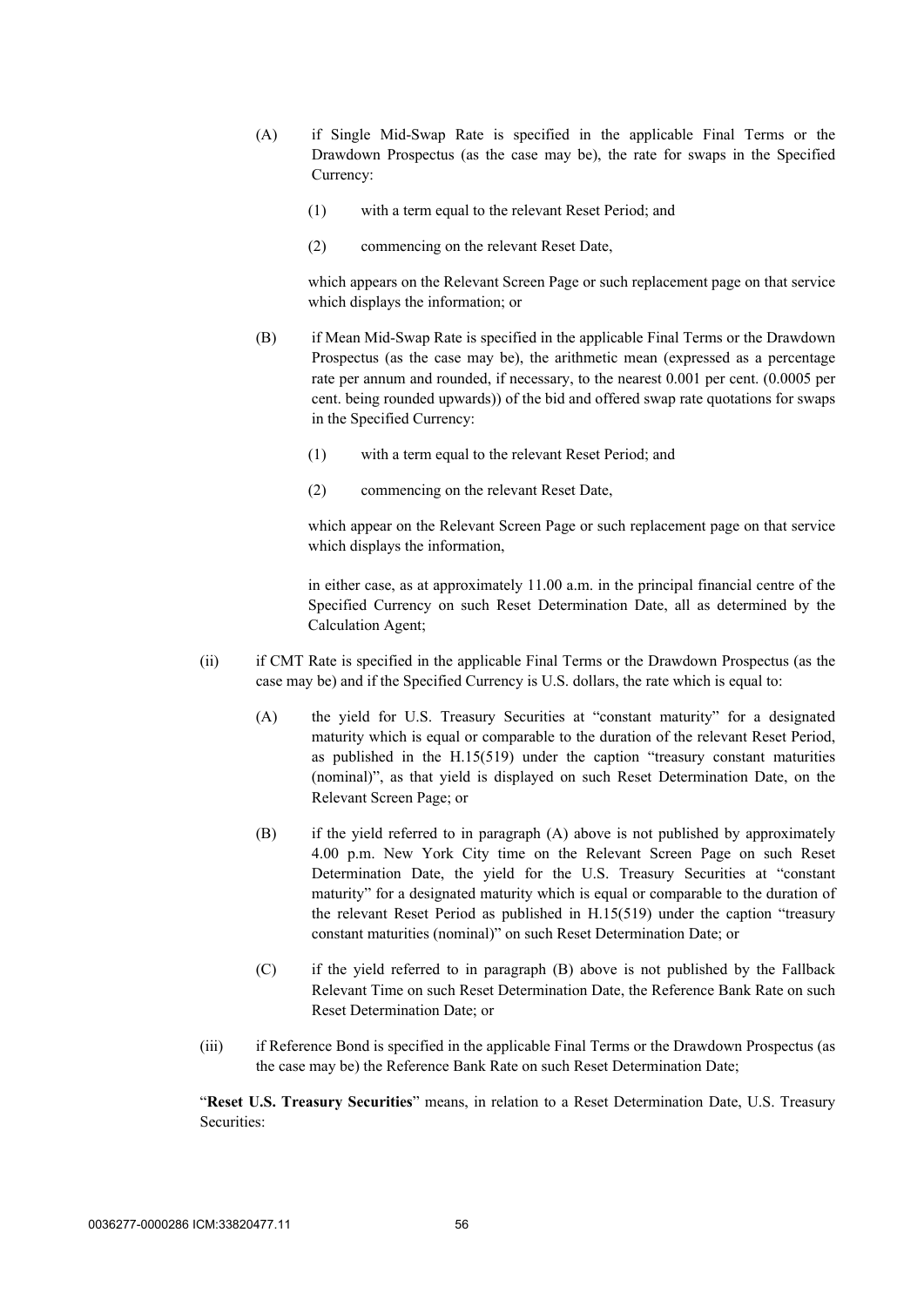- (i) with a designated maturity which is equal or comparable to the duration of the relevant Reset Period and a remaining term to maturity of no less than one year less than the duration of the relevant Reset Period; and
- (ii) in a principal amount equal to an amount that is representative for a single transaction in such U.S. Treasury Securities in the New York City market.

If two U.S. Treasury Securities have remaining terms to maturity comparably close to the duration of the relevant Reset Period, the U.S. Treasury Security with the shorter remaining term to maturity will be used for the purposes of the relevant determination;

"**Second Reset Date**" means the date specified in the applicable Final Terms or the Drawdown Prospectus (as the case may be);

"**Subsequent Margin**" means the margin specified as such in the applicable Final Terms or the Drawdown Prospectus (as the case may be);

"**Subsequent Reset Date**" means the date or dates specified in the applicable Final Terms or the Drawdown Prospectus (as the case may be);

"**Subsequent Reset Rate of Interest**" means, in respect of any Subsequent Reset Period and subject to Condition  $6(b)(ii)$  (if applicable), the rate of interest determined by the Calculation Agent on the relevant Reset Determination Date as the sum, converted from a basis equivalent to the Benchmark Frequency specified in the applicable Final Terms or the Drawdown Prospectus (as the case may be) to a basis equivalent to the frequency with which scheduled interest payments are payable on the Notes during the relevant Reset Period (such calculation to be determined by the Issuer in conjunction with a leading financial institution selected by it), of (A) the relevant Reset Reference Rate and (B) the relevant Subsequent Margin; and

"**U.S. Treasury Securities**" means securities that are direct obligations of the United States Treasury, issued other than on a discount basis.

<span id="page-59-0"></span>(ii) *Fallbacks*

This Condition  $6(b)(ii)$  only applies if the Reset Reference Rate is specified in the applicable Final Terms or the Drawdown Prospectus (as the case may be) as Mid-Swap Rate.

Subject as provided in Condition 6(d), if on any Reset Determination Date the Relevant Screen Page is not available or the Reset Reference Rate does not appear on the Relevant Screen Page, the Calculation Agent shall request each of the Reference Banks (as defined above) to provide the Calculation Agent with its Mid-Market Swap Rate Quotation as at approximately 11.00 a.m. in the principal financial centre of the Specified Currency on the Reset Determination Date in question.

If two or more of the Reference Banks provide the Calculation Agent with Mid-Market Swap Rate Quotations, the First Reset Rate of Interest or the Subsequent Reset Rate of Interest (as applicable) for the relevant Reset Period shall be the sum (converted as set out in the definition of such term above) of the arithmetic mean (rounded, if necessary, to the nearest 0.001 per cent. (0.0005 per cent. being rounded upwards)) of the relevant Mid-Market Swap Rate Quotations and the First Margin or Subsequent Margin (as applicable), all as determined by the Calculation Agent.

If on any Reset Determination Date only one of the Reference Banks provides the Calculation Agent with a Mid-Market Swap Rate Quotation as provided in the foregoing provisions of this paragraph, the First Reset Rate of Interest or the Subsequent Reset Rate of Interest (as applicable) shall be the sum (converted as set out in the definition of such term above) (rounded, if necessary, to the nearest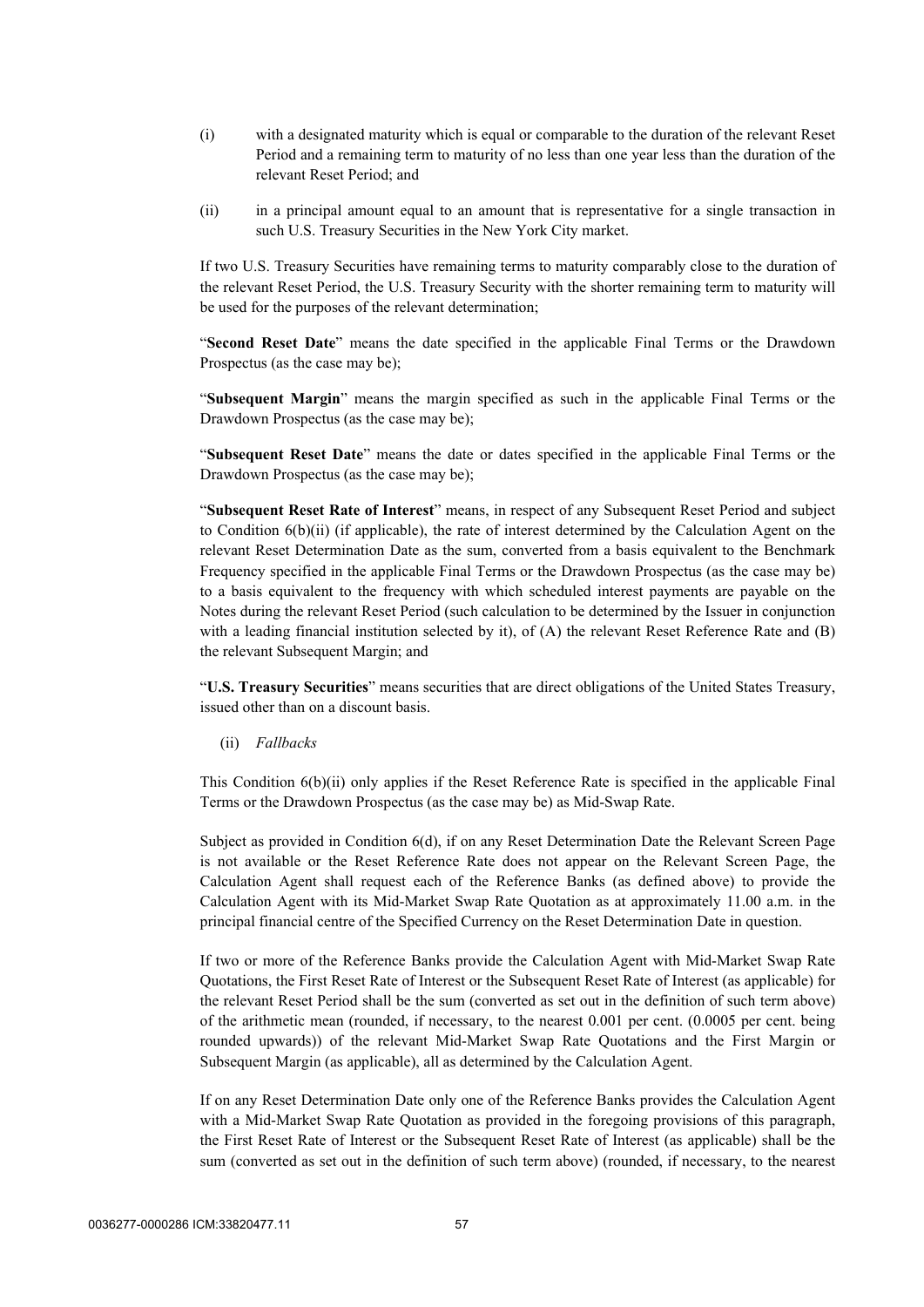0.001 per cent. (0.0005 per cent. being rounded upwards)) of the relevant Mid-Market Swap Rate Quotation and the First Margin or Subsequent Margin (as applicable), all as determined by the Calculation Agent.

If on any Reset Determination Date none of the Reference Banks provides the Calculation Agent with a Mid-Market Swap Rate Quotation as provided in the foregoing provisions of this paragraph, the First Reset Rate of Interest or the Subsequent Reset Rate of Interest (as applicable) shall be the last observable mid-swap rate with an equivalent term and currency to the relevant Reset Reference Rate which appeared on the Relevant Screen Page, as determined by the Calculation Agent.

(iii) *Notification of First Reset Rate of Interest, Subsequent Reset Rate of Interest and Interest Amount*

The Calculation Agent will cause the First Reset Rate of Interest, any Subsequent Reset Rate of Interest and, in respect of a Reset Period, the Interest Amount payable on each Interest Payment Date falling in such Reset Period to be notified to the Issuer, the Agent and to any stock exchange on which the relevant Reset Notes are for the time being listed and notice thereof to be published in accordance with Condition [16](#page-89-0) as soon as possible after their determination but in no event later than the fourth London Business Day (as defined in Condition [6\(c\)\(viii\)](#page-65-0)) thereafter.

(iv) *Certificates to be final*

All certificates, communications, opinions, determinations, calculations, quotations and decisions given, expressed, made or obtained for the purposes of the provisions of this Condition [6\(b\)](#page-54-0) shall (in the absence of wilful default, bad faith or manifest error) be binding on the Issuer, the Calculation Agent, the other Paying Agents and all Noteholders and Couponholders and (in the absence as aforesaid) no liability to the Issuer, the Noteholders or the Couponholders shall attach the Calculation Agent in connection with the exercise or non-exercise by it of its powers, duties and discretions pursuant to such provisions.

#### <span id="page-60-2"></span>(c) *Interest on Floating Rate Notes*

#### (i) *Interest Payment Dates*

Each Floating Rate Note bears interest on its outstanding nominal amount from (and including) the Interest Commencement Date and such interest will be payable in arrear on either:

- (A) the Specified Interest Payment Date(s) (each an "**Interest Payment Date**") in each year specified in the applicable Final Terms or the Drawdown Prospectus (as the case may be); or
- <span id="page-60-0"></span>(B) if no Specified Interest Payment Date(s) is/are specified in the applicable Final Terms or the Drawdown Prospectus (as the case may be), each date (each an "**Interest Payment Date**") which (save as otherwise mentioned in these Conditions or the applicable Final Terms or the Drawdown Prospectus (as the case may be)) falls the number of months or other period specified as the Specified Period in the applicable Final Terms or the Drawdown Prospectus (as the case may be) after the preceding Interest Payment Date or, in the case of the first Interest Payment Date, after the Interest Commencement Date.

Such interest will be payable in respect of each Interest Period. In these Conditions, "**Interest Period**" means the period from (and including) an Interest Payment Date (or the Interest Commencement Date) to (but excluding) the next (or first) Interest Payment Date.

<span id="page-60-1"></span>If a Business Day Convention is specified in the applicable Final Terms or the Drawdown Prospectus (as the case may be) and (x) if there is no numerically corresponding day on the calendar month in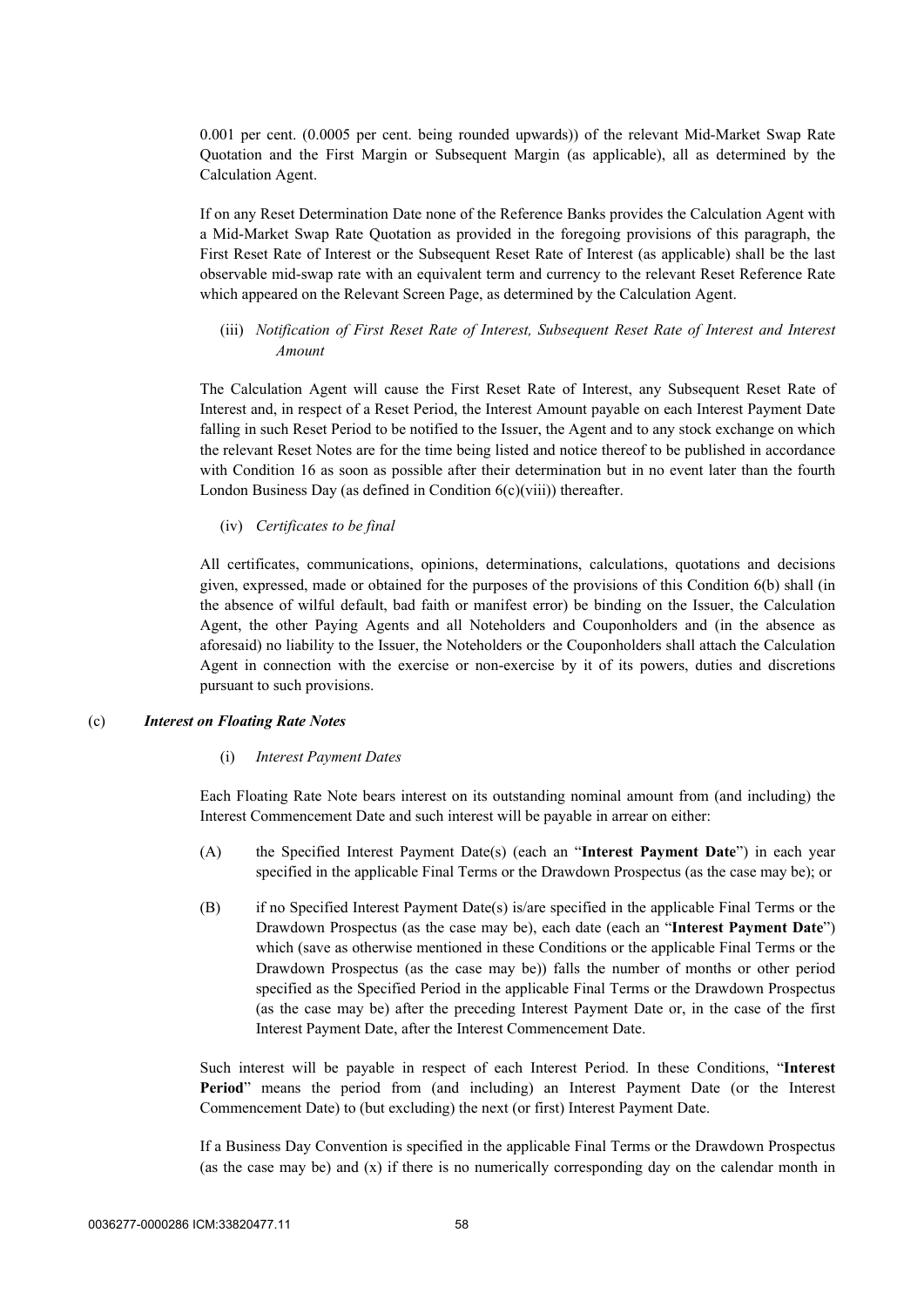<span id="page-61-1"></span>which an Interest Payment Date should occur or (y) if any Interest Payment Date would otherwise fall on a day which is not a Business Day (as defined below), then, if the Business Day Convention specified is:

- (1) in any case where Specified Periods are specified in accordance with Condition  $6(c)(i)(B)$ [above,](#page-60-0) the Floating Rate Convention, such Interest Payment Date  $(i)$  in the case of  $(x)$  above, shall be the last day that is a Business Day in the relevant month and the provisions of [\(B\)](#page-61-0) below shall apply *mutatis mutandis* or (ii) in the case of [\(y\)](#page-61-1) above, shall be postponed to the next day which is a Business Day unless it would thereby fall into the next calendar month, in which event (A) such Interest Payment Date shall be brought forward to the immediately preceding Business Day and (B) each subsequent Interest Payment Date shall be the last Business Day in the month which falls the Specified Period after the preceding applicable Interest Payment Date occurred; or
- <span id="page-61-0"></span>(2) the Following Business Day Convention, such Interest Payment Date shall be postponed to the next day which is a Business Day; or
- (3) the Modified Following Business Day Convention, such Interest Payment Date shall be postponed to the next day which is a Business Day unless it would thereby fall into the next calendar month, in which event such Interest Payment Date shall be brought forward to the immediately preceding Business Day; or
- (4) the Preceding Business Day Convention, such Interest Payment Date shall be brought forward to the immediately preceding Business Day.

In these Conditions:

"**Business Day**" means (unless otherwise stated in the applicable Final Terms or the Drawdown Prospectus (as the case may be)) a day which is both:

- (A) a day on which commercial banks and foreign exchange markets settle payments and are open for general business (including dealing in foreign exchange and foreign currency deposits) in London and any Additional Business Centre specified in the applicable Final Terms or the Drawdown Prospectus (as the case may be); and
- (B) either (1) in relation to any sum payable in a Specified Currency other than euro, a day on which commercial banks and foreign exchange markets settle payments and are open for general business (including dealing in foreign exchange and foreign currency deposits) in the principal financial centre of the country of the relevant Specified Currency (which if the Specified Currency is Australian dollars or New Zealand dollars shall be Melbourne or Auckland, respectively) or (2) in relation to any sum payable in euro, a day on which the Trans-European Automated Real-Time Gross Settlement Express Transfer (TARGET2) payment system which utilises a single shared platform and which was launched on 19 November 2007 (the "**TARGET2 System**") is open.
	- (ii) *Rate of Interest*

The Rate of Interest payable from time to time in respect of Floating Rate Notes will be determined in the manner specified in the applicable Final Terms or the Drawdown Prospectus (as the case may be).

<span id="page-61-2"></span>(iii) *ISDA Determination for Floating Rate Notes*

Where ISDA Determination is specified in the applicable Final Terms or the Drawdown Prospectus (as the case may be) as the manner in which the Rate of Interest is to be determined, the Rate of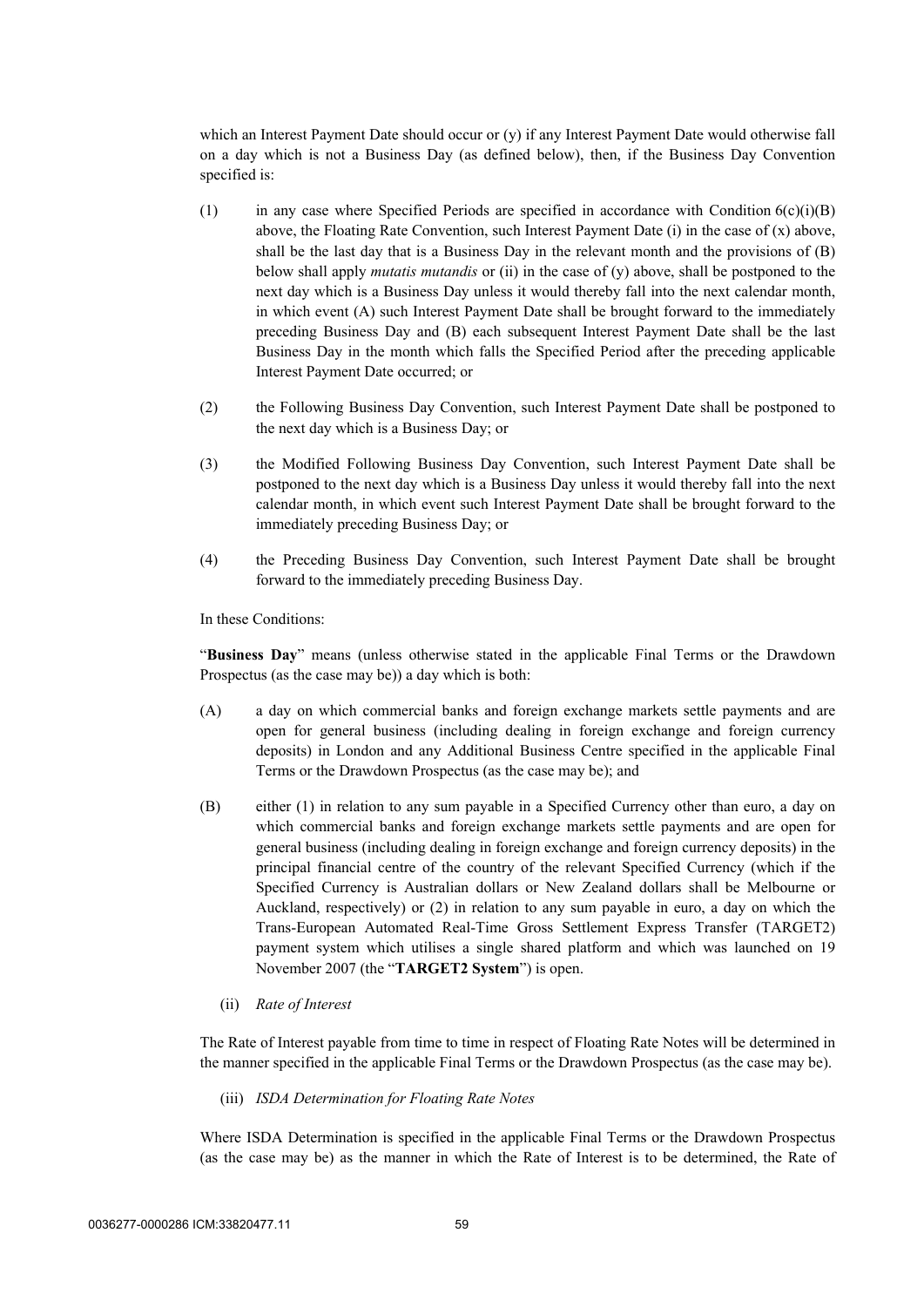Interest for each Interest Period will be the relevant ISDA Rate plus or minus (as indicated in the applicable Final Terms or the Drawdown Prospectus (as the case may be)) the Margin (if any). For the purposes of this sub-paragraph [\(iii\),](#page-61-2) "**ISDA Rate**" for an Interest Period means a rate equal to the Floating Rate that would be determined by the Agent or other person specified in the applicable Final Terms or the Drawdown Prospectus (as the case may be) under an interest rate swap transaction if the Agent or that other person were acting as Calculation Agent for that swap transaction under the terms of an agreement incorporating the 2006 ISDA Definitions as published by the International Swaps and Derivatives Association, Inc. and as amended and updated as at the Issue Date of the first Tranche of the Notes (the "**ISDA Definitions**") and under which:

- (A) the Floating Rate Option is as specified in the applicable Final Terms or the Drawdown Prospectus (as the case may be);
- (B) the Designated Maturity is a period specified in the applicable Final Terms or the Drawdown Prospectus (as the case may be); and
- (C) the relevant Reset Date is the day specified in the applicable Final Terms or the Drawdown Prospectus (as the case may be).

For purposes of this sub-paragraph [\(iii\)](#page-61-2), (a) "**Floating Rate**", "**Calculation Agent**", "**Floating Rate Option**", "**Designated Maturity**" and "**Reset Date**" have the meanings given to those terms in the ISDA Definitions and (b) the definition of "**Banking Day**" in the ISDA Definitions shall be amended to insert after the words "are open for" in the second line the word "general".

Where this sub-paragraph [\(iii\)](#page-61-2) applies, in respect of each relevant Interest Period, the Agent will be deemed to have discharged its obligations under subparagraph [\(iv\) below](#page-62-0) in respect of the determination of the Rate of Interest if it has determined the Rate of Interest in respect of such Interest Period in the manner provided in this subparagraph [\(iii\).](#page-61-2)

<span id="page-62-0"></span>(iv) *Screen Rate Determination for Floating Rate Notes*

Where Screen Rate Determination is specified in the applicable Final Terms or the Drawdown Prospectus (as the case may be) as the manner in which the Rate of Interest is to be determined, the Rate of Interest for each Interest Period will, subject as provided below, be either:

- <span id="page-62-2"></span><span id="page-62-1"></span>(A) the offered quotation (if there is only one quotation on the Relevant Screen Page); or
- (B) the arithmetic mean (rounded if necessary to the fourth decimal place, with 0.00005 being rounded upwards) of the offered quotations,

(expressed as a percentage rate per annum), for the Reference Rate (being either LIBOR, EURIBOR or ROBOR, as specified in the applicable Final Terms or the Drawdown Prospectus (as the case may be)) which appears or appear, as the case may be, on the Relevant Screen Page (or such replacement page on that service which displays the information) as at 11.00 a.m. (London time, in the case of LIBOR, Brussels time, in the case of EURIBOR or Bucharest time, in the case of ROBOR) on the Interest Determination Date in question plus or minus (as indicated in the applicable Final Terms or the Drawdown Prospectus (as the case may be)) the Margin (if any), all as determined by the Agent. If five or more such offered quotations are available on the Relevant Screen Page, the highest (or, if there is more than one such highest quotation, one only of such quotations) and the lowest (or, if there is more than one such lowest quotation, only one of such quotations) shall be disregarded by the Agent for the purpose of determining the arithmetic mean (rounded as provided above) of such offered quotations.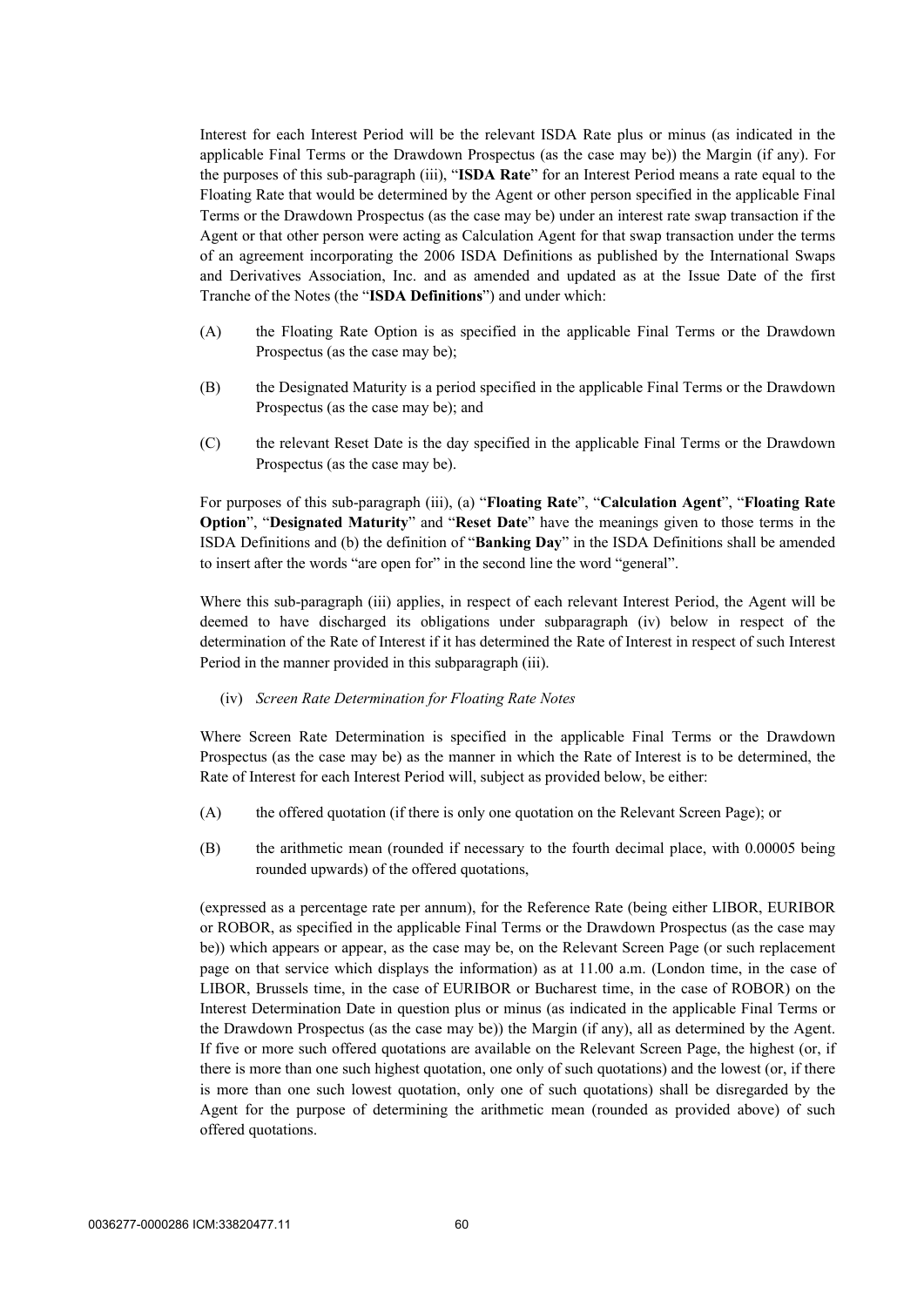Subject as provided in Condition 6(d), the Agency Agreement contains provisions for determining the Rate of Interest in the event that the Relevant Screen Page is not available or if, in the case of [\(A\)](#page-62-1)  [above](#page-62-1) no such quotation appears or, in the case of [\(B\) above,](#page-62-2) fewer than three such offered quotations appear, in each case as at the time specified in the preceding paragraph.

#### (v) *Minimum and/or Maximum Rate of Interest*

If the applicable Final Terms or the Drawdown Prospectus (as the case may be) specifies a Minimum Rate of Interest for any Interest Period then, in the event that the Rate of Interest in respect of such Interest Period determined in accordance with the above provisions is less than such Minimum Rate of Interest, the Rate of Interest for such Interest Period shall be such Minimum Rate of Interest. If the applicable Final Terms or the Drawdown Prospectus (as the case may be) specifies a Maximum Rate of Interest for any Interest Period then, in the event that the Rate of Interest in respect of any such Interest Period determined in accordance with the above provisions is greater than such Maximum Rate of Interest, the Rate of Interest for such Interest Period shall be such Maximum Rate of Interest.

Unless otherwise stated in the applicable Final Terms or the Drawdown Prospectus (as the case may be) the Minimum Rate of Interest shall be deemed to be zero.

#### (vi) *Determination of Rate of Interest and Calculation of Interest Amount*

The Agent will, at or as soon as practicable after each time at which the Rate of Interest is to be determined, determine the Rate of Interest for the relevant Interest Period. The Agent will calculate the amount of interest (the "**Interest Amount**") payable on each Floating Rate Note in respect of each Calculation Amount for the relevant Interest Period. Each Interest Amount shall be calculated by applying the Rate of Interest to the Calculation Amount, multiplying such sum by the applicable Day Count Fraction, and rounding the resultant figure to the nearest cent (or its approximate equivalent sub-unit of the relevant Specified Currency, half of any sub-unit being rounded upwards or otherwise in accordance with applicable market convention). The amount of interest in respect of each Calculation Amount will be aggregated for each Note of each Specified Denomination.

In this Condition 6(c):

"**Day Count Fraction**" means, in respect of the calculation of an amount for any period of time (the "**Calculation Period**"), such day count fraction as may be specified in these Conditions or the applicable Final Terms or the Drawdown Prospectus (as the case may be) and:

- (A) if "**Actual/365**" or "**Actual/Actual (ISDA)**" is so specified, means the actual number of days in the Calculation Period in respect of which payment is being made divided by 365 (or, if any portion of that Calculation Period falls in a leap year, the sum of (i) the actual number of days in that portion of the Calculation Period falling in a leap year divided by 366 and (ii) the actual number of days in that portion of the Calculation Period falling in a non-leap year divided by 365);
- (B) if "**Actual/365 (Fixed)**" is so specified, means the actual number of days in the Calculation Period in respect of which payment is being made divided by 365;
- (C) if "**Actual/360**" is so specified, means the actual number of days in the Calculation Period in respect of which payment is being made divided by 360;
- (D) if "**30/360**" or "**360/360**" or "**Bond Basis**" is so specified, means the number of days in the Calculation Period in respect of which payment is being made divided by 360, calculated on a formula basis as follows: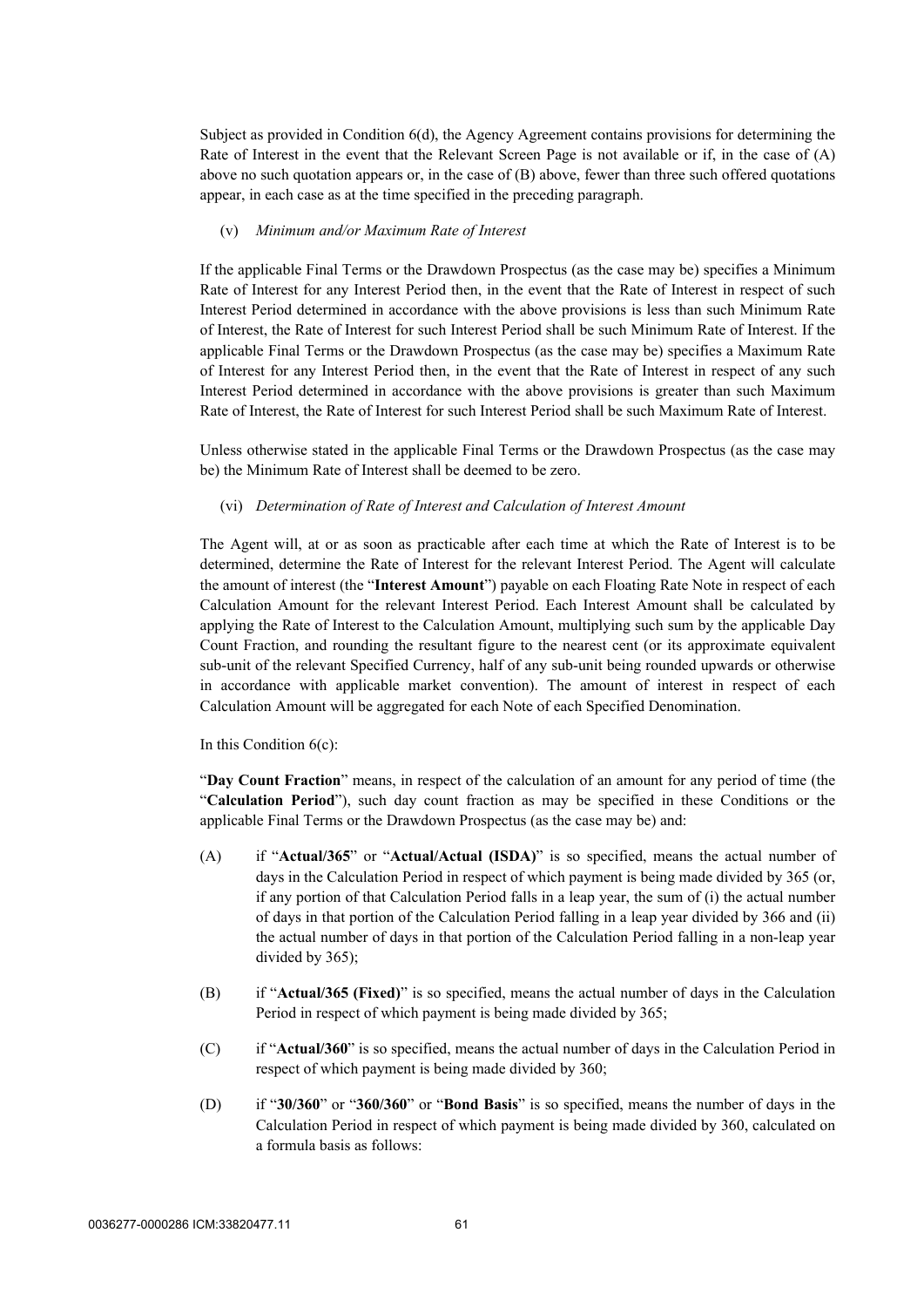Day Count Fraction = 
$$
\frac{[360 \times (Y_2 - Y_1)] + [30 \times (M_2 - M_1)] + (D_2 - D_1)}{360}
$$

where:

"Y<sub>1</sub>" is the year, expressed as a number, in which the first day of the Calculation Period falls;

 $\mathbf{Y}_i$ <sup>2</sup> is the year, expressed as a number, in which the day immediately following the last day included in the Calculation Period falls;

"M<sub>1</sub>" is the calendar month, expressed as a number, in which the first day of the Calculation Period falls;

" $M_2$ " is the calendar month, expressed as a number, in which the day immediately following the last day included in the Calculation Period falls;

"D<sub>1</sub>" is the first calendar day, expressed as a number, of the Calculation Period, unless such number would be 31, in which case  $D_1$  will be 30; and

"**D2**" is the calendar day, expressed as a number, immediately following the last day included in the Calculation Period, unless such number would be 31 and  $D_1$  is greater than 29, in which case  $D_2$  will be 30;

(E) if "**30E/360**" or "**Eurobond Basis**" is so specified, means

Day Count Fraction = 
$$
\frac{[360 \times (Y_2 - Y_1)] + [30 \times (M_2 - M_1)] + (D_2 - D_1)}{360}
$$

where:

"Y<sub>1</sub>" is the year, expressed as a number, in which the first day of the Calculation Period falls;

"**Y2**" is the year, expressed as a number, in which the day immediately following the last day included in the Calculation Period falls;

" $M<sub>1</sub>$ " is the calendar month, expressed as a number, in which the first day of the Calculation Period falls;

"M<sub>2</sub>" is the calendar month, expressed as a number, in which the day immediately following the last day included in the Calculation Period falls;

"**D1**" is the first calendar day, expressed as a number, of the Calculation Period, unless such number would be 31, in which case  $D_1$  will be 30; and

"**D2**" is the calendar day, expressed as a number, immediately following the last day included in the Calculation Period, unless such number would be  $31$ , in which case  $D_2$  will be  $30$ ; and

(F) if "**30E/360 (ISDA)**" is so specified, means the number of days in the Calculation Period in respect of which payment is being made divided by 360, calculated on a formula basis as follows:

Day Count Fraction =  $\frac{[360 \times (Y_2 - Y_1)] + [30 \times (M_2 - M_1)] + (D_2 - D_1)}{360}$ 

where: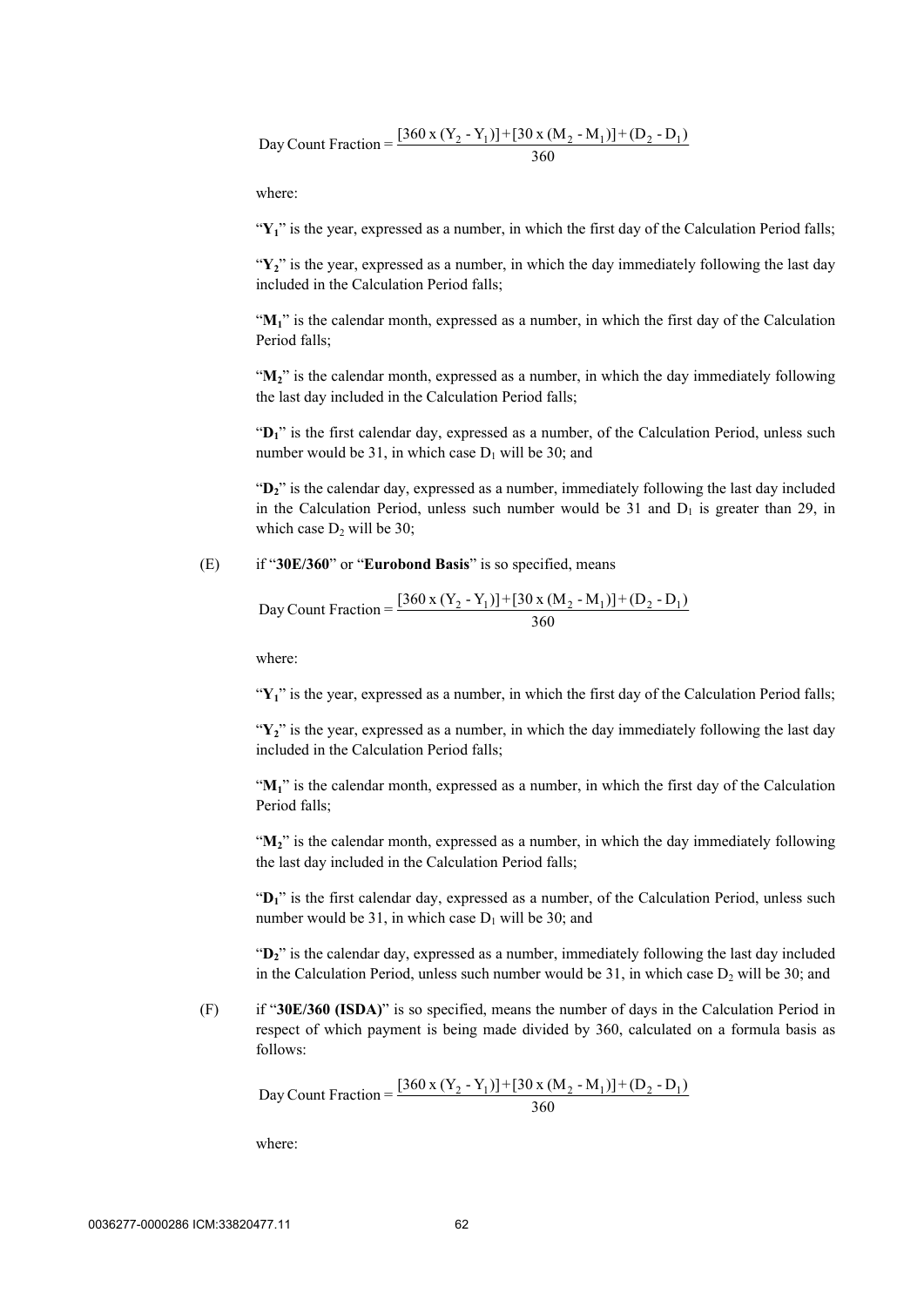"**Y1**" is the year, expressed as a number, in which the first day of the Calculation Period falls;

"Y<sub>2</sub>" is the year, expressed as a number, in which the day immediately following the last day included in the Calculation Period falls;

"**M1**" is the calendar month, expressed as a number, in which the first day of the Calculation Period falls;

"**M2**" is the calendar month, expressed as a number, in which the day immediately following the last day included in the Calculation Period falls;

"D<sub>1</sub>" is the first calendar day, expressed as a number, of the Calculation Period, unless (i) that day is the last day of February or (ii) such number would be 31, in which case  $D_1$  will be 30; and

"**D2**" is the calendar day, expressed as a number, immediately following the last day included in the Calculation Period, unless (i) that day is the last day of February but not the Maturity Date or (ii) such number would be 31, in which case  $D_2$  will be 30.

#### *(vii) Linear Interpolation*

Where Linear Interpolation is specified as applicable in respect of an Interest Period in the applicable Final Terms or the Drawdown Prospectus (as the case may be), the Rate of Interest for such Interest Period shall be calculated by the Agent by straight line linear interpolation by reference to two rates based on the relevant Reference Rate (where Screen Rate Determination is specified as applicable in the applicable Final Terms or the Drawdown Prospectus (as the case may be)) or the relevant Floating Rate Option (where ISDA Determination is specified as applicable in the applicable Final Terms or the Drawdown Prospectus (as the case may be)), one of which shall be determined as if the Designated Maturity were the period of time for which rates are available next shorter than the length of the relevant Interest Period and the other of which shall be determined as if the Designated Maturity were the period of time for which rates are available next longer than the length of the relevant Interest Period provided however that if there is no rate available for a period of time next shorter or, as the case may be, next longer, then the Agent shall determine such rate and at such time and by reference to such sources as it determines appropriate.

"**Designated Maturity**" means, in relation to Screen Rate Determination, the period of time designated in the Reference Rate.

#### <span id="page-65-0"></span>*(viii) Notification of Rate of Interest and Interest Amount*

The Agent will cause the Rate of Interest and each Interest Amount for each Interest Period and the relevant Interest Payment Date to be notified *inter alia* to the Issuer and to any stock exchange on which the relevant Floating Rate Notes are for the time being listed, and notice thereof to be published in accordance with Condition [16](#page-89-0) as soon as possible after their determination but in no event later than the fourth London Business Day thereafter (or, where the relevant Floating Rate Notes are listed on the Luxembourg Stock Exchange, by no later than the first day of the relevant Interest Period). Each Interest Amount and Interest Payment Date so notified may subsequently be amended (or appropriate alternative arrangements made by way of adjustment) without notice in the event of an extension or shortening of the Interest Period. Any such amendment will promptly be notified to each stock exchange on which the relevant Floating Rate Notes are for the time being listed and to the Noteholders in accordance with Condition [16](#page-89-0). For the purposes of this paragraph, the expression "**London Business Day**" means a day (other than a Saturday or a Sunday) on which commercial banks and foreign exchange markets are open for general business in London.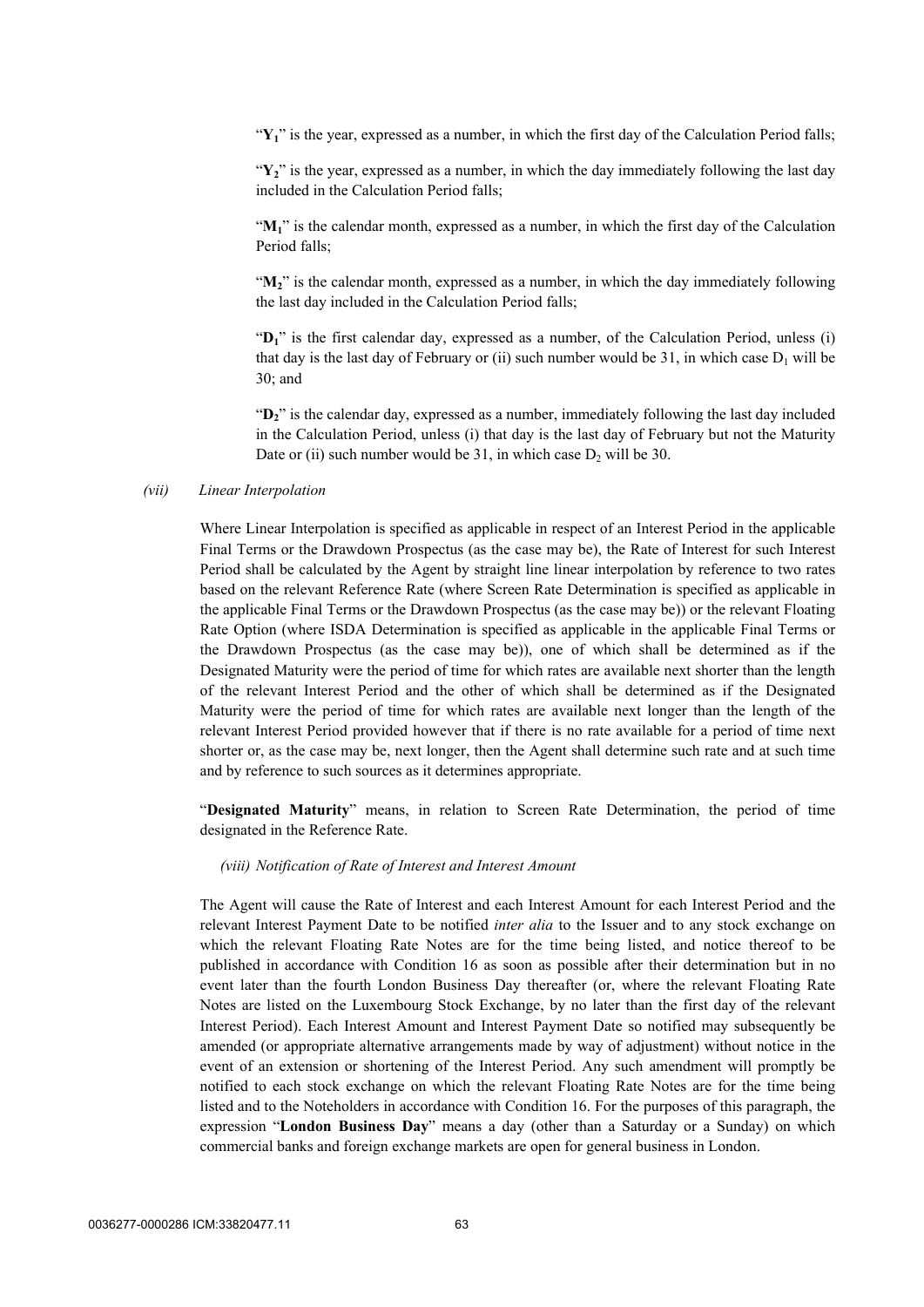### *(ix) Certificates to be final*

All certificates, communications, opinions, determinations, calculations, quotations and decisions given, expressed, made or obtained for the purposes of the provisions of this Condition [6](#page-51-2)[\(c\)](#page-60-2) shall (in the absence of wilful default, bad faith or manifest error) be binding on the Issuer, the Agent, the other Paying Agents and all Noteholders and Couponholders and (in the absence as aforesaid) no liability to the Issuer, the Noteholders or the Couponholders shall attach to the Agent in connection with the exercise or non-exercise by it of its powers, duties and discretions pursuant to such provisions.

### (d) *Benchmark Replacement*

If:

- (1) the Reset Note provisions are specified as being applicable in the applicable Final Terms or the Drawdown Prospectus (as the case may be) and the Reset Reference Rate is specified as Mid-Swap Rate in the applicable Final Terms or the Drawdown Prospectus (as the case may be); or
- (2) the Floating Rate Note provisions are specified as being applicable in the applicable Final Terms or the Drawdown Prospectus (as the case may be) and Screen Rate Determination is specified in the applicable Final Terms or the Drawdown Prospectus (as the case may be) as the manner in which the Rate of Interest is to be determined,

and, in each case, if Benchmark Replacement is also specified as being applicable in the applicable Final Terms or the Drawdown Prospectus (as the case may be), then the provisions of this Condition 6(d) shall apply.

If, notwithstanding the provisions of Condition 6(b) or Condition 6(c), as applicable, the Issuer determines that a Benchmark Event has occurred when any Rate of Interest (or component thereof) remains to be determined by reference to an Original Reference Rate, then the following provisions shall apply to the relevant Series of Notes:

- (A) the Issuer shall use reasonable endeavours, as soon as reasonably practicable, to appoint an Independent Adviser to determine:
	- I. a Successor Reference Rate; or
	- II. if such Independent Adviser fails so to determine a Successor Reference Rate, an Alternative Reference Rate,

and, in each case, an Adjustment Spread (in any such case, acting in good faith and in a commercially reasonable manner) no later than the relevant IA Determination Cut-off Date for the purposes of determining the Rate of Interest (or the relevant component part thereof) for all relevant future payments of interest on the Notes for which the Rate of Interest (or the relevant component part thereof) was otherwise to be determined by references to such Original Reference Rate (subject to the subsequent operation of, and adjustment as provided in, this Condition 6(d));

- (B) if the Issuer is unable to appoint an Independent Adviser, or the Independent Adviser appointed by the Issuer fails to determine a Successor Reference Rate or an Alternative Reference Rate (as applicable) prior to the relevant IA Determination Cut-off Date, the Issuer (acting in good faith and in a commercially reasonable manner) may determine:
	- I. a Successor Reference Rate; or
	- II. if the Issuer fails so to determine a Successor Reference Rate, an Alternative Reference Rate,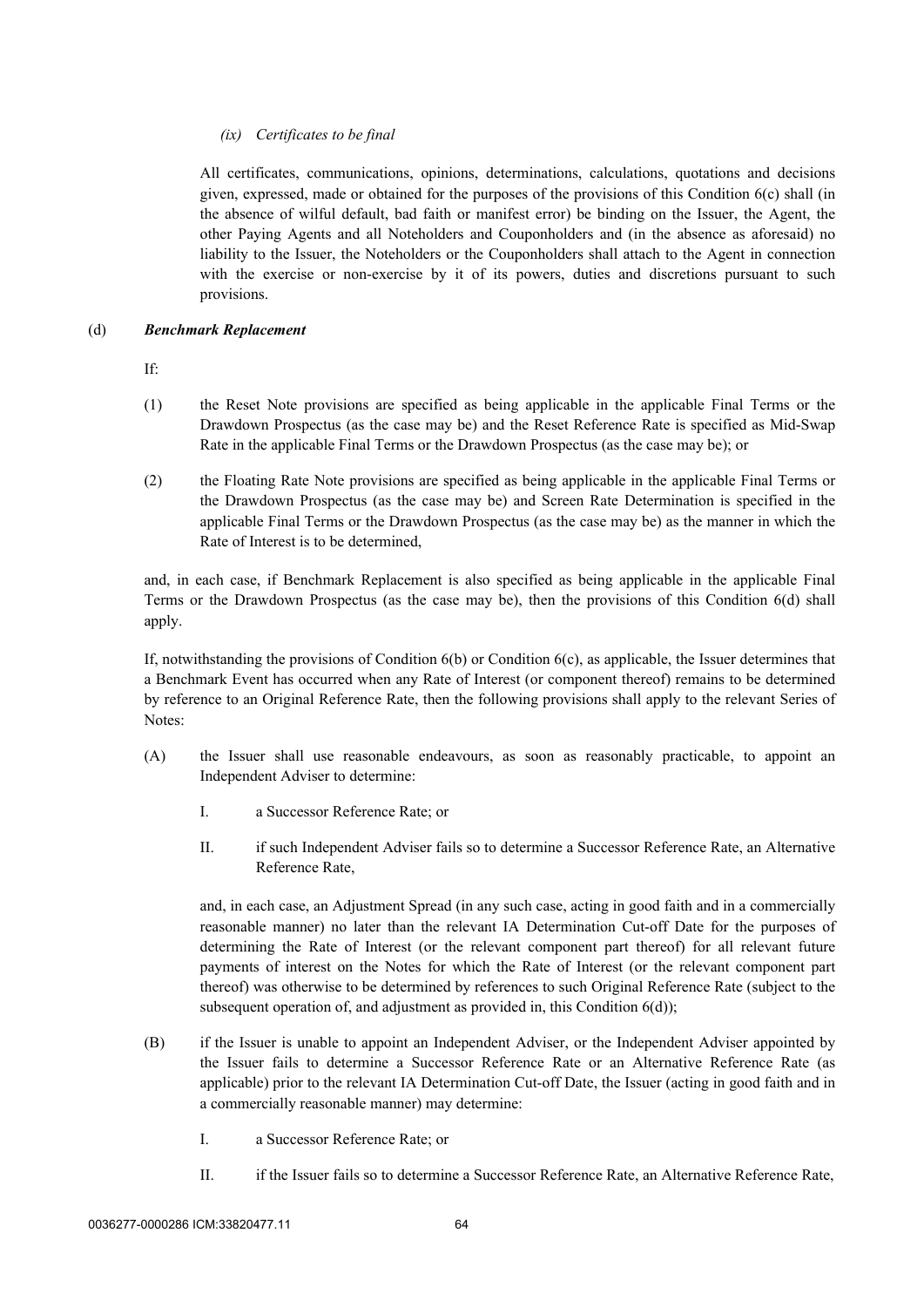and, in each case, an Adjustment Spread no later than the Issuer Determination Cut-off Date, for the purposes of determining the Rate of Interest (or the relevant component part thereof) for all relevant future payments of interest on the Notes for which the Rate of Interest (or the relevant component part thereof) was otherwise to be determined by reference to such Original Reference Rate (subject to the subsequent operation of, and adjustment as provided in, this Condition 6(d)). Without prejudice to the definitions thereof, for the purposes of determining any Alternative Reference Rate and the relevant Adjustment Spread, the Issuer will take into account any relevant and applicable market precedents as well as any published guidance from relevant associations involved in the establishment of market standards and/or protocols in the international debt capital markets;

- (C) if a Successor Reference Rate or, failing which, an Alternative Reference Rate (as applicable) and, in either case, an Adjustment Spread is determined by the relevant Independent Adviser or the Issuer (as applicable) in accordance with this Condition 6(d):
	- I. such Successor Reference Rate or Alternative Reference Rate (as applicable) shall subsequently be used in place of the relevant Original Reference Rate to determine the Rate of Interest (or the relevant component part thereof) for all relevant future payments of interest on the Notes for which the Rate of Interest (or the relevant component part thereof) was otherwise to be determined by reference to the relevant Original Reference Rate (subject to the subsequent operation of, and adjustment as provided in, this Condition  $6(d)$ );
	- II. such Adjustment Spread shall be applied to such Successor Reference Rate or Alternative Reference Rate (as the case may be) for all such relevant future payments of interest on the Notes (subject to the subsequent operation of, and adjustment as provided in, this Condition 6(d)); and
	- III. the relevant Independent Adviser or the Issuer (as applicable) (acting in good faith and in a commercially reasonable manner) may in its discretion specify:
		- (i) changes to these Conditions in order to follow market practice in relation to such Successor Reference Rate or Alternative Reference Rate (as applicable), including, but not limited to, (1) the Additional Business Centre(s), the Benchmark Frequency, the Business Centre(s), the definition of "Business Day", the Business Day Convention, the Day Count Fraction, the Determination Date(s), the Interest Determination Date(s), the Mid-Swap Floating Leg Frequency, the definition of "Reference Banks", the Relevant Screen Page, the Reset Determination Date, the Reset Reference Rate and/or the Specified Period(s)/Specified Interest Payment Dates applicable to the Notes and (2) the method for determining the fallback to the Rate of Interest in relation to the Notes if such Successor Reference Rate or Alternative Reference Rate (as applicable) is not available; and
		- (ii) any other changes which the relevant Independent Adviser or the Issuer (as applicable) determines are reasonably necessary to ensure the proper operation and comparability to the relevant Original Reference Rate of such Successor Reference Rate or Alternative Reference Rate (as applicable),

which changes shall apply to the Notes for all relevant future payments of interest on the Notes for which the Rate of Interest (or the relevant component part thereof) was otherwise to be determined by reference to the relevant Original Reference Rate (subject to the subsequent operation of, and adjustment as provided in, this Condition  $6(d)$ ); and

(D) promptly following the determination of any Successor Reference Rate or Alternative Reference Rate (as applicable) and the relevant Adjustment Spread, the Issuer shall give notice thereof and of any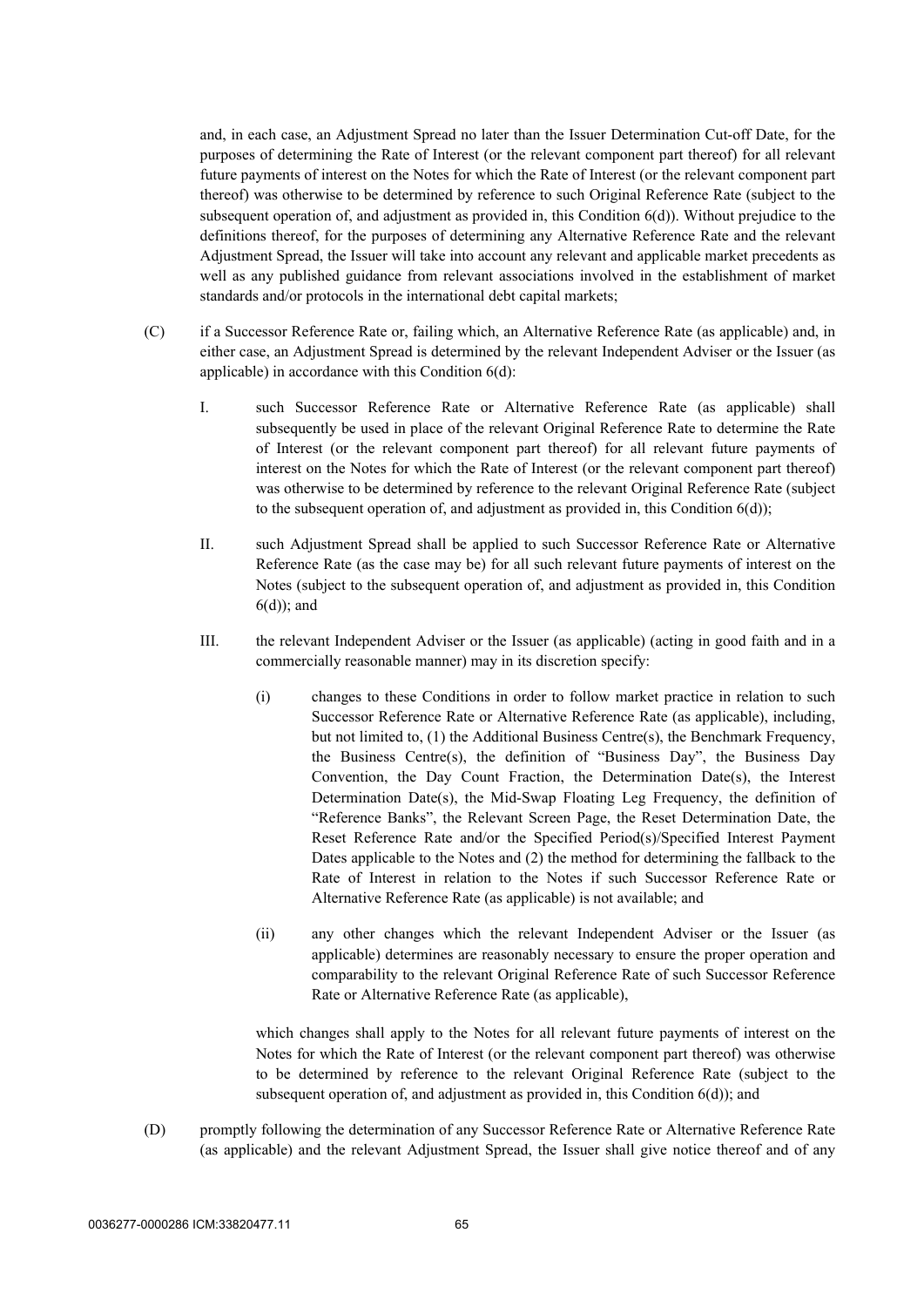changes (and the effective date thereof) pursuant to Condition  $6(d)(C)(III)$  to the Agent, the Calculation Agent and the Noteholders in accordance with Condition 16.

The Agent and any other agents party to the Agency Agreement shall, at the direction and expense of the Issuer, effect such consequential amendments to the Agency Agreement and these Conditions as may be required in order to give effect to the application of this Condition 6(d). No consent of the Noteholders shall be required in connection with effecting the relevant Successor Reference Rate or Alternative Reference Rate (as applicable) and, in either case, the relevant Adjustment Spread as described in this Condition 6(d) or such other relevant changes pursuant to Condition 6(d)(C)(III), including for the execution of any documents or the taking of other steps by the Issuer or any of the parties to the Agency Agreement.

If a Successor Reference Rate or an Alternative Reference Rate and/or, in either case, an Adjustment Spread is not determined pursuant to the operation of this Condition 6(d) prior to the relevant Issuer Determination Cutoff Date, then the Rate of Interest for the next relevant Interest Period (in the case of Floating Rate Notes) or Reset Period (in the case of Reset Notes) shall be determined by reference to the fallback provisions of Condition 6(b) or 6(c), as the case may be. For the avoidance of doubt, this paragraph shall apply to the relevant next succeeding Interest Period (in the case of Floating Rate Notes) or Reset Period (in the case of Reset Notes) only and any subsequent Interest Periods or Reset Periods (as applicable) are subject to the subsequent operation of, and to adjustment as provided in, this Condition 6(d).

Notwithstanding any other provision of this Condition 6(d), the Agent shall not be obliged to concur with the Issuer or the Independent Adviser in respect of any changes or amendments as contemplated under this Condition 6(d) which, in the sole opinion of the Agent, would have the effect of (i) exposing the Agent to any liability against which it has not been indemnified and/or secured and/or prefunded to its satisfaction or (ii) increasing the obligations or duties, or decreasing the rights or protections, of the Agent in the Agency Agreement and/or these Conditions.

Notwithstanding any other provision of this Condition 6(d), if in the Agent's opinion there is any uncertainty in making any determination or calculation under this Condition 6(d), the Agent shall promptly notify the Issuer and/or the Independent Adviser thereof and the Issuer shall direct the Agent in writing as to which course of action to adopt. If the Agent is not promptly provided with such direction, or is otherwise unable to make such calculation or determination for any reason, it shall notify the Issuer and/or the Independent Adviser (as the case may be) thereof and the Agent shall be under no obligation to make such calculation or determination and shall not incur any liability for not doing so.

For the avoidance of doubt, neither the Agent nor the Calculation Agent shall be obliged to monitor or enquire as to whether a Benchmark Event has occurred or have any liability in respect thereto.

Notwithstanding any other provision of this Condition 6(d) no Successor Reference Rate or Alternative Reference Rate (as applicable) will be adopted, and no other amendments to the terms of the Notes will be made pursuant to this Condition 6(d), if and to the extent that, in the determination of the Issuer, the same could reasonably be expected to:

- (x) prejudice the qualification of the Notes as (a) in the case of Tier 2 Notes, Tier 2 Capital of Alpha Bank and/or the Group and (b) in the case of Senior Non-Preferred Notes or Senior Preferred Notes, MREL Eligible Liabilities; and/or
- (y) in the case of Senior Non-Preferred Notes and Senior Preferred Notes only, result in the Relevant Regulator and/or the Relevant Resolution Authority treating the next Interest Payment Date or Reset Date, as the case may be, as the effective maturity of the Notes, rather than the relevant Maturity Date.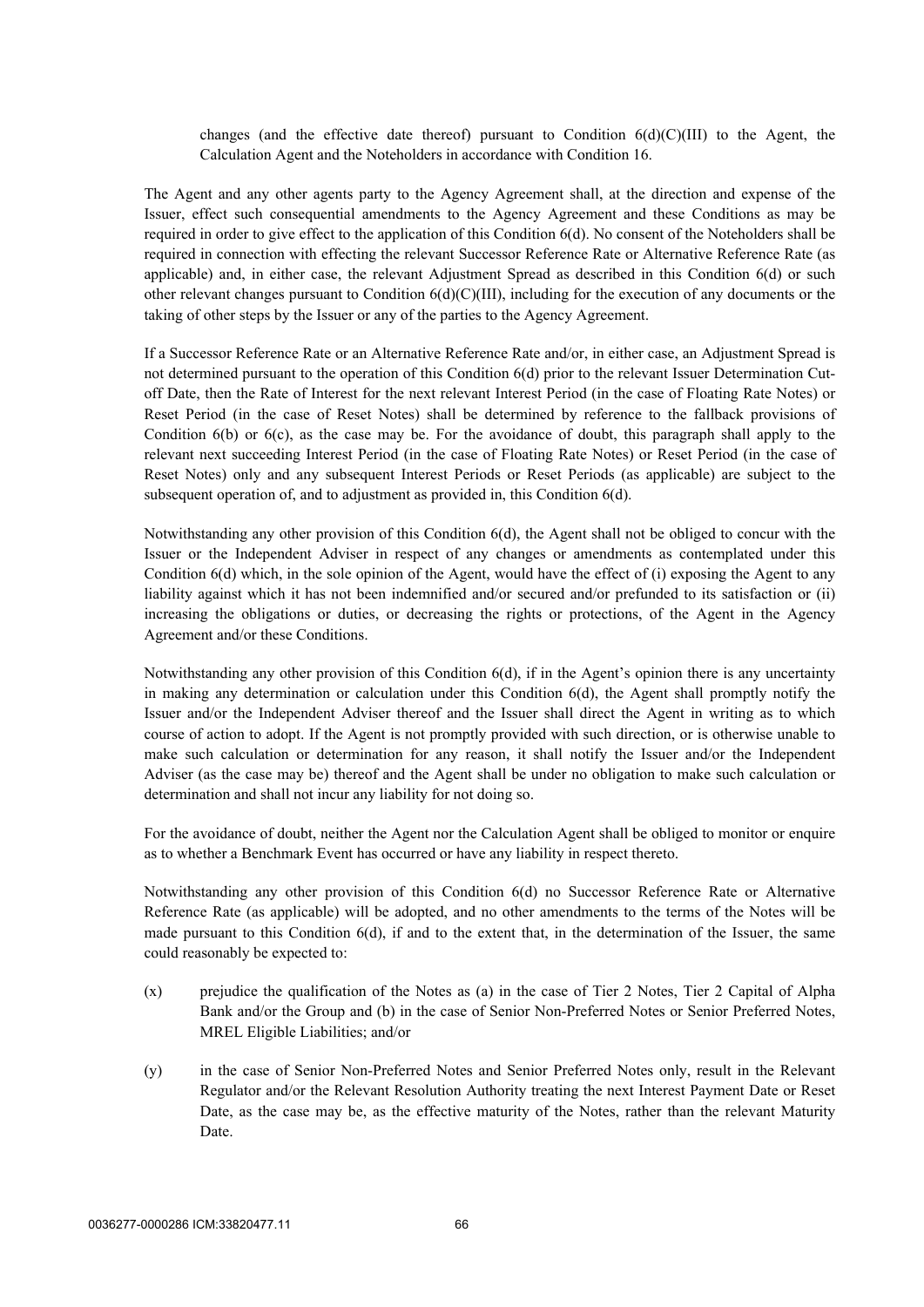"**MREL Eligible Liabilities**" means "eligible liabilities" (or any equivalent or successor term) which are available to meet any MREL Requirements.

In respect of any Notes issued by Alpha PLC, references in this Condition 6(d) and in Condition 6(g) to the "Issuer" shall be deemed to be, wherever the context so admits, references to the Issuer and/or the Guarantor.

### (e) *Exempt Notes*

In the case of Exempt Notes which are also Floating Rate Notes where the applicable Pricing Supplement identifies that Screen Rate Determination applies to the calculation of interest, if the Reference Rate from time to time is specified in the applicable Pricing Supplement as being other than LIBOR, EURIBOR or ROBOR, the Rate of Interest in respect of such Exempt Notes will be determined as provided in the applicable Pricing Supplement.

The rate or amount of interest payable in respect of Exempt Notes which are not also Fixed Rate Notes, Reset Notes or Floating Rate Notes shall be determined in the manner specified in the applicable Pricing Supplement, provided that where such Notes are Index Linked Interest Notes the provisions of Condition [6\(c\)](#page-60-2) shall, save to the extent amended in the applicable Pricing Supplement, apply as if the references therein to Floating Rate Notes and to the Agent were references to Index Linked Interest Notes and the Calculation Agent, respectively, and provided further that the Calculation Agent will notify the Agent of the Rate of Interest for the relevant Interest Period as soon as practicable after calculating the same.

### (f) *Accrual of Interest*

Each Note (or in the case of the redemption of part only of a Note, that part only of such Note) will cease to bear interest (if any) from the due date for its redemption unless, upon due presentation thereof, payment of principal is improperly withheld or refused. In such event, interest will continue to accrue thereon (as well after as before any demand or judgment) at the rate then applicable to the principal amount of the Notes or such other rate as may be specified in the applicable Final Terms or the Drawdown Prospectus (as the case may be) until whichever is the earlier of (1) the date on which all amounts due in respect of such Note have been paid, and (2) the date on which the Agent having received the funds required to make such payment, notice is given to the Noteholders in accordance with Condition [16](#page-89-0) of that circumstance (except to the extent that there is failure in the subsequent payment thereof to the relevant Noteholder).

### (g) *Definitions*

"**Adjustment Spread**" means either (a) a spread (which may be positive, negative or zero) or (b) a formula or methodology for calculating a spread, in either case which is to be applied to the relevant Successor Reference Rate or Alternative Reference Rate (as applicable) and is the spread, formula or methodology which:

- (A) in the case of a Successor Reference Rate, is formally recommended in relation to the replacement of the relevant Original Reference Rate with the relevant Successor Reference Rate by any Relevant Nominating Body; or
- (B) in the case of an Alternative Reference Rate or (where (A) above does not apply) in the case of a Successor Reference Rate, the relevant Independent Adviser or the Issuer (as applicable) determines is recognised or acknowledged as being in customary market usage in international debt capital markets transactions which reference the relevant Original Reference Rate, where such rate has been replaced by such Successor Reference Rate or such Alternative Reference Rate (as applicable); or
- (C) in the case of an Alternative Reference Rate (where (B) above does not apply) or in the case of a Successor Reference Rate (where neither (A) nor (B) above applies), the relevant Independent Adviser or the Issuer (as applicable) determines is recognised or acknowledged as being the industry standard for over-the-counter derivative transactions which reference the Original Reference Rate,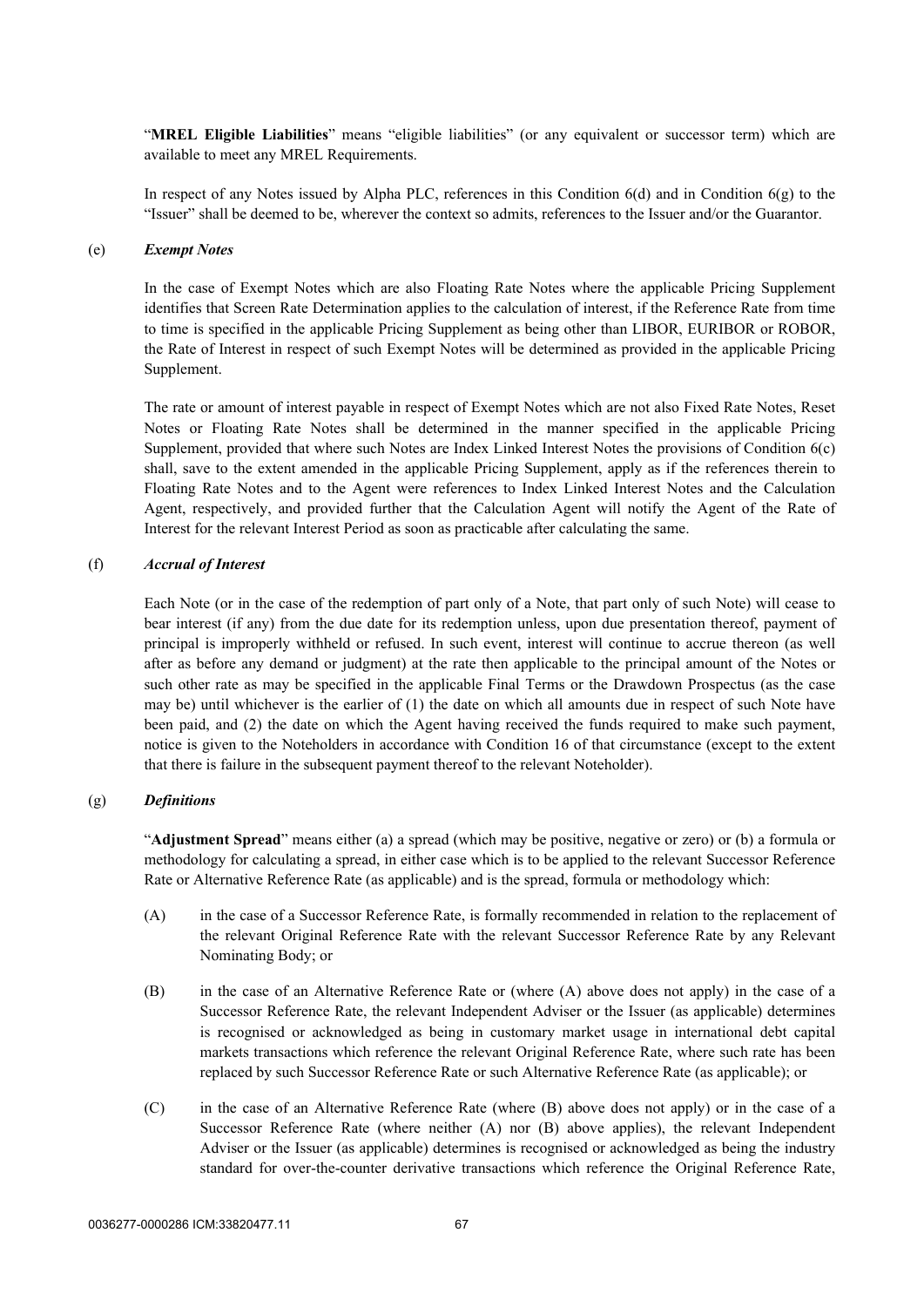where such rate has been replaced by such Alternative Reference Rate or such Successor Reference Rate (as applicable).

If the relevant Independent Adviser or the Issuer (as applicable) determines that none of (A), (B) and (C) above applies, the Adjustment Spread shall be deemed to be zero.

"**Alternative Reference Rate**" means the rate that the relevant Independent Adviser or the Issuer (as applicable) determines has replaced the relevant Original Reference Rate in customary market usage in the international debt capital markets for the purposes of determining rates of interest (or the relevant component part thereof) in respect of debt securities denominated in the Specified Currency and of a comparable duration:

- (A) in the case of Floating Rate Notes, to the relevant Interest Periods; or
- (B) in the case of Reset Notes, to the relevant Reset Periods,

or in any case, if such Independent Adviser or the Issuer (as applicable) determines that there is no such rate, such other rate as such Independent Adviser or the Issuer (as applicable) determines in its discretion is most comparable to the relevant Original Reference Rate.

"**Benchmark Event**" means, with respect to an Original Reference Rate:

- (A) such Original Reference Rate ceasing to be published for at least five Business Days or ceasing to exist or be administered; or
- (B) the later of (1) the making of a public statement by the administrator of such Original Reference Rate that it will, on or before a specified date, cease publishing such Original Reference Rate permanently or indefinitely (in circumstances where no successor administrator has been appointed that will continue publication of such Original Reference Rate) and (2) the date falling six months prior to the specified date referred to in  $(B)(1)$ ; or
- (C) the making of a public statement by the supervisor of the administrator of such Original Reference Rate that such Original Reference Rate has been permanently or indefinitely discontinued; or
- (D) the later of (1) the making of a public statement by the supervisor of the administrator of such Original Reference Rate that such Original Reference Rate will, on or before a specified date, be permanently or indefinitely discontinued and (2) the date falling six months prior to the specified date referred to in  $(D)(1)$ ; or
- (E) the later of (1) the making of a public statement by the supervisor of the administrator of such Original Reference Rate that means such Original Reference Rate will be prohibited from being used on or before a specified date and (2) the date falling six months prior to the specified date referred to in  $(E)(1)$ ; or
- (F) it has or will prior to the next Interest Determination Date or Reset Determination Date (as applicable) become unlawful for the Issuer, the Agent, the Calculation Agent or any other party specified in the applicable Final Terms as being responsible for calculating the Rate of Interest to calculate any payments due to be made to any Noteholders using such Original Reference Rate; or
- (G) the making of a public statement by the supervisor of the administrator of such Original Reference Rate announcing that such Original Reference Rate is no longer representative or may no longer be used.
- "**IA Determination Cut-off Date**" means: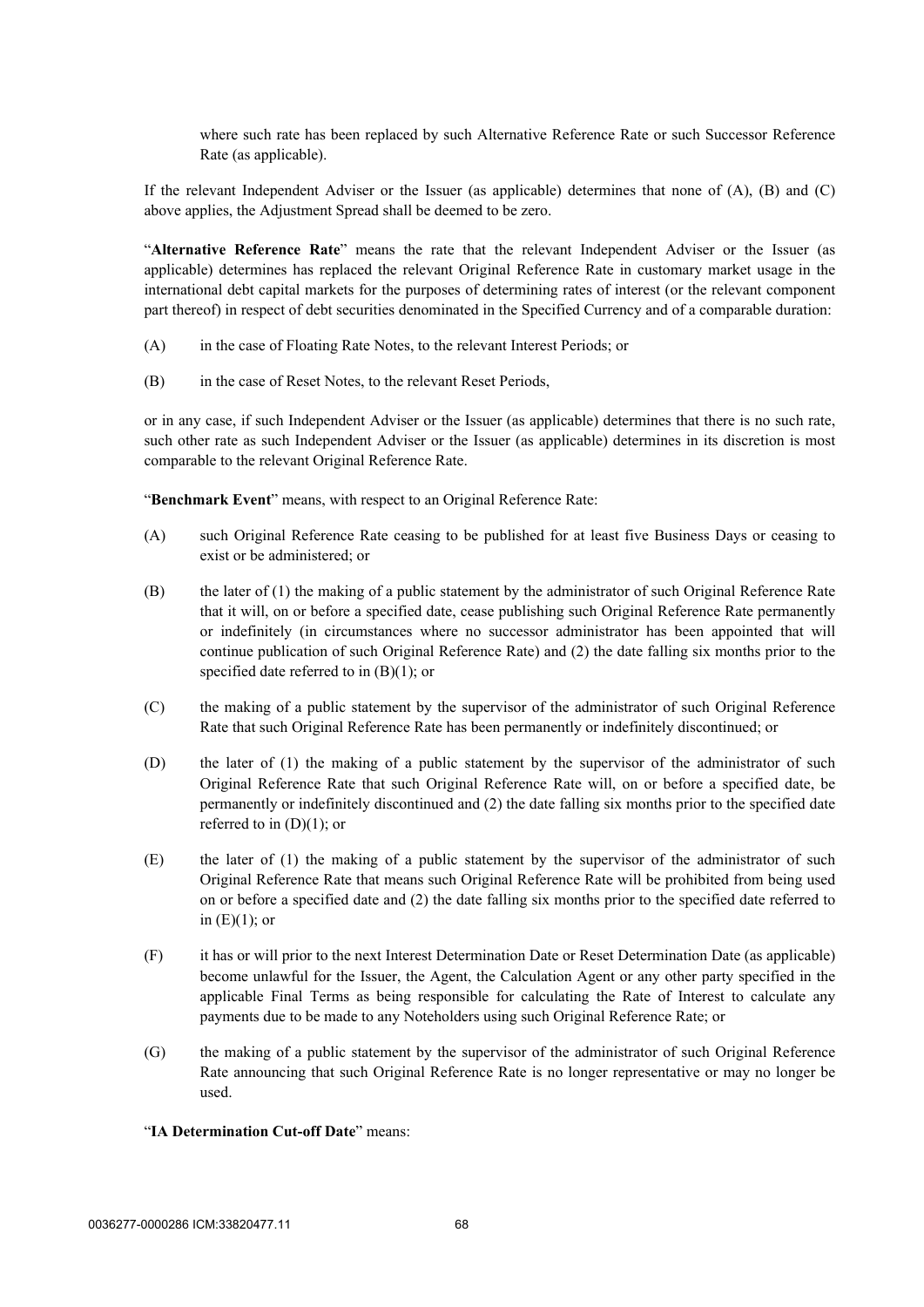- (A) in the case of Floating Rate Notes, in any Interest Period, the date that falls on the fifth Business Day prior to the Interest Determination Date relating to the next succeeding Interest Period; or
- (B) in the case of Reset Notes, in any Reset Period, the date that falls on the fifth Business Day prior to the Reset Determination Date relating to the next succeeding Reset Period.

"**Independent Adviser**" means an independent financial institution of international repute or other independent financial adviser experienced in the international debt capital markets, in each case appointed by the Issuer at its own expense.

#### "**Issuer Determination Cut-off Date**" means:

- (A) in the case of Floating Rate Notes, in any Interest Period, the date that falls on the third Business Day prior to the Interest Determination Date relating to the next succeeding Interest Period; or
- (B) in the case of Reset Notes, in any Reset Period, the date that falls on the third Business Day prior to the Reset Determination Date relating to the next succeeding Reset Period.

"**Original Reference Rate**" means the originally-specified reference rate of the Notes used to determine the relevant Rate of Interest (or any component part thereof) in respect of any Interest Period(s) or Reset Period(s) (provided that if, following one or more Benchmark Events, such originally specified reference rate of the Notes (or any Successor Reference Rate or Alternative Reference Rate which has replaced it) has been replaced by a (or a further) Successor Reference Rate or Alternative Reference Rate and a Benchmark Event subsequently occurs in respect of such Successor Reference Rate or Alternative Reference Rate, the term "Original Reference Rate" shall include any such Successor Reference Rate or Alternative Reference Rate).

"**Relevant Nominating Body**" means, in respect of an Original Reference Rate:

- (A) the central bank for the currency to which such Original Reference Rate relates, or any central bank or other supervisory authority which is responsible for supervising the administrator of such Original Reference Rate; or
- (B) any working group or committee sponsored by, chaired or co-chaired by or constituted at the request of (1) the central bank for the currency to which such Original Reference Rate relates, (2) any central bank or other supervisory authority which is responsible for supervising the administrator of such Original Reference Rate, (3) a group of the aforementioned central banks or other supervisory authorities, or (4) the Financial Stability Board or any part thereof.

### **7. Redemption and Purchase; Substitution and Variation**

### (a) *Redemption at Maturity*

Unless previously redeemed or purchased and cancelled as specified below or (pursuant to Condition  $7(n)$ ) substituted, each Note will be redeemed by the Issuer at its Final Redemption Amount specified in the applicable Final Terms or the Drawdown Prospectus (as the case may be) in the relevant Specified Currency on the Maturity Date specified in the applicable Final Terms or the Drawdown Prospectus (as the case may be).

### (b) *Redemption for Tax Reasons*

If, as a result of any amendment to or change in the laws or regulations of: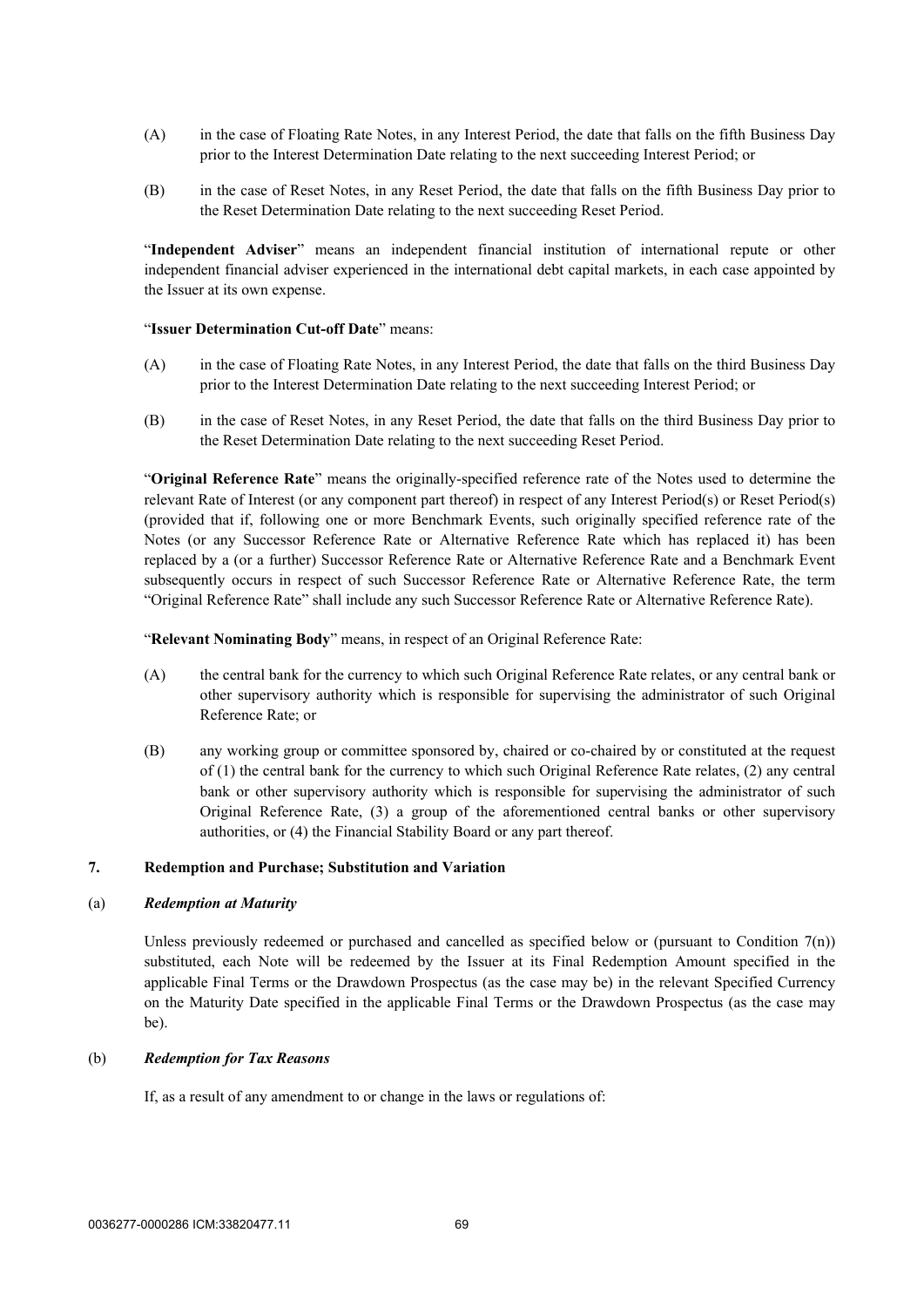- (x) in respect of subparagraphs [\(i\)](#page-72-0) or [\(ii\) below,](#page-72-1) the jurisdiction of incorporation of the Issuer or, if applicable, the Guarantor or, in the case of Alpha Bank issuing or guaranteeing Notes through a branch situated in a jurisdiction other than the Hellenic Republic, such other jurisdiction; or
- (y) in respect of subparagraph [\(iii\) below](#page-72-2), the Hellenic Republic, or in the case of Alpha Bank acting as Proceeds Recipient (as defined below) through a branch situated in a jurisdiction other than the Hellenic Republic, such other jurisdiction;

or in each case of any political subdivision thereof or any authority or agency therein or thereof having power to tax or any change in the application or official interpretation or administration of any such laws or regulations, which amendment or change becomes effective on or after the date on which agreement is reached to issue the most recent Tranche of Notes of the relevant Series:

- <span id="page-72-0"></span>(i) the Issuer would be required to pay additional amounts as provided in Condition [11,](#page-84-0) or the Guarantor (if applicable) would be unable for reasons outside its control to procure payment by the Issuer and in making payment itself would be required to pay additional amounts as provided in Condition [11](#page-84-0);
- <span id="page-72-1"></span>(ii) (in the case of Tier 2 Notes only) interest payments under or with respect to the Tier 2 Notes are no longer (partly or fully) deductible for tax purposes in the jurisdiction of the incorporation of the Issuer or, in the case of Alpha Bank issuing Notes through a branch situated in a jurisdiction other than the Hellenic Republic, such other jurisdiction; or
- <span id="page-72-2"></span>(iii) (in the case of Notes issued by Alpha PLC only) if a Proceeds On-Loan Tax Call is specified as being applicable in the applicable Final Terms or the Drawdown Prospectus (as the case may be) and the Proceeds Recipient is required to make any withholding or deduction for or on account of, any present or future taxes, duties, assessments or governmental charges of whatever nature imposed, collected, withheld, assessed or levied by or on behalf of the Hellenic Republic, or in the case of Alpha Bank acting as Proceeds Recipient through a branch situated in a jurisdiction other than the Hellenic Republic, such other jurisdiction, or in each case any political subdivision thereof or any authority or agency therein or thereof having power to tax, in respect of any amounts of principal, premium and interest in respect of any Proceeds On-Loan (as defined below) payable by or on behalf of the Proceeds Recipient and Alpha PLC and the Proceeds Recipient could not avoid the foregoing by taking measures reasonably available to it,

the Issuer may (subject (i) in the case of Senior Preferred Notes and Senior Non-Preferred Notes, to Condition  $7(1)$  and (ii) in the case of Tier 2 Notes, to Condition  $7(m)$ ), at its option and having given no less than the minimum period and not more than the maximum period of notice specified in the applicable Final Terms or Drawdown Prospectus (as the case may be) (ending, in the case of Notes which bear interest at a floating rate, on any Interest Payment Date) to the Agent and, in the case of an issue of Alpha Bank Notes, to the Alpha Bank Noteholders Agent and, in accordance with Condition [16,](#page-89-0) the Noteholders (which notice shall be irrevocable), redeem all (but not some only) of the outstanding Notes at their Early Redemption Amount as may be specified in the applicable Final Terms or the Drawdown Prospectus (as the case may be) together (if appropriate) with interest accrued to (but excluding) the date of redemption **provided that** in the case of redemption pursuant to subparagraph [\(i\) above](#page-72-0), no such notice of redemption shall be given earlier than 90 days prior to the earliest date on which the Issuer or, as the case may be, the Guarantor (if applicable) would be obliged to pay such additional amounts were a payment in respect of the Notes then due. Upon the expiry of such notice, the Issuer shall be bound to redeem the Notes accordingly.

In the case of Tier 2 Notes only, any redemption of the Notes in accordance with this Condition 7(b) is subject, in each case, to the Issuer demonstrating to the satisfaction of the Relevant Regulator that such change in tax treatment of such Notes is material and was not reasonably foreseeable at the time of their issuance.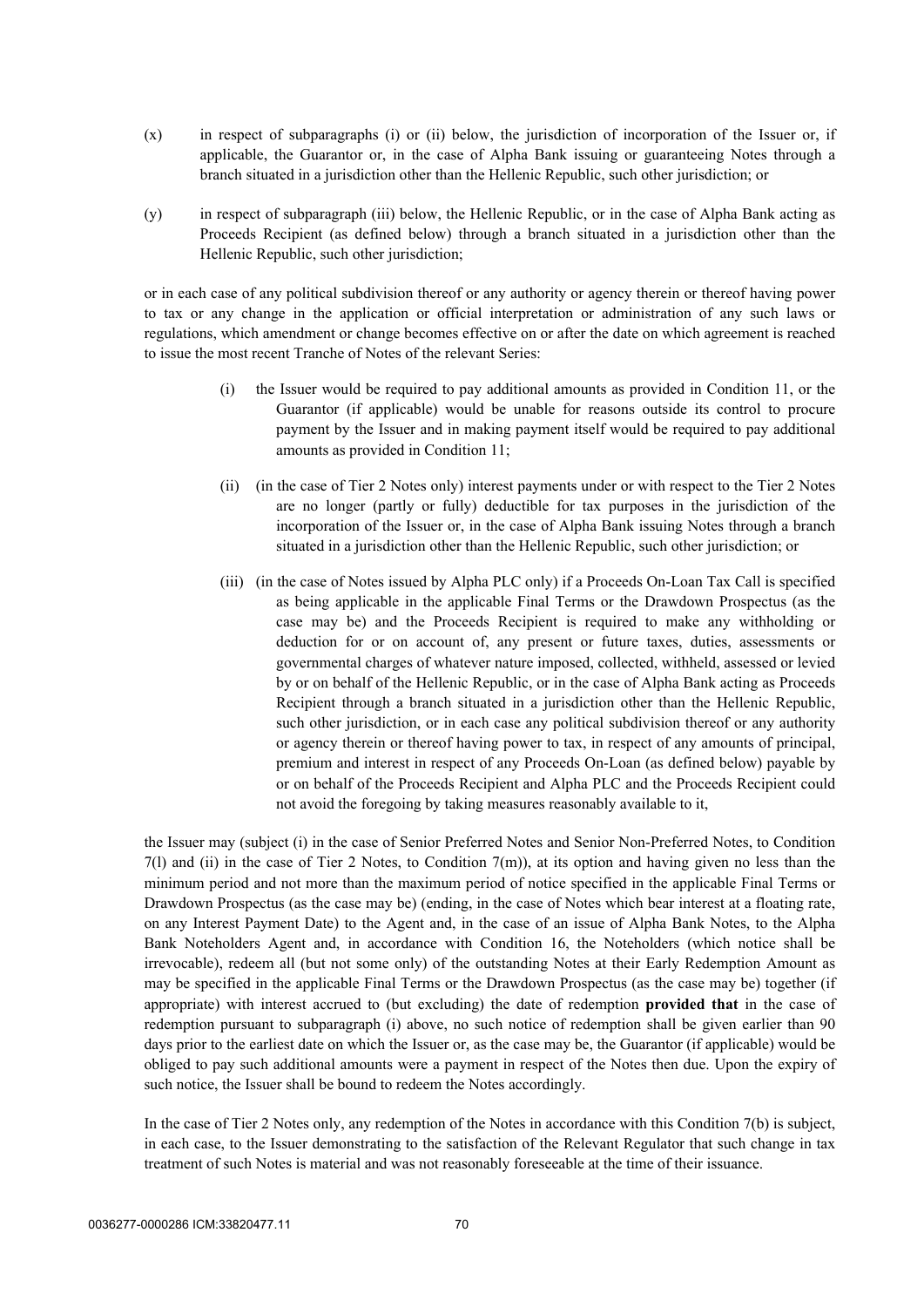The Issuer may not exercise such option in respect of any Note which is the subject of the prior exercise by the holder thereof of its option to require the redemption of such Note under Condition 7(f).

In these Conditions, "**Proceeds On-Loan**" means any loan made by Alpha PLC to Alpha Bank (or any branch of Alpha Bank) (the "**Proceeds Recipient**") with all (or substantially all) of the net proceeds of the Notes.

#### <span id="page-73-0"></span>(c) *Redemption following the occurrence of a Capital Disqualification Event*

This Condition [7\(c\)](#page-73-0) is applicable only in relation to Notes specified in the applicable Final Terms or the Drawdown Prospectus (as the case may be) as being Tier 2 Notes and references to "**Notes**" and "**Noteholders**" shall be construed accordingly.

Where this Condition [7\(c\)](#page-73-0) is specified as being applicable in the applicable Final Terms or the Drawdown Prospectus (as the case may be), if immediately prior to the giving of the notice referred to below, a Capital Disqualification Event has occurred and is continuing, the Issuer may (subject to Condition 7(m)), at its option and having given no less than the minimum period and not more than the maximum period of notice specified in the applicable Final Terms or Drawdown Prospectus (as the case may be) (ending, in the case of Notes which bear interest at a floating rate, on any Interest Payment Date) to the Agent and, in the case of an issue of Alpha Bank Notes, to the Alpha Bank Noteholders Agent and, in accordance with Condition [16](#page-89-0), the Noteholders (which notice shall be irrevocable), redeem all (but not some only) of the outstanding Notes at their Early Redemption Amount as may be specified in, the applicable Final Terms or the Drawdown Prospectus (as the case may be) together (if appropriate) with interest accrued to (but excluding) the date of redemption. Upon the expiry of such notice, the Issuer shall be bound to redeem the Notes accordingly.

#### In these Conditions:

"**BRRD**" means Directive 2014/59/EU establishing a framework for the recovery and resolution of credit institutions and investment firms, as amended by Directive (EU) 2019/879 as regards the loss-absorbing and recapitalisation capacity of credit and investment firms and Directive 98/26/EC, and as may be further amended or replaced from time to time;

A "**Capital Disqualification Event**" will occur if at any time, on or after the Issue Date of the most recent tranche of the relevant Series of Notes, there is a change in the regulatory classification of such Notes that results or would be likely to result in (i) the exclusion of such Notes in whole or, to the extent not prohibited by the Capital Regulations, in part from the Tier 2 Capital of Alpha Bank and/or the Group; and/or (ii) their reclassification, in whole or, to the extent not prohibited by the Capital Regulations, in part, as a lower quality form of regulatory capital of Alpha Bank and/or the Group, in each case other than where such exclusion or reclassification is only the result of any applicable limitation on such capital and provided (x) the Relevant Regulator considers that such change in the regulatory classification of such Notes is sufficiently certain and (y) Alpha Bank demonstrates to the satisfaction of the Relevant Regulator that such change in the regulatory reclassification of such Notes was not reasonably foreseeable at the time of their issuance;

"**Capital Regulations**" means at any time the laws, regulations, requirements, guidelines and policies relating to capital adequacy, resolution and/or solvency applicable to Alpha Bank including, without limitation to the generality of the foregoing, the BRRD, CRD IV and those regulations, requirements, guidelines and policies of the Relevant Regulator relating to capital adequacy, resolution and/or solvency then in effect in the Hellenic Republic (whether or not such requirements, guidelines or policies have the force of law and whether or not they are applied generally or specifically to Alpha Bank and/or the Group);

"**CRD IV**" means any or any combination of the CRD IV Directive, the CRR and any CRD IV Implementing Measures, all as amended or supplemented;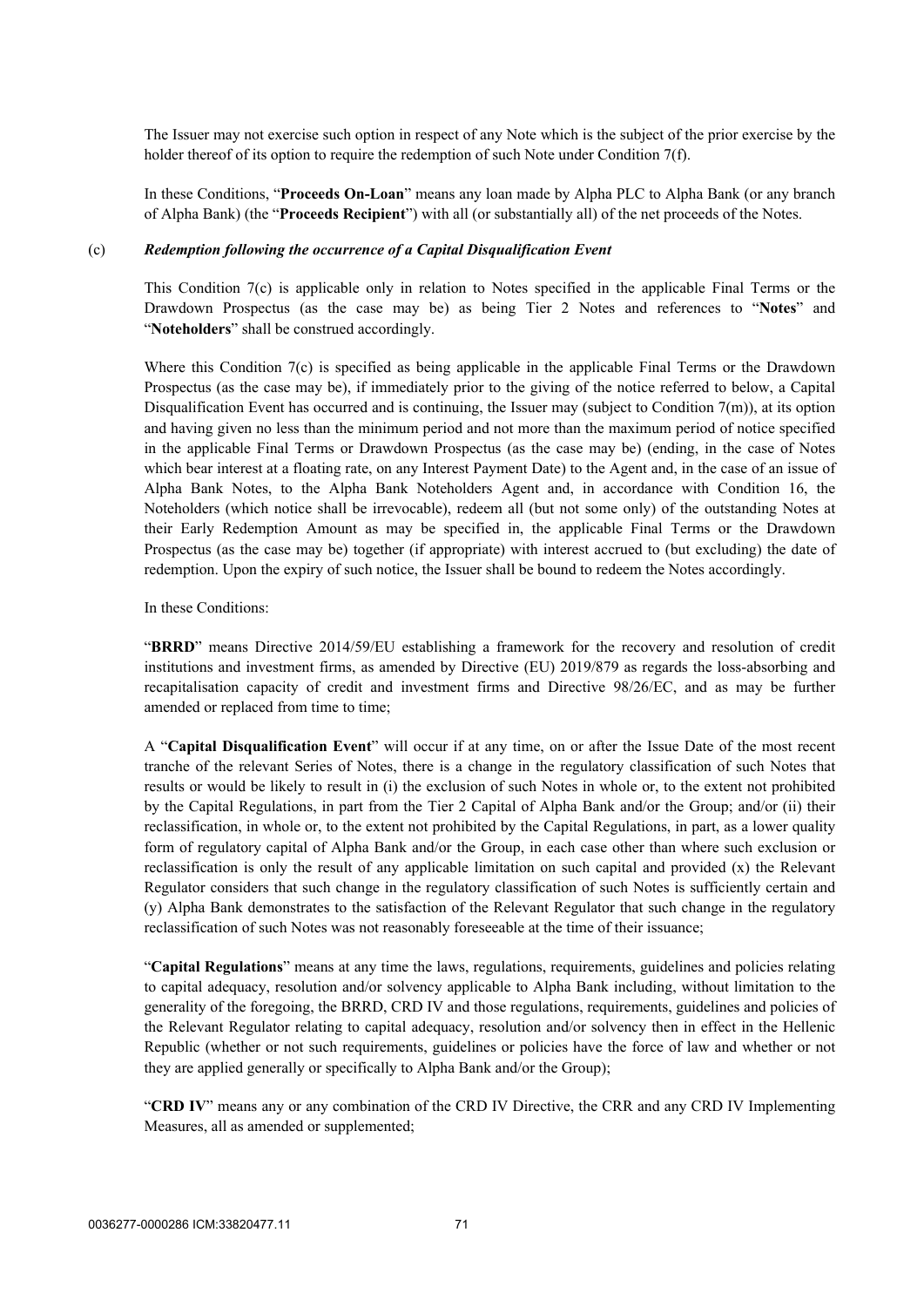"**CRD IV Directive**" means Directive 2013/36/EU of the European Parliament and of the Council of 26 June 2013, as amended by Directive (EU) 2019/878 of 20 May 2019 and as may be further amended or replaced from time to time;

"**CRD IV Implementing Measures**" means any regulatory capital rules implementing the CRD IV Directive or the CRR which may from time to time be introduced, including, but not limited to, delegated or implementing acts (regulatory technical standards) adopted by the European Commission, national laws and regulations, and regulations and guidelines issued by the Relevant Regulator, the European Banking Authority or any other relevant authority, which are applicable to Alpha Bank (on a stand-alone basis) or the Group (on a consolidated basis) and which prescribe the requirements to be fulfilled by financial instruments for inclusion in the regulatory capital of Alpha Bank (on a stand-alone or consolidated basis); and

"**CRR**" means Regulation (EU) No 575/2013 of the European Parliament and of the Council of 26 June 2013 on the prudential requirements for credit institutions and investment firms and amending Regulation (EU) No 648/2012, as amended by Regulation (EU) 2019/876 of 20 May 2019 as regards the leverage ratio, the net stable funding ratio, requirements for own funds and eligible liabilities, counterparty credit risk, market risk, exposures to central counterparties, exposures to collective investment undertakings, large exposures, reporting and disclosure requirements, and as may be further amended or replaced from time to time;

"**Group**" means Alpha Bank and its subsidiaries and subsidiary undertakings from time to time;

"**Relevant Regulator**" means the European Central Bank or such other body or authority having primary supervisory authority or resolution authority with respect to Alpha Bank and/or the Group; and

"**Tier 2 Capital**" has the meaning given to it by the Relevant Regulator from time to time.

#### <span id="page-74-0"></span>(d) *Redemption following the occurrence of MREL Disqualification Event*

This Condition [7\(d\)](#page-74-0) is applicable only in relation to Notes issued by Alpha Bank which are specified in the applicable Final Terms or the Drawdown Prospectus (as the case may be) as being Senior Non-Preferred Notes or Senior Preferred Notes and references to "**Notes**" and "**Noteholders**" shall be construed accordingly.

Where this Condition [7\(d\)](#page-74-0) is specified as being applicable in the applicable Final Terms or the Drawdown Prospectus (as the case may be), if immediately prior to the giving of the notice referred to below, Alpha Bank determines that an MREL Disqualification Event has occurred and is continuing, the Issuer may (subject to Condition [7\(l\)](#page-77-0)) at its option and having given no less than the minimum period and not more than the maximum period of notice specified in the applicable Final Terms or Drawdown Prospectus (as the case may be) (ending, in the case of Notes which bear interest at a floating rate, on any Interest Payment Date) to the Agent and, in the case of an issue of Alpha Bank Notes, to the Alpha Bank Noteholders Agent and, in accordance with Condition 16, the Noteholders (which notice shall be irrevocable), redeem all (but not some only) of the outstanding Notes at their Early Redemption Amount as may be specified in, the applicable Final Terms or the Drawdown Prospectus (as the case may be) together (if appropriate) with interest accrued to (but excluding) the date of redemption. Upon the expiry of such notice, the Issuer shall be bound to redeem the Notes accordingly.

An "**MREL Disqualification Event**" shall be deemed to occur if, at any time, all or part of the aggregate outstanding principal amount of such Series of Notes are, or (in the opinion of the Issuer, the Relevant Regulator and/or the Relevant Resolution Authority (as defined in Condition 20 below)) are likely to be, excluded fully or partially from the eligible liabilities available to meet the MREL Requirements of Alpha Bank and/or the Group; provided that an MREL Disqualification Event shall not occur where (a) the exclusion of such Series of Senior Preferred Notes or Senior Non-Preferred Notes from availability to meet the MREL Requirements is due to (i) the remaining maturity of such Notes being less than any period prescribed thereunder, or (ii) the relevant Notes being bought back by or on behalf of the Issuer or any of its Subsidiaries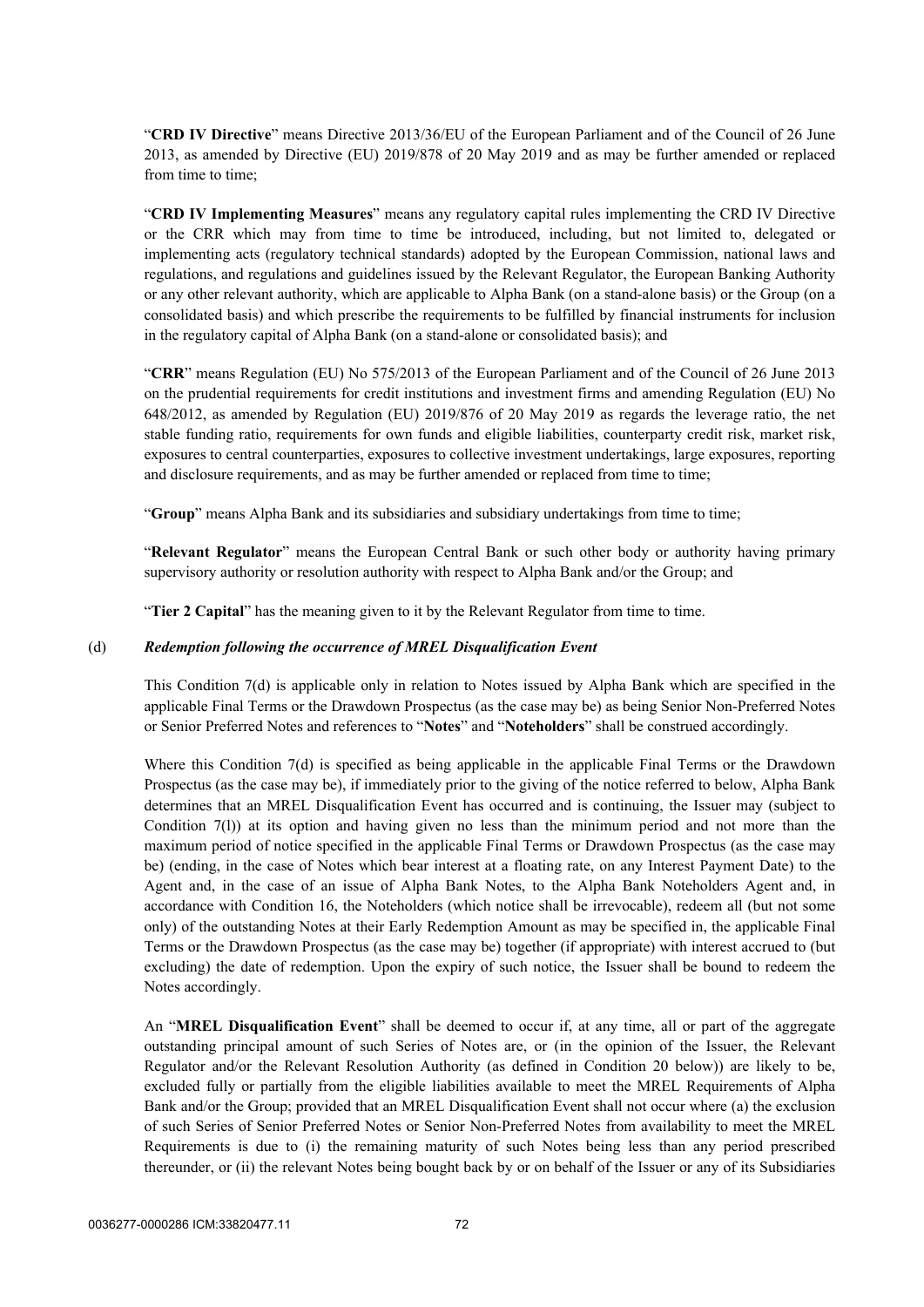or (b) the exclusion of all or some of a Series of Senior Preferred Notes from availability to meet the MREL Requirements is solely due to (i) such Senior Preferred Notes failing to meet a requirement in relation to their ranking on insolvency of the Issuer or (ii) there being insufficient headroom for such Senior Preferred Notes within a prescribed exception to the otherwise applicable general requirements for eligible liabilities, if any.

"**MREL Requirements**" means, at any time, the laws, regulations, requirements, guidelines, rules, standards and policies relating to minimum requirements for own funds and eligible liabilities and/or loss-absorbing capacity instruments applicable to Alpha Bank and/or the Group at such time, including, without limitation to the generality of the foregoing, any delegated or implementing acts (such as regulatory technical standards) adopted by the European Commission and any regulations, requirements, guidelines, rules, standards and policies relating to minimum requirements for own funds and eligible liabilities and/or loss absorbing capacity instruments adopted by the Hellenic Republic, the Relevant Regulator or the Relevant Resolution Authority from time to time (whether or not such requirements, guidelines or policies are applied generally or specifically to Alpha Bank and/or the Group), as any of the preceding laws, regulations, requirements, guidelines, rules, standards, policies or interpretations may be amended, supplemented, superseded or replaced from time to time.

#### <span id="page-75-1"></span>(e) *Redemption at the Option of the Issuer (Issuer Call)*

If an Issuer Call is specified as being applicable in the applicable Final Terms or the Drawdown Prospectus (as the case may be), the Issuer may, (subject (i) in the case of Senior Preferred Notes and Senior Non-Preferred Notes, to Condition 7(1) and (ii) in the case of Tier 2 Notes, to Condition 7(m)), having (unless otherwise specified in the applicable Final Terms or the Drawdown Prospectus (as the case may be)) given not more than the maximum period nor less than minimum period of notice specified in the applicable Final Terms or Drawdown Prospectus (as the case may be) to the Agent and, in the case of an issue of Alpha Bank Notes, to the Alpha Bank Noteholders Agent and, in accordance with Condition [16,](#page-89-0) the Noteholders (which notice shall be irrevocable), redeem all or some only of the Notes then outstanding on any Optional Redemption Date and at the Optional Redemption Amount(s) specified in the applicable Final Terms or the Drawdown Prospectus (as the case may be) together, if applicable, with interest accrued to (but excluding) the relevant Optional Redemption Date. Upon the expiry of such notice, the Issuer shall be bound to redeem the Notes accordingly.

In the event of a redemption of some only of the Notes, such redemption must be of a nominal amount being not less than the Minimum Redemption Amount or not more than a Maximum Redemption Amount, both as indicated in the applicable Final Terms or the Drawdown Prospectus (as the case may be). In the case of a partial redemption of definitive Notes, the Notes to be redeemed will be selected individually by not more than 30 days prior to the date fixed for redemption and a list of the Notes called for redemption will be published in accordance with Condition [16](#page-89-0) not less than 15 days prior to such date. In the case of a partial redemption of Notes which are represented by a global Note, the relevant Notes will be selected in accordance with the rules of Euroclear and/or Clearstream, Luxembourg (to be reflected in the records of Euroclear and Clearstream, Luxembourg as either a pool factor or a reduction in nominal amount at their discretion).

#### <span id="page-75-0"></span>(f) *Redemption at the Option of the Noteholders (Investor Put)*

This Condition [7\(f\)](#page-75-0) is applicable only in relation to Notes specified in the applicable Final Terms or the Drawdown Prospectus (as the case may be) as being Senior Preferred Liquidity Notes and references to "**Notes**" and "**Noteholders**" shall be construed accordingly.

If Investor Put is specified as being applicable in the applicable Final Terms or the Drawdown Prospectus (as the case may be), upon any Noteholder giving to the Issuer in accordance with Condition [16](#page-89-0) not more than the maximum period of notice nor less than the minimum period of notice specified in the applicable Final Terms or Drawdown Prospectus (as the case may be) (which notice shall be irrevocable), the Issuer will, upon the expiry of such notice, redeem subject to, and in accordance with, the terms specified in the applicable Final Terms or the Drawdown Prospectus (as the case may be) such Note on the Optional Redemption Date and at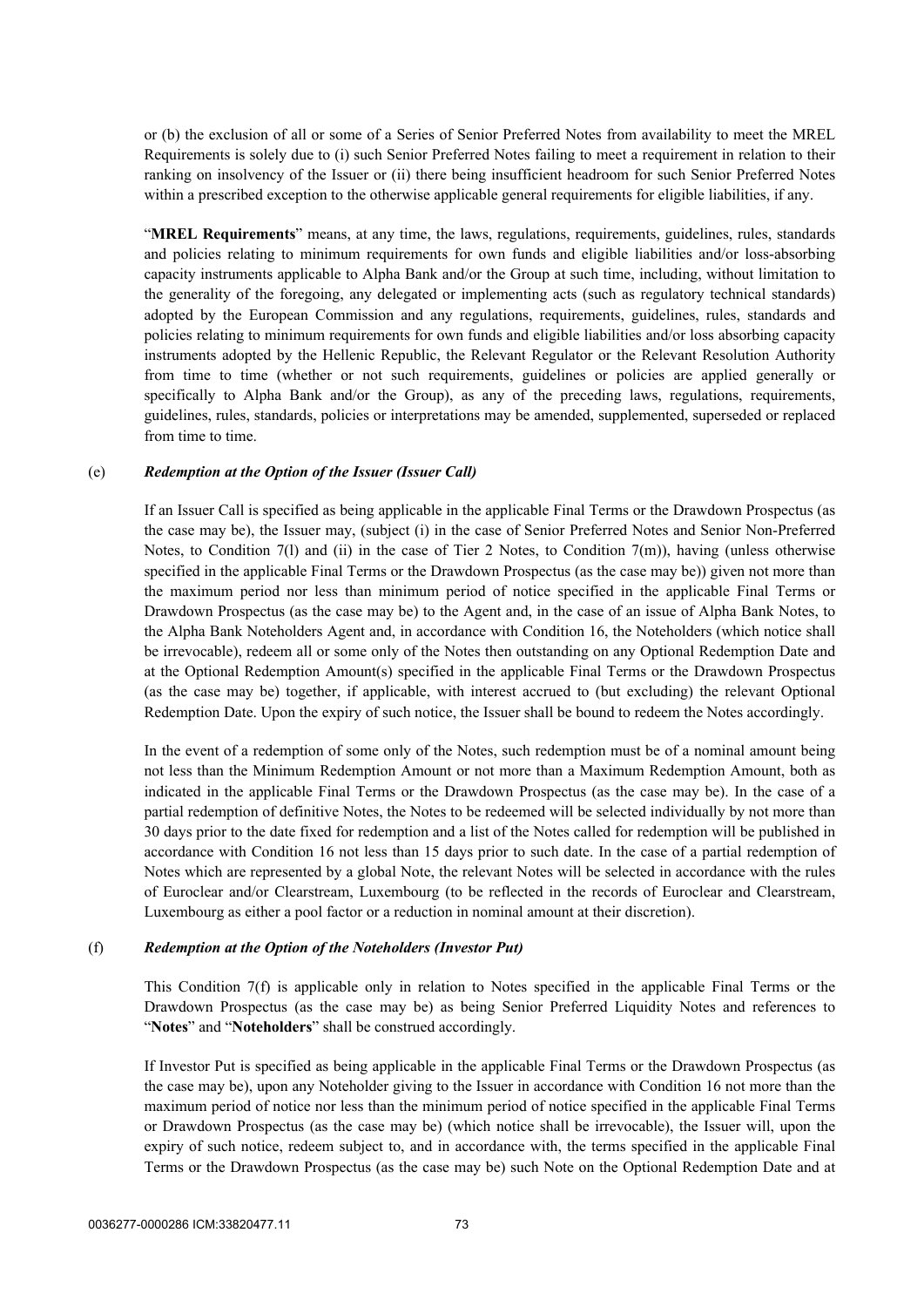the Optional Redemption Amount specified in the applicable Final Terms or the Drawdown Prospectus (as the case may be) together, if applicable, with interest accrued to (but excluding) the relevant Optional Redemption Date.

If this Note is in definitive form, to exercise any right to require redemption of this Note the holder of this Note must deliver such Note at the specified office of any Paying Agent at any time during normal business hours of such Paying Agent falling within the notice period, accompanied by a duly completed and signed notice of exercise in the form (for the time being current) obtainable from any specified office of any Paying Agent (a "**Put Notice**") and in which the holder must specify a bank account to which payment is to be made under this Condition 7(f).

Any Put Notice given by a holder of any Note pursuant to this Condition [7\(f\)](#page-75-0) shall be irrevocable except where prior to the due date of repayment an Event of Default shall have occurred and be continuing in which event such holder, at its option, may elect by notice to the Issuer to withdraw the notice given pursuant to this Condition [7\(f\).](#page-75-0) In addition, the holder of a Note may not exercise such option in respect of any Notes which are the subject of an exercise by the Issuer of its option to redeem such Notes under either Condition 7(b) or Condition 7(e).

#### <span id="page-76-0"></span>(g) *Early Redemption Amounts*

For the purposes of Conditions [7\(b\),](#page-71-0) [7\(c\)](#page-73-0), [7\(d\)](#page-74-0) and [12](#page-85-0), each Note will be redeemed at an amount (the "**Early Redemption Amount**") determined or calculated as follows:

- (i) in the case of a Note with a Final Redemption Amount equal to the Issue Price of the first Tranche of the Series, at the Final Redemption Amount thereof; or
- (ii) in the case of a Note (other than a Zero Coupon Note) with a Final Redemption Amount which is or may be less or greater than the Issue Price of the first Tranche of the Series, at the amount set out in the applicable Final Terms or the Drawdown Prospectus (as the case may be) or, if no such amount or manner is set out in that Final Terms or the Drawdown Prospectus (as the case may be), at their nominal amount; or
- <span id="page-76-1"></span>(iii) in the case of a Zero Coupon Note, at an amount (the "**Amortised Face Amount**") calculated in accordance with the following formula:

Early Redemption Amount =  $RP \times (1 + AY)^y$ 

where:

- "**RP**" means the Reference Price;
- "**AY**" means the Accrual Yield expressed as a decimal; and
- "**y**" is the Day Count Fraction specified in the applicable Final Terms which will be either (i) 30/360 (in which case the numerator will be equal to the number of days (calculated on the basis of a 360-day year consisting of 12 months of 30 days each) from (and including) the Issue Date of the first Tranche of the Notes to (but excluding) the date fixed for redemption or (as the case may be) the date upon which such Note becomes due and repayable and the denominator will be 360) or (ii) Actual/360 (in which case the numerator will be equal to the actual number of days from (and including) the Issue Date of the first Tranche of the Notes to (but excluding) the date fixed for redemption or (as the case may be) the date upon which such Note becomes due and repayable and the denominator will be 360) or (iii) Actual/365 (in which case the numerator will be equal to the actual number of days from (and including)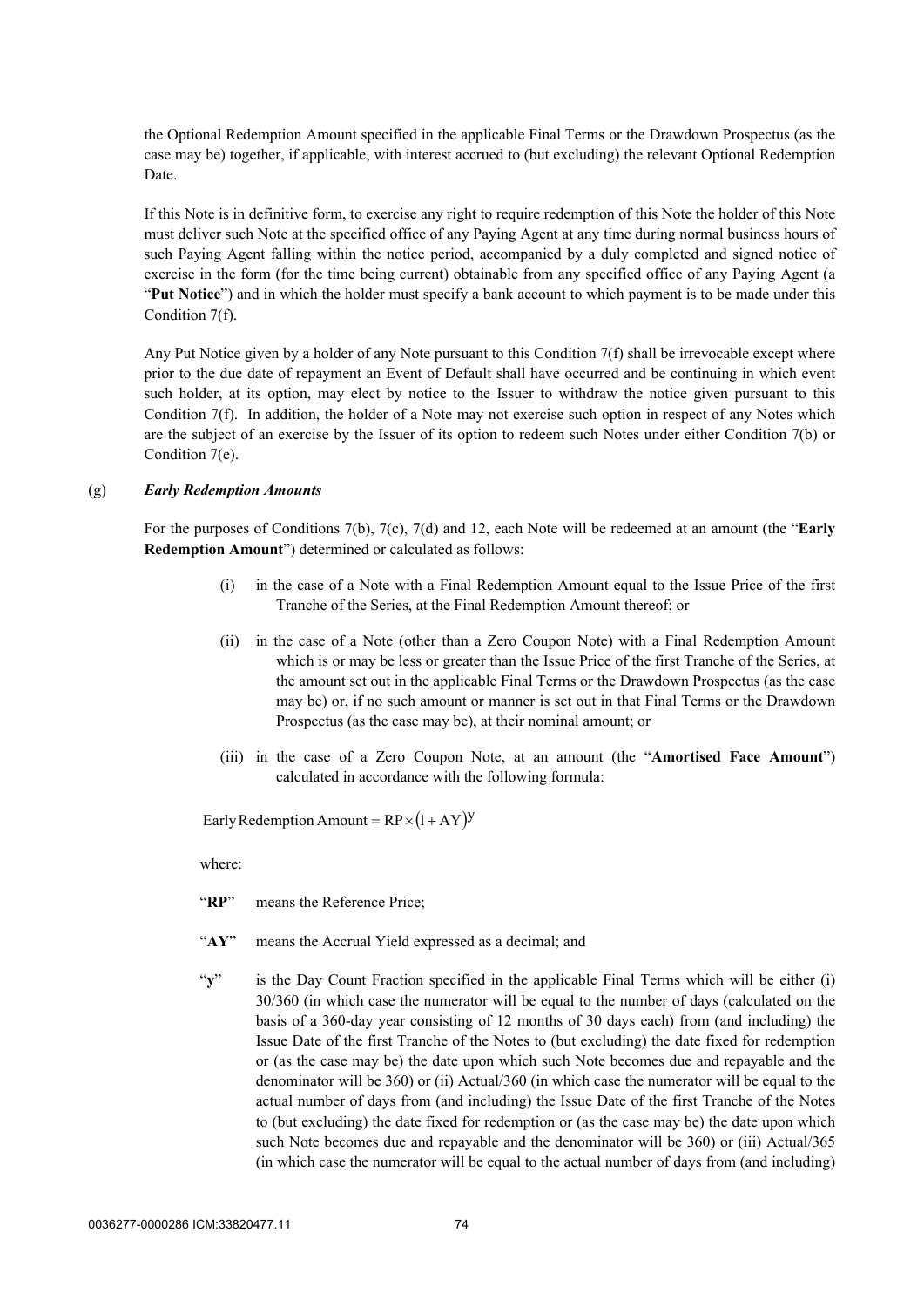the Issue Date of the first Tranche of the Notes to (but excluding) the date fixed for redemption or (as the case may be) the date upon which such Note becomes due and repayable and the denominator will be 365).

#### <span id="page-77-1"></span>(h) *Specific redemption provisions applicable to certain types of Exempt Notes*

The Final Redemption Amount, any Optional Redemption Amount and the Early Redemption Amount in respect of Index Linked Redemption Notes may be specified in, or determined in the manner specified in, the applicable Pricing Supplement. For the purposes of Conditions [7\(b\),](#page-71-0) [7\(c\)](#page-73-0) and [7\(d\),](#page-74-0) Index Linked Interest Notes may be redeemed only on an Interest Payment Date.

#### (i) *Purchases*

The Issuer, the Guarantor (if applicable) or any Subsidiary (as defined in the Agency Agreement) of the Issuer or the Guarantor (if applicable) may (subject (i) in the case of Senior Preferred Notes and Senior Non-Preferred Notes, to Condition 7(1) and (ii) in the case of Tier 2 Notes, to Condition 7(m)), at any time purchase Notes (together, in the case of definitive Notes, with all Coupons and Talons appertaining thereto) in any manner and at any price. Such Notes may be held, reissued, resold or, at the option of the Issuer or the Guarantor, as the case may be, surrendered to any Paying Agent for cancellation.

#### (j) *Cancellation*

All Notes which are redeemed in full or substituted will forthwith be cancelled (together with all unmatured Coupons and Talons attached thereto or surrendered therewith at the time of redemption). All Notes so cancelled and the Notes which are purchased and cancelled pursuant to Condition 7(i) [\(above\)](#page-77-1) (together with all unmatured Coupons and Talons attached thereto or delivered therewith) shall be forwarded to the Agent and cannot be reissued or resold.

#### (k) *Late Payment on Zero Coupon Notes*

If the amount payable in respect of any Zero Coupon Note upon redemption of such Zero Coupon Note pursuant to Conditions [7](#page-71-1)[\(a\)](#page-71-2), [\(b\)](#page-71-0), [\(c\),](#page-73-0) [\(d\),](#page-74-0) [\(e\)](#page-75-1) or [\(f\) above](#page-75-0) or upon its becoming due and repayable as provided in Condition [12](#page-85-0) is improperly withheld or refused, the amount due and repayable in respect of such Zero Coupon Note shall be the amount calculated as provided in Condition  $7(g)(iii)$  $7(g)(iii)$  $7(g)(iii)$  above as though the references therein to the date fixed for redemption or the date upon which the Zero Coupon Note becomes due and repayable were replaced by references to the date which is the earlier of:

- (1) the date on which all amounts due in respect of the Zero Coupon Note have been paid; and
- (2) the date on which the full amount of the moneys payable has been received by the Agent and notice to that effect has been given to the Noteholders in accordance with Condition [16](#page-89-0).

#### <span id="page-77-0"></span>(l) *Conditions to Substitution, Variation, Redemption and Purchase of Senior Preferred Notes and Senior Non-Preferred Notes*

This Condition 7(l) only applies to Senior Preferred Notes and Senior Non-Preferred Notes and references in this Condition 7(l) to "**Notes**" and "**Noteholders**" shall be construed accordingly.

Any redemption or purchase of Notes in accordance with Condition [7\(b\)](#page-71-0), [\(d\)](#page-74-0), [\(e\)](#page-75-1) or (i) above is subject to:

(1) the Issuer giving notice to the Relevant Resolution Authority and the Relevant Resolution Authority granting prior permission to redeem or purchase the relevant Notes (in each case to the extent, and in the manner, then required by the MREL Requirements); and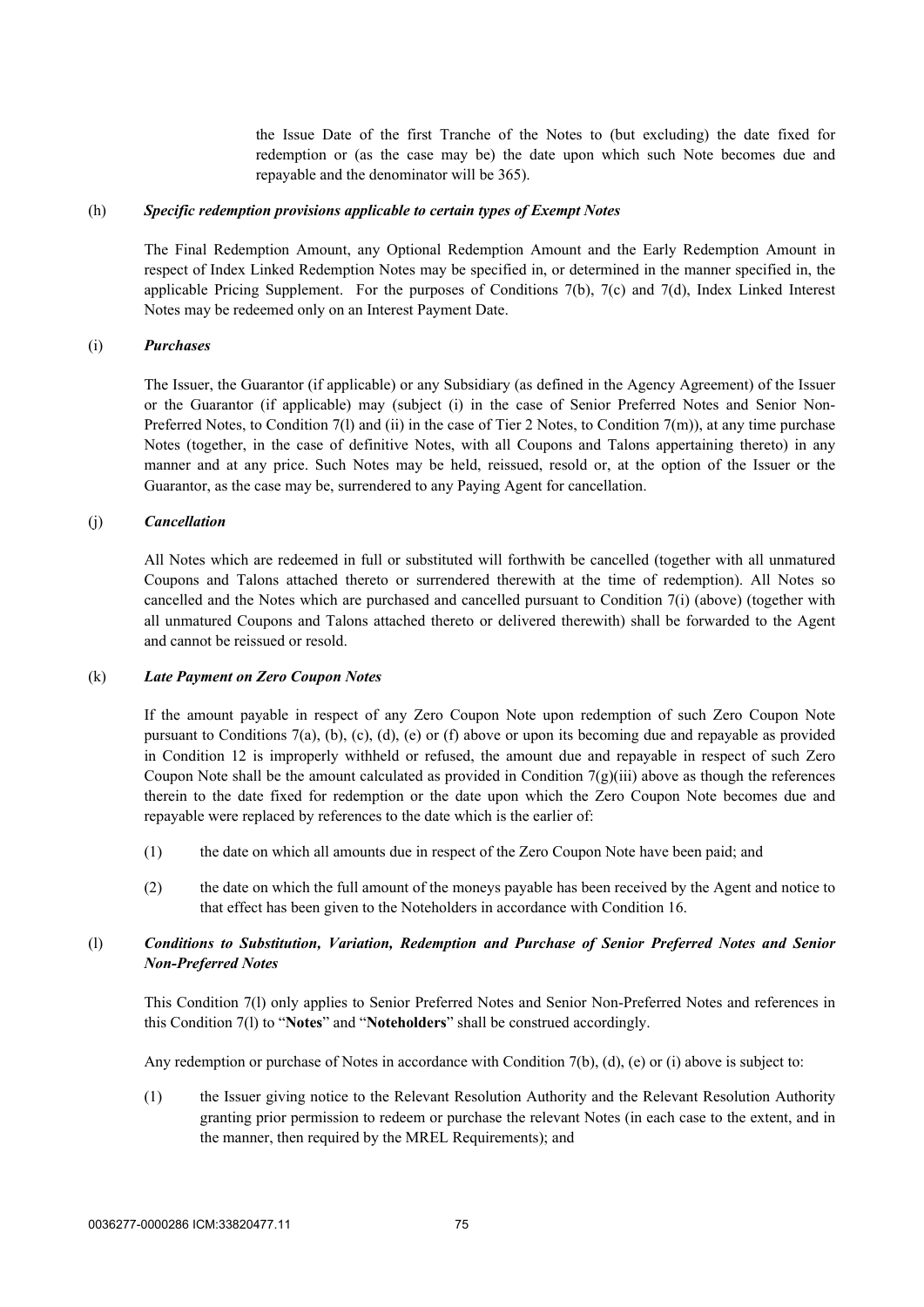(2) compliance by the Issuer with any alternative or additional pre-conditions to redemption or purchase, as applicable, set out in the MREL Requirements (including any requirements applicable to such redemption or purchase due to the qualification of such Notes at such time as eligible liabilities to meet the MREL Requirements).

To the extent required by the MREL Requirements (including any requirements applicable to the modification, substitution or variation of the Notes due to the qualification of such Notes at such time as eligible liabilities available to meet the MREL Requirements), any substitution or variation in accordance with Condition 7(n) or any modification (other than any modification which is made to correct a manifest error) of these Conditions, the Deed of Covenant or the Notes (as the case may be), or substitution of the Issuer as principal debtor under the Notes, the Deed of Covenant or the Agency Agreement, in each case pursuant to Condition 13 and/or Condition 17 (as the case may be), will only be permitted if the Issuer has first given notice to the Relevant Resolution Authority of such substitution, variation or modification (as the case may be), and the Relevant Resolution Authority has not objected to such substitution, variation or modification (as the case may be).

#### (m) *Conditions to Substitution, Variation, Redemption and Purchase of Tier 2 Notes*

This Condition 7(m) only applies to Tier 2 Notes and references in this Condition 7(m) to "**Notes**" and "**Noteholders**" shall be construed accordingly.

Any redemption or purchase of Notes in accordance with Condition [7\(b\)](#page-71-0), [\(c\)](#page-73-0), [\(e\)](#page-75-1) or (i) above is subject to:

- (1) Alpha Bank giving notice to the Relevant Regulator and the Relevant Regulator granting prior permission to redeem or purchase the relevant Notes (in each case to the extent, and in the manner, then required by the Capital Regulations); and
- (2) compliance by the Issuer with any alternative or additional pre-conditions to redemption or purchase, as applicable, set out in the Capital Regulations.

To the extent required by the Capital Regulations, any substitution or variation in accordance with Condition 7(n) or any modification (other than any modification which is made to correct a manifest error) of these Conditions, the Deed of Covenant, the Guarantee (if applicable) or the Notes (as the case may be), or substitution of the Issuer or the Guarantor as principal debtor or guarantor, as the case may be, under the Notes, the Deed of Covenant, the Guarantee or the Agency Agreement (as the case may be), in each case pursuant to Condition 13 and/or Condition 17 (as the case may be), will only be permitted if Alpha Bank has first given notice to the Relevant Regulator of such substitution, variation or modification (as the case may be), and the Relevant Regulator has not objected to such substitution, variation or modification (as the case may be).

For the avoidance of doubt, the Capital Regulations currently include the requirements outlined in Articles 77 and 78(4) of the CRR.

#### (n) *Substitution and Variation*

If "Substitution and Variation" is specified as being applicable in the relevant Final Terms or Drawdown Prospectus (as the case may be), then with respect to:

- (1) any Series of Senior Preferred Notes or Senior Non-Preferred Notes, if at any time an MREL Disqualification Event has occurred and is continuing; or
- (2) any Series of Tier 2 Notes, if at any time a Capital Disqualification Event has occurred and is continuing; or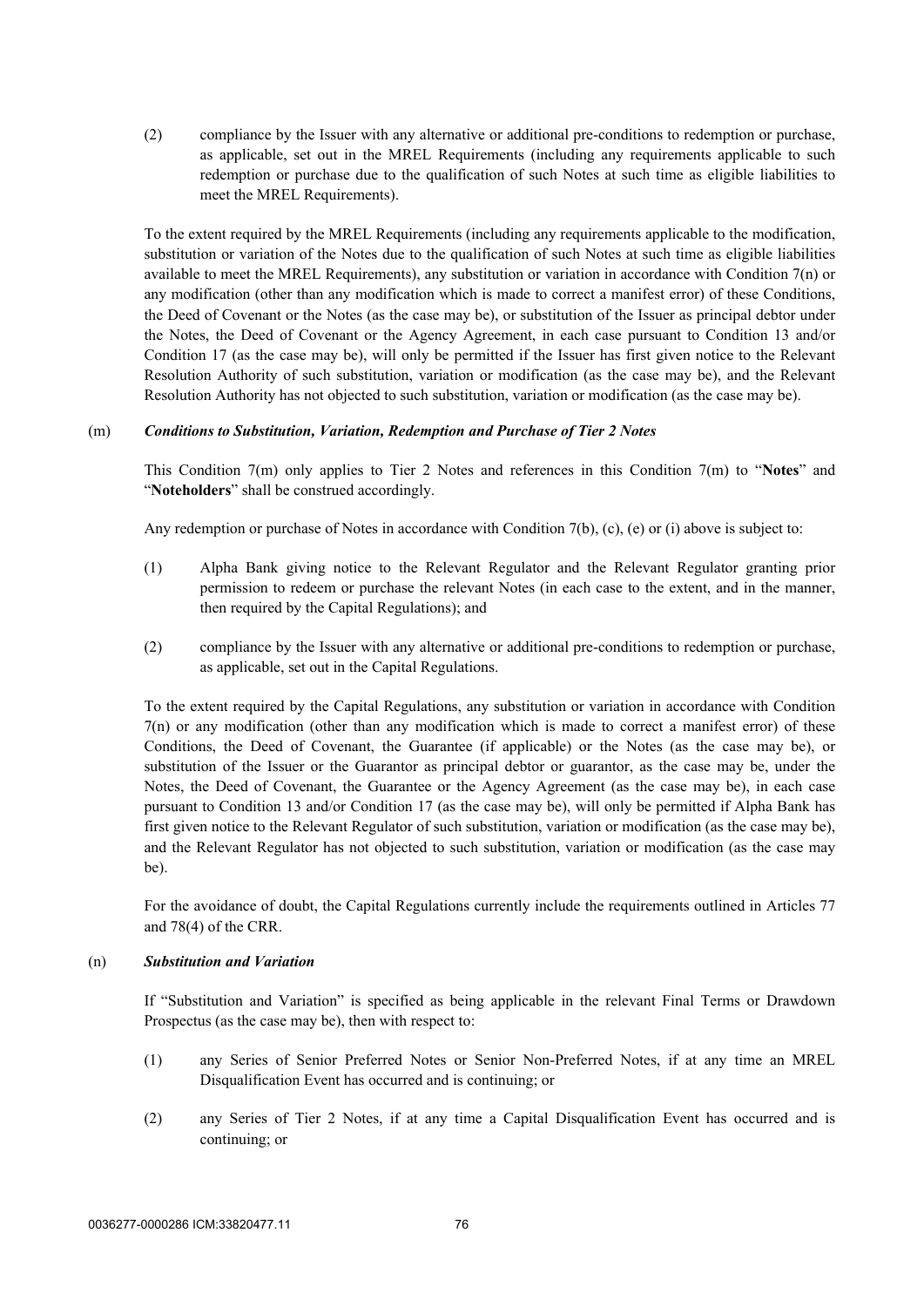(3) any Series of Senior Preferred Liquidity Notes, Senior Preferred Notes, Senior Non-Preferred Notes or Tier 2 Notes, if at any time any of the events described in Condition 6(b) has occurred and is continuing or in order to ensure the effectiveness and enforceability of Condition 20 or Clause 11 of the Deed of Guarantee (where applicable),

the Issuer and (if applicable) the Guarantor may, subject to, in the case of Senior Preferred Notes or Senior Non-Preferred Notes, compliance with Condition 7(l) and, in the case of Tier 2 Notes, compliance with Condition 7(m) (without any requirement for the consent or approval of the holders of the relevant Notes of that Series) and having given not less than thirty nor more than sixty days' notice to the holders of the Notes of that Series, at any time either substitute all (but not some only) of such Notes, or vary the terms of such Notes or the Guarantee (if applicable) so that the Notes remain or, as appropriate, become, Qualifying Senior Preferred Liquidity Notes, Qualifying Senior Preferred Notes, Qualifying Senior Non-Preferred Notes or Qualifying Tier 2 Notes, as applicable, provided that such variation or substitution does not itself give rise to any right of the Issuer to redeem the varied or substituted Notes.

In connection with any substitution or variation in accordance with this Condition 7(n), the Issuer shall comply with the rules of any stock exchange on which such Notes are for the time being listed or admitted to trading.

In these Conditions:

#### "**Qualifying Senior Non-Preferred Notes**" means securities issued by the Issuer that:

- (i) other than in respect of the effectiveness and enforceability of Condition 20, have terms not materially less favourable to holders of the relevant Series of Senior Non-Preferred Notes as a class (as reasonably determined by the Issuer) than the terms of the Senior Non-Preferred Notes and they shall also: (A) contain terms which will result in such securities being eligible to count towards fulfilment of Alpha Bank's and/or the Group's (as applicable) minimum requirements for own funds and eligible liabilities under applicable MREL Requirements; (B) have a ranking at least equal to that of the Senior Non-Preferred Notes; (C) have at least the same interest rate and the same Interest Payment Dates as those from time to time applying to the Senior Non-Preferred Notes; (D) have the same redemption rights and obligations as the Senior Non-Preferred Notes; (E) preserve any existing rights under the Senior Non-Preferred Notes to accrued interest; (F) do not contain terms which provide for interest cancellation or deferral; (G) do not contain terms providing for loss absorption through principal write-down or conversion to ordinary shares (but without prejudice to any acknowledgement of statutory resolution powers substantially similar to Condition 20); and (H) in the event the Notes carry a rating from one or more Rating Agencies immediately prior to such variation or substitution, are assigned (or maintain) the same credit ratings as were assigned to the Senior Non-Preferred Notes by each such Rating Agency immediately prior to such variation or substitution; and
- (ii) are listed on a recognised stock exchange if the Senior Non-Preferred Notes were listed on a recognised stock exchange immediately prior to such variation or substitution;

"**Qualifying Senior Preferred Liquidity Notes**" means securities issued by the Issuer (or, if different, Alpha Bank or any wholly owned direct or indirect subsidiary of Alpha Bank with a guarantee of such obligations by Alpha Bank) that:

(i) other than in respect of the effectiveness and enforceability of Condition 20 or Clause 11 of the Deed of Guarantee, have terms not materially less favourable to holders of the relevant Series of Senior Preferred Liquidity Notes as a class (as reasonably determined by the Issuer and, in the case of Senior Preferred Liquidity Notes issued by Alpha PLC, the Guarantor) than the terms of the Senior Preferred Liquidity Notes including, with respect to securities issued by Alpha PLC, in relation to the Guarantee and they shall also (A) have a ranking at least equal to that of the Senior Preferred Liquidity Notes and (if applicable) the Guarantee in respect of such Senior Preferred Liquidity Notes; (B) have at least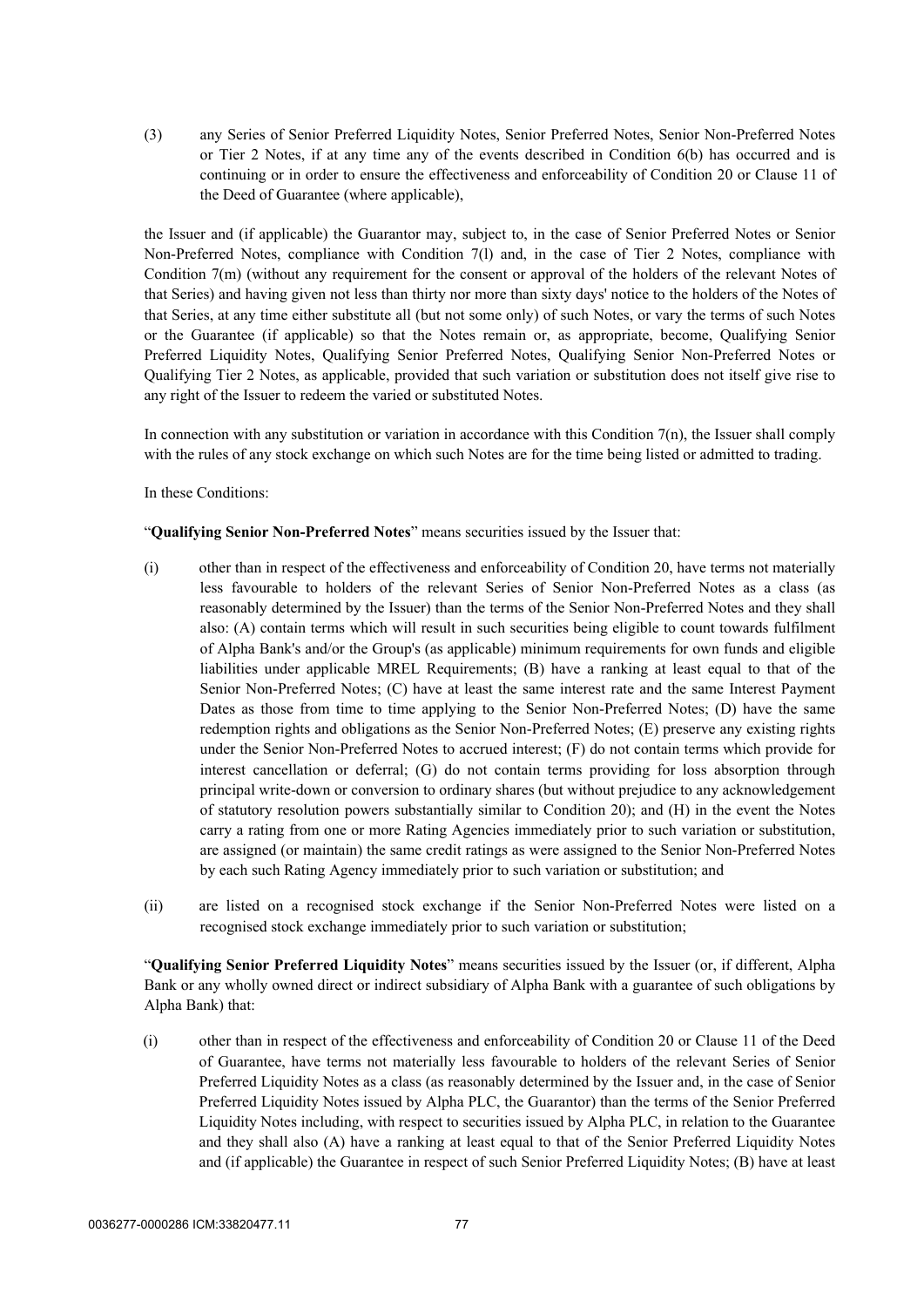the same interest rate and the same Interest Payment Dates as those from time to time applying to the Senior Preferred Liquidity Notes; (C) have the same redemption rights and obligations as the Senior Preferred Liquidity Notes; (D) preserve any existing rights under the Senior Preferred Liquidity Notes to accrued interest; (E) do not contain terms which provide for interest cancellation or deferral; (F) do not contain terms providing for loss absorption through principal write-down or conversion to ordinary shares (but without prejudice to any acknowledgement of statutory resolution powers substantially similar to Condition 20 or Clause 11 of the Deed of Guarantee); and (G) in the event the Notes carry a rating from one or more Rating Agencies immediately prior to such variation or substitution, are assigned (or maintain) the same credit ratings as were assigned by each such Rating Agency to the Senior Preferred Liquidity Notes immediately prior to such variation or substitution; and

(ii) are listed on a recognised stock exchange (where the Issuer is Alpha PLC, within the meaning of section 1005 of the Income Tax Act 2007) if the Senior Preferred Liquidity Notes were listed on a recognised stock exchange immediately prior to such variation or substitution;

#### "**Qualifying Senior Preferred Notes**" means securities issued by the Issuer that:

- (i) other than in respect of the effectiveness and enforceability of Condition 20, have terms not materially less favourable to holders of the relevant Series of Senior Preferred Notes as a class (as reasonably determined by the Issuer) than the terms of the Senior Preferred Notes and they shall also (A) contain terms which will result in such securities being eligible to count towards fulfilment of Alpha Bank's and/or the Group's (as applicable) minimum requirements for own funds and eligible liabilities under applicable MREL Requirements; (B) have a ranking at least equal to that of the Senior Preferred Notes; (C) have at least the same interest rate and the same Interest Payment Dates as those from time to time applying to the Senior Preferred Notes; (D) have the same redemption rights and obligations as the Senior Preferred Notes; (E) preserve any existing rights under the Senior Preferred Notes to accrued interest; (F) do not contain terms which provide for interest cancellation or deferral; (G) do not contain terms providing for loss absorption through principal write-down or conversion to ordinary shares (but without prejudice to any acknowledgement of statutory resolution powers substantially similar to Condition 20); and (H) in the event the Notes carry a rating from one or more Rating Agencies immediately prior to such variation or substitution, are assigned (or maintain) the same credit ratings by each such Rating Agency as were assigned to the Senior Preferred Notes immediately prior to such variation or substitution; and
- (ii) are listed on a recognised stock exchange if the Senior Preferred Notes were listed on a recognised stock exchange immediately prior to such variation or substitution;

"**Qualifying Tier 2 Notes**" means securities issued by the Issuer (or, if different, Alpha Bank or any wholly owned direct or indirect subsidiary of Alpha Bank with a subordinated guarantee of such obligations by Alpha Bank) that:

(i) other than in respect of the effectiveness and enforceability of Condition 20 or Clause 11 of the Deed of Guarantee, have terms not materially less favourable to holders of the relevant Series of Tier 2 Notes as a class (as reasonably determined by the Issuer and, in the case of Tier 2 Notes issued by Alpha PLC, the Guarantor) than the terms of the Tier 2 Notes including, with respect to securities issued by Alpha PLC, in relation to the Guarantee, and they shall also (A) comply with the thencurrent requirements of the Capital Regulations in relation to Tier 2 Capital, (B) have a ranking at least equal to that of the Tier 2 Notes and (if applicable) the Guarantee in respect of such Tier 2 Notes; (C) have at least the same interest rate and the same Interest Payment Dates as those from time to time applying to the Tier 2 Notes; (D) have the same redemption rights and obligations as the Tier 2 Notes; (E) preserve any existing rights under the Tier 2 Notes to accrued interest; (F) do not contain terms which provide for interest cancellation or deferral other than as provided in Condition 4(b); (G)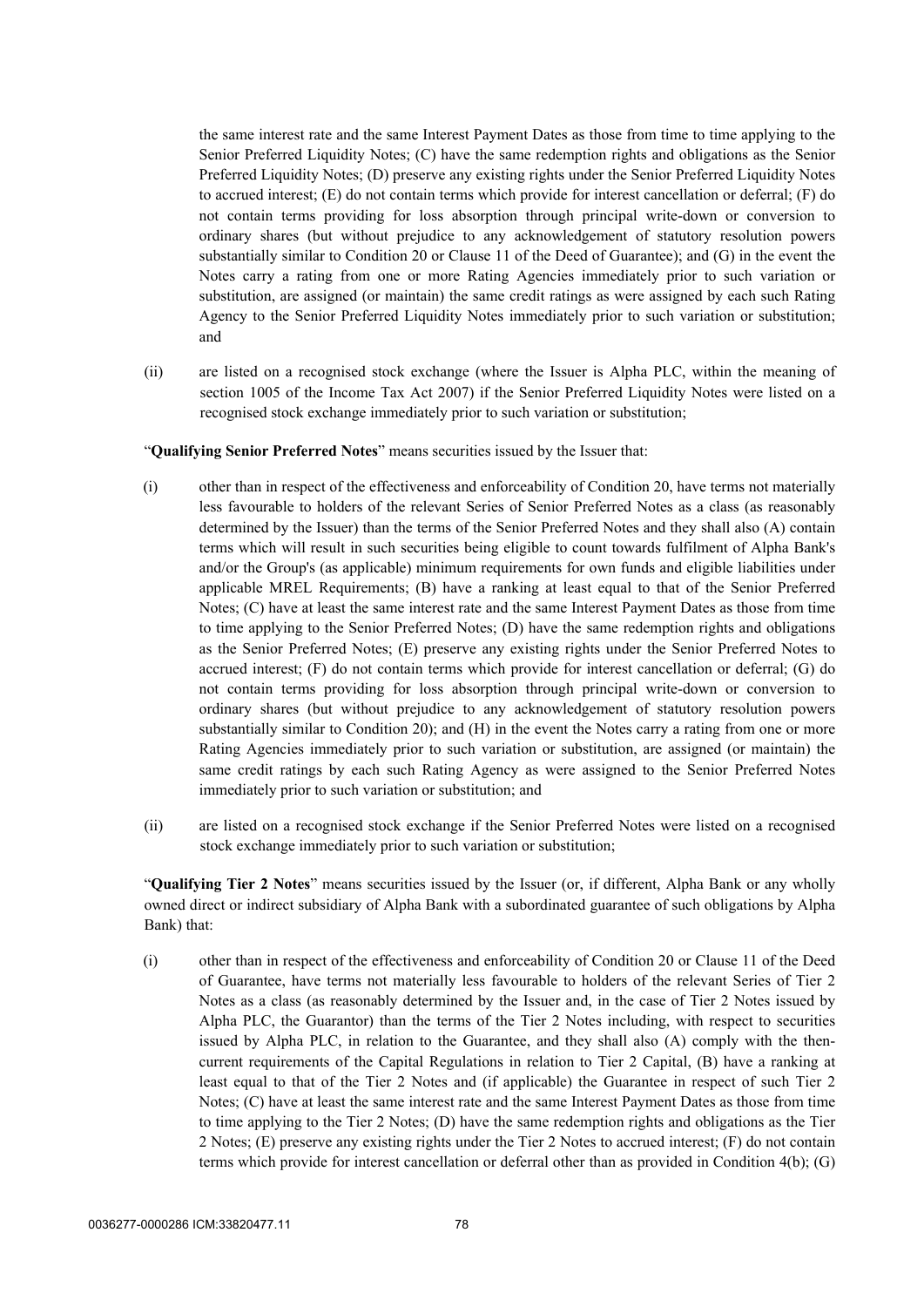do not contain terms providing for loss absorption through principal write-down or conversion to ordinary shares (but without prejudice to any acknowledgement of statutory resolution powers substantially similar to Condition 20 or Clause 11 of the Deed of Guarantee); and (H) in the event the Notes carry a rating from one or more Rating Agencies immediately prior to such variation or substitution, are assigned (or maintain) the same credit ratings as were assigned by each such Rating Agency to the Tier 2 Notes immediately prior to such variation or substitution; and

(ii) are listed on a recognised stock exchange (where the Issuer is Alpha PLC, within the meaning of section 1005 of the Income Tax Act 2007) if the Tier 2 Notes were listed on a recognised stock exchange immediately prior to such variation or substitution; and

"**Rating Agency**" means each of S&P Global Ratings Europe Limited, Italy Branch or Moody's Investors Service Cyprus Limited and each of their respective affiliates or successors.

#### <span id="page-81-1"></span><span id="page-81-0"></span>**8. Payments**

#### (a) *Method of Payment*

Subject as provided below:

- (i) payments in a Specified Currency other than euro will be made by credit or transfer to an account in the relevant Specified Currency maintained by the payee with a bank in the principal financial centre of the country of such Specified Currency (which, if the Specified Currency is Australian dollars or New Zealand dollars, shall be Melbourne or Auckland, respectively); and
- (ii) payments will be made in euro by credit or transfer to a euro account (or any other account to which euro may be credited or transferred) specified by the payee.

#### (b) *Payments subject to Fiscal and other laws*

Payments will be subject in all cases to (i) any fiscal or other laws and regulations applicable thereto in any jurisdiction, but without prejudice to the provisions of Condition [11,](#page-84-0) and (ii) any withholding or deduction required pursuant to an agreement described in Section 1471(b) of the U.S. Internal Revenue Code of 1986 (the "**Code**") or otherwise imposed pursuant to Sections 1471 through 1474 of the Code, any regulations or agreements thereunder, any official interpretations thereof, or any law implementing an intergovernmental approach thereto.

#### <span id="page-81-2"></span>(c) *Presentation of Notes and Coupons*

Payments of principal in respect of definitive Notes will (subject as provided below) be made in the manner provided in Condition [8](#page-81-0)[\(a\) above](#page-81-1) only against presentation and surrender (or, in the case of part payment only, endorsement) of definitive Notes and payments of interest in respect of definitive Notes will (subject as provided below) be made as aforesaid against presentation and surrender (or, in the case of part payment only, endorsement) of Coupons, in each case at the specified office of any Paying Agent outside the United States (as referred to below).

Fixed Rate Notes in definitive form save as provided in Condition 6(e) should be presented for payment together with all unmatured Coupons appertaining thereto (which expression shall for this purpose include Coupons falling to be issued on exchange of matured Talons) failing which the amount of any missing unmatured Coupon (or, in the case of payment not being made in full, the same proportion of the amount of such missing unmatured Coupon as the sum so paid bears to the sum due) will be deducted from the sum due for payment. Each amount of principal so deducted will be paid in the manner mentioned above against presentation and surrender (or, in the case of part payment only, endorsement) of the relative missing Coupon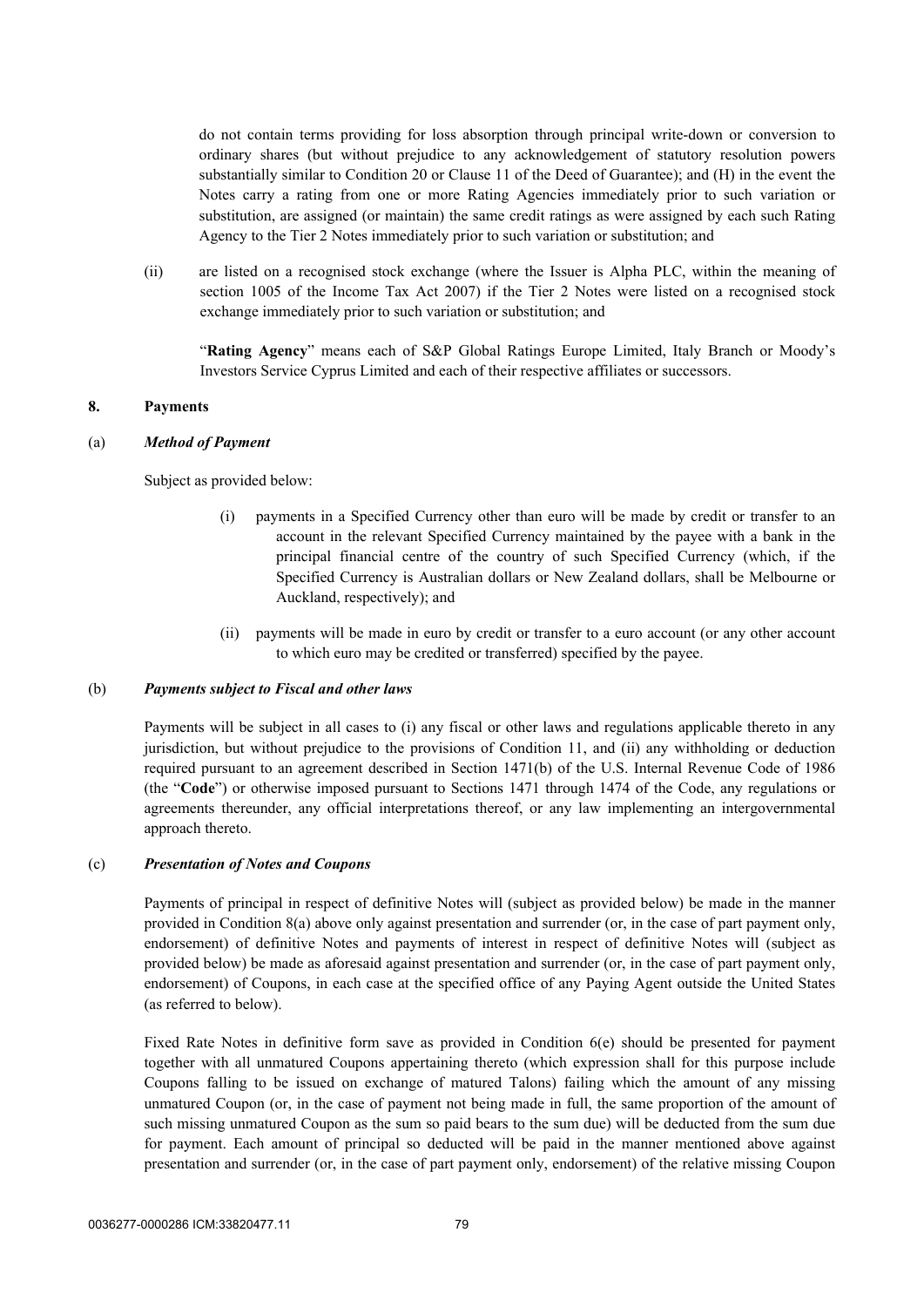at any time before the expiry of ten years after the Relevant Date (as defined in Condition [11](#page-84-0)) in respect of such principal (whether or not such Coupon would otherwise have become void under Condition [15\)](#page-88-0) or, if later, five years from the date on which such Coupon would otherwise have become due but in no event thereafter. Upon any Fixed Rate Note in definitive form becoming due and repayable prior to its Maturity Date, all unmatured Talons (if any) appertaining thereto will become void and no further Coupons will be issued in respect thereof.

Upon the date on which any Floating Rate Note or Reset Note in definitive form becomes due and repayable, unmatured Coupons and Talons (if any) relating thereto (whether or not attached) shall become void and no payment or, as the case may be, exchange for further Coupons shall be made in respect thereof.

If the due date for redemption of any definitive Note is not an Interest Payment Date, interest (if any) accrued in respect of such Note from (and including) the preceding Interest Payment Date or, as the case may be, the Interest Commencement Date shall be payable only against surrender of the relevant definitive Note.

Payments of principal and interest (if any) in respect of Notes represented by any global Note will (subject as provided below) be made in the manner specified above in relation to definitive Notes and otherwise in the manner specified in the relevant global Note against presentation or surrender (or, in the case of part payment only, endorsement), as the case may be, of such global Note at the specified office of any Paying Agent outside the United States (which expression, as used herein, means the United States of America and its possessions). A record of each payment made against presentation or surrender of such global Note, distinguishing between any payment of principal and any payment of interest, will be made on such global Note by the Paying Agent to which it was presented and such record shall be *prima facie* evidence that the payment in question has been made.

The holder of the relevant global Note shall be the only person entitled to receive payments in respect of Notes represented by such global Note and the Issuer will be discharged by payment to, or to the order of, the holder of such global Note in respect of each amount so paid. Each of the persons shown in the records of Euroclear or Clearstream, Luxembourg as the beneficial holder of a particular nominal amount of Notes represented by such Global Note must look solely to Euroclear or Clearstream, Luxembourg, as the case may be, for his share of each payment so made by the Issuer, or to the order of, the holder of the relevant global Note. No person other than the holder of the relevant global Note shall have any claim against the Issuer in respect of any payments due in respect of the Notes represented by such global Note.

Payments of principal and/or interest in respect of the Notes will be made at the specified office of a Paying Agent in the United States if:

- (i) the Issuer has appointed Paying Agents with specified offices outside the United States with the reasonable expectation that such Paying Agents would be able to make payment at such specified offices outside the United States of the full amount of principal and interest on the Notes in the manner provided above when due;
- (ii) payment of the full amount of such principal and interest at such specified offices outside the United States is illegal or effectively precluded by exchange controls or other similar restrictions on the full payment or receipt of principal and interest; and
- (iii) such payment is then permitted under United States law without involving, in the opinion of the Issuer, adverse tax consequences to the Issuer or the Guarantor (if applicable).

#### (d) *Specific provisions in relation to payments in respect of certain types of Exempt Notes*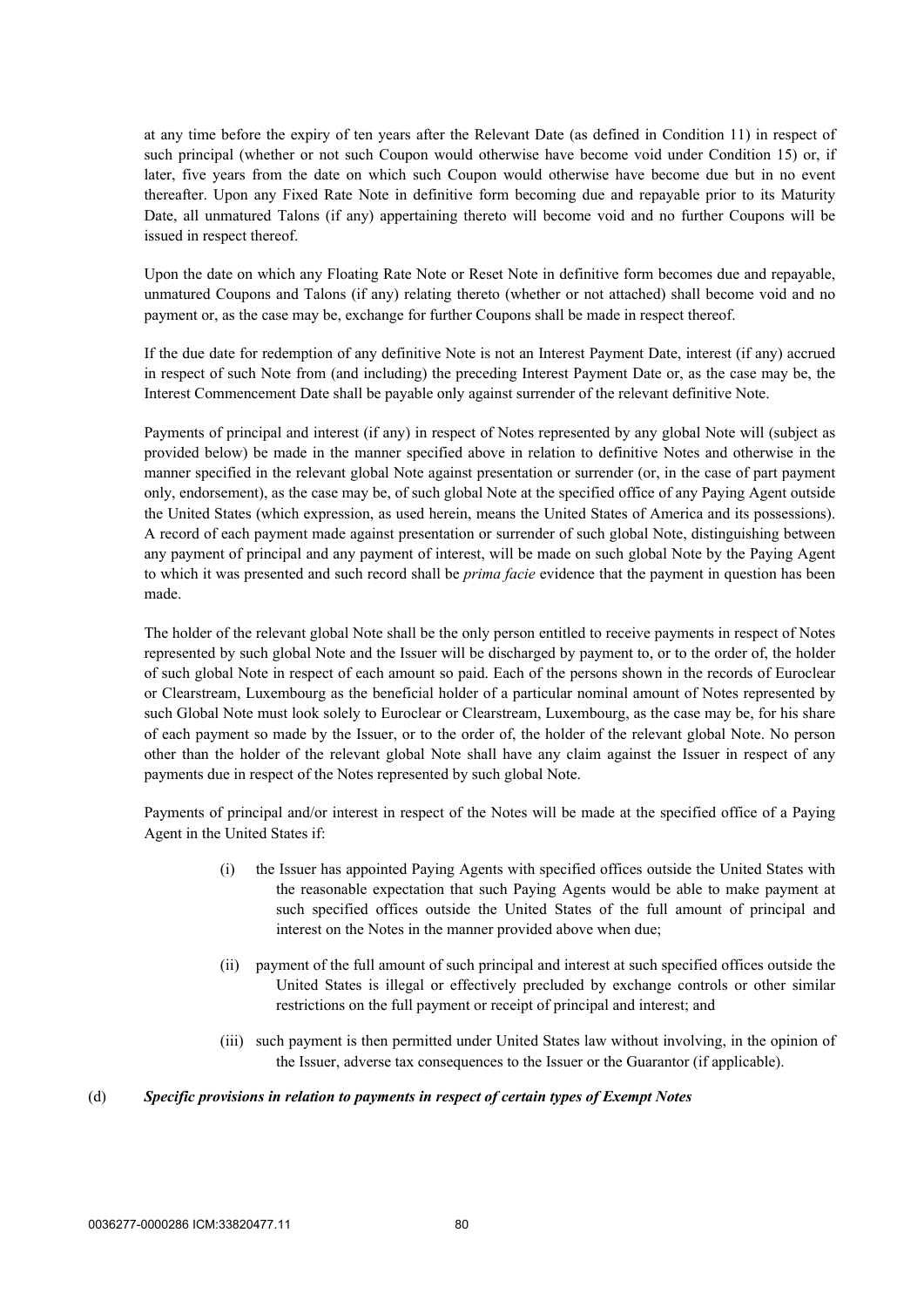Upon the date on which any Index Linked Note in definitive bearer form becomes due and repayable, unmatured Coupons and Talons (if any) relating thereto (whether or not attached) shall become void and no payment or, as the case may be, exchange for further Coupons shall be made in respect thereof.

#### (e) *Payment Day*

If the date for payment of any amount in respect of any Note or Coupon is not a Payment Day, the holder thereof shall not be entitled to payment until the next following Payment Day in the relevant place and shall not be entitled to further interest or other payment in respect of such delay. For these purposes, unless otherwise specified in the applicable Final Terms or the Drawdown Prospectus (as the case may be), "Payment Day" means any day which (subject to Condition [15\)](#page-88-0) is:

- (i) a day on which commercial banks and foreign exchange markets settle payments and are open for general business (including dealing in foreign exchange and foreign currency deposits) in:
- (a) in the case of Notes in definitive form only, the relevant place of presentation;
- (b) any Additional Financial Centre specified in the applicable Final Terms or the Drawdown Prospectus (as the case may be); and
	- (ii) either (1) in relation to any sum payable in a Specified Currency other than euro, a day on which commercial banks and foreign exchange markets settle payments and are open for general business (including dealing in foreign exchange and foreign currency deposits) in the principal financial centre of the country of the relevant Specified Currency (which if the Specified Currency is Australian dollars or New Zealand dollars shall be Melbourne or Auckland, respectively) or (2) in relation to any sum payable in euro, a day on which the TARGET2 System is open.

#### (f) *Interpretation of Principal and Interest*

Any reference in these Conditions to principal in respect of the Notes shall be deemed to include, as applicable:

- (i) any additional amounts which may be payable with respect to principal under Condition [11](#page-84-0);
- (ii) the Final Redemption Amount of the Notes;
- (iii) the Early Redemption Amount of the Notes;
- (iv) the Optional Redemption Amount(s) (if any) of the Notes;
- (v) in relation to Zero Coupon Notes, the Amortised Face Amount (as defined in Condition [7\(g\)\)](#page-76-0); and
- (vi) any premium and any other amounts (other than interest) which may be payable by the Issuer under or in respect of the Notes.

Any reference in these Conditions to interest in respect of the Notes shall be deemed to include, as applicable, any additional amounts which may be payable with respect to interest under Condition [11.](#page-84-0)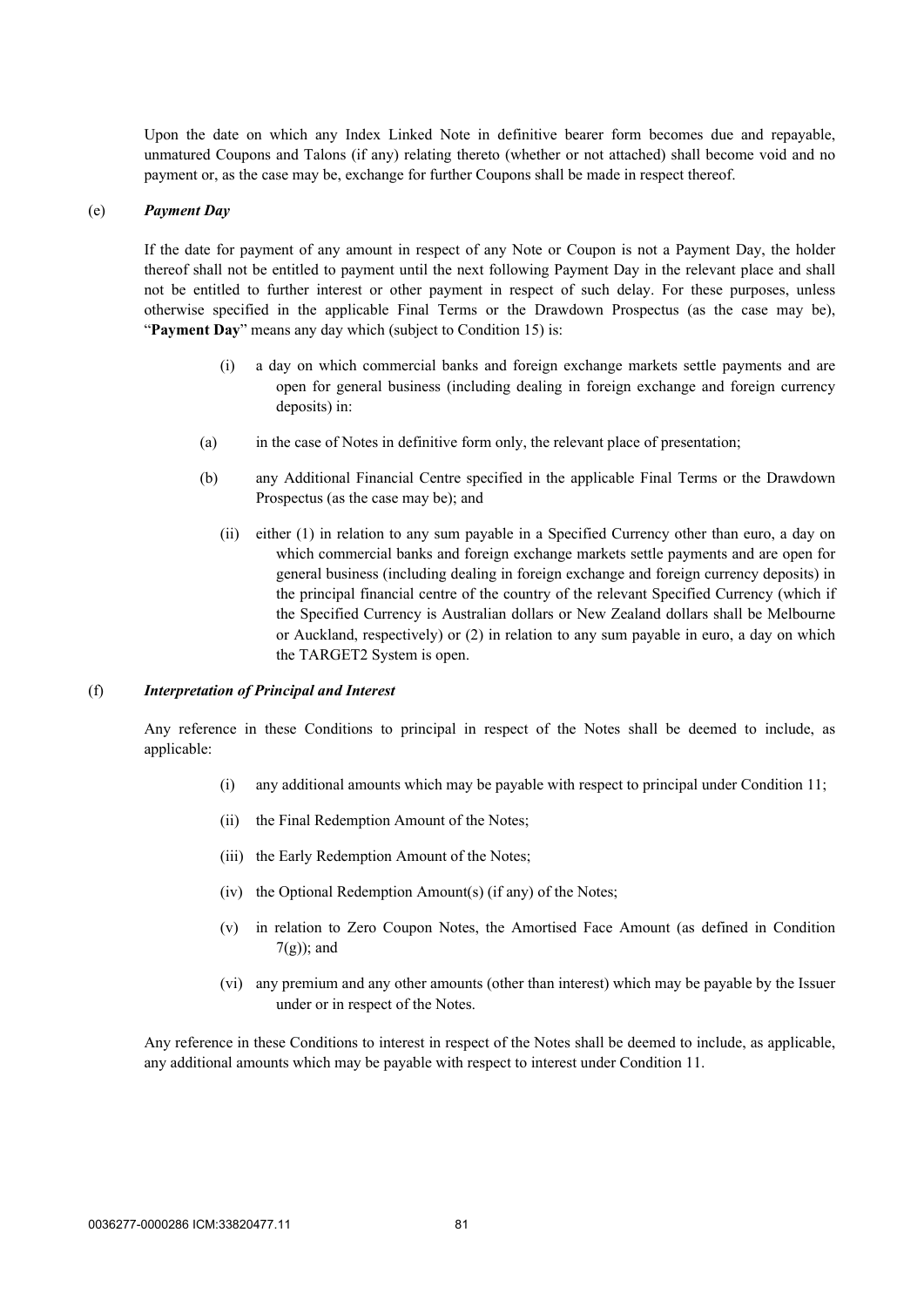#### **9. Agent and Paying Agents**

The names of the initial Agent and the other initial Paying Agents and their initial specified offices are set out below. If any additional Paying Agents are appointed in relation with any series, the names of such Paying Agents will be specified in the applicable Final Terms or the Drawdown Prospectus (as the case may be).

The Issuer and, if applicable, the Guarantor is/are entitled to vary or terminate the appointment of any Paying Agent and/or appoint additional or other Paying Agents and/or approve any change in the specified office through which any Paying Agent acts, **provided that**:

- (i) so long as the Notes are listed on any stock exchange, there will at all times be a Paying Agent with a specified office in such place as may be required by the rules and regulations of the relevant stock exchange (or any other relevant authority);
- (ii) there will at all times be a Paying Agent with a specified office in a city in continental Europe other than a city in the Hellenic Republic; and
- (iii) there will at all times be an Agent.

In addition, the Issuer shall forthwith appoint a Paying Agent having a specified office in New York City in the circumstances described in the final paragraph of Condition [8\(c\)](#page-81-2). Notice of any variation, termination, appointment or change in Paying Agents will be given to the Alpha Bank Noteholders Agent (in the case of issue of Alpha Bank Notes) and the Noteholders promptly by the Issuer in accordance with Condition [16](#page-89-0).

#### **10. Exchange of Talons**

On and after the Interest Payment Date on which the final Coupon comprised in any Coupon sheet matures, the Talon (if any) forming part of such Coupon sheet may be surrendered at the specified office of the Agent or any other Paying Agent in exchange for a further Coupon sheet including (if such further Coupon sheet does not include Coupons to (and including) the final date for the payment of interest due in respect of the Notes to which it appertains) a further Talon, subject to the provisions of Condition [15.](#page-88-0) Each Talon shall, for the purposes of these Conditions, be deemed to mature on the Interest Payment Date on which the final Coupon comprised in the relative Coupon sheet matures.

#### <span id="page-84-0"></span>**11. Taxation**

All payments in respect of the Notes and Coupons payable by or on behalf of the Issuer or the Guarantor (if applicable) shall be made free and clear of, and without withholding or deduction for or on account of, any present or future taxes, duties, assessments or governmental charges of whatever nature ("**Taxes**") imposed, collected, withheld, assessed or levied by or on behalf of, in the case of Alpha PLC, the United Kingdom or, in the case of Alpha Bank, the Hellenic Republic and, in the case of Alpha Bank issuing or guaranteeing Notes through a branch situated in a jurisdiction other than the Hellenic Republic, the jurisdiction where such branch is situated and, in the case of Alpha Bank guaranteeing Notes issued by Alpha PLC, the United Kingdom or, in each case, any political subdivision thereof or any authority or agency therein or thereof having power to tax (in each case, a "**Taxing Jurisdiction**"), unless such withholding or deduction of such Taxes is required by law. In such event, the Issuer or, as the case may be, the Guarantor shall pay such additional amounts in respect of interest and, in respect of the Senior Preferred Liquidity Notes only, principal and premium, as may be necessary in order that the net amounts received by the holders of the Notes or Coupons after such withholding or deduction shall equal the respective amount of interest (and, in respect of Senior Preferred Liquidity Notes only, principal and premium) which would otherwise have been receivable in respect of the Notes or Coupons, as the case may be, in the absence of such withholding or deduction; except that no such additional amounts shall be payable in respect of any Note or Coupon:

(i) presented for payment in the United Kingdom or the Hellenic Republic; or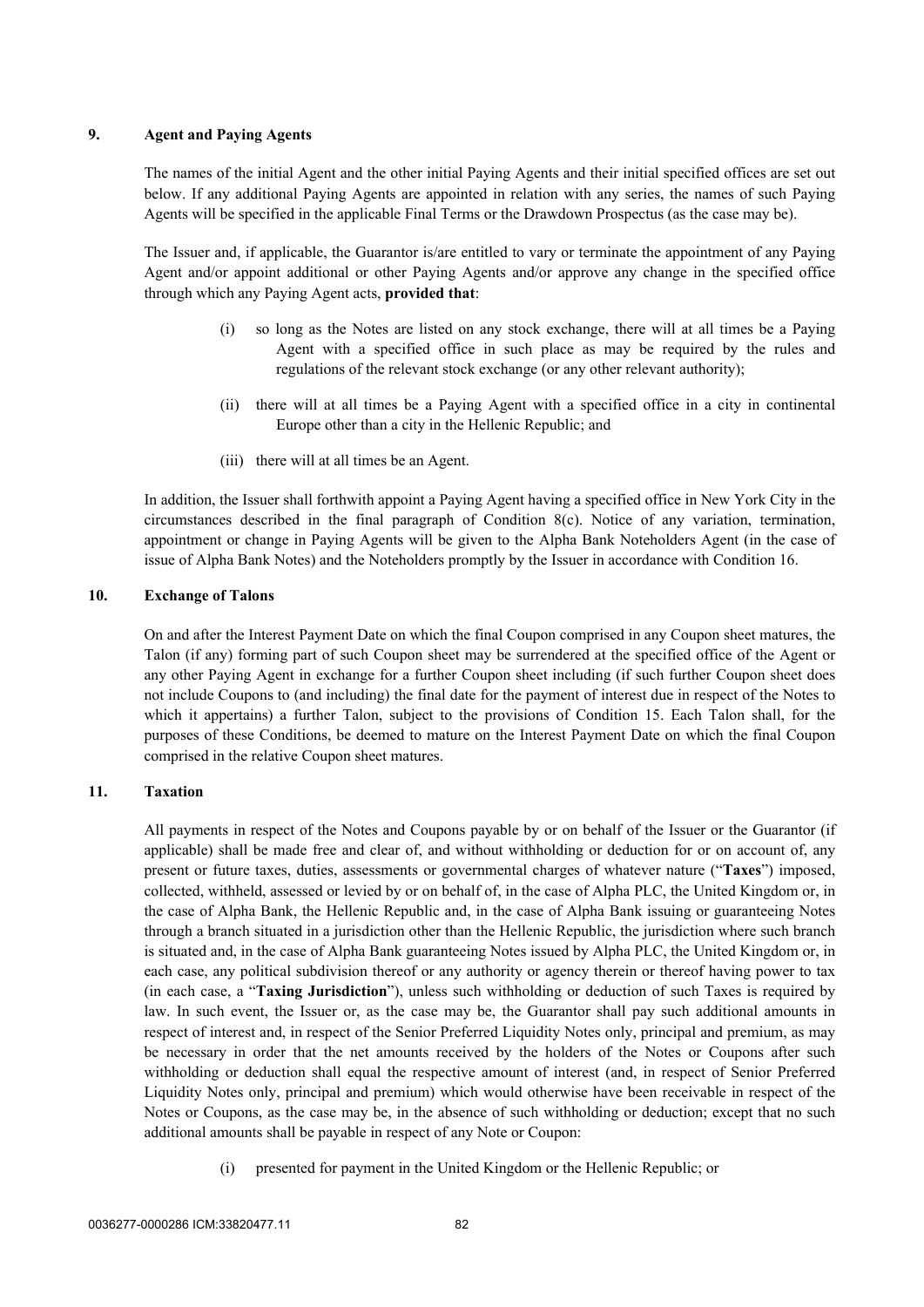- (ii) presented for payment by or on behalf of, a Noteholder or Couponholder who is liable to such taxes, duties, assessments or governmental charges in respect of such Note or Coupon by reason of his having some connection with the jurisdiction by which such taxes, duties, assessments or charges have been imposed, levied, collected, withheld or assessed other than the mere holding of such Note or Coupon; or
- (iii) presented for payment more than 30 days after the Relevant Date (as defined below), except to the extent that the relevant Noteholder or Couponholder would have been entitled to such additional amounts on presenting the same for payment on the expiry of such period of 30 days; or
- (iv) presented for payment by or on behalf of a Noteholder who would not be liable or subject to such withholding or deduction if it were to comply with a statutory requirement or to make a declaration of non-residence or other similar claim for exemption and fails to do so.

If Extended Gross-Up is specified as being applicable in the applicable Final Terms or the Drawdown Prospectus (as the case may be), exceptions (i), (ii) and (iv) above shall not apply to any Noteholder or Couponholder regarding interest payments under Notes the Issuer of which is Alpha Bank if such payments to Non-Greek Legal Persons, at the time the relevant interest payment, are subject to income tax withholding under the laws of the Hellenic Republic.

For the purposes of these Conditions, "**Non-Greek Legal Person**" means a legal person which under Greek law is not resident in the Hellenic Republic for tax purposes and does not have a permanent establishment in Greece for tax purposes, does not hold the Notes through a custodian established in Greece and does not receive payment of interest under the Notes in the Hellenic Republic.

For the purposes of these Conditions, the "**Relevant Date**" means, in respect of any payment, the date on which such payment first becomes due and payable, but if the full amount of the moneys payable has not been received by the Agent on or prior to such due date, it means the first date on which, the full amount of such moneys having been so received, notice to that effect is duly given to the Noteholders in accordance with Condition [16](#page-89-0).

*Taxing Jurisdiction*: If the Issuer becomes subject at any time to any taxing jurisdiction other than, in the case of Alpha PLC, the United Kingdom or, in the case of Alpha Bank, the Hellenic Republic, references in these Conditions to the United Kingdom or the Hellenic Republic, as the case may be, shall be construed as references to the United Kingdom or the Hellenic Republic, as the case may be, and/or in each case, such other jurisdiction.

#### <span id="page-85-0"></span>**12. Events of Default**

#### (1) *Non-restricted Events of Default*

This Condition 12(1) is applicable only in relation to Notes specified in the applicable Final Terms or the Drawdown Prospectus (as the case may be) as being Senior Preferred Liquidity Notes and references to "**Notes**" and "**Noteholders**" shall be construed accordingly.

- <span id="page-85-1"></span>(a) Unless otherwise specified in the applicable Final Terms or the Drawdown Prospectus (as the case may be), the following events or circumstances (each an "**Event of Default**") shall be acceleration events in relation to the Notes, namely:
	- (i) default by the Issuer in the payment in the Specified Currency when due of the principal of or interest on any of the Notes or the delivery when due of any other amount in respect of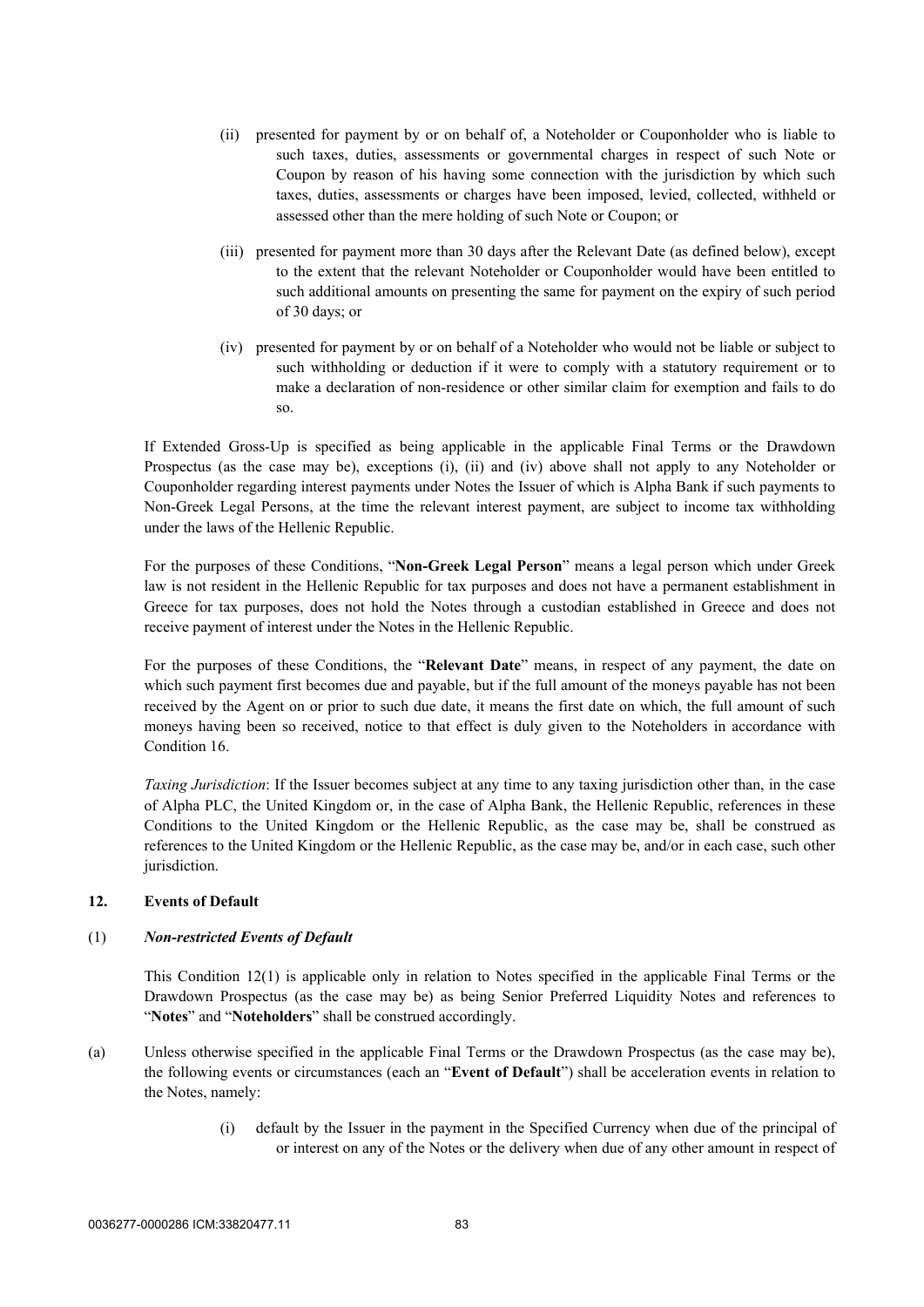any Note and the continuance of any such default for a period of 14 days after the due date; or

- (ii) the Issuer or, if applicable, the Guarantor defaults in the performance or observance of any of its other obligations under or in respect of the Notes or Coupons and such default remains unremedied for 30 days after written notice thereof has been delivered by a Noteholder to the Issuer or the Guarantor, as the case may be, requiring the same to be remedied; or
- (iii) the repayment of any indebtedness owing by the Issuer or, if applicable, the Guarantor or any Material Subsidiary is accelerated by reason of default and such acceleration has not been rescinded or annulled, or the Issuer or, if applicable, the Guarantor or any Material Subsidiary defaults (after whichever is the longer of any originally applicable period of grace and 14 days after the due date) in any payment of any indebtedness or in the honouring of any guarantee or indemnity in respect of any indebtedness **provided that** no such event shall constitute an Event of Default unless the indebtedness whether alone or when aggregated with other indebtedness relating to all (if any) other such events which shall have occurred and be continuing shall exceed EUR25,000,000 (or its equivalent in any other currency or currencies); or
- (iv) any order shall be made by any competent court or resolution passed for the winding up, liquidation or dissolution of the Issuer or, if applicable, the Guarantor or any Material Subsidiary (other than for the purpose of amalgamation, merger or reconstruction (1) on terms approved by an Extraordinary Resolution of the Noteholders or (2) in the case of a Material Subsidiary whereby the undertaking and the assets of the Material Subsidiary are transferred to or otherwise vested in Alpha Bank or another of its Subsidiaries); or
- (v) the Issuer or, if applicable, the Guarantor or any Material Subsidiary shall cease to carry on the whole or substantially the whole of its business (other than for the purpose of an amalgamation, merger or reconstruction (1) on terms approved by an Extraordinary Resolution of the Noteholders or (2) in the case of a Material Subsidiary whereby the undertaking and the assets of the Material Subsidiary are transferred to or otherwise vested in Alpha Bank or another of its Subsidiaries); or
- (vi) the Issuer or, if applicable, the Guarantor or any Material Subsidiary shall stop payment or shall be unable to, or shall admit inability to, pay its debts as they fall due, or shall be adjudicated or found bankrupt or insolvent by a court of competent jurisdiction or shall make a conveyance or assignment for the benefit of, or shall enter into any composition or other arrangement with, its creditors generally; or
- (vii) a receiver, trustee or other similar official shall be appointed in relation to the Issuer or, if applicable, the Guarantor or any Material Subsidiary or in relation to the whole or over half of the assets of the Issuer or, if applicable, the Guarantor or any Material Subsidiary or an interim supervisor of Alpha Bank is appointed by the European Central Bank or the Single Resolution Board or an encumbrancer shall take possession of the whole or over half of the assets of the Issuer or, if applicable, the Guarantor or any Material Subsidiary, or a distress or execution or other process shall be levied or enforced upon or sued out against the whole or a substantial part of the assets of the Issuer or, if applicable, the Guarantor and in any of the foregoing cases it or he shall not be discharged within 60 days; or
- (viii) the Issuer or, if applicable, the Guarantor or any Material Subsidiary sells, transfers, lends or otherwise disposes of the whole or a major part of its undertaking or assets (including shareholdings in its Subsidiaries or associated companies) and such disposal is substantial in relation to the assets of the Issuer or Alpha Bank and its Subsidiaries as a whole, other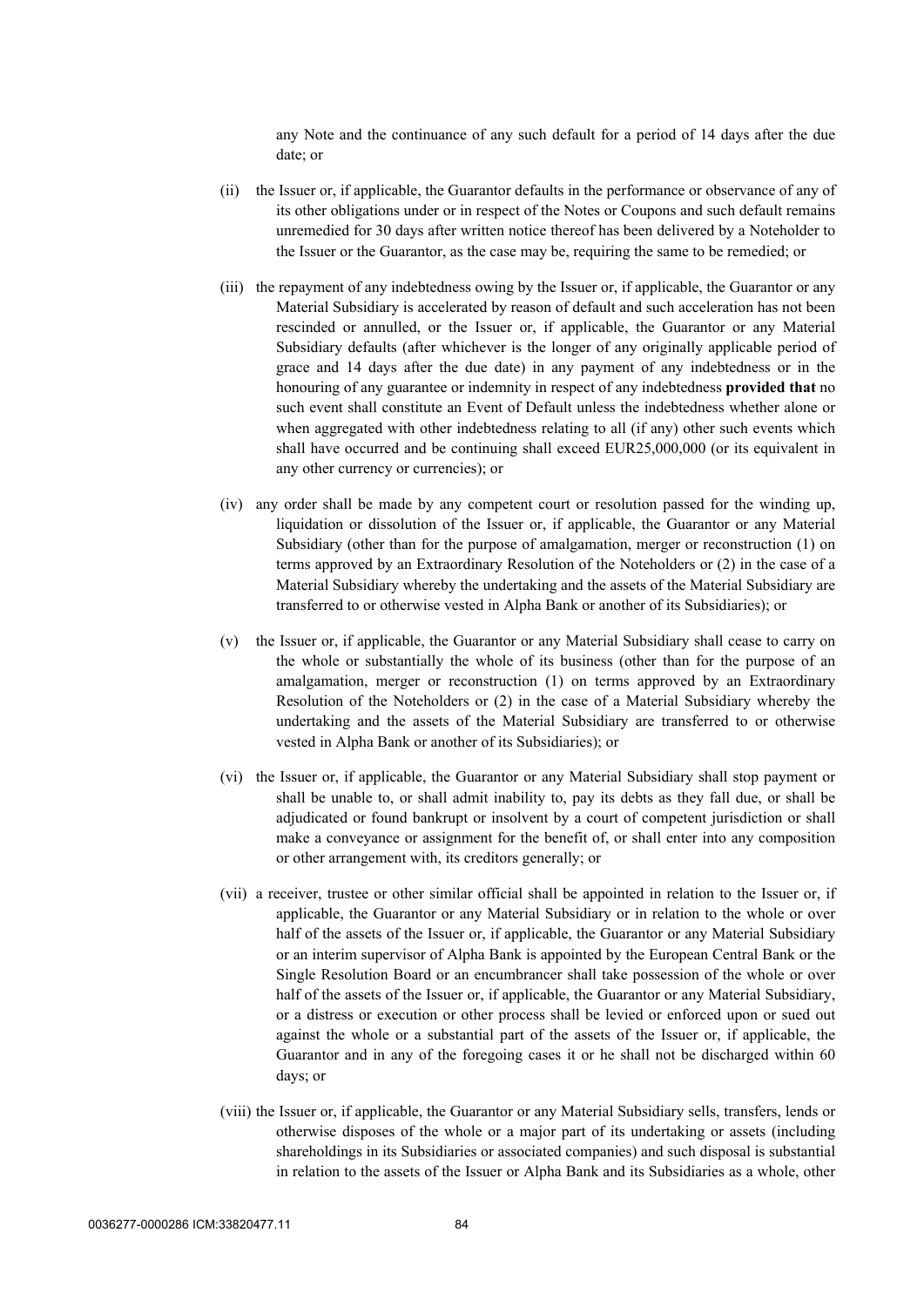than selling, transferring, lending or otherwise disposing on an arm's length basis, or of any present or future undertakings or assets (including uncalled capital), receivables, remittances or the payment rights of the Issuer, Alpha Bank or any Material Subsidiary pursuant to any securitisation, covered bond issuance or like arrangement in accordance with normal market practice; or

(ix) with respect to any Notes issued by Alpha PLC, the Guarantee is not in full force and effect.

For the purposes of this Condition [12\(1\)\(a\)](#page-85-1) "**Material Subsidiary**" means at any time any Subsidiary of Alpha Bank:

- (i) whose profits or (in the case of a Subsidiary which has subsidiaries) consolidated profits, before taxation and extraordinary items or before taxation and after extraordinary items as shown by its latest audited profit and loss account are at least 15 per cent. of the consolidated profits before taxation and extraordinary items of Alpha Bank and its Subsidiaries as shown by the latest published audited consolidated profit and loss account of Alpha Bank and its Subsidiaries; or
- (ii) whose gross assets or (in the case of a Subsidiary which has subsidiaries) gross consolidated assets as shown by its latest audited balance sheet are at least 15 per cent. of the gross consolidated assets of Alpha Bank and its Subsidiaries as shown by the then latest published audited consolidated balance sheet of Alpha Bank and its Subsidiaries; or
- (iii) to which is transferred the whole or substantially the whole of the assets and undertaking of a Subsidiary which immediately prior to such transfer is a Material Subsidiary **provided that**, in such a case, the Subsidiary so transferring its assets and undertaking shall thereupon cease to be a Material Subsidiary.
- (b) If any Event of Default shall occur and be continuing in relation to any Note, any Noteholder may, by written notice to the Issuer at the specified office of the Agent, declare that such Note shall be forthwith due and payable, whereupon the same shall become immediately due and payable at its Early Redemption Amount as may be specified in or determined in accordance with the applicable Final Terms or the Drawdown Prospectus (as the case may be), together (if applicable) with interest accrued to (but excluding) the date of redemption.

#### (2) *Restricted Events of Default*

This Condition 12(2) is applicable only in relation to Notes specified in the applicable Final Terms or the Drawdown Prospectus (as the case may be) as being Senior Preferred Notes, Senior Non-Preferred Notes or Tier 2 Notes and any references to "**Notes**" or "**Noteholders**" shall be construed accordingly. The events specified below are both "**Restricted Events of Default**":

- (a) If default is made in the payment of any amount due in respect of the Notes on the due date and such default continues for a period of 14 days, any Noteholder may institute proceedings for the winding up of the Issuer and/or (in the case of Tier 2 Notes issued by Alpha PLC) the Guarantor.
- (b) If, otherwise than for the purposes of a reconstruction or amalgamation on terms previously approved by Extraordinary Resolution of the Noteholders, an order is made or an effective resolution is passed for the winding up, liquidation and dissolution of the Issuer or (in the case of Tier 2 Notes issued by Alpha PLC) the Guarantor, any Noteholder may, by written notice to the Agent, declare such Note to be due and payable whereupon the same shall become immediately due and payable at its Early Redemption Amount as may be specified in or determined in accordance with the applicable Final Terms or the Drawdown Prospectus (as the case may be), together (if applicable) with interest accrued to (but excluding) the date of redemption unless such Restricted Event of Default shall have been remedied prior to receipt of such notice by the Agent.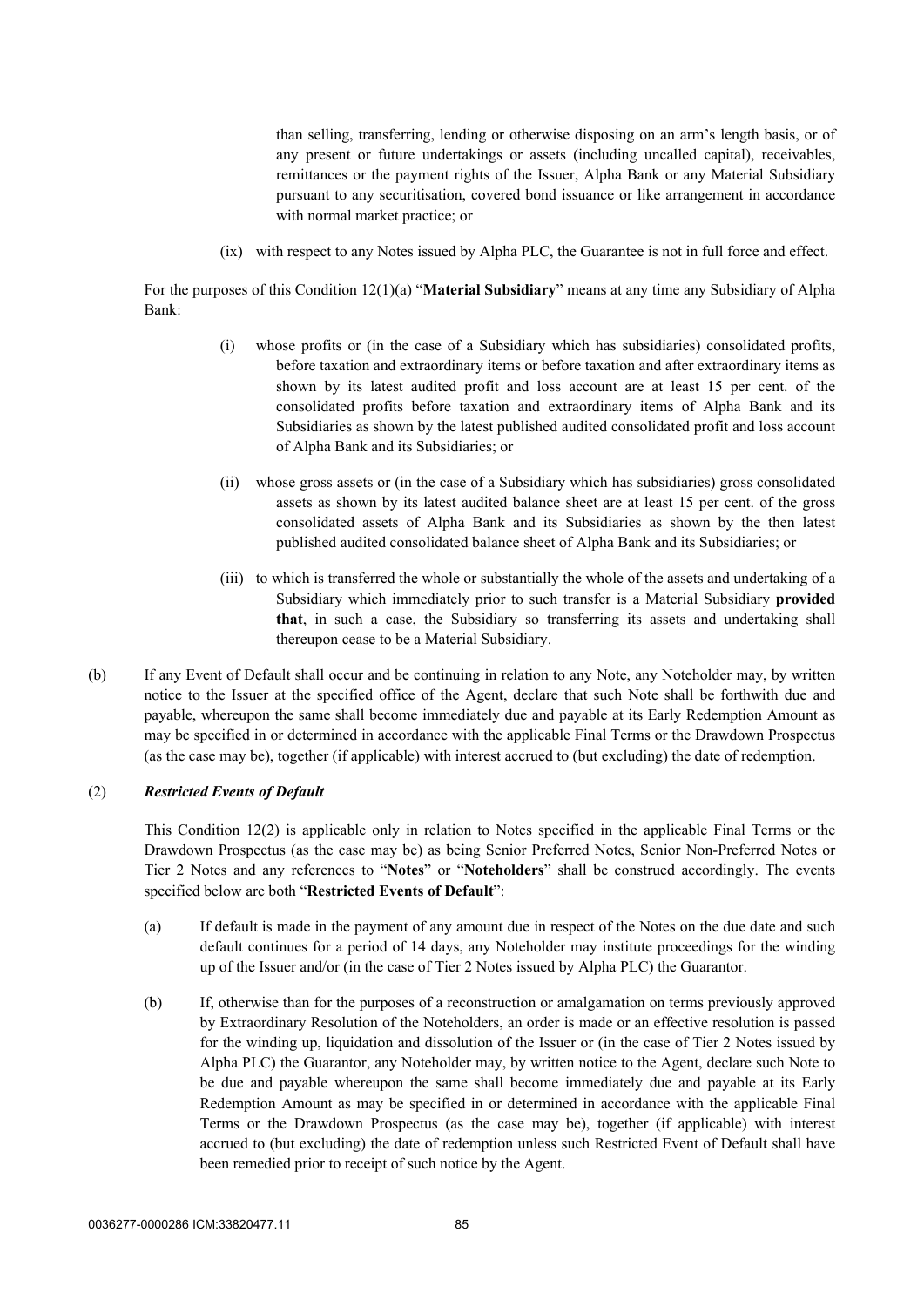#### **13. Meetings of Noteholders, Modification and Waiver**

The Agency Agreement contains provisions (which shall have effect as if incorporated herein) for convening meetings of the Noteholders to consider any matter affecting their interests, including (without limitation) the modification by Extraordinary Resolution (as defined in the Agency Agreement) of these Conditions. An Extraordinary Resolution passed at any meeting of the Noteholders will be binding on all Noteholders whether or not they are present at the meeting, and on all holders of Coupons relating to the Notes.

The Agent and the Issuer may agree, without the consent of the Noteholders or Couponholders, to:

- (i) any modification (except such modifications in respect of which an increased quorum is required, as described in the Agency Agreement) of the Notes, the Coupons or the Agency Agreement which is not prejudicial to the interests of the Noteholders; or
- (ii) any modification of the Notes, the Coupons or the Agency Agreement which is of a formal, minor or technical nature or is made to correct a manifest error or to comply with mandatory provisions of law.

Any such modification shall be binding on the Noteholders and the Couponholders and any such modification shall be notified to the Noteholders in accordance with Condition [16](#page-89-0) as soon as practicable thereafter.

The agreement or approval of the Noteholders shall not be required in the case of any variation of these Conditions required to be made in the circumstances described in Conditions  $6(d)$ ,  $7(n)$  and 17 in connection with the variation of the terms of the Notes or the substitution of the relevant Issuer in accordance with such Conditions.

In the case of Senior Preferred Notes and Senior Non-Preferred Notes, any modification (other than a modification which is made to correct a manifest error) of such Notes, these Conditions or the Deed of Covenant will be subject to Condition 7(l).

In the case of Tier 2 Notes, any modification (other than a modification which is made to correct a manifest error) of such Notes, these Conditions, the Deed of Covenant and (if applicable) the Guarantee will be subject to Condition 7(m).

If, pursuant to Condition 18 below, an Alpha Bank Noteholders Agent has been appointed and such appointment is continuing then, notwithstanding the above and the provisions of the Agency Agreement, the Alpha Bank Noteholders Agency Agreement and all mandatory provisions of the Greek Bond Laws shall apply to the convening and conduct of meetings of Alpha Bank Noteholders and the Alpha Bank Noteholders Agent shall observe and comply with the same.

#### **14. Replacement of Notes, Coupons and Talons**

Should any Note, Coupon or Talon be lost, stolen, mutilated, defaced or destroyed, it may be replaced at the specified office of the Agent in London (or such other place as may be notified to the Noteholders), in accordance with all applicable laws and regulations, upon payment by the claimant of the costs and expenses incurred in connection therewith and on such terms as to evidence and indemnity as the Issuer may require. Mutilated or defaced Notes, Coupons or Talons must be surrendered before replacements will be issued.

#### <span id="page-88-0"></span>**15. Prescription**

The Notes and Coupons will become void unless presented for payment within a period of ten years (in the case of principal) and five years (in the case of interest) after the Relevant Date (as defined in Condition [11](#page-84-0)) therefor.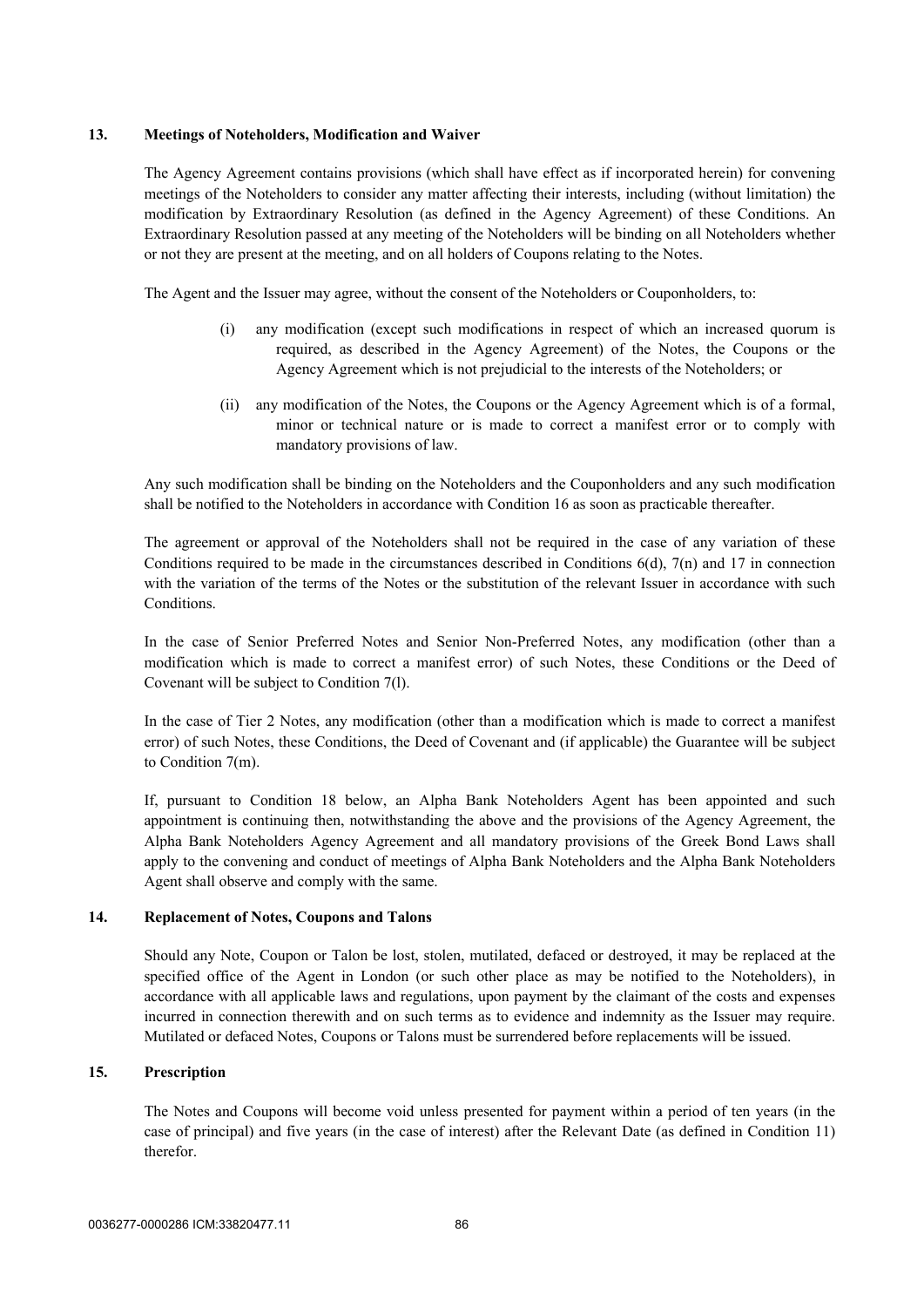There shall not be included in any Coupon sheet issued on exchange of a Talon any Coupon the claim for payment in respect of which would be void pursuant to this Condition [15](#page-88-0) or Condition [8\(c\)](#page-81-2) or any Talon which would be void pursuant to Condition [8\(c\)](#page-81-2).

#### <span id="page-89-0"></span>**16. Notices**

All notices to Noteholders regarding the Notes shall be valid if published in the *Financial Times* or another leading English language daily newspaper with circulation in London. Until such time as any definitive Notes are issued, there may, so long as the global Note(s) representing the Notes is or are held in its or their entirety on behalf of Euroclear and/or Clearstream, Luxembourg, be substituted for such publication as aforesaid the delivery of the relevant notice to Euroclear and/or Clearstream, Luxembourg, as appropriate, for communication by them to the Noteholders. Any such notice shall be deemed to have been given to the Noteholders on the day after the day on which the said notice was given to Euroclear and/or Clearstream, Luxembourg, as appropriate.

Notices to be given by any Noteholder shall be in writing and given by lodging the same, together (in the case of any Note in definitive form) with the relative Note or Notes, with the Agent. Whilst any of the Notes are represented by a global Note, such notice may be given by any Noteholder to the Agent via Euroclear and/or Clearstream, Luxembourg, as the case may be, in such manner as the Agent and Euroclear and/or Clearstream, Luxembourg, as the case may be, may approve for this purpose.

The relevant Issuer shall also ensure that notices are duly published in a manner which complies with the rules of any stock exchange or other relevant authority on which the Notes are for the time being listed or by which they have been admitted to trading including publication on the website of the relevant stock exchange or relevant authority if required by those rules. In the case of Notes which have been admitted to trading on the Luxembourg Stock Exchange or which have been admitted to the Official List of the Luxembourg Stock Exchange, the relevant Issuer shall ensure that notices are published on the website of the Luxembourg Stock Exchange, [www.bourse.lu](http://www.bourse.lu/).

Any such notices will, if published more than once, be deemed to have been given on the date of the first publication, as provided above.

The holders of Coupons and Talons will be deemed for all purposes to have notice of the contents of any notice given to Noteholders in accordance with this Condition.

Any notice concerning the Alpha Bank Notes shall be given to the Alpha Bank Noteholders Agent. Any such notice shall be deemed to have been given to the Alpha Bank Noteholders on the seventh day after the day on which the said notice was given to the Alpha Bank Noteholders Agent.

#### **17. Substitution of the Issuer**

- (a) The Issuer may, without the consent of any Noteholder or Couponholder, substitute for itself any other body corporate incorporated in any country in the world as the debtor in respect of the Notes, any Coupons, the Deed of Covenant, the Alpha Bank Noteholders Agency Agreement (as defined in Condition 18 below), in the case of an issue of Alpha Bank Notes, and the Agency Agreement (the "**Substituted Debtor**") upon notice by the Issuer and the Substituted Debtor to be given in accordance with Condition 16, **provided that**:
	- (i) the Issuer is not in default in respect of any amount payable under the Notes;
	- (ii) the Issuer and the Substituted Debtor have entered into such documents (the "**Documents**") as are necessary to give effect to the substitution and in which the Substituted Debtor has undertaken in favour of each Noteholder to be bound by the Conditions and the provisions of the Agency Agreement as the debtor in respect of the Notes in place of the Issuer (or of any previous substitute under this Condition 17);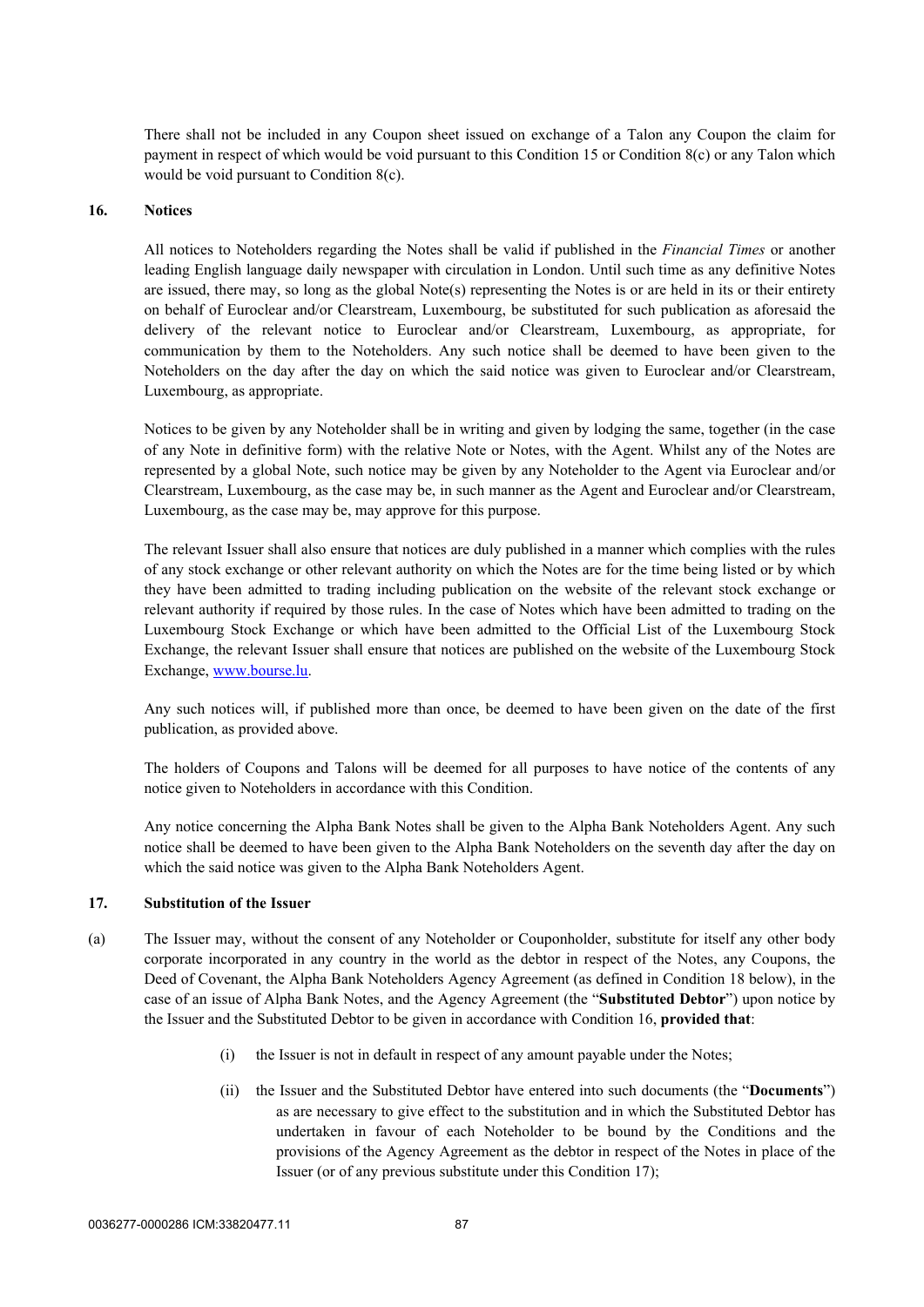- (iii) if the Issuer is Alpha Bank, Alpha Bank shall unconditionally and irrevocably guarantee (the "**New Guarantee**") in favour of each Noteholder the payment of all sums payable by the Substituted Debtor as such principal debtor, with Alpha Bank's obligations under the New Guarantee ranking *pari passu* with Alpha Bank's obligations under the Notes prior to the substitution becoming effective;
- (iv) the Substituted Debtor shall enter into a deed of covenant in favour of the holders of the Notes then represented by a global Note on terms no less favourable than the Deed of Covenant then in force in respect of the Notes;
- (v) if the Issuer is Alpha PLC and the Substituted Debtor is not Alpha Bank, the Guarantee extends to the obligations of the Substituted Debtor under or in respect of the Notes, any Coupons, the Deed of Covenant and the Agency Agreement and continues to be in full force and effect;
- (vi) if the Substituted Debtor is resident for tax purposes in a territory (the "**New Residence**") other than that in which the Issuer prior to such substitution was resident for tax purposes (the "**Former Residence**"), the Documents contain an undertaking and/or such other provisions as may be necessary to ensure that, following substitution, each Noteholder would have the benefit of an undertaking in terms corresponding to the provisions of Condition [11](#page-84-0), with (a) the substitution of references to the Issuer with references to the Substituted Debtor (to the extent that this is not achieved by Condition  $17(a)(ii)$ ) and (b) the substitution of references to the Former Residence with references to both the New Residence and the Former Residence;
- (vii) the Substituted Debtor and the Issuer have obtained all necessary governmental approvals and consents for such substitution and for the performance by the Substituted Debtor of its obligations under the Documents;
- (viii) legal opinions shall have been delivered to the Agent from lawyers of recognised standing in the jurisdiction of incorporation of the Substituted Debtor, in England and in Greece as to the fulfilment of the requirements of this Condition 17 and that the Notes and any related Coupons and/or Talons are legal, valid and binding obligations of the Substituted Debtor and (if applicable) that the New Guarantee is a legal, valid and binding obligation of Alpha Bank;
- (ix) each stock exchange on which the Notes are listed shall have confirmed that, following the proposed substitution of the Substituted Debtor, the Notes will continue to be listed on such stock exchange;
- (x) if applicable, the Substituted Debtor has appointed a process agent as its agent in England to receive service of process on its behalf in relation to any legal proceedings arising out of or in connection with the Notes and any related Coupons; and
- (xi) such substitution shall not result in any event or circumstance which at or around that time gives the Issuer a redemption right in respect of the Notes.
- (b) In the case of Senior Preferred Notes, Senior Non-Preferred Notes and Tier 2 Notes, any substitution pursuant to Condition 17(a) will be subject to Condition 7(l) (in the case of Senior Preferred Notes and Senior Non-Preferred Notes) or Condition 7(m) (in the case of Tier 2 Notes).
- (c) Upon such substitution the Substituted Debtor shall succeed to, and be substituted for, and may exercise every right and power, of the Issuer under the Notes, any Coupons, the Deed of Covenant and the Agency Agreement with the same effect as if the Substituted Debtor had been named as the Issuer herein, and the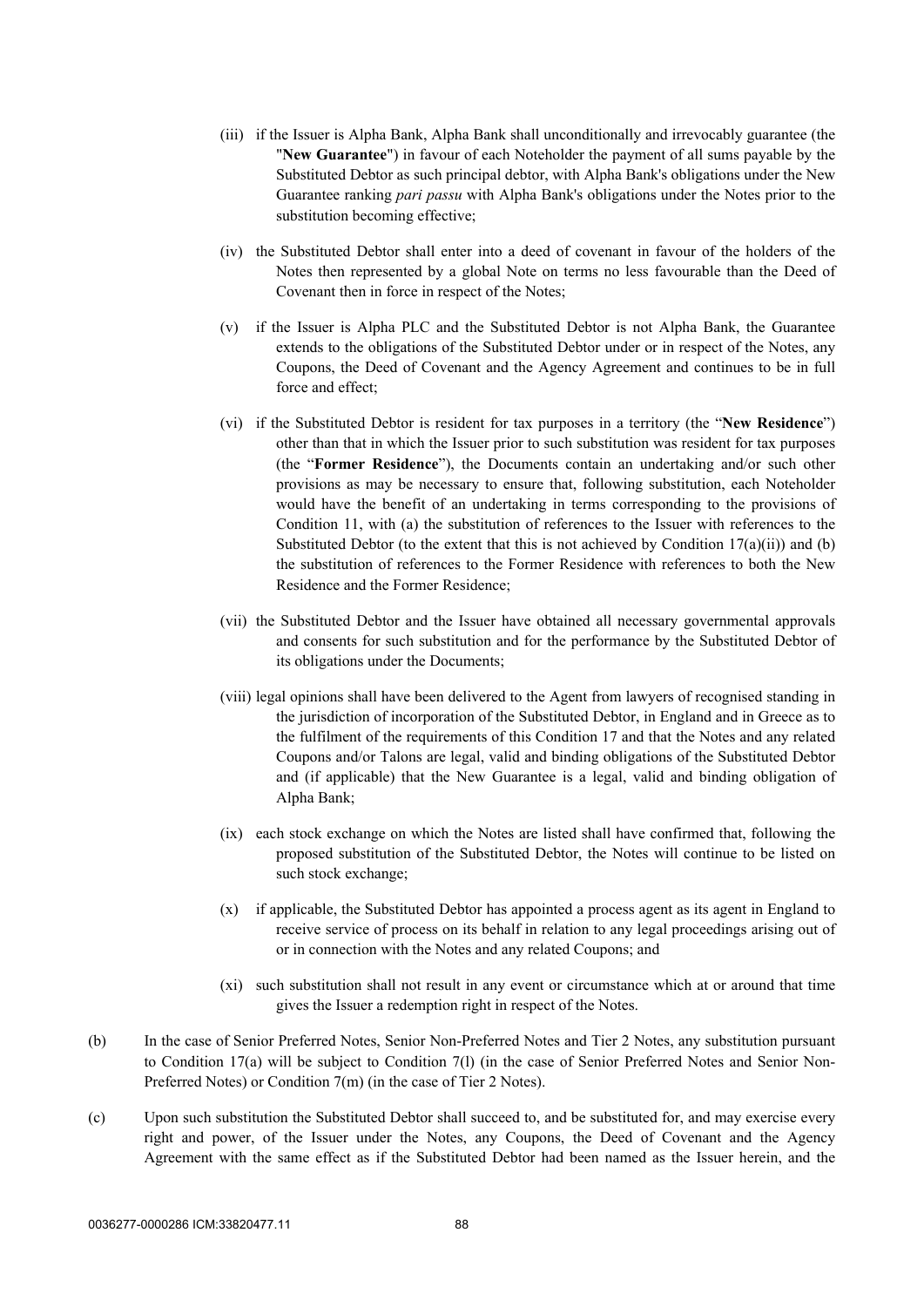Issuer shall be released from its obligations under the Notes, any Coupons and/or Talons, the Deed of Covenant and under the Agency Agreement.

- (d) After a substitution pursuant to Condition 17(a) the Substituted Debtor may, without the consent of any Noteholder or Couponholder, effect a further substitution. All the provisions specified in Conditions 17(a), 17(b) and 17(c) shall apply *mutatis mutandis*, and references in these Conditions to the Issuer shall, where the context so requires, be deemed to be or include references to any such further Substituted Debtor.
- (e) After a substitution pursuant to Condition 17(a) or 17(d) any Substituted Debtor may, without the consent of any Noteholder or Couponholder, reverse the substitution, *mutatis mutandis*.
- (f) The Documents shall be delivered to, and kept by, the Agent. Copies of the Documents will be available free of charge during normal business hours at the specified office of each of the Paying Agents.
- (g) For the purpose of this Condition 17, references to the "**Agency Agreement**" shall, where the Substituted Debtor is incorporated in the Hellenic Republic, be deemed to include the Alpha Bank Noteholders Agency Agreement to the extent applicable and where the context so admits.

#### **18. Alpha Bank Noteholders Agent**

Prior to the completion of an issue of Alpha Bank Notes or upon a substitution of the Notes such that the Issuer is a body corporate incorporated in the Hellenic Republic, if (and for so long as the Issuer considers is) so required by the Greek Bond Laws (to the extent applicable), Alpha Bank shall appoint an Alpha Bank Noteholders Agent by way of a written contract (the "**Alpha Bank Noteholders Agency Agreement**") and in accordance with provisions of the Greek Bond Laws.

The Alpha Bank Noteholders Agent shall be an entity of the kind prescribed in the Greek Bond Laws and shall be authorised to render in Greece the service of safekeeping and administration of financial instruments for the account of clients, including custodianship and related services, such as cash or collateral management. The applicable Final Terms or the Drawdown Prospectus (as the case may be) will specify the name of the entity (if any) acting as the Alpha Bank Noteholders Agent.

Subject as provided in Condition 13, the Alpha Bank Noteholders Agent shall have such rights against the Issuer and such duties and obligations as are prescribed for an entity acting in such capacity under the Greek Bond Laws but such rights, duties and obligations shall be without prejudice to the rights of Alpha Bank Noteholders against the Issuer set out in these Conditions.

The meetings of the Alpha Bank Noteholders shall be entitled to vary or terminate the appointment of the Alpha Bank Noteholders Agent in accordance with the provisions of the Greek Bond Laws and the Conditions of the Alpha Bank Notes.

#### **19. Further Issues**

The Issuer shall be at liberty from time to time without the consent of the Noteholders to create and issue further notes ranking *pari passu* in all respects (or in all respects save for the amount and date of the first payment of interest thereon and the date from which interest starts to accrue) with the outstanding Notes and so that the same shall be consolidated and form a single series with the outstanding Notes.

#### **20. Acknowledgement of Statutory Loss Absorption Powers**

Notwithstanding any other term of the Notes or any other agreement, arrangement or understanding between the Issuer, the Guarantor (if applicable) and the Noteholders, by its subscription and/or purchase and holding of the Notes, each Noteholder (which for the purposes of this Condition 20 includes each holder of a beneficial interest in the Notes) acknowledges, accepts, consents and agrees: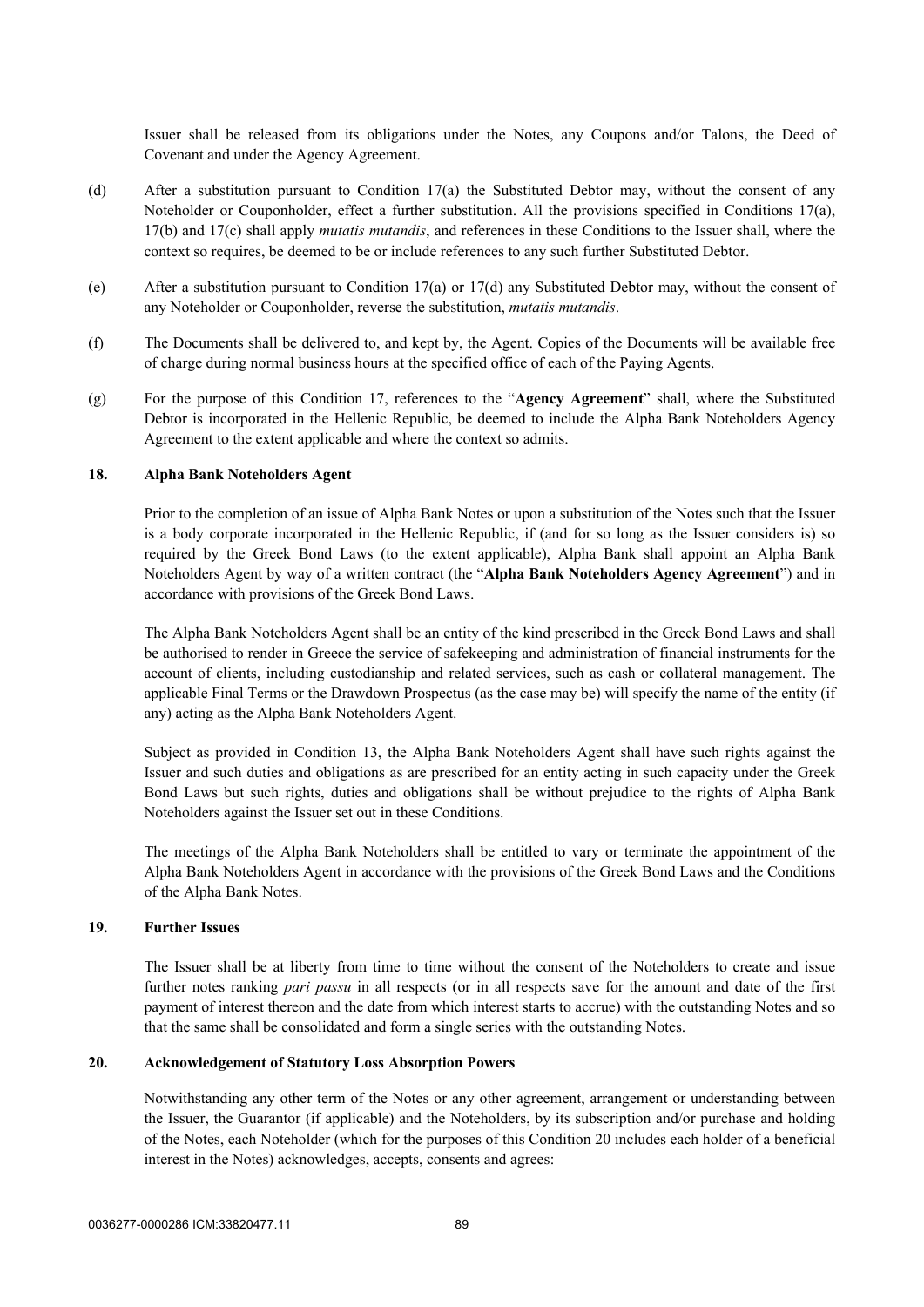- (i) to be bound by the effect of the exercise of any Statutory Loss Absorption Power by the Relevant Resolution Authority, which may include and result in any of the following, or some combination thereof:
- (A) the reduction of all, or a portion, of the Amounts Due on a permanent basis;
- (B) the conversion of all, or a portion, of the Amounts Due into shares, other securities or other obligations of the Issuer, the Guarantor (if applicable) or another person (and the issue to or conferral on the holder of such shares, securities or obligations), including by means of an amendment, modification or variation of the terms of the Notes, in which case the Noteholder agrees to accept in lieu of its rights under the Notes any such shares, other securities or other obligations of the Issuer, the Guarantor (if applicable) or another person;
- (C) the cancellation of the Notes, the Guarantee (if applicable) or Amounts Due; or
- (D) the amendment or alteration of the maturity of the Notes or amendment of the Interest Amount payable on the Notes, or the date on which the interest becomes payable, including by suspending payment for a temporary period; and
	- (ii) that the terms of the Notes are subject to, and may be varied, if necessary, to give effect to, the exercise of any Statutory Loss Absorption Power by the Relevant Resolution Authority.

Upon the Issuer or the Guarantor (as applicable), being informed and notified by the Relevant Resolution Authority of the actual exercise of any Statutory Loss Absorption Power with respect to the Notes, the Issuer or, as the case may be, the Guarantor, shall notify the Noteholders without delay in accordance with Condition 16. Any delay or failure by the Issuer to give notice shall not affect the validity and enforceability of the Statutory Loss Absorption Power nor the effects on the Notes described in this Condition 20.

The exercise of any Statutory Loss Absorption Power by the Relevant Resolution Authority with respect to the Notes or, if applicable, the Guarantee, shall not constitute an Event of Default, and the terms and conditions of the Notes or, if applicable, the Guarantee shall continue to apply in relation to the residual principal amount of, or outstanding amount payable with respect to, the Notes or, if applicable, the Guarantee, subject to any modification of the amount of interest payable to reflect the reduction of the principal amount, and any further modification of the terms that the Relevant Resolution Authority may decide in accordance with applicable laws and regulations relating to the resolution of credit institutions, investment firms and/or members of the Group incorporated in the relevant Member State or, if appropriate, third country (not or no longer being a Member State).

Each Noteholder also acknowledges and agrees that this provision is exhaustive on the matters described herein to the exclusion of any other agreements, arrangements or understandings relating to the application of any Statutory Loss Absorption Power to the Notes or, if applicable, the Guarantee.

In these Conditions:

"**Amounts Due**" means the principal amount, together with any accrued but unpaid interest, and any additional amounts referred to in Condition [11,](#page-84-0) if any, due on the Notes or under the Guarantee (if applicable). References to such amounts will include amounts that have become due and payable, but which have not been paid, prior to the exercise of any Statutory Loss Absorption Power by the Relevant Resolution Authority.

"**Relevant Resolution Authority**" means the resolution authority of the Hellenic Republic, the Single Resolution Board established pursuant to the SRM Regulation and/or any other authority entitled to exercise or participate in the exercise of any Statutory Loss Absorption Power from time to time.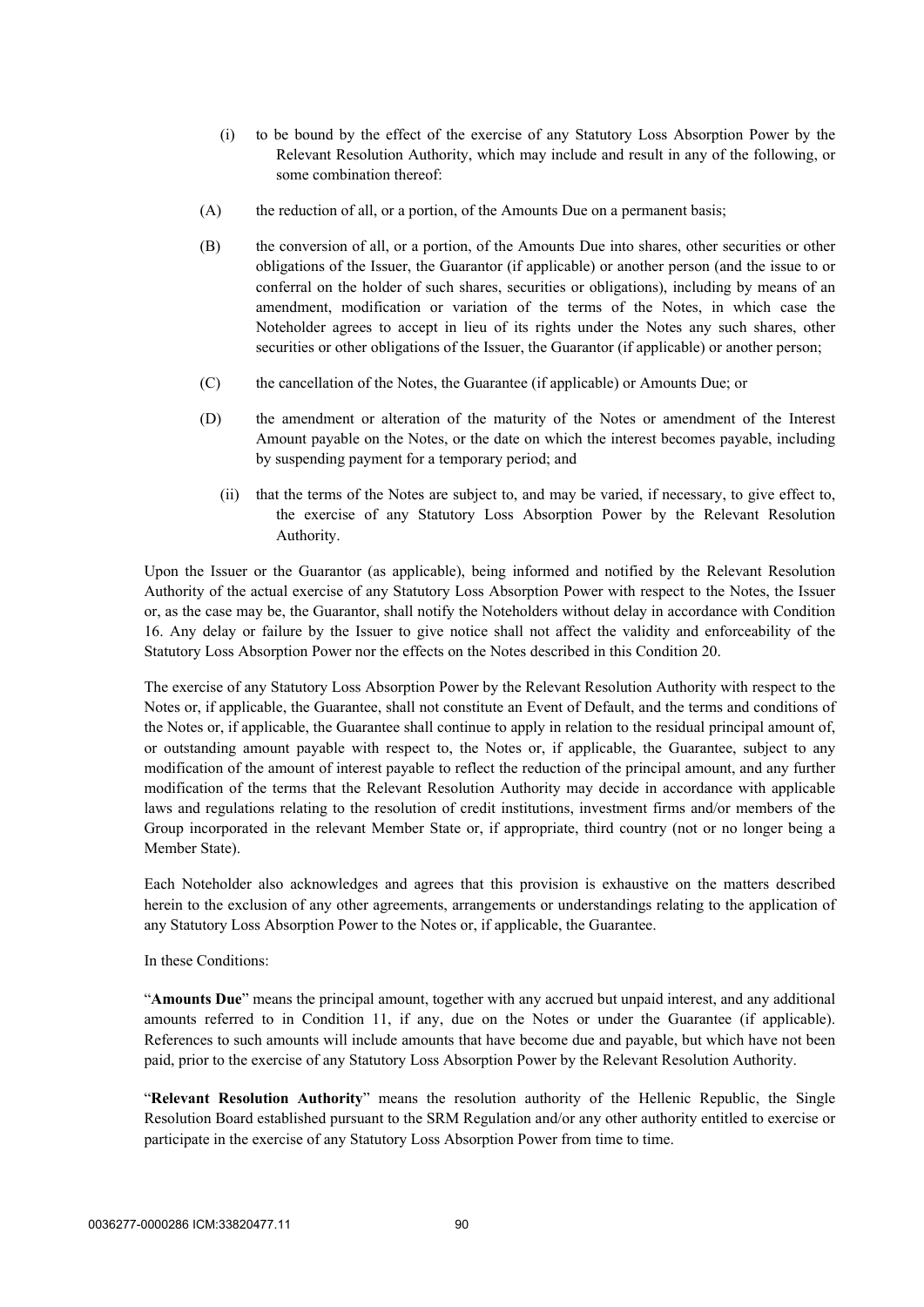"**SRM Regulation**" means Regulation (EU) No 806/2014 of the European Parliament and Council of 15 July 2014 establishing uniform rules and a uniform procedure for the resolution of credit institutions and certain investment firms in the framework of a Single Resolution Mechanism and a Single Resolution Fund and amending Regulation (EU) No 1093/2010, as amended or replaced from time to time.

"**Statutory Loss Absorption Powers**" means any statutory write-down and/or conversion power existing from time to time under any laws, regulations, rules or requirements, whether relating to the resolution or independent of any resolution action of credit institutions, investment firms and/or members of the Group incorporated in the relevant Member State or, if appropriate, a third country (not or no longer being a Member State) in effect and applicable in the relevant Member State or, if appropriate, third country (not or no longer being a Member State) to the Issuer, Alpha Bank or other members of the Group, including (but not limited to) the bail-in powers provided for by articles 43 and 44 of Greek law 4335/2015 which has transposed the BRRD, the write-down powers provided for by articles 59 and 60 of Greek law 4335/2015 and any other such laws, regulations, rules or requirements that are implemented, adopted or enacted within the context of any European Union directive or regulation of the European Parliament and of the Council establishing a framework for the recovery and resolution of credit institutions and investment firms and/or within the context of a relevant Member State resolution regime or otherwise, pursuant to which liabilities of a credit institution, investment firm and/or members of the Group can be reduced, cancelled and/or converted into shares or other obligations of the obligor or any other person.

#### **21. Governing Law and Jurisdiction**

- (a) The Agency Agreement, the Deed of Covenant, the Deed of Guarantee, the Notes and the Coupons and all non-contractual obligations arising out of or in connection with each of them are governed by English law except that (i) Conditions 3(b), 4(b), 4(d), 18 and 20 and (ii) Clauses 5.8 and 5.9 of the Guarantee are governed by and shall be construed in accordance with Greek law.
- (b) Alpha Bank irrevocably agrees, for the exclusive benefit of the Noteholders, that the courts of England shall have jurisdiction to hear and determine any suit, action or proceedings, and to settle any disputes, which may arise out of or in connection with the Agency Agreement, the Deed of Covenant and the Notes (including any suit, action, proceedings or dispute relating to any non-contractual obligation arising out of or in connection with the Agency Agreement, the Deed of Covenant and the Notes) (together "**Proceedings**") and, for such purpose, irrevocably submits to the jurisdiction of such courts.
- (c) Alpha Bank irrevocably and unconditionally waives and agrees not to raise any objection which it may have now or subsequently to the laying of the venue of any Proceedings in the courts of England and any claim that any Proceedings have been brought in an inconvenient forum and further irrevocably and unconditionally agrees that a judgment in any Proceedings brought in the courts of England shall be conclusive and binding upon it and may be enforced in the courts of any other jurisdiction. To the extent permitted by law, nothing in this Condition 21 shall limit any right to take Proceedings against Alpha Bank in any other court of competent jurisdiction, nor shall the taking of Proceedings in one or more jurisdictions preclude the taking of Proceedings in any other jurisdiction, whether concurrently or not.
- (d) Alpha Bank irrevocably and unconditionally agrees that service in respect of any Proceedings may be effected upon Alpha Bank London Limited at Capital House, 85 King William Street, London, England, EC4N 7BL and undertakes that in the event of Alpha Bank London Limited ceasing so to act Alpha Bank will forthwith appoint a further person as its agent for that purpose and notify the name and address of such person to the Agent and agrees that, failing such appointment within fifteen days, any Noteholder shall be entitled to appoint such a person by written notice addressed to Alpha Bank and delivered to Alpha Bank or to the specified office of the Agent. Nothing contained herein shall affect the right of any Noteholder to serve process in any other manner permitted by law.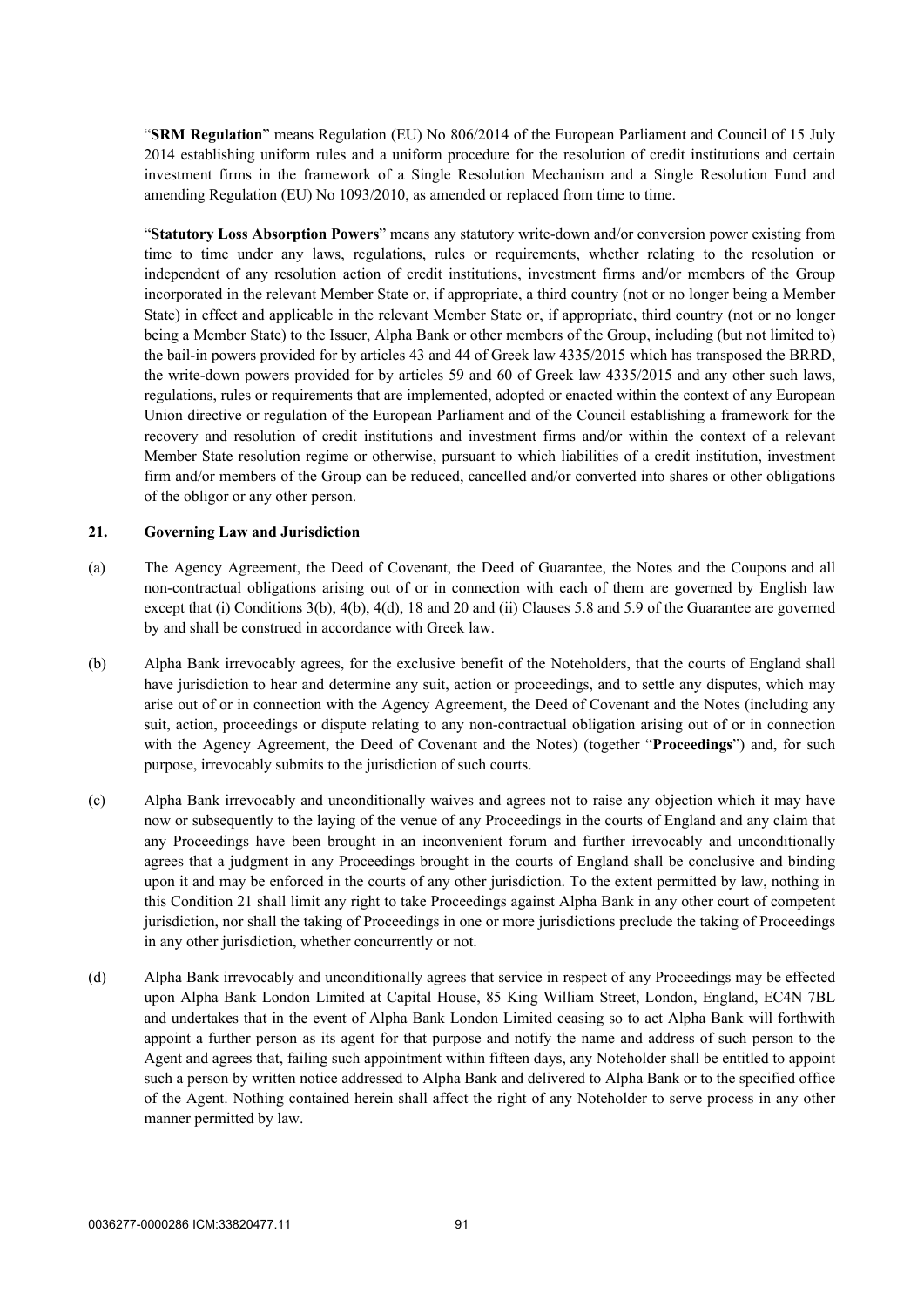# **22. Contracts (Rights of Third Parties) Act 1999**

No rights are conferred on any person under the Contracts (Rights of Third Parties) Act 1999 to enforce any term of this Note, but this does not affect any right or remedy of any person which exists or is available apart from that Act.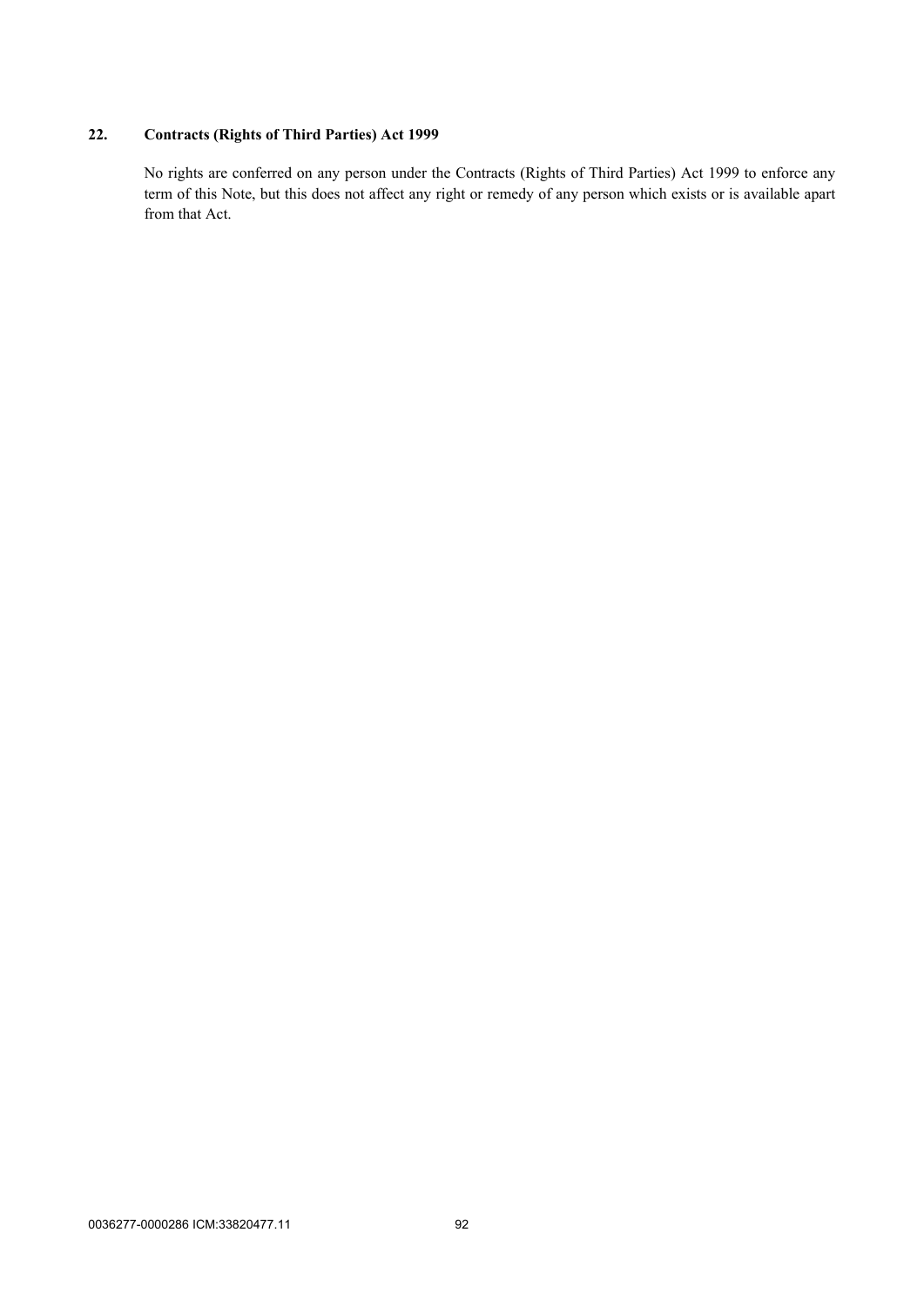#### <span id="page-95-0"></span>**SCHEDULE 2**

#### **FORMS OF GLOBAL AND DEFINITIVE NOTES, COUPONS AND TALONS**

#### **Part I**

#### **FORM OF TEMPORARY GLOBAL NOTE**

#### **[Alpha Credit Group PLC/Alpha Bank AE]**

#### **TEMPORARY GLOBAL NOTE**

This Global Note is a Temporary Global Note in respect of a duly authorised issue of Euro Medium Term Notes (the "Notes") of [Alpha Credit Group PLC/Alpha Bank AE] (the "**Issuer**") [guaranteed on an irrevocable basis by Alpha Bank AE (the "Guarantor")<sup>1</sup>] described, and having the provisions specified, in the Final Terms, Pricing Supplement, Drawdown Prospectus (as applicable) attached hereto (the "**Final Terms**", "**Pricing Supplement**", "**Drawdown Prospectus**" (as applicable)). References herein to the Conditions shall be to the Terms and Conditions of the Notes as set out in [Schedule 1](#page-44-0) to the Agency Agreement (as defined below) as modified and supplemented by the information set out in the Final Terms, Pricing Supplement, Drawdown Prospectus (as applicable), but in the event of any conflict between the provisions of that Schedule and the information set out in the Final Terms, Pricing Supplement, Drawdown Prospectus (as applicable), the Final Terms, Pricing Supplement, Drawdown Prospectus (as applicable) will prevail.

Words and expressions defined or set out in the Conditions and/or the Final Terms, Pricing Supplement, Drawdown Prospectus (as applicable) shall bear the same meaning when used herein.

This Global Note is issued subject to, and with the benefit of, the Conditions and an amended and restated Fiscal Agency Agreement (the "**Agency Agreement**", which expression shall be construed as a reference to that agreement as the same may be amended, supplemented or restated from time to time) dated 15 November 2019 and made between the Issuer, [the Guarantor/Alpha Credit Group PLC]<sup>2</sup>, Citibank, N.A., London Branch (the "**Agent**") and the other agents named therein.

For value received the Issuer, subject to and in accordance with the Conditions, promises to pay to the bearer hereof on the Maturity Date and/or on such earlier date(s) or on such date(s) as all or any of the Notes represented by this Global Note may become due and repayable in accordance with the Conditions, the amount payable under the Conditions in respect of such Notes on each such date and to pay interest (if any) on the nominal amount of the Notes from time to time represented by this Global Note calculated and payable as provided in the Conditions together with any other sums payable under the Conditions, upon presentation and, at maturity, surrender of this Global Note to or to the order of the Agent (except as provided in the Conditions) from time to time appointed by the Issuer  $[(\text{failing whom the Guarantor})]^3$  in respect of the Notes, but in each case subject to the requirements as to certification provided herein. On any redemption, substitution or payment of interest being made in respect of, or purchase and cancellation of, any of the Notes represented by this Global Note details of such redemption, substitution, payment or purchase and cancellation (as the case may be) shall be entered by or on behalf of the Issuer in [Schedule 1](#page-44-0) hereto and the relevant space in [Schedule 1](#page-44-0) hereto recording any such redemption, substitution, payment or purchase and cancellation (as the case may be) shall be signed by or on behalf of the Issuer.

<sup>&</sup>lt;sup>1</sup> Delete in the case of an issue of Notes by Alpha Bank AE.

<sup>2</sup> Delete as appropriate.

<sup>&</sup>lt;sup>3</sup> Delete in the case of an issue of Notes by Alpha Bank AE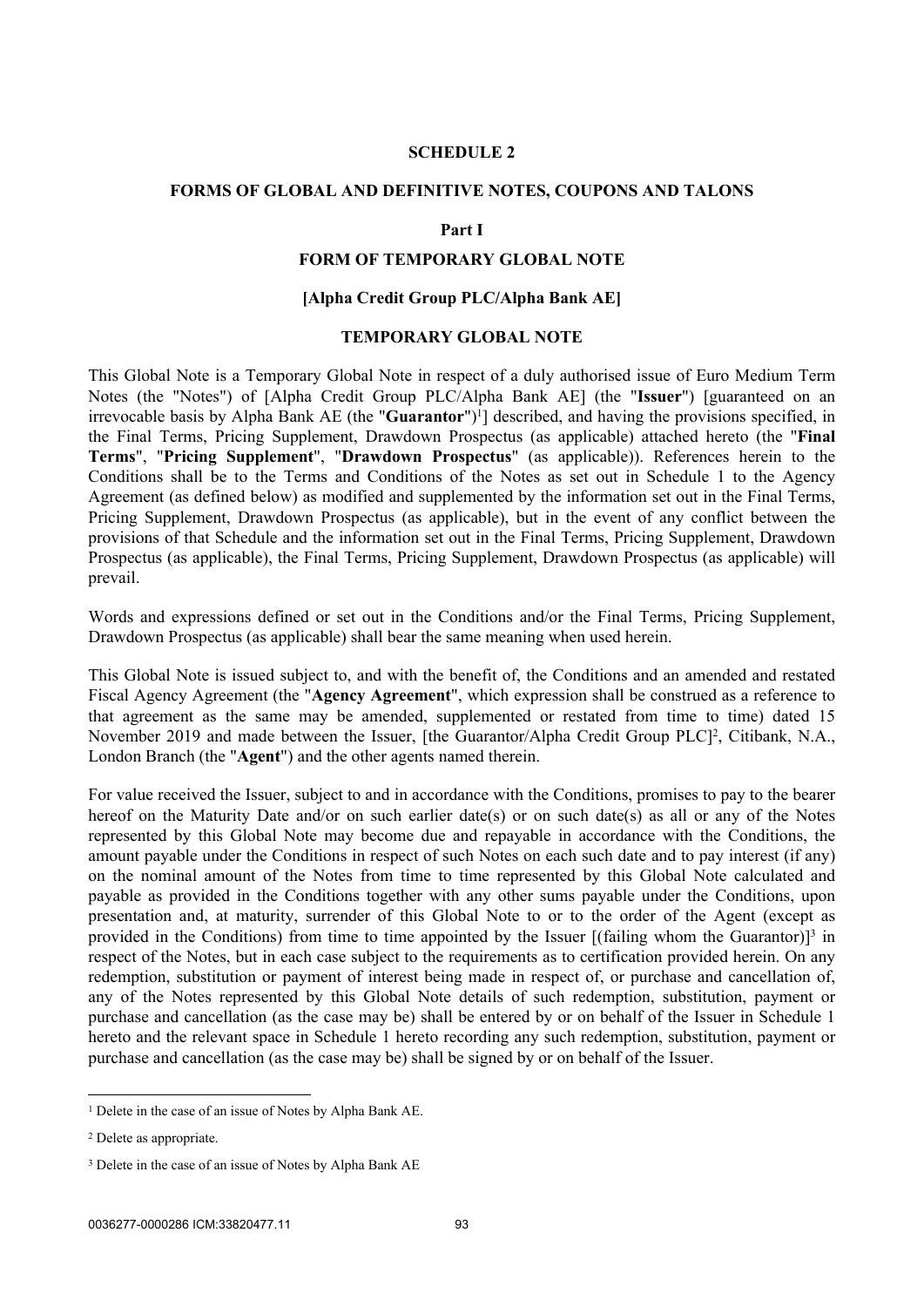If the Final Terms, Pricing Supplement, Drawdown Prospectus (as applicable) specify that the New Global Note form is applicable, this Temporary Global Note shall be a "New Global Note" or "NGN" and the nominal amount of Notes represented by this Temporary Global Note shall be the aggregate amount from time to time entered in the records of both Euroclear Bank SA/NV and Clearstream Banking S.A. (together, the "ICSDs"). The records of the relevant ICSD (which expression in this Temporary Global Note means the records that each ICSD holds for its customers which reflect the amount of such customers' interests in the Notes (but excluding any interest in any Notes of one ICSD shown in the records of another ICSD)) shall be conclusive evidence of the nominal amount of Notes represented by this Temporary Global Note and, for these purposes, a statement issued by a relevant ICSD (which statement shall be made available to the bearer upon request) stating the nominal amount of Notes represented by this Temporary Global Note at any time shall be conclusive evidence of the records of the relevant ICSD at that time.

If the Final Terms, Pricing Supplement, Drawdown Prospectus (as applicable) specify that the New Global Note form is not applicable, this Temporary Global Note shall be a "Classic Global Note" or "CGN" and the nominal amount of Notes represented by this Temporary Global Note shall be the amount stated in the Final Terms, Pricing Supplement, Drawdown Prospectus (as applicable) or, if lower, the nominal amount most recently entered by or on behalf of the Issuer in the relevant column in Part II or III of Schedule One or in [Schedule 2](#page-95-0) hereto.

On any redemption, substitution or payment of interest being made in respect of any of the Notes represented by this Global Note, or any purchase and cancellation of any of the Notes represented by this Global Note, the Issuer shall procure that:

- (i) if the Final Terms, Pricing Supplement, Drawdown Prospectus (as applicable) specify that the New Global Note form is not applicable, details of such redemption, substitution, payment or purchase and cancellation (as the case may be) shall be entered in Schedule One hereto and, in the case of any redemption, substitution or purchase and cancellation, the nominal amount of the Notes represented by this Temporary Global Note shall be reduced by the nominal amount to which the amount so paid or the Notes purchased and cancelled (as the case may be) relate(s); and
- (ii) if the Final Terms, Pricing Supplement, Drawdown Prospectus (as applicable) specify that the New Global Note form is applicable, details of such redemption, substitution, payment or purchase and cancellation (as the case may be) shall be entered pro rata in the records of the ICSDs and, in the case of any redemption, substitution or purchase and cancellation, the nominal amount of the Notes entered in the records of the ICSDs and represented by this Temporary Global Note shall be reduced by the nominal amount to which the amount so paid or the Notes purchased and cancelled (as the case may be) relate(s).

Payments due in respect of Notes for the time being represented by this Global Note shall be made to the bearer of this Global Note and each payment so made will discharge the Issuer's obligations in respect thereof. Any failure to make the entries referred to above shall not affect such discharge.

Prior to the Exchange Date (as defined below), all payments (if any) on this Global Note will only be made to the bearer hereof to the extent that there is presented to the Agent by Clearstream, Luxembourg or Euroclear a certificate to the effect that it has received from or in respect of a person entitled to a particular nominal amount of the Notes (as shown by its records) a certificate of non-US beneficial ownership in the form required by it. The bearer of this Global Note will not be entitled to receive any payment of interest hereon due on or after the Exchange Date unless upon due certification exchange of this Global Note is improperly withheld or refused.

On or after the date (the "**Exchange Date**") which is the later of (i) 40 days after the Issue Date and (ii) 40 days after the completion of the distribution of the relevant Tranche, this Global Note may be exchanged in whole or in part (free of charge) for, as specified in the Final Terms, Pricing Supplement, Drawdown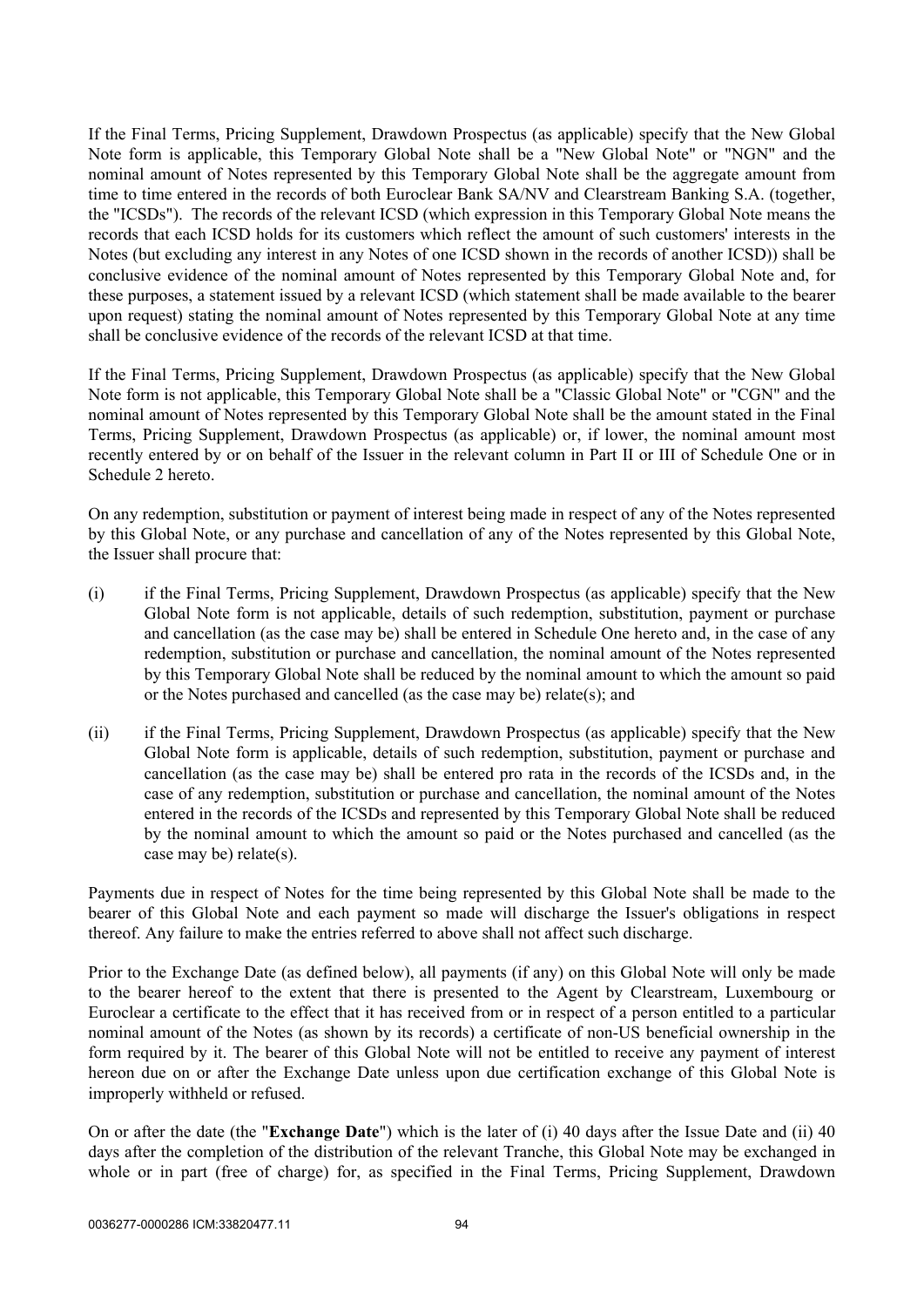Prospectus (as applicable), either (a) security printed Definitive Notes and (if applicable) Coupons and/or Talons in the form set out in Parts III, IV and V respectively, of [Schedule 2](#page-95-0) to the Agency Agreement (on the basis that all the appropriate details have been included on the face of such Definitive Notes and (if applicable) Coupons and/or Talons and the Final Terms, Pricing Supplement, Drawdown Prospectus (as applicable) (or the relevant provisions of the Final Terms, Pricing Supplement, Drawdown Prospectus (as applicable)) have been either endorsed on or attached to such Definitive Notes) or (b) either, if the applicable Final Terms, Pricing Supplement, Drawdown Prospectus (as applicable) indicates that this Global Note is intended to be a New Global Note, interests recorded in the records of the relevant Clearing Systems in a Permanent Global Note of, if the applicable Final Terms, Pricing Supplement, Drawdown Prospectus (as applicable) indicates that this Global Note is not intended to a be a New Global Note, a Permanent Global Note in or substantially in the form set out in [Part II](#page-103-0) of [Schedule 2](#page-95-0) to the Agency Agreement (together with the Final Terms, Pricing Supplement, Drawdown Prospectus (as applicable) attached thereto) upon notice being given by Euroclear and/or Clearstream, Luxembourg acting on the instructions of any holder of an interest in this Global Note and subject, in the case of Definitive Notes, to such notice period as is specified in the Final Terms, Pricing Supplement, Drawdown Prospectus (as applicable).

If Definitive Notes and (if applicable) Coupons and/or Talons have already been issued in exchange for all the Notes represented for the time being by the Permanent Global Note, then this Global Note may only thereafter be exchanged for Definitive Notes and (if applicable) Coupons and/or Talons pursuant to the terms hereof.

This Global Note may be exchanged by the bearer hereof on any day (other than a Saturday or Sunday) on which banks are open for business in London. The Issuer shall procure that the Definitive Notes or (as the case may be) the interests in the Permanent Global Note shall be (in the case of Definitive Notes issued and delivered) and (in the case of the Permanent Global Note where the applicable Final Terms, Pricing Supplement, Drawdown Prospectus (as applicable) indicates that this Global Note is intended to be a New Global Note) recorded in the records of the relevant ICSD in exchange for only that portion of this Global Note in respect of which there shall have been presented to the Agent by the relevant ICSD a certificate to the effect that it has received from or in respect of a person entitled to a beneficial interest in a particular nominal amount of the Notes (as shown by its records) a certificate of non-US beneficial ownership from such person in the form required by it.

On an exchange of the whole of this Global Note, this Global Note shall be surrendered to or to the order of the Agent. On an exchange of part only of this Global Note, the Issuer shall procure that (i) if the applicable Final Terms, Pricing Supplement, Drawdown Prospectus (as applicable) indicates that this Global Note is intended to be a New Global Note, details of such exchange shall be entered pro rata in the records of the relevant ICSDs; or (ii) if the applicable Final Terms, Pricing Supplement, Drawdown Prospectus (as applicable) indicates that this Global Note is not intended to be a New Global Note, details of such exchange shall be entered by or on behalf of the Issuer in [Schedule 2](#page-95-0) hereto and the relevant space in [Schedule 2](#page-95-0) hereto recording such exchange shall be signed by or on behalf of the Issuer, whereupon the nominal amount of this Global Note and the Notes represented by this Global Note shall be reduced by the nominal amount so exchanged. On any exchange of this Global Note for a Permanent Global Note, details of such exchange shall be entered by or on behalf of the Issuer in [Schedule 2](#page-95-0) to the Permanent Global Note and the relevant space in [Schedule 2](#page-95-0) thereto recording such exchange shall be signed by or on behalf of the Issuer.

Until the exchange of the whole of this Global Note as aforesaid, the bearer hereof shall in all respects (except as otherwise provided herein) be entitled to the same benefits as if he were the bearer of Definitive Notes and the relative Coupons and/or Talons (if any) in the forms set out in Parts III, IV and V, respectively, of [Schedule 2](#page-95-0) to the Agency Agreement.

In the event that this Global Note (or any part hereof) has become due and repayable in accordance with the Conditions or the Maturity Date has occurred and, in either case, payment in full of the amount due has not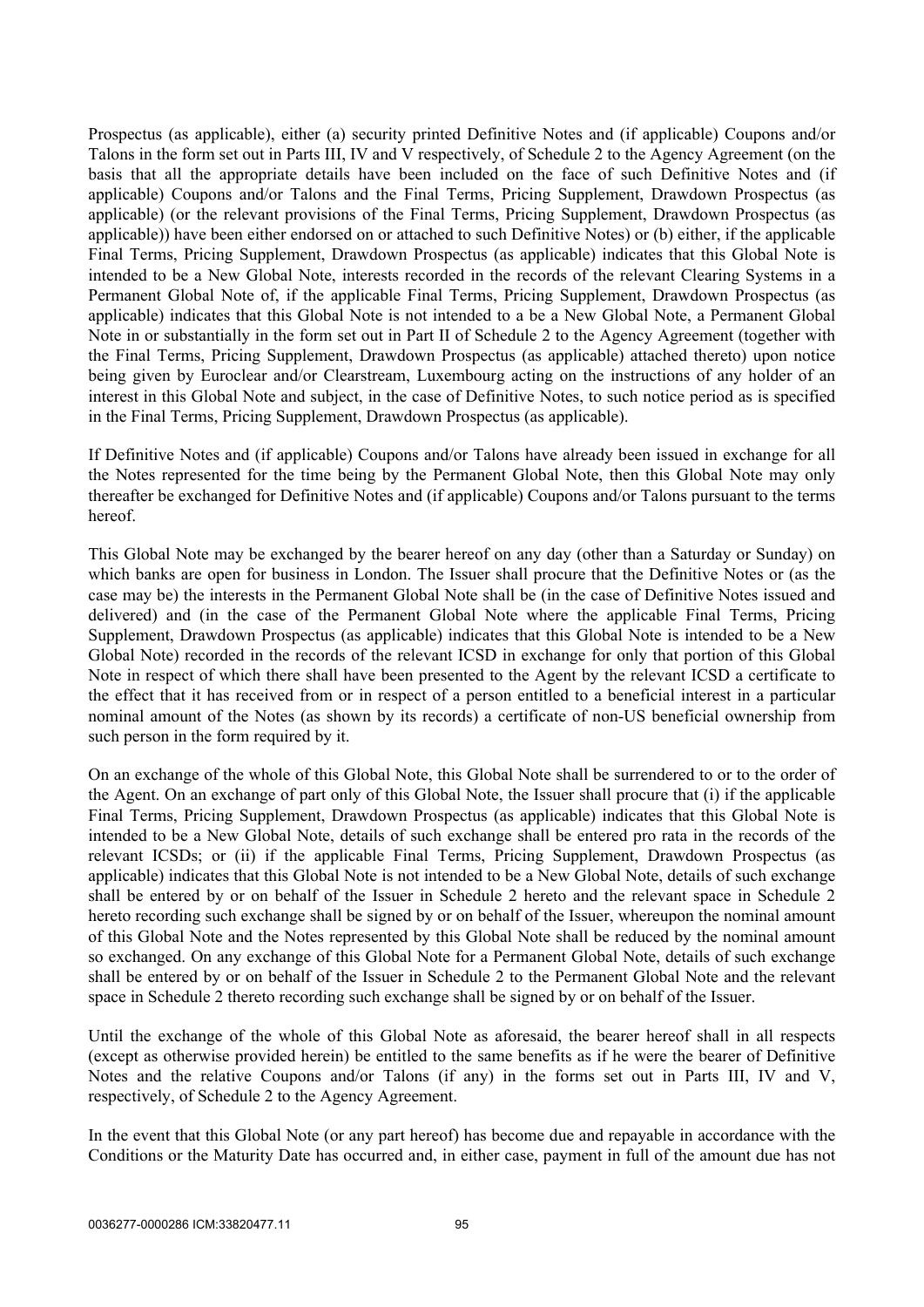been made to the bearer in accordance with the foregoing then, unless within the period of seven days commencing on the relevant due date payment in full of the amount due in respect of this Global Note is received by the bearer in accordance with the foregoing, this Global Note will become void at 8.00 p.m. (London time) on such seventh day and the bearer will have no further rights under this Global Note (but without prejudice to the rights which the bearer or any other person may have under the amended and restated Deed of Covenant executed by the Issuer on 15 November 2019 (as the same may be amended, supplemented or restated from time to time) in respect of the Euro Medium Term Notes issued under the Programme Agreement pursuant to which this Global Note is issued).

This Global Note and all non-contractual obligations arising out of or in connection with it are governed by, and shall be construed in accordance with, English law.

This Global Note shall not be valid unless authenticated by the Agent and, if the applicable Final Terms, Pricing Supplement, Drawdown Prospectus (as applicable) indicates that this Global Note is intended to be held in a manner which would allow Eurosystem eligibility, effectuated by the entity appointed as common safe-keeper by the relevant ICSDs.

**IN WITNESS** whereof the Issuer has caused this Global Note to be duly executed on its behalf.

#### **[Alpha Credit Group PLC/Alpha Bank AE]**

*(Authorised signatory) (Authorised signatory)*

By: ............................................................ By: ............................................................

Authenticated without recourse, warranty or liability by

#### **Citibank, N.A., London Branch**

By: ................................................................. *(Authorised signatory)*

Effectuated without recourse, warranty or liability by

as common safekeeper

By: ................................................................. *(Authorised signatory)*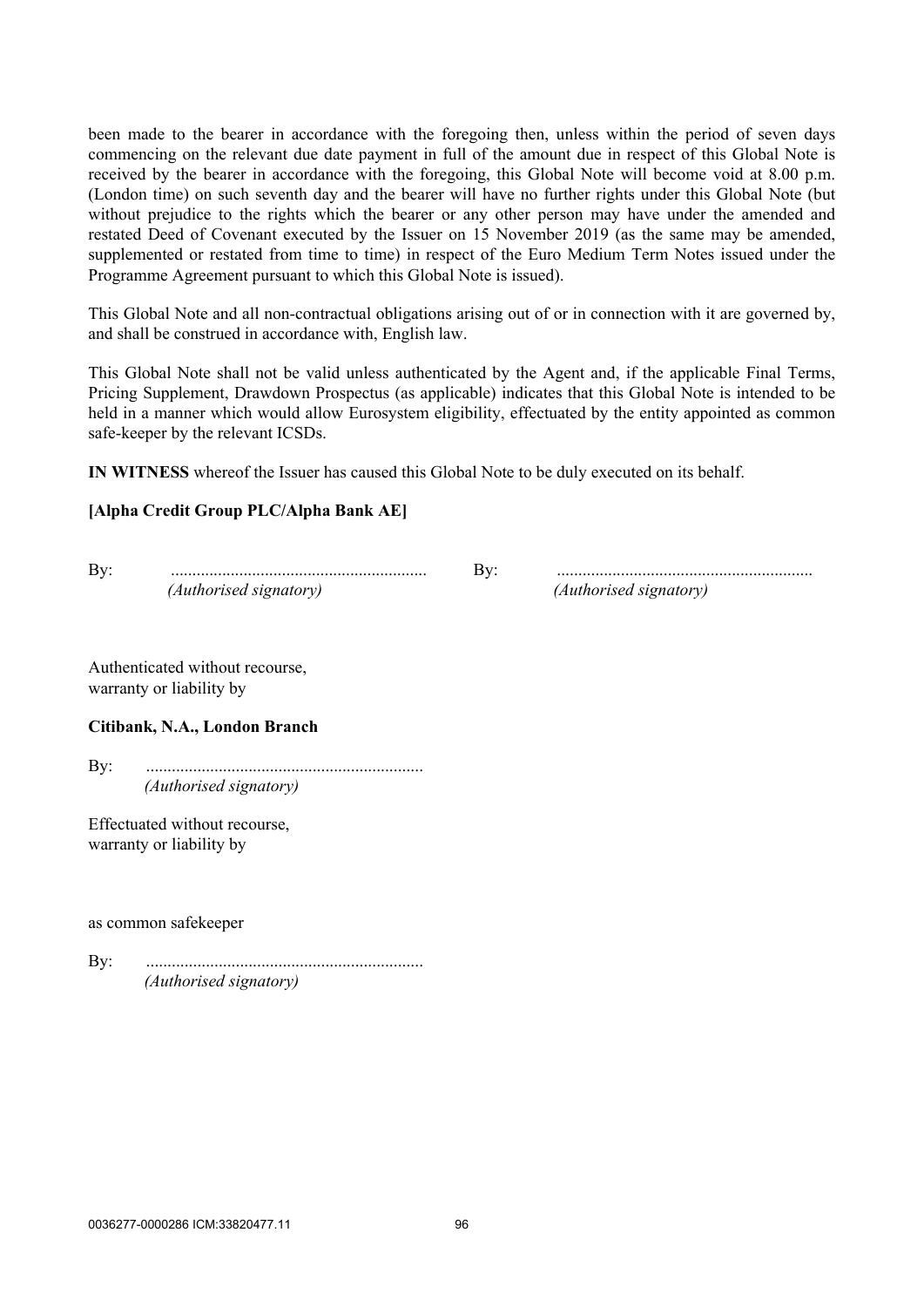# Schedule 1 to the Temporary Global Note<br>Part I **Interest Payments**

| Date made | Total amount of interest<br>payable | Amount of interest paid | Confirmation of<br>payment on behalf of the<br>Issuer |
|-----------|-------------------------------------|-------------------------|-------------------------------------------------------|
|           |                                     |                         |                                                       |
|           |                                     |                         |                                                       |
|           |                                     |                         |                                                       |
|           |                                     |                         |                                                       |
|           |                                     |                         |                                                       |
|           |                                     |                         |                                                       |
|           |                                     |                         |                                                       |
|           |                                     |                         |                                                       |
|           |                                     |                         |                                                       |
|           |                                     |                         |                                                       |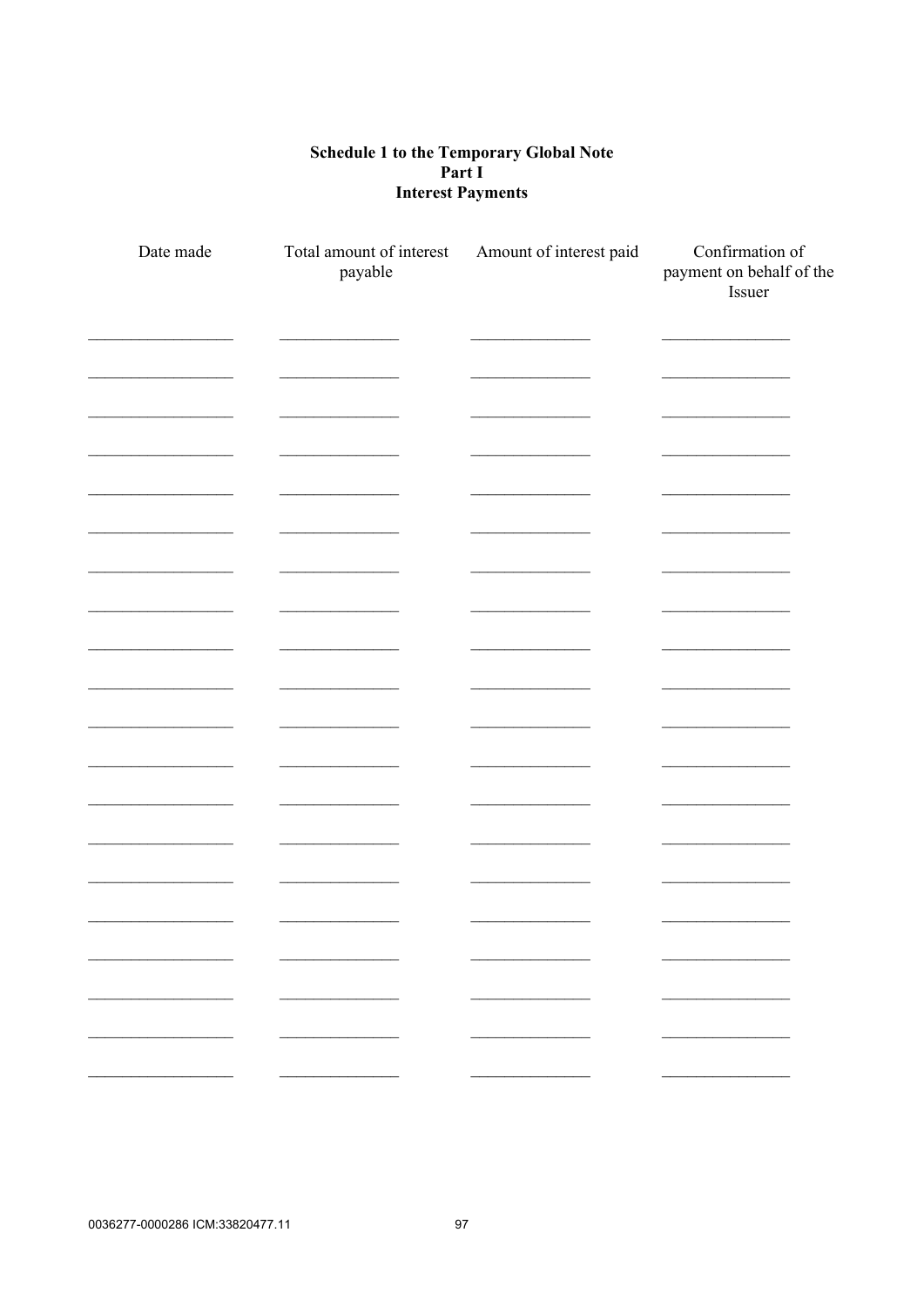### Part II **Redemptions**

| Date made | Total amount of<br>principal payable | Amount of<br>principal paid | Remaining nominal<br>amount of this<br>Global Note<br>following such<br>redemption* | Confirmation of<br>redemption on<br>behalf of the Issuer |
|-----------|--------------------------------------|-----------------------------|-------------------------------------------------------------------------------------|----------------------------------------------------------|
|           |                                      |                             |                                                                                     |                                                          |
|           |                                      |                             |                                                                                     |                                                          |
|           |                                      |                             |                                                                                     |                                                          |
|           |                                      |                             |                                                                                     |                                                          |
|           |                                      |                             |                                                                                     |                                                          |
|           |                                      |                             |                                                                                     |                                                          |
|           |                                      |                             |                                                                                     |                                                          |
|           |                                      |                             |                                                                                     |                                                          |
|           |                                      |                             |                                                                                     |                                                          |
|           |                                      |                             |                                                                                     |                                                          |
|           |                                      |                             |                                                                                     |                                                          |
|           |                                      |                             |                                                                                     |                                                          |

<sup>\*</sup> See most recent entry in Part II or III of Schedule 1 or Schedule 2 in order to determine this amount.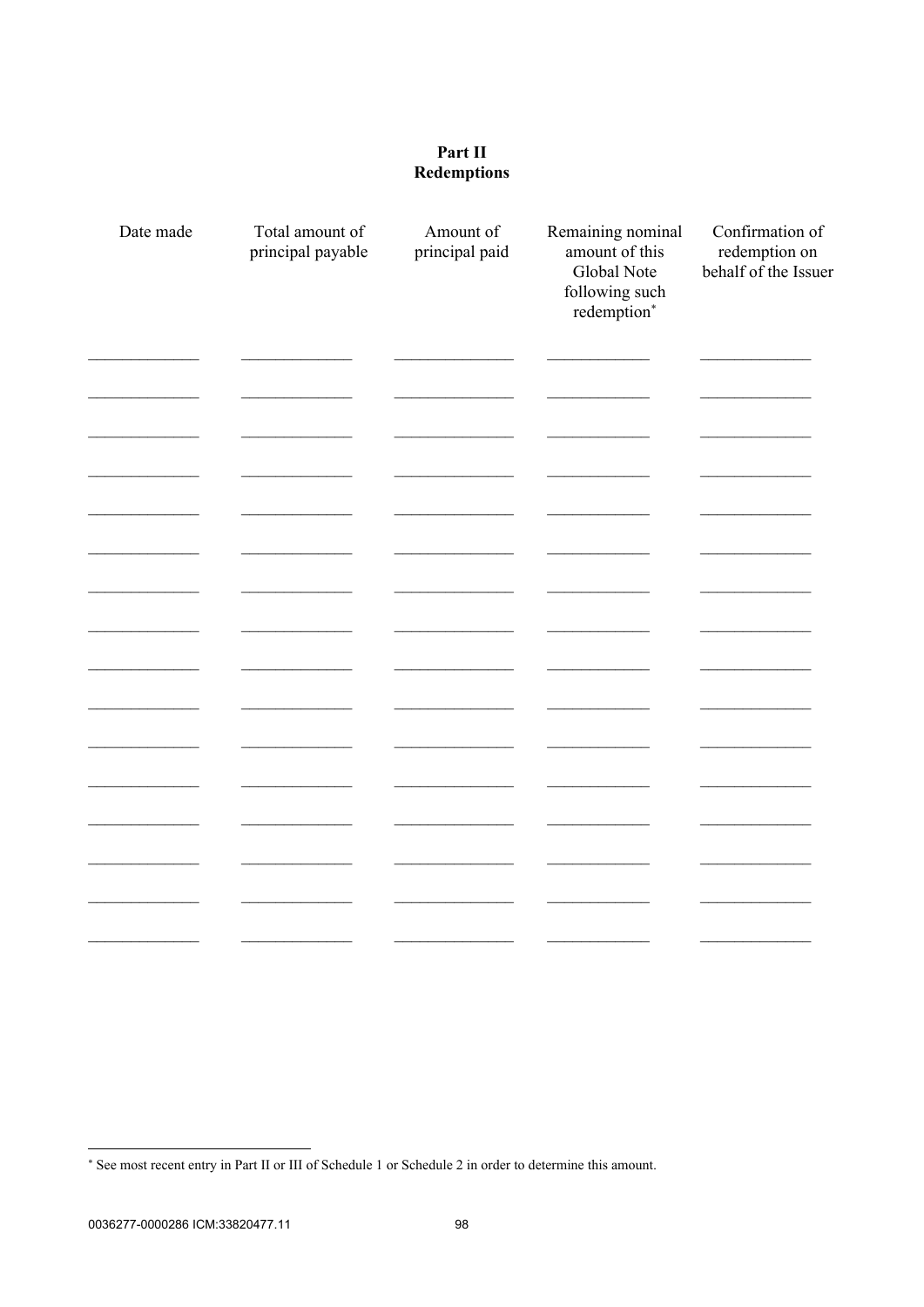#### Part III **Purchases and Cancellations**

| Date made | Part of nominal amount<br>of this Global Note<br>purchased and cancelled | Remaining nominal<br>amount of this Global<br>Note following such<br>purchase and<br>cancellation* | Confirmation of<br>purchase and<br>cancellation on behalf of<br>the Issuer |
|-----------|--------------------------------------------------------------------------|----------------------------------------------------------------------------------------------------|----------------------------------------------------------------------------|
|           |                                                                          |                                                                                                    |                                                                            |
|           |                                                                          |                                                                                                    |                                                                            |
|           |                                                                          |                                                                                                    |                                                                            |
|           |                                                                          |                                                                                                    |                                                                            |
|           |                                                                          |                                                                                                    |                                                                            |
|           |                                                                          |                                                                                                    |                                                                            |
|           |                                                                          |                                                                                                    |                                                                            |
|           |                                                                          |                                                                                                    |                                                                            |
|           |                                                                          |                                                                                                    |                                                                            |
|           |                                                                          |                                                                                                    |                                                                            |

<sup>\*</sup> See most recent entry in Part II or III of Schedule 1 or Schedule 2 in order to determine this amount.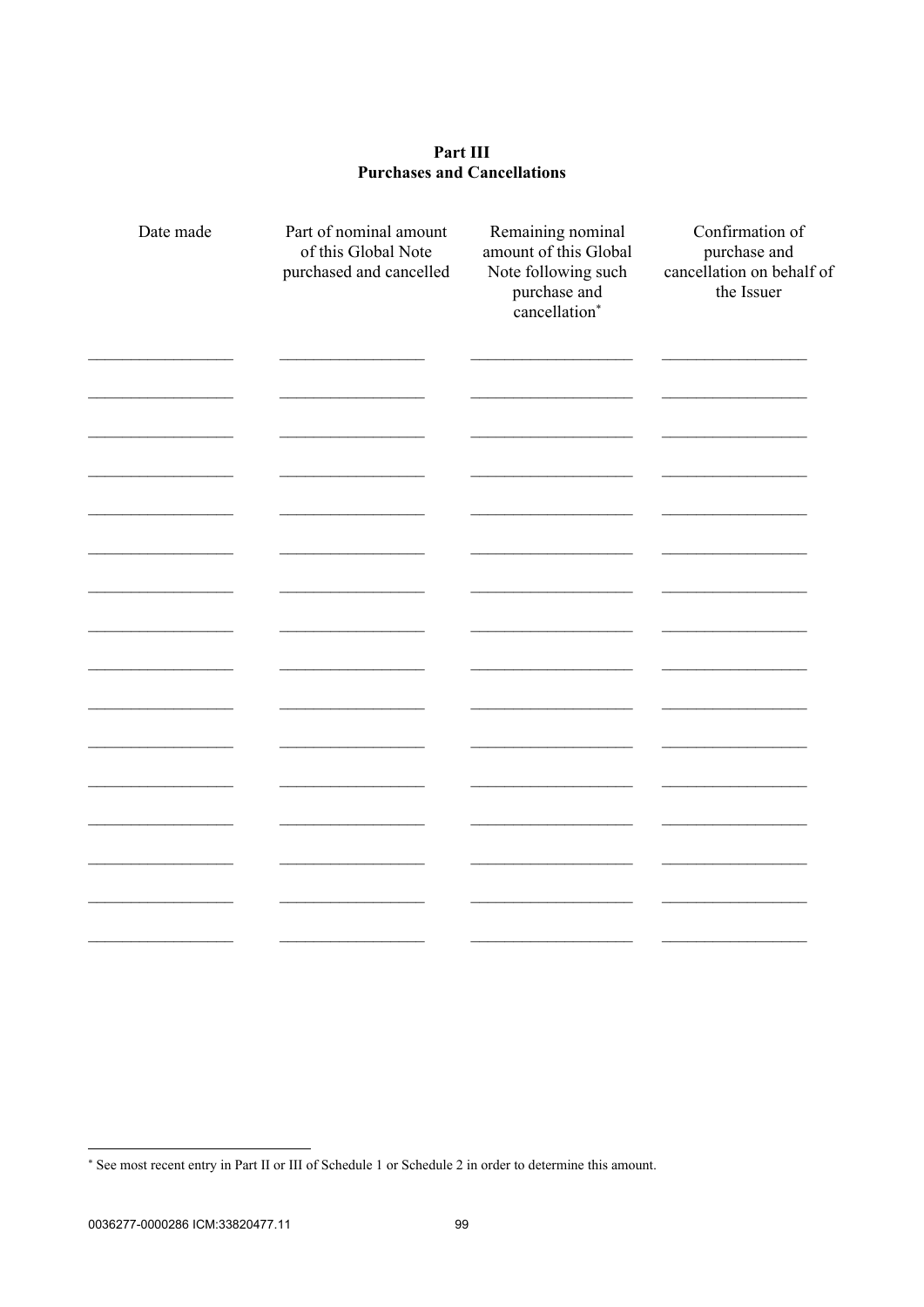# **Schedule 2 to the Temporary Global Note<br>Exchanges for Definitive Notes or Permanent Global Note**

The following exchanges of a part of this Global Note for Definitive Notes or a Permanent Global Note have been made:

| Date made | Nominal amount of this<br>Global Note exchanged<br>for Definitive Notes or a<br>Permanent Global Note | Remaining nominal<br>amount of this Global<br>Note following such<br>exchange* | Notation made on behalf<br>of the Issuer |
|-----------|-------------------------------------------------------------------------------------------------------|--------------------------------------------------------------------------------|------------------------------------------|
|           |                                                                                                       |                                                                                |                                          |
|           |                                                                                                       |                                                                                |                                          |
|           |                                                                                                       |                                                                                |                                          |
|           |                                                                                                       |                                                                                |                                          |
|           |                                                                                                       |                                                                                |                                          |
|           |                                                                                                       |                                                                                |                                          |
|           |                                                                                                       |                                                                                |                                          |
|           |                                                                                                       |                                                                                |                                          |
|           |                                                                                                       |                                                                                |                                          |

<sup>\*</sup> See most recent entry in Part II or III of Schedule 1 or Schedule 2 in order to determine this amount.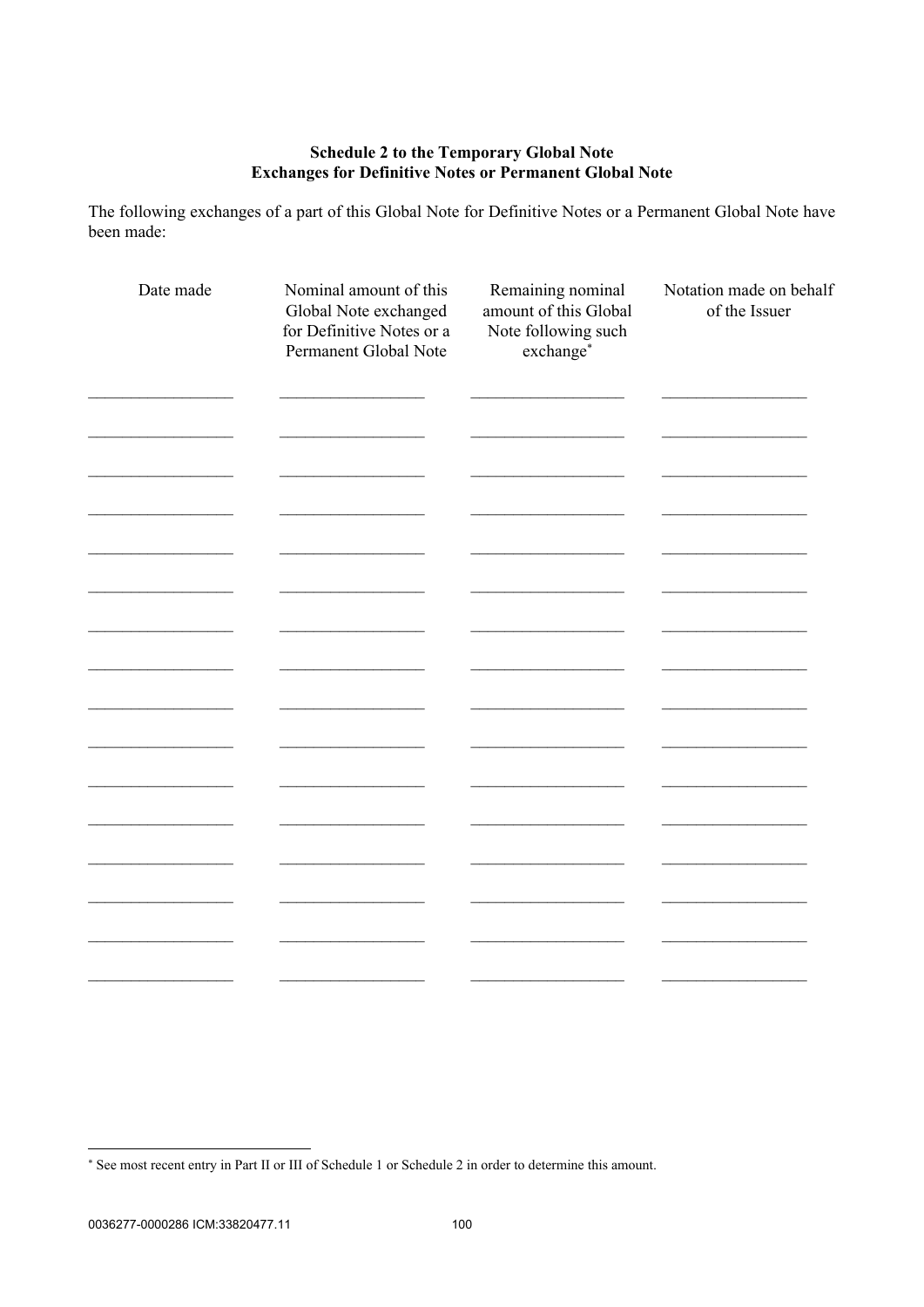#### <span id="page-103-0"></span>**Part II**

#### **FORM OF PERMANENT GLOBAL NOTE**

[ANY UNITED STATES PERSON WHO HOLDS THIS OBLIGATION WILL BE SUBJECT TO LIMITATIONS UNDER THE UNITED STATES INCOME TAX LAWS, INCLUDING THE LIMITATIONS PROVIDED IN SECTIONS 165(j) AND 1287(a) OF THE INTERNAL REVENUE CODE.]<sup>4</sup>

#### **[Alpha Credit Group PLC/Alpha Bank AE]**

#### **PERMANENT GLOBAL NOTE**

This Global Note is a Permanent Global Note in respect of a duly authorised issue of Euro Medium Term Notes (the "**Notes**") of [Alpha Credit Group PLC/Alpha Bank AE] (the "**Issuer**") [guaranteed on an irrevocable basis by Alpha Bank AE (the "**Guarantor**")]<sup>5</sup> described, and having the provisions specified, in the Final Terms, Pricing Supplement, Drawdown Prospectus (as applicable) attached hereto (the "**Final Terms**", "**Pricing Supplement**", "**Drawdown Prospectus**" (as applicable)). References herein to the Conditions shall be to the Terms and Conditions of the Notes as set out in [Schedule 1](#page-44-0) to the Agency Agreement (as defined below) as modified and supplemented by the information set out in the Final Terms, Pricing Supplement, Drawdown Prospectus (as applicable), but in the event of any conflict between the provisions of that Schedule and the information set out in the Final Terms, Pricing Supplement Drawdown Prospectus (as applicable), the Final Terms, Pricing Supplement, Drawdown Prospectus (as applicable) will prevail.

Words and expressions defined or set out in the Conditions and/or the Final Terms, Pricing Supplement, Drawdown Prospectus (as applicable) shall bear the same meaning when used herein.

This Global Note is issued subject to, and with the benefit of, the Conditions and an amended and restated Fiscal Agency Agreement (the "**Agency Agreement**", which expression shall be construed as a reference to that agreement as the same may be amended, supplemented or restated from time to time) dated 15 November 2019 and made between the Issuer, [the Guarantor/Alpha Credit Group PLC]<sup>6</sup>, Citibank, N.A., London Branch (the "**Agent**") and the other agents named therein.

For value received the Issuer, subject to and in accordance with the Conditions, promises to pay to the bearer hereof on the Maturity Date and/or on such earlier date(s) or on such date(s) as all or any of the Notes represented by this Global Note may become due and repayable in accordance with the Conditions, the amount payable under the Conditions in respect of such Notes on each such date and to pay interest (if any) on the nominal amount of the Notes from time to time represented by this Global Note calculated and payable as provided in the Conditions together with any other sums payable under the Conditions, upon presentation and, at maturity, surrender of this Global Note to or to the order of the Agent (except as provided in the Conditions) from time to time appointed by the Issuer [(failing whom the Guarantor)]<sup>7</sup> in respect of the Notes. On any redemption, substitution or payment of interest being made in respect of, or purchase and cancellation of, any of the Notes represented by this Global Note details of such redemption,

<sup>4</sup> Delete if TEFRA C or TEFRA not applicable is specified in the applicable Final Terms, Pricing Supplement, Drawdown Prospectus (as applicable).

<sup>5</sup> Delete in the case of an issue of Notes by Alpha Bank AE.

<sup>6</sup> Delete as appropriate.

<sup>7</sup> Delete in the case of an issue of Notes by Alpha Bank AE.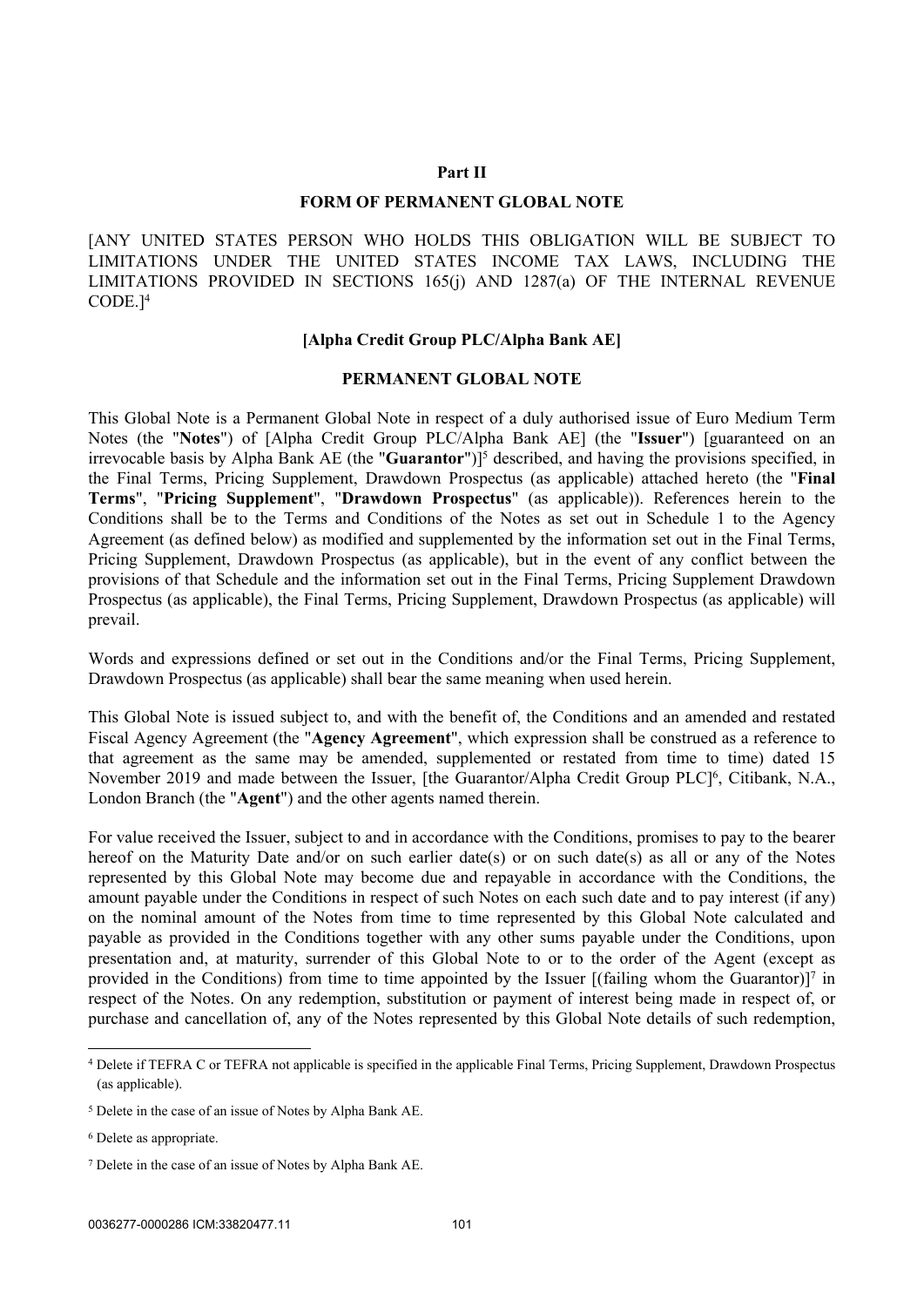substitution, payment or purchase and cancellation (as the case may be) shall be entered by or on behalf of the Issuer in [Schedule 1](#page-44-0) hereto and the relevant space in [Schedule 1](#page-44-0) hereto recording any such redemption, substitution, payment or purchase and cancellation (as the case may be) shall be signed by or on behalf of the Issuer.

If the Final Terms, Pricing Supplement, Drawdown Prospectus (as applicable) specify that the New Global Note form is applicable, this Permanent Global Note shall be a "**New Global Note**" or "**NGN**" and the nominal amount of Notes represented by this Permanent Global Note shall be the aggregate amount from time to time entered in the records of both Euroclear and Clearstream Luxembourg (together, the relevant "**ICSDs**"**)**. The records of the ICSDs (which expression in this Permanent Global Note means the records that each ICSD holds for its customers which reflect the amount of such customers' interests in the Notes (but excluding any interest in any Notes of one ICSD shown in the records of another ICSD)) shall be conclusive evidence of the nominal amount of Notes represented by this Permanent Global Note and, for these purposes, a statement issued by an ICSD (which statement shall be made available to the bearer upon request) stating the nominal amount of Notes represented by this Permanent Global Note at any time shall be conclusive evidence of the records of the ICSD at that time.

If the Final Terms, Pricing Supplement, Drawdown Prospectus (as applicable) specify that the New Global Note form is not applicable, this Permanent Global Note shall be a "**Classic Global Note**" or "**CGN**" and the nominal amount of Notes represented by this Permanent Global Note shall be the amount stated in the Final Terms, Pricing Supplement, Drawdown Prospectus (as applicable) or, if lower, the nominal amount most recently entered by or on behalf of the Issuer in the relevant column in Part II or III of Schedule One or in Schedule Two.

On any redemption, substitution or payment of interest being made in respect of any of the Notes represented by this Global Note, or any purchase and cancellation of any of the Notes represented by this Global Note, the Issuer will procure that:

- (a) if the Final Terms, Pricing Supplement, Drawdown Prospectus (as applicable) specify that the New Global Note form is not applicable, details of such redemption, substitution, payment or purchase and cancellation (as the case may be) shall be entered in Schedule One hereto and, in the case of any redemption, substitution or purchase and cancellation, the nominal amount of the Notes represented by this Permanent Global Note shall be reduced by the nominal amount to which the amount so paid or the Notes purchased and cancelled (as the case may be) relate(s); and
- (b) if the Final Terms, Pricing Supplement, Drawdown Prospectus (as applicable) specify that the New Global Note form is applicable, details of such redemption, substitution, payment or purchase and cancellation (as the case may be) shall be entered pro rata in the records of the ICSDs and, in the case of any redemption, substitution or purchase and cancellation, the nominal amount of the Notes entered in the records of the ICSDs and represented by this Permanent Global Note shall be reduced by the nominal amount to which the amount so paid or the Notes purchased and cancelled (as the case may be) relate(s).

Payments due in respect of Notes for the time being represented by this Global Note shall be made to the bearer of this Global Note and each payment so made will discharge the Issuer's obligations in respect thereof. Any failure to make the entries referred to above shall not affect such discharge.

On any exchange of the Temporary Global Note issued in respect of the Notes for this Global Note or any part hereof, the Issuer shall procure that (i) if the applicable Final Terms, Pricing Supplement, Drawdown Prospectus (as applicable) indicates that this Global Note is intended to be a New Global Note, details of such exchange shall be entered in the records of the relevant ICSDs; or (ii) if the applicable Final Terms, Pricing Supplement, Drawdown Prospectus (as applicable) indicates that this Global Note is not intended to be a New Global Note, details of such exchange shall be entered by or on behalf of the Issuer in [Schedule 2](#page-95-0)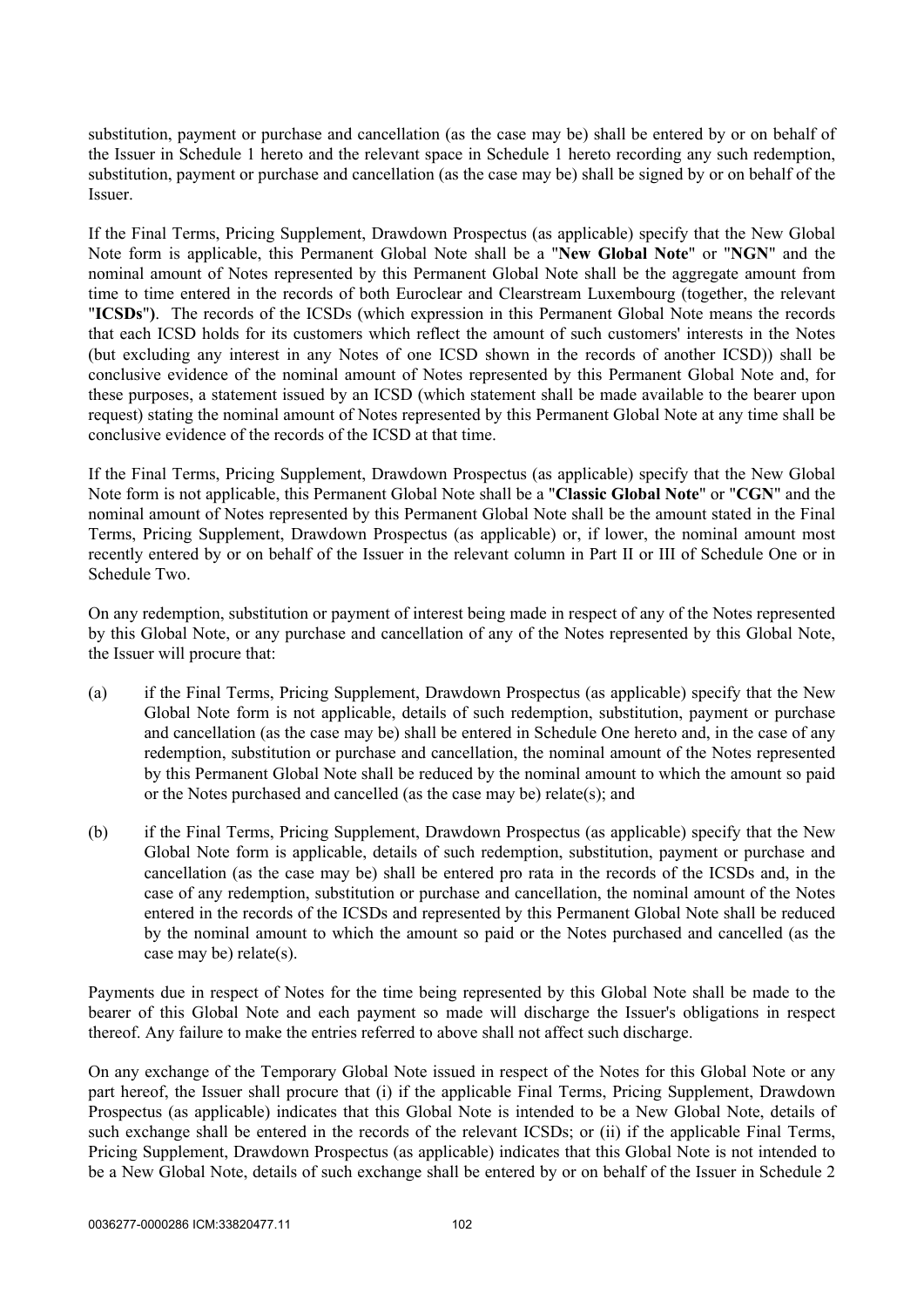hereto and the relevant space in [Schedule 2](#page-95-0) hereto recording such exchange shall be signed by or on behalf of the Issuer, whereupon the nominal amount of the Notes represented by this Global Note shall be increased by the nominal amount of the Temporary Global Note so exchanged.

In certain circumstances further Notes may be issued which are intended on issue to be consolidated and form a single Series of Notes. In such circumstances, the Issuer shall procure that (i) if the applicable Final Terms, Pricing Supplement, Drawdown Prospectus (as applicable) indicates that this Global Note is intended to be a New Global Note, details of such further Notes shall be entered in the records of the relevant ICSDs such that the nominal amount of Notes represented by this Global Note may be increased by the amount of such further notes so issued; or (ii) if the applicable Final Terms, Pricing Supplement, Drawdown Prospectus (as applicable) indicates that this Global Note is not intended to be a New Global Note, details of such further Notes shall be entered by or on behalf of the Issuer in [Schedule 2](#page-95-0) hereto and the relevant space in [Schedule 2](#page-95-0) hereto recording such exchange shall be signed by or on behalf of the Issuer, whereupon the nominal amount of the Notes represented by this Global Note shall be increased by the nominal amount of the Temporary Global Note so exchanged.

This Global Note may be exchanged in whole but not in part (free of charge) for Definitive Notes and (if applicable) Coupons and/or Talons in the form set out in Parts [III,](#page-112-0) Part IV and Part V, respectively, of [Schedule 2](#page-95-0) to the Agency Agreement (on the basis that all the appropriate details have been included on the face of such Definitive Notes and (if applicable) Coupons and/or Talons and the Final Terms, Pricing Supplement, Drawdown Prospectus (as applicable) (or the relevant provisions of the Final Terms, Pricing Supplement, Drawdown Prospectus (as applicable)) have been either endorsed on or attached to such Definitive Notes) only upon the occurrence of an Exchange Event:

#### <span id="page-105-0"></span>An "**Exchange Event**" means:

- (1) in the case of a Senior Preferred Liquidity Note, an Event of Default has occurred and is continuing or, in the case of a Note other than a Senior Preferred Liquidity Note, any Restricted Event of Default has occurred and is continuing;
- <span id="page-105-1"></span>(2) the Issuer has been notified that either Euroclear or Clearstream, Luxembourg has been closed for business for a continuous period of 14 days (other than by reason of holiday, statutory or otherwise) or has announced an intention permanently to cease business or has in fact done so and no alternative clearing system is available; or
- <span id="page-105-2"></span>(3) at the option of the Issuer at any time.

In the case of an issue of Notes with denominations consisting of a minimum Specified Denomination plus one or more higher integral multiples of another smaller amount, only Exchange Events [\(1\)](#page-105-0) and [\(2\) above](#page-105-1) will apply.

In the event of the occurrence of an Exchange Event:

- (i) the Issuer will promptly give notice to Noteholders in accordance with Condition 16; and
- (ii) Euroclear and/or Clearstream, Luxembourg acting on the instructions of any holder of an interest in this Global Note may give notice to the Agent requesting exchange and in the event of the occurrence of an Exchange Event as described in [\(3\) above](#page-105-2), the Issuer may give notice to the Agent requesting exchange. Any such exchange shall occur no later than 30 days after the date of receipt of the relevant notice by the Agent.

The first notice requesting exchange in accordance with the above provisions shall give rise to the issue of Definitive Notes for the total amount of Notes represented by this Global Note.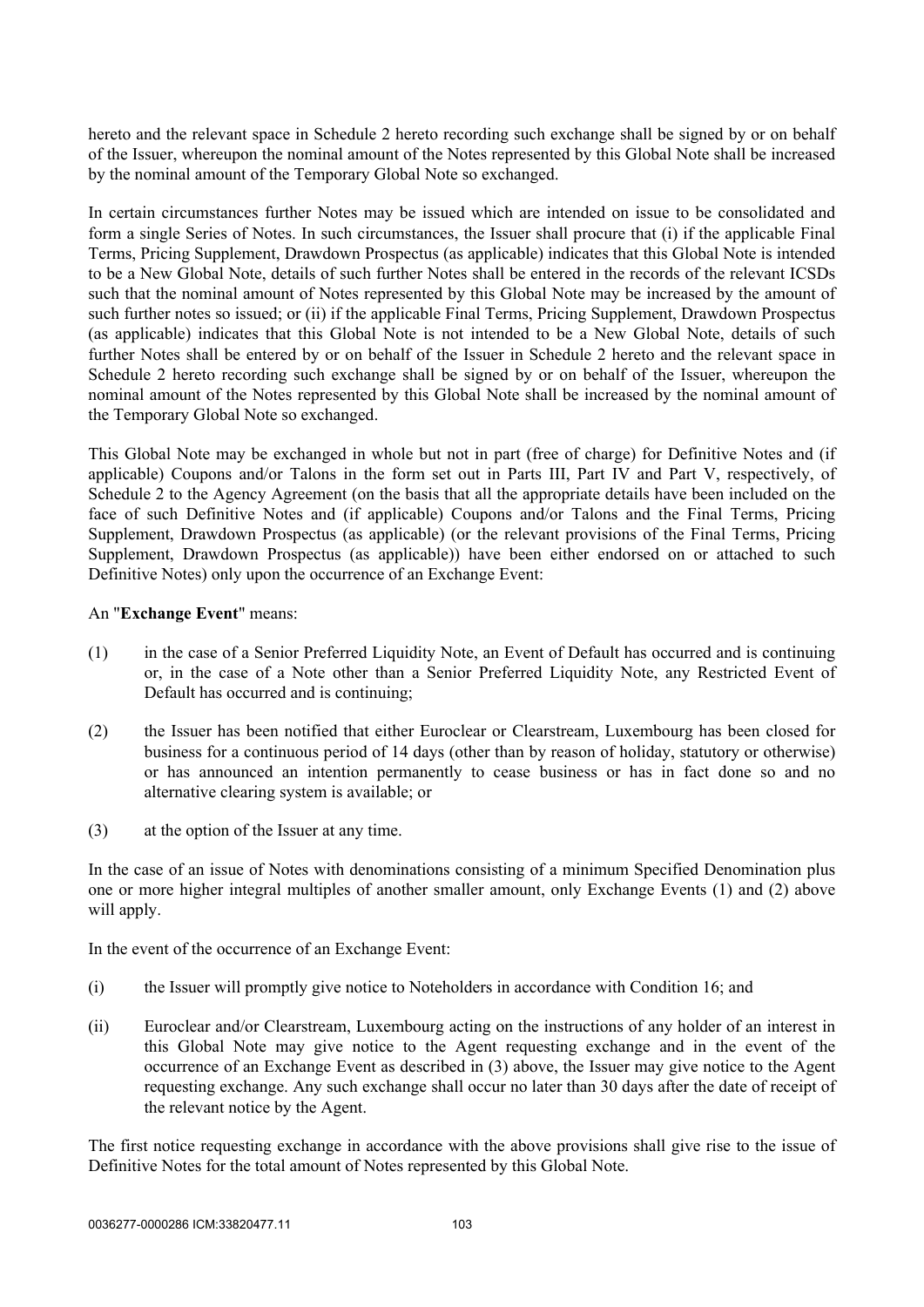Any such exchange as aforesaid will be made on any day (other than a Saturday or Sunday) on which banks are open for business in London by the bearer of this Global Note. On an exchange of this Global Note, this Global Note shall be surrendered to or to the order of the Agent. The aggregate nominal amount of Definitive Notes issued upon an exchange of this Global Note will be equal to the aggregate nominal amount of this Global Note at the time of such exchange. The bearer of this Global Note will not be entitled to receive any payment hereon due on or after the date on which this Global Note is exchangeable for Definitive Notes as aforesaid unless exchange of this Global Note is improperly withheld or refused.

Until the exchange of this Global Note as aforesaid, the bearer hereof shall in all respects (except as otherwise provided herein) be entitled to the same benefits as if he were the bearer of Definitive Notes and the relative Coupons and/or Talons (if any) in the forms set out in [Part III,](#page-112-0) [Part IV](#page-115-0), and [Part V,](#page-117-0) respectively, of [Schedule 2](#page-95-0) to the Agency Agreement.

In the event that this Global Note (or any part hereof) has become due and repayable in accordance with the Conditions or the Maturity Date has occurred and, in either case, payment in full of the amount due has not been made to the bearer in accordance with the foregoing then, unless within the period of seven days commencing on the relevant due date payment in full of the amount due in respect of this Global Note is received by the bearer in accordance with the foregoing, this Global Note will become void at 8.00 p.m. (London time) on such seventh day and the bearer will have no further rights under this Global Note (but without prejudice to the rights which the bearer or any other person may have under the amended and restated Deed of Covenant executed by the Issuer on 15 November 2019 (as the same may be amended, supplemented or restated from time to time) in respect of the Euro Medium Term Notes issued under the Programme Agreement pursuant to which this Global Note is issued).

This Global Note and all non-contractual obligations arising out of or in connection with it are governed by, and shall be construed in accordance with, English law.

This Global Note shall not be valid unless authenticated by the Agent and, if the applicable Final Terms, Pricing Supplement, Drawdown Prospectus (as applicable) indicates that this Global Note is intended to be held in a manner which would allow Eurosystem-eligibility, effectuated by the entity appointed as common safe-keeper by the ICSDs.

**IN WITNESS** whereof the Issuer has caused this Global Note to be duly executed on its behalf.

#### **[Alpha Credit Group PLC/Alpha Bank AE]**

By: ............................................................ By: ............................................................ *(Authorised signatory) (Authorised signatory)*

Authenticated without recourse, warranty or liability by

#### **Citibank, N.A., London Branch**

By: ................................................................. *(Authorised signatory)*

Effectuated without recourse, warranty or liability by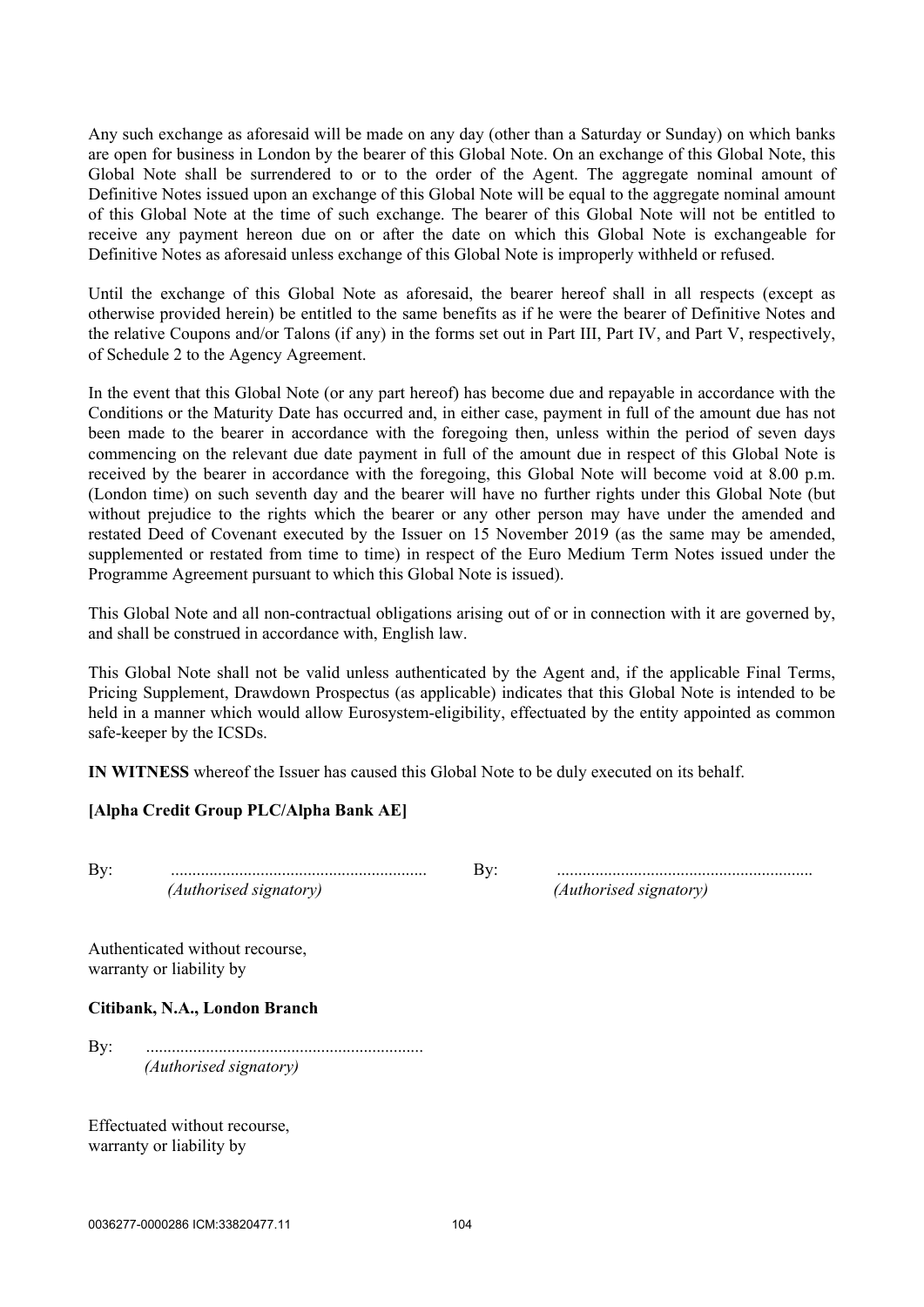## as common safekeeper

By: ................................................................. *(Authorised signatory)*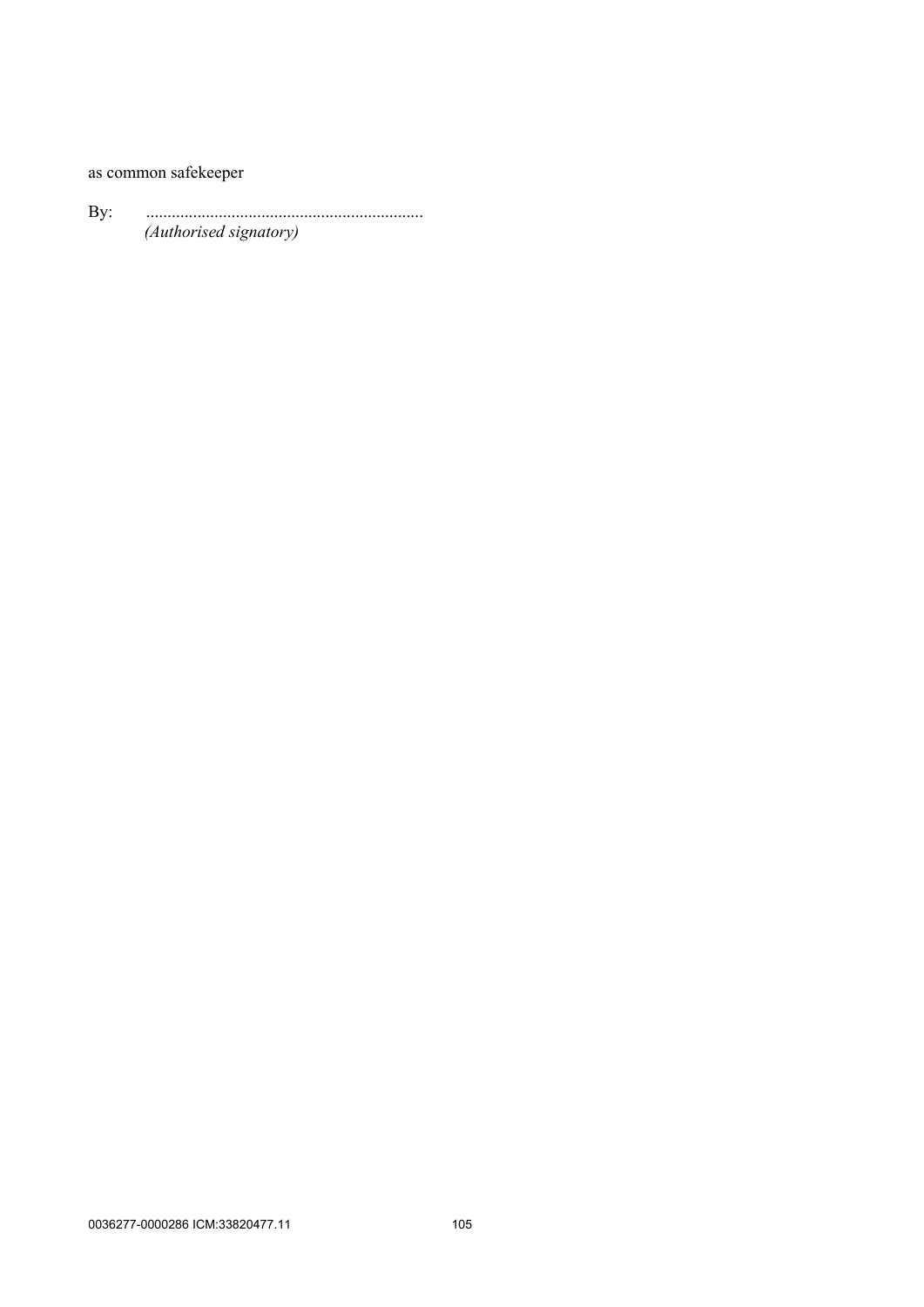## **Schedule 1 to the Permanent Global Note** Part I **Interest Payments**

| Date made | Total amount of interest<br>payable | Amount of interest paid | Confirmation of<br>payment on behalf of the<br>Issuer |
|-----------|-------------------------------------|-------------------------|-------------------------------------------------------|
|           |                                     |                         |                                                       |
|           |                                     |                         |                                                       |
|           |                                     |                         |                                                       |
|           |                                     |                         |                                                       |
|           |                                     |                         |                                                       |
|           |                                     |                         |                                                       |
|           |                                     |                         |                                                       |
|           |                                     |                         |                                                       |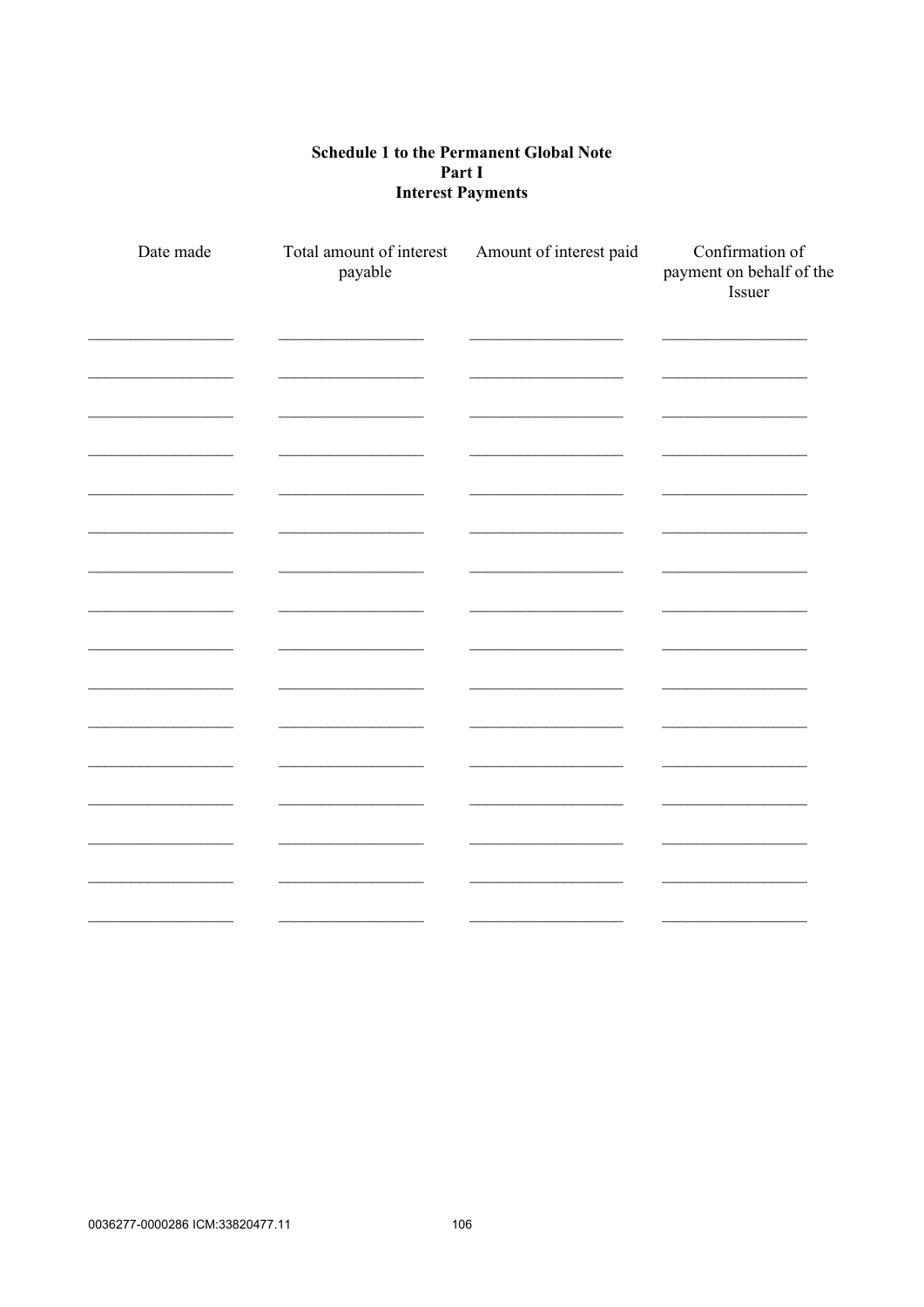## Part II **Redemptions**

| Date made | Total amount of<br>principal payable | Amount of<br>principal paid | Remaining nominal<br>amount of this<br><b>Global Note</b><br>following such<br>redemption* | Confirmation of<br>redemption on<br>behalf of the Issuer |
|-----------|--------------------------------------|-----------------------------|--------------------------------------------------------------------------------------------|----------------------------------------------------------|
|           |                                      |                             |                                                                                            |                                                          |
|           |                                      |                             |                                                                                            |                                                          |
|           |                                      |                             |                                                                                            |                                                          |
|           |                                      |                             |                                                                                            |                                                          |
|           |                                      |                             |                                                                                            |                                                          |
|           |                                      |                             |                                                                                            |                                                          |
|           |                                      |                             |                                                                                            |                                                          |
|           |                                      |                             |                                                                                            |                                                          |
|           |                                      |                             |                                                                                            |                                                          |
|           |                                      |                             |                                                                                            |                                                          |
|           |                                      |                             |                                                                                            |                                                          |
|           |                                      |                             |                                                                                            |                                                          |
|           |                                      |                             |                                                                                            |                                                          |

<sup>\*</sup> See most recent entry in Part II or III of Schedule 1 or Schedule 2 in order to determine this amount.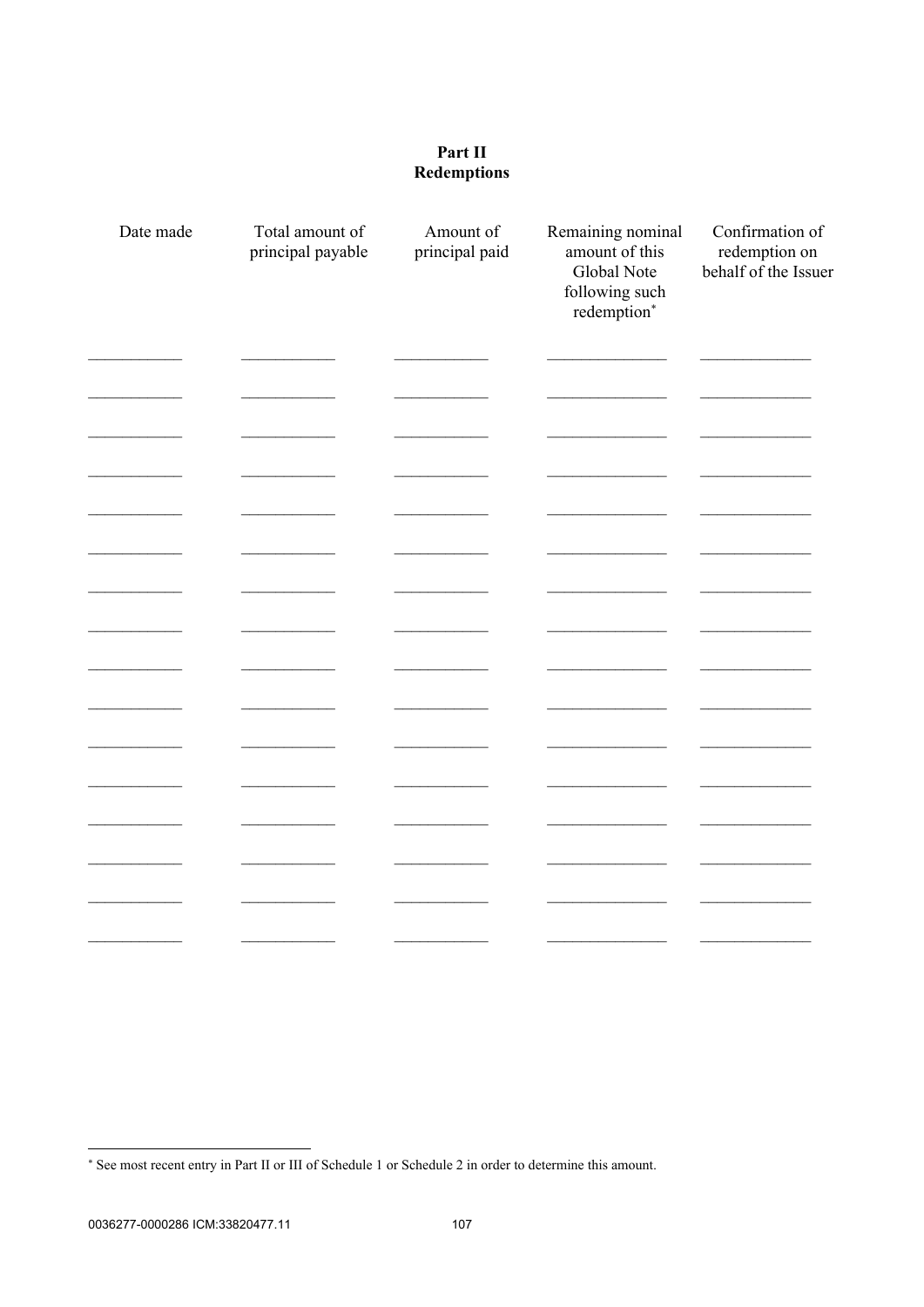## Part III **Purchases and Cancellations**

| Date made | Part of nominal amount<br>of this Global Note<br>purchased and cancelled | Remaining nominal<br>amount of this Global<br>Note following such<br>purchase and<br>cancellation | Confirmation of<br>purchase and<br>cancellation on behalf of<br>the Issuer |
|-----------|--------------------------------------------------------------------------|---------------------------------------------------------------------------------------------------|----------------------------------------------------------------------------|
|           |                                                                          |                                                                                                   |                                                                            |
|           |                                                                          |                                                                                                   |                                                                            |
|           |                                                                          |                                                                                                   |                                                                            |
|           |                                                                          |                                                                                                   |                                                                            |
|           |                                                                          |                                                                                                   |                                                                            |
|           |                                                                          |                                                                                                   |                                                                            |
|           |                                                                          |                                                                                                   |                                                                            |
|           |                                                                          |                                                                                                   |                                                                            |
|           |                                                                          |                                                                                                   |                                                                            |
|           |                                                                          |                                                                                                   |                                                                            |
|           |                                                                          |                                                                                                   |                                                                            |
|           |                                                                          |                                                                                                   |                                                                            |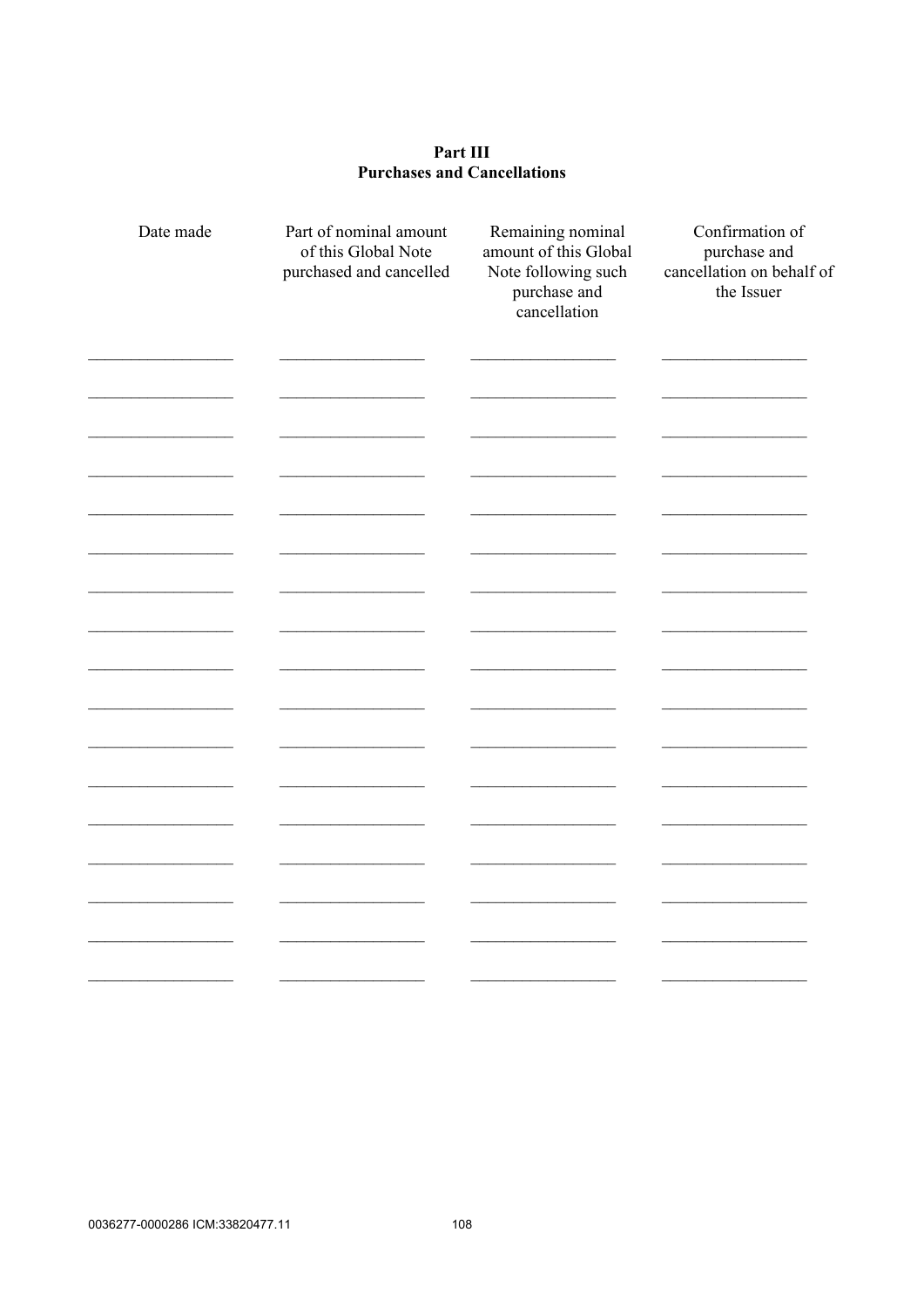## **Schedule 2 to the Permanent Global Note Schedule of Exchanges**

The following exchanges affecting the nominal amount of this Global Note have been made:

| Date made  | Nominal amount of Temporary<br>Global Note exchanged for this<br>Global Note | Notation made on behalf of the<br>Issuer |
|------------|------------------------------------------------------------------------------|------------------------------------------|
|            |                                                                              |                                          |
|            |                                                                              |                                          |
|            |                                                                              |                                          |
|            |                                                                              |                                          |
|            |                                                                              |                                          |
| المستحصلين |                                                                              |                                          |
|            |                                                                              |                                          |
|            |                                                                              |                                          |
|            |                                                                              |                                          |
|            |                                                                              |                                          |
|            |                                                                              |                                          |
|            |                                                                              |                                          |
|            |                                                                              |                                          |
|            |                                                                              |                                          |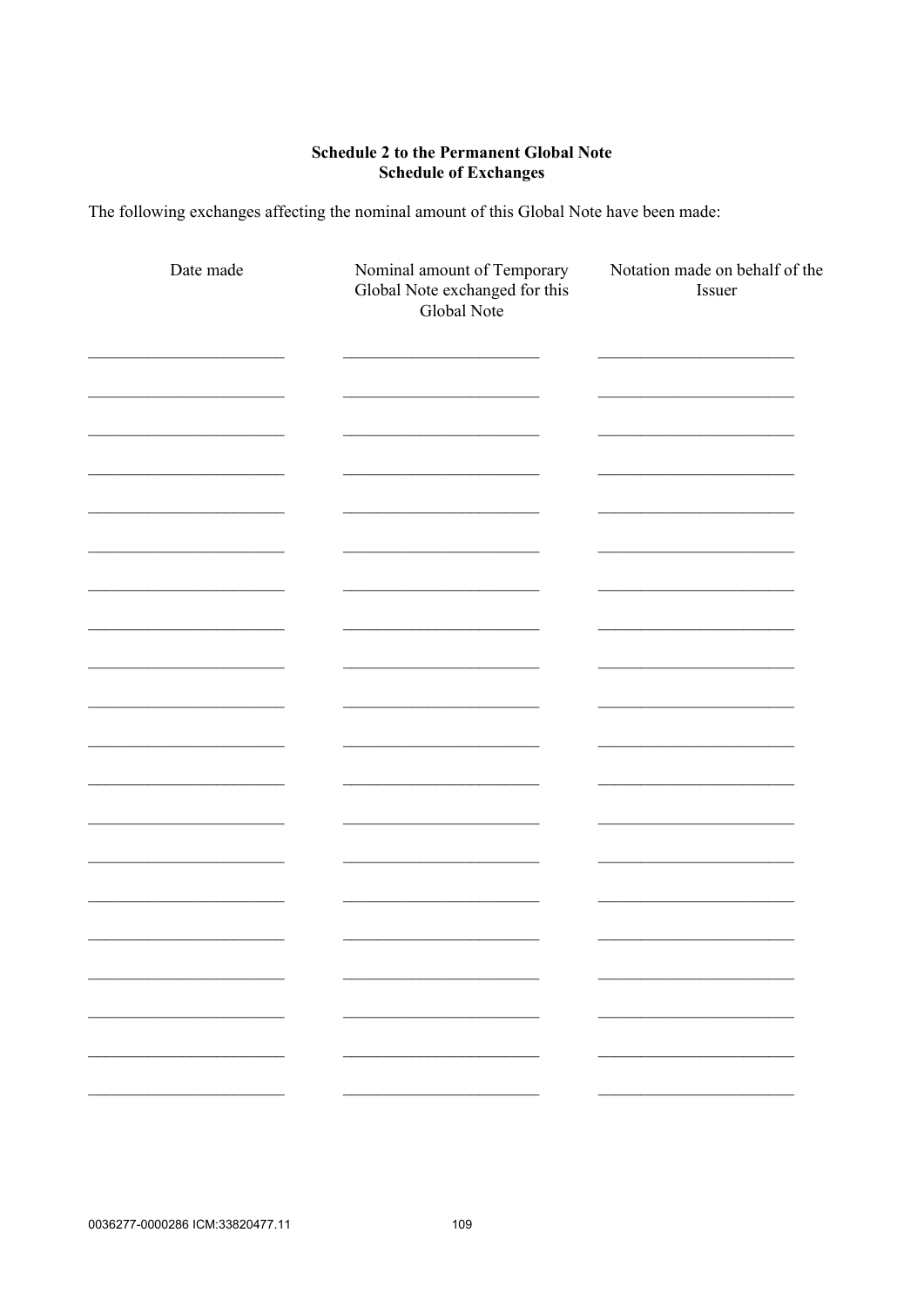#### **Part III**

#### **FORM OF DEFINITIVE NOTE**

[ANY UNITED STATES PERSON WHO HOLDS THIS OBLIGATION WILL BE SUBJECT TO LIMITATIONS UNDER THE UNITED STATES INCOME TAX LAWS, INCLUDING THE LIMITATIONS PROVIDED IN SECTIONS 165(j) AND 1287(a) OF THE INTERNAL REVENUE CODE.]<sup>8</sup>

#### **[Alpha Credit Group PLC/Alpha Bank AE]**

#### **[***Specified Currency and Nominal Amount of Tranche***]**

#### **EURO MEDIUM TERM NOTES DUE [Year of Maturity]**

This Note is one of a duly authorised issue of Euro Medium Term Notes denominated in the Specified Currency [maturing on the Maturity Date] (the "**Notes**") of [Alpha Credit Group PLC/Alpha Bank AE] (the "Issuer") [guaranteed on an irrevocable basis by Alpha Bank PLC (the "Guarantor")<sup>9</sup>. References herein to the Conditions shall be to the Terms and Conditions [endorsed hereon/attached hereto/set out in [Schedule 1](#page-44-0) to the Agency Agreement (as defined below) which shall be incorporated by reference herein and have effect as if set out herein] as modified and supplemented by the [Final Terms/Pricing Supplement/Drawdown Prospectus] (the ["**Final Terms**"/"**Pricing Supplement**"/"**Drawdown Prospectus**"]) (or the relevant provisions of the [Final Terms/Pricing Supplement/Drawdown Prospectus]) endorsed hereon, but in the event of any conflict between the provisions of the Conditions and the information in the [Final Terms/Pricing Supplement/Drawdown Prospectus], the [Final Terms/Pricing Supplement/Drawdown Prospectus] will prevail.

This Note is issued subject to, and with the benefit of, the Conditions and an amended and restated Fiscal Agency Agreement (the "**Agency Agreement**", which expression shall be construed as a reference to that agreement as the same may be amended, supplemented or restated from time to time) dated 15 November 2019 and made between the Issuer, [the Guarantor/Alpha Credit Group PLC]<sup>10</sup>, Citibank, N.A., London Branch (the "**Agent**") and the other agents named therein.

For value received, the Issuer, subject to and in accordance with the Conditions, promises to pay to the bearer hereof [on the Maturity Date and/or] on such [earlier] date[(s)] as this Note may become due and repayable in accordance with the Conditions, the amount payable under the Conditions in respect of this Note on each such date and to pay interest (if any) on this Note calculated and payable as provided in the Conditions together with any other sums payable under the Conditions.

This Note shall not be validly issued unless authenticated by the Agent.

**IN WITNESS** whereof the Issuer has caused this Note to be duly executed on its behalf.

<sup>8</sup> Insert where original maturity of the Notes is one year or less.

<sup>9</sup> Delete in the case of an issue of Notes by Alpha Bank AE.

<sup>10</sup> Delete as appropriate.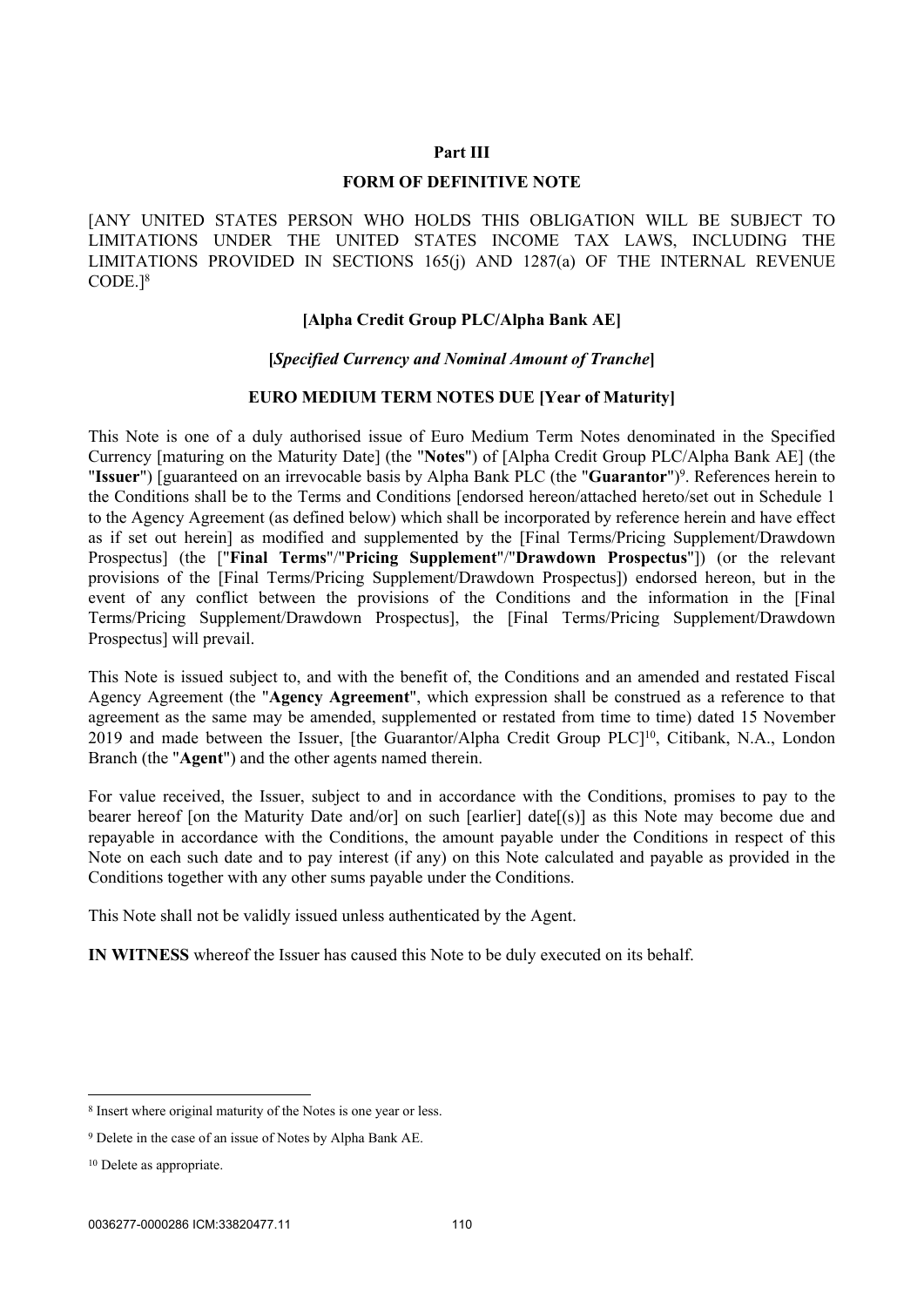# **[Alpha Credit Group PLC/Alpha Bank AE]**

| By: | (Authorised signatory)                                      | By: | (Authorised signatory) |
|-----|-------------------------------------------------------------|-----|------------------------|
|     | Authenticated without recourse,<br>warranty or liability by |     |                        |
|     | Citibank, N.A., London Branch                               |     |                        |
| By: |                                                             |     |                        |
|     | (Authorised signatory)                                      |     |                        |
|     | 00 000000 [ISIN] 00 000000                                  |     |                        |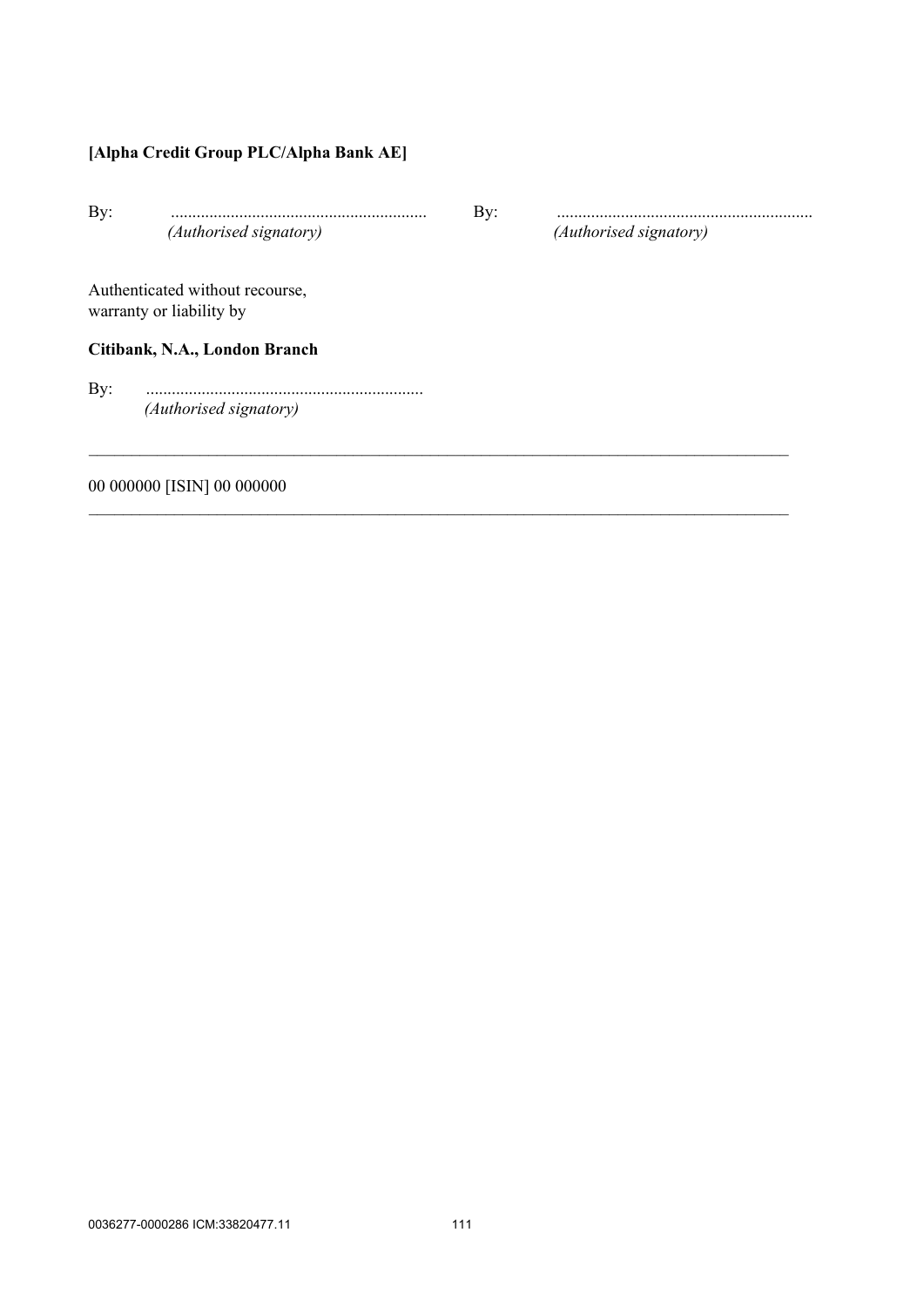## **Terms and Conditions**

[*Terms and Conditions to be as set out in Schedule 1 to the Agency Agreement*]

## **[Final Terms/Pricing Supplement/Drawdown Prospectus]**

[*Here to be set out text of [Final Terms/Pricing Supplement/Drawdown Prospectus] relating to the Notes*]

 Use Final Terms for Notes which are not Exempt Notes and Pricing Supplement for Notes which are Exempt Notes.

 Use Final Terms for Notes which are not Exempt Notes and Pricing Supplement for Notes which are Exempt Notes.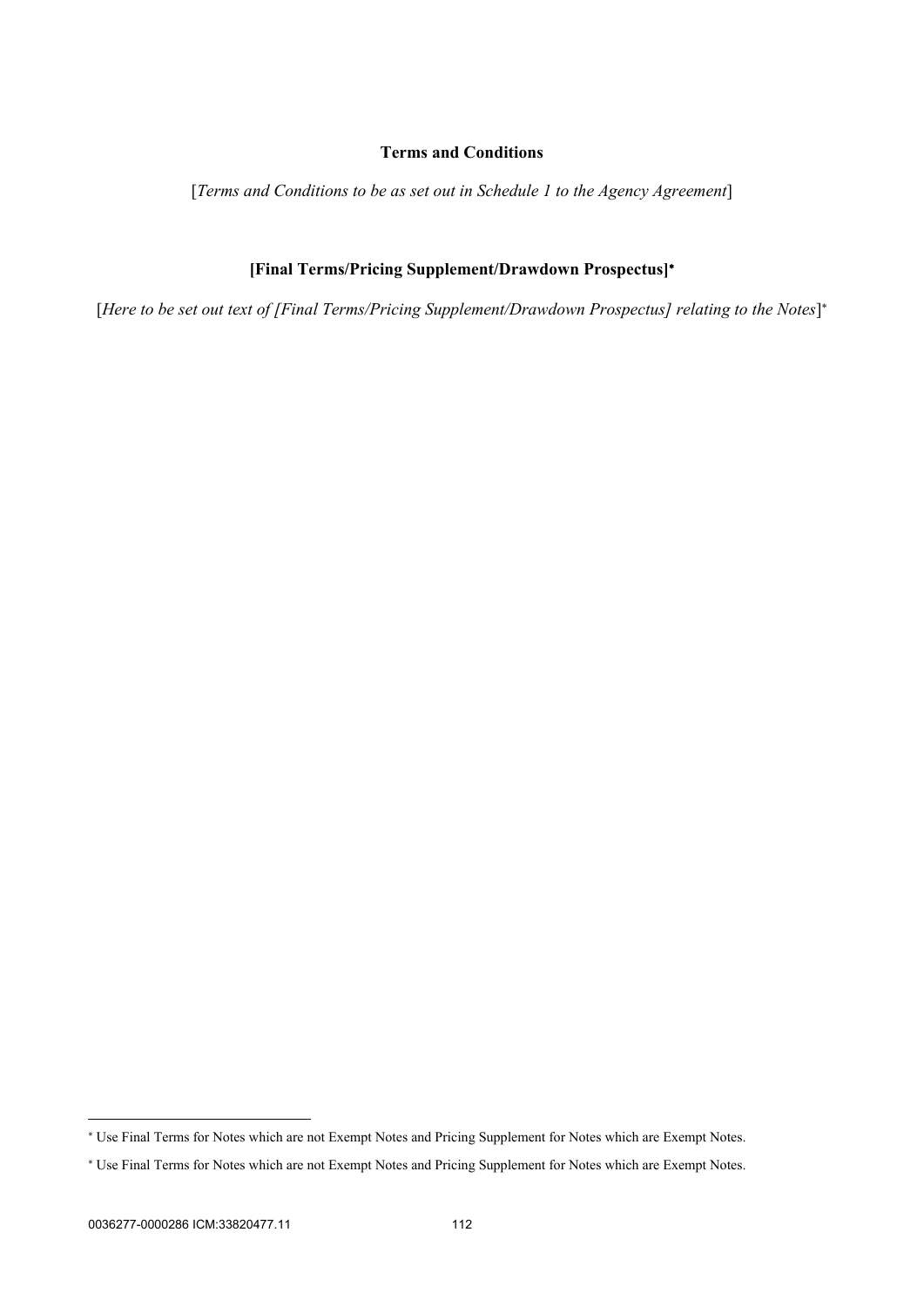## **Part IV**

## **FORM OF COUPON**

(Face of Coupon)

## **[Alpha Credit Group PLC/Alpha Bank AE]**

## **[***Specified Currency and Nominal Amount Tranche***] NOTES DUE [***Year of Maturity***]**

**Series No. [•]**

### **Part A**

#### **[For Fixed Rate Notes:-**

| This Coupon is payable to bearer, separately | Coupon for            |
|----------------------------------------------|-----------------------|
| negotiable and subject to the Terms and      | $\lvert \cdot \rvert$ |
| Conditions of the said Notes.                | due on                |
|                                              | $\vert \cdot \vert$   |
|                                              |                       |

### **Part B**

### **[For Floating Rate Notes or Index Linked Interest Notes:-**

| Coupon for the amount due in accordance with  | Coupon due               |
|-----------------------------------------------|--------------------------|
| the Terms and Conditions on the said Notes on | in $\lceil \cdot \rceil$ |
| the Interest Payment Date falling in          | $20\lceil \cdot \rceil$  |

 $\lceil \cdot \rceil$  20 $\lceil \cdot \rceil$ .

This Coupon is payable to bearer, separately negotiable and subject to such Terms and Conditions, under which it may become void before its due date.]

[ANY UNITED STATES PERSON WHO HOLDS THIS OBLIGATION WILL BE SUBJECT TO LIMITATIONS UNDER THE UNITED STATES INCOME TAX LAWS, INCLUDING THE LIMITATIONS PROVIDED IN SECTIONS 165(j) AND 1287(a) OF THE INTERNAL REVENUE CODE.]<sup>11</sup>

 $\mathcal{L}_\mathcal{L} = \{ \mathcal{L}_\mathcal{L} = \{ \mathcal{L}_\mathcal{L} = \{ \mathcal{L}_\mathcal{L} = \{ \mathcal{L}_\mathcal{L} = \{ \mathcal{L}_\mathcal{L} = \{ \mathcal{L}_\mathcal{L} = \{ \mathcal{L}_\mathcal{L} = \{ \mathcal{L}_\mathcal{L} = \{ \mathcal{L}_\mathcal{L} = \{ \mathcal{L}_\mathcal{L} = \{ \mathcal{L}_\mathcal{L} = \{ \mathcal{L}_\mathcal{L} = \{ \mathcal{L}_\mathcal{L} = \{ \mathcal{L}_\mathcal{$ 

 $\mathcal{L}_\mathcal{L} = \{ \mathcal{L}_\mathcal{L} = \{ \mathcal{L}_\mathcal{L} = \{ \mathcal{L}_\mathcal{L} = \{ \mathcal{L}_\mathcal{L} = \{ \mathcal{L}_\mathcal{L} = \{ \mathcal{L}_\mathcal{L} = \{ \mathcal{L}_\mathcal{L} = \{ \mathcal{L}_\mathcal{L} = \{ \mathcal{L}_\mathcal{L} = \{ \mathcal{L}_\mathcal{L} = \{ \mathcal{L}_\mathcal{L} = \{ \mathcal{L}_\mathcal{L} = \{ \mathcal{L}_\mathcal{L} = \{ \mathcal{L}_\mathcal{$ 

00 000000 [ISIN] 00 000000

<sup>&</sup>lt;sup>11</sup> Insert where original maturity of the Notes is one year or less.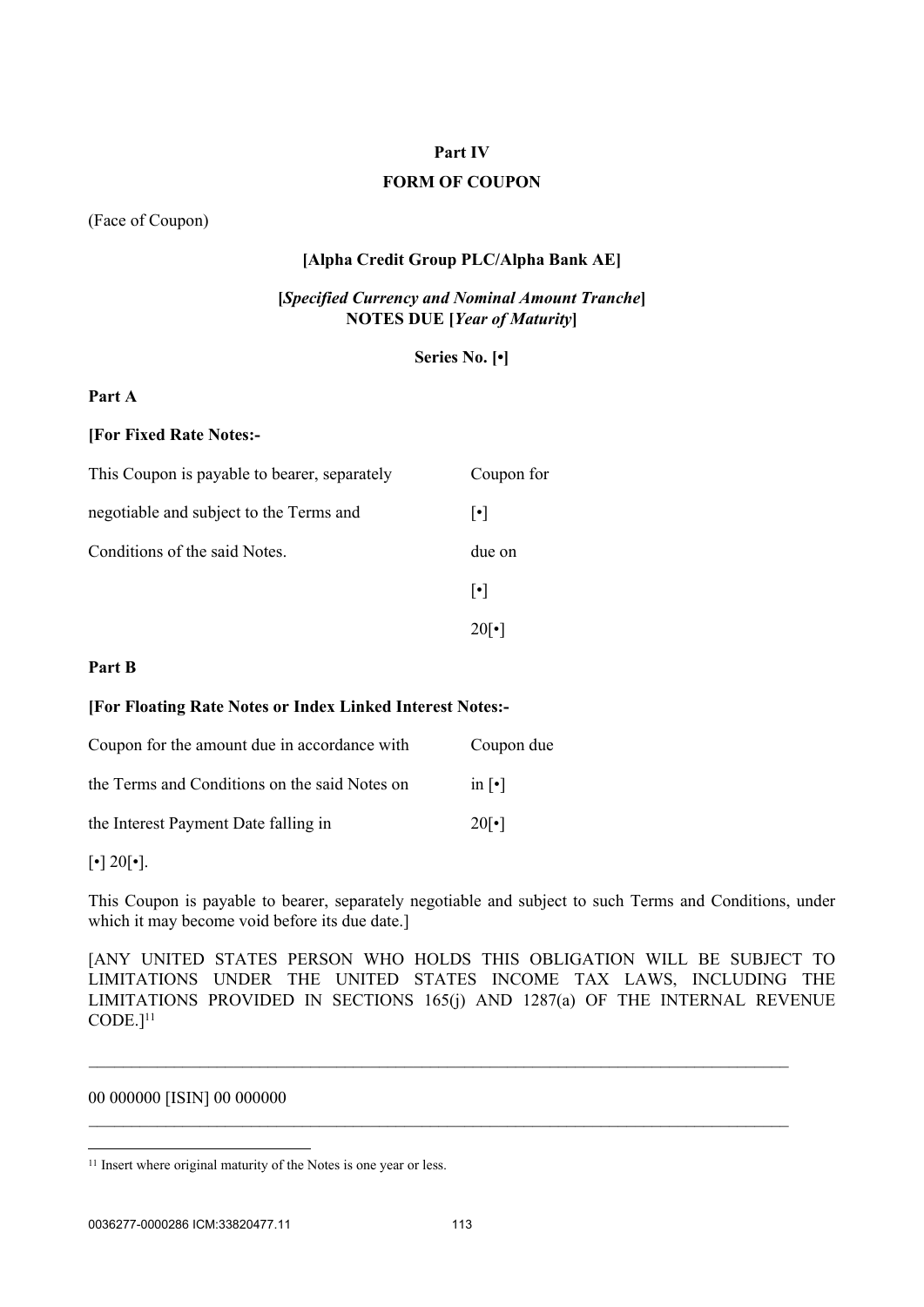(Reverse of Coupon)

## **AGENT**

Citibank, N.A., London Branch Citigroup Centre Canada Square London E14 5LB

## **PAYING AGENT**

Banque Internationale à Luxembourg S.A. 69, route d'Esch L-2953 Luxembourg Grand Duchy of Luxembourg

and/or such other or further Agent and other or further Paying Agents and/or specified offices as may from time to time be duly appointed by the Issuer and notice of which has been given to the Noteholders.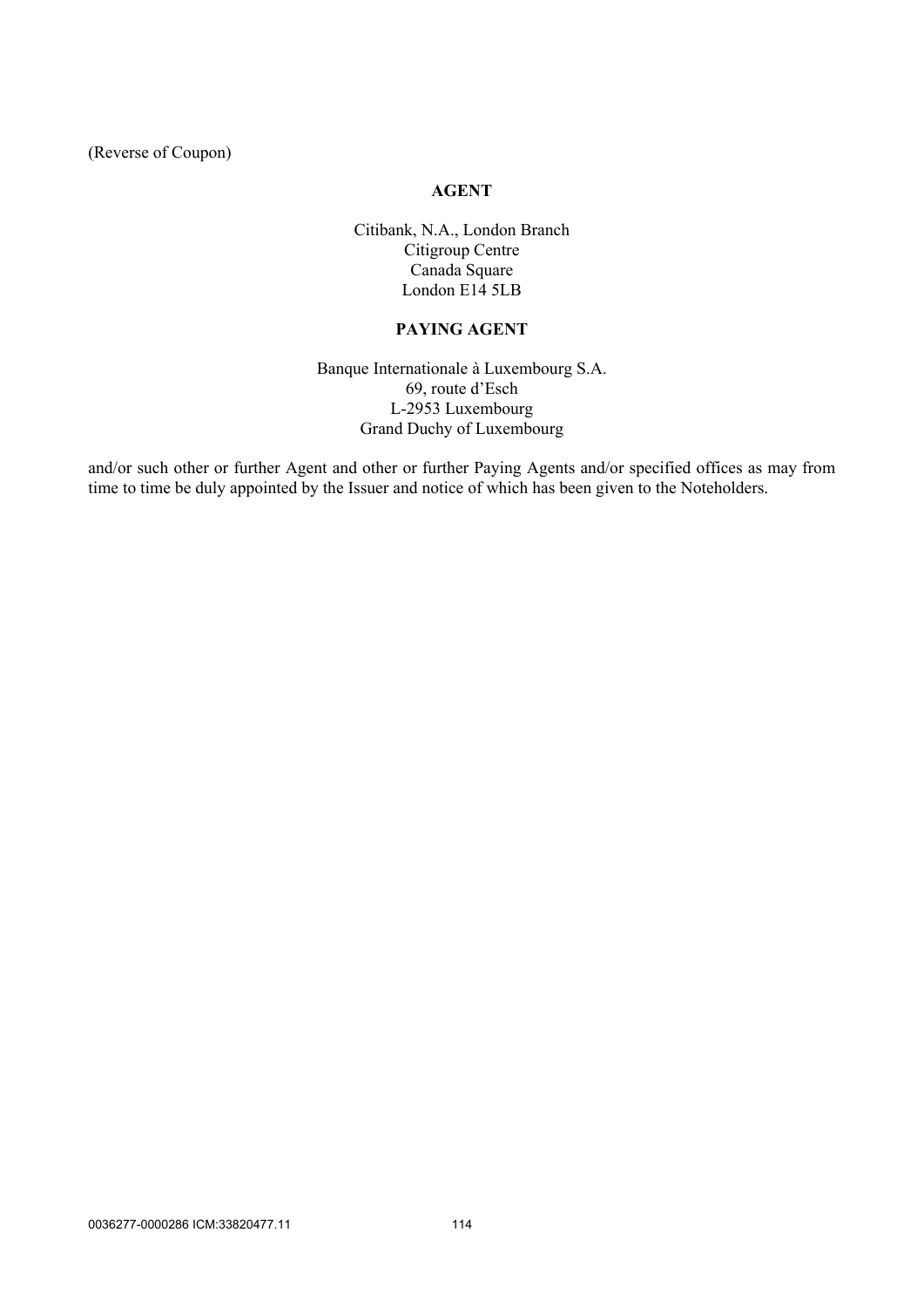#### **Part V**

### **FORM OF TALON**

[ANY UNITED STATES PERSON WHO HOLDS THIS OBLIGATION WILL BE SUBJECT TO LIMITATIONS UNDER THE UNITED STATES INCOME TAX LAWS, INCLUDING THE LIMITATIONS PROVIDED IN SECTIONS 165(j) AND 1287(a) OF THE INTERNAL REVENUE CODE.]<sup>12</sup>

(On the front)

#### **[Alpha Credit Group PLC/Alpha Bank AE]**

### **[Specified Currency and Nominal Amount of Tranche]**

#### **EURO MEDIUM TERM NOTES DUE [Year of Maturity]**

**Series No. [•]**

On and after [•] further Coupons [and a further Talon] appertaining to the Note to which this Talon appertains will be issued at the specified office of the Agent or any of the Paying Agents set out on the reverse hereof (and/or any other or further Paying Agents and/or specified offices as may from time to time be duly appointed and notified to the Noteholders) upon production and surrender of this Talon.

This Talon may, in certain circumstances, become void under the Terms and Conditions endorsed on the Notes to which this Talon appertains.

\_\_\_\_\_\_\_\_\_\_\_\_\_\_\_\_\_\_\_\_\_\_\_\_\_\_\_\_\_\_\_\_\_\_\_\_\_\_\_\_\_\_\_\_\_\_\_\_\_\_\_\_\_\_\_\_\_\_\_\_\_\_\_\_\_\_\_\_\_\_\_\_\_\_\_\_\_\_\_\_\_\_

 $\mathcal{L}_\mathcal{L} = \{ \mathcal{L}_\mathcal{L} = \{ \mathcal{L}_\mathcal{L} = \{ \mathcal{L}_\mathcal{L} = \{ \mathcal{L}_\mathcal{L} = \{ \mathcal{L}_\mathcal{L} = \{ \mathcal{L}_\mathcal{L} = \{ \mathcal{L}_\mathcal{L} = \{ \mathcal{L}_\mathcal{L} = \{ \mathcal{L}_\mathcal{L} = \{ \mathcal{L}_\mathcal{L} = \{ \mathcal{L}_\mathcal{L} = \{ \mathcal{L}_\mathcal{L} = \{ \mathcal{L}_\mathcal{L} = \{ \mathcal{L}_\mathcal{$ 

00 000000 [ISIN] 00 000000

<sup>&</sup>lt;sup>12</sup> Delete where original maturity of the Notes is one year or less.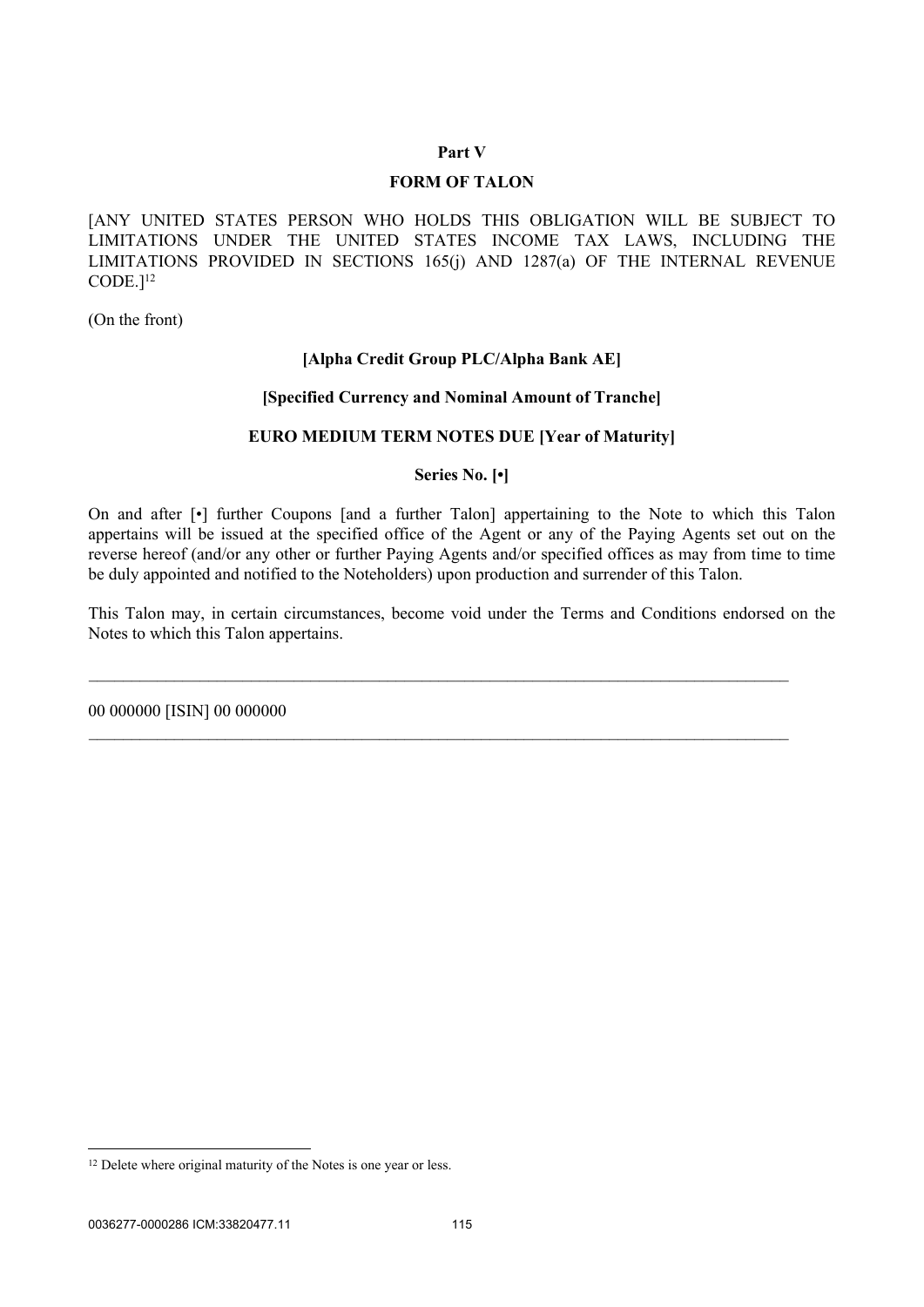(Reverse of Talon)

## **AGENT**

Citibank, N.A., London Branch Citigroup Centre Canada Square London E14 5LB

## **PAYING AGENT**

Banque Internationale à Luxembourg S.A. 69, route d'Esch L-2953 Luxembourg Grand Duchy of Luxembourg

and/or such other or further Agent and other or further Paying Agents and/or specified offices as may from time to time be duly appointed by the Issuer and notice of which has been given to the Noteholders.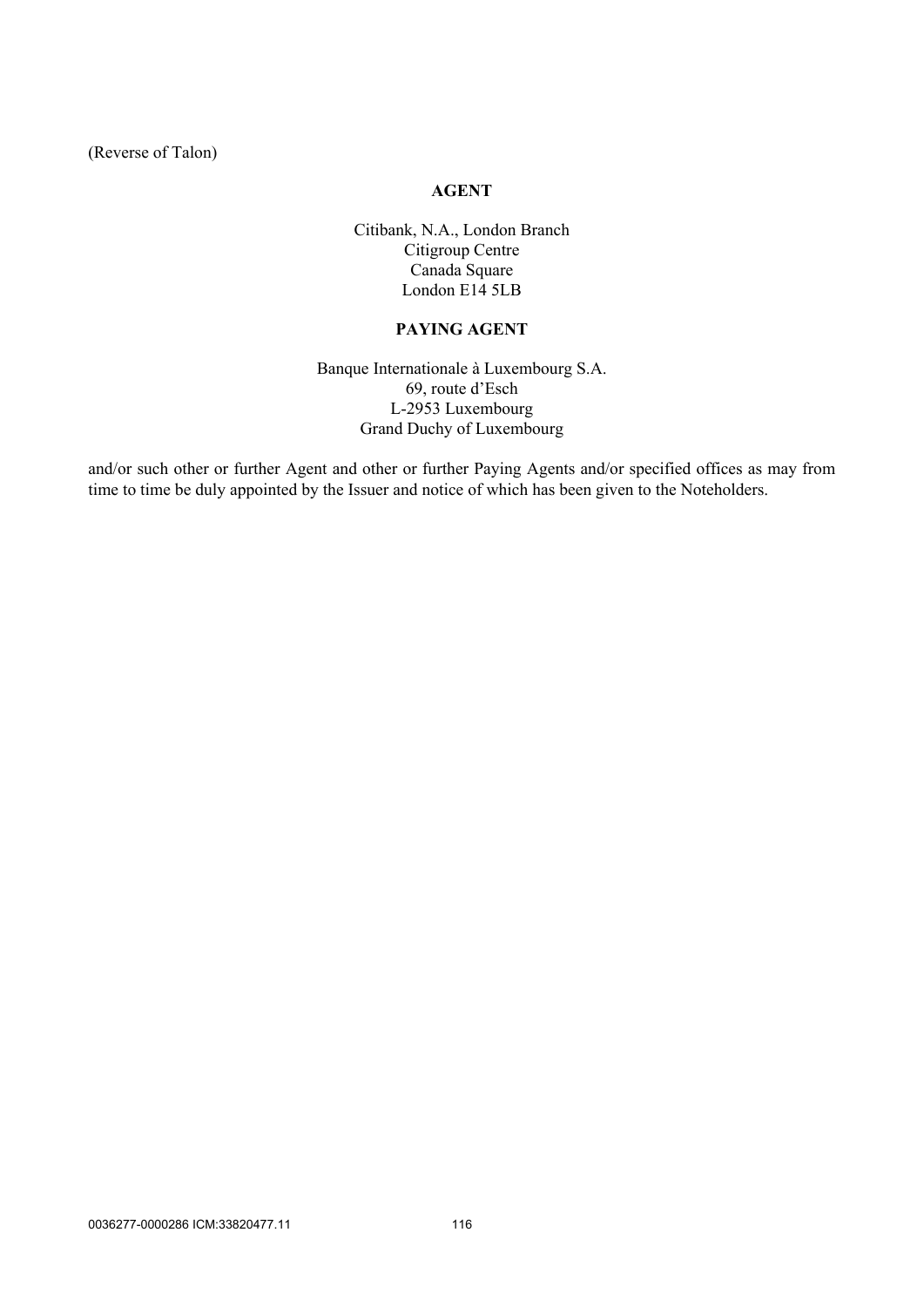### **SCHEDULE 3**

### **FORM OF AMENDED AND RESTATED DEED OF COVENANT**

#### **THIS DEED OF COVENANT** is made on 15 November 2019, in London, England

#### **BY**

- (1) **ALPHA BANK AE** ("**Alpha Bank**").
- (2) **ALPHA CREDIT GROUP PLC** ("**Alpha PLC**" and, together with Alpha Bank, the "**Issuers**" and each an "**Issuer**").

## **IN FAVOUR OF**

#### (3) **THE ACCOUNTHOLDERS**

#### **WHEREAS**

- (A) The Issuers have established a Euro Medium Term Note Programme (the "**Programme**") for the issuance of notes ("**Notes**"). In connection with the Programme the Issuers have entered into an amended and restated fiscal agency agreement dated 15 November 2019 (as may be amended, supplemented and/or restated from time to time) (the "**Agency Agreement**") between Alpha Bank, Alpha PLC, Citibank N.A., London Branch as fiscal agent (the "**Agent**") and the other parties referred to therein. In addition, Alpha Bank has executed a deed of guarantee dated 15 November 2019 (as may be amended, supplemented and/or restated from time to time) (the "**Deed of Guarantee**") in relation to the Programme whereby repayment of amounts owed to holders of Notes issued by Alpha PLC from time to time are irrevocably guaranteed. Notes will be represented initially by a temporary global Note (the "**Temporary Global Note**") exchangeable in accordance with its terms for a permanent global Note (the "**Permanent Global Note**") or, as the case may be, definitive Notes in bearer form ("**Definitive Notes**"). Permanent Global Notes are, in accordance with their respective terms, exchangeable for Definitive Notes. References herein to "**Global Notes**" shall be to Permanent Global Notes and Temporary Global Notes. A Global Note will be delivered to a depositary or a common depositary for any one or more of the Clearing Systems for credit to such securities clearance (or any other) account or accounts with any Clearing System as may be determined by the terms and conditions and operating procedures or management regulations of the relevant Clearing System with its respective participants.
- (B) Each Issuer wishes to make arrangements for the protection of the interests of Accountholders in the event that a Global Note becomes void in accordance with its terms.

#### **THIS DEED OF COVENANT WITNESSES** as follows:

#### 1. **INTERPRETATION AND APPLICATION**

"**Accountholder**" means any accountholder or participant with a Clearing System which at the Determination Date has credited to its securities account with such Clearing System one or more Entries in respect of a Global Note except for any Clearing System in its capacity as an accountholder of the other Clearing System;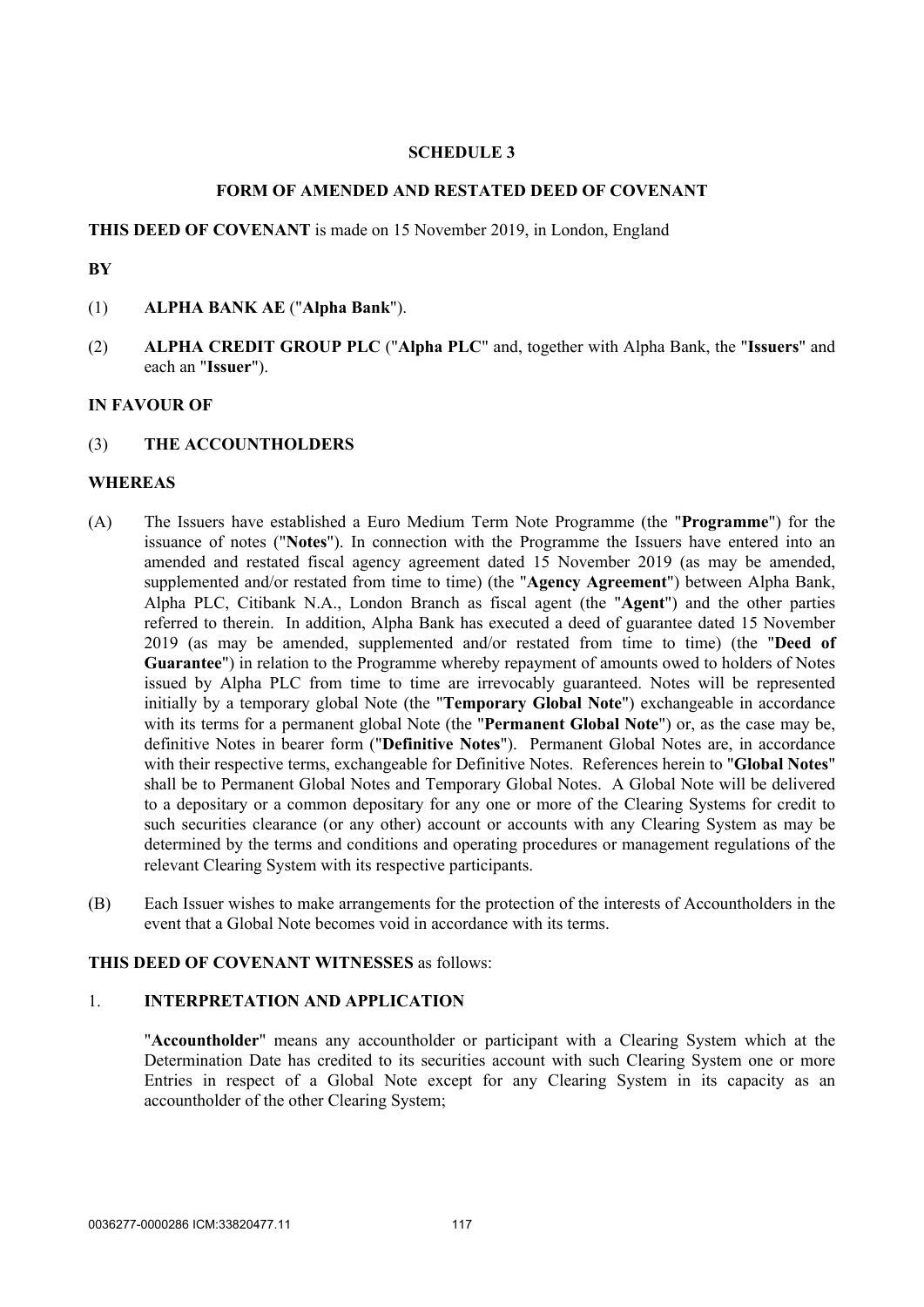"**Clearing System**" means each of Euroclear, Clearstream, Luxembourg, and any other clearing system specified in the relevant Final Terms, Pricing Supplement (in the case of Exempt Notes) or Drawdown Prospectus (as the case may be);

"**Conditions**" means the terms and conditions of the relevant Notes, including those contained in the applicable Final Terms, Pricing Supplement (in the case of Exempt Notes) or Drawdown Prospectus (as the case may be) as the same may be modified or supplemented in accordance with the terms thereof, and any reference to a numbered "**Condition**" is to the correspondingly numbered provision thereof;

"**Determination Date**" means, in relation to any Global Note, the date on which such Global Note becomes void in accordance with its terms;

"**Entry**" means, in relation to a Global Note, any entry which is made in the securities account of any Accountholder with a Clearing System in respect of Notes represented by such Global Note; and

"**Principal Amount**" means, in respect of any Entry, the aggregate principal amount of the Notes to which such Entry relates.

- 1.1 Unless otherwise defined herein, terms defined in the Conditions have the same meanings in this Deed of Covenant.
- 1.2 Any reference in this Deed of Covenant to a clause is, unless otherwise stated, to a clause hereof.
- 1.3 Headings are for ease of reference only and shall not affect the construction of this Deed of Covenant.
- 1.4 This Deed of Covenant shall apply to all Notes issued on or after the date hereof and all references herein to a Note shall be construed accordingly. Notes issued prior to the date hereof under the Programme shall continue to have the benefit of any previous deed of covenant executed by the Issuers with respect to the Programme.

## **2. DEPOSIT OF DEED OF COVENANT**

This Deed of Covenant shall be deposited with and held by the Agent until the date on which all the obligations of each Issuer under or in respect of the Notes (including, without limitation, its obligations under this Deed of Covenant) have been discharged in full. Each Issuer hereby acknowledges the right of every Accountholder to the production of this Deed of Covenant.

#### **3. DIRECT RIGHTS**

- 3.1 If any Global Note becomes void in accordance with its terms, each Accountholder shall have against the relevant Issuer all rights ("**Direct Rights**") which such Accountholder would have had in respect of the Notes if, immediately before the Determination Date, it had been the Holder of (a) Definitive Note(s), duly completed, executed, authenticated and issued, in an aggregate principal amount equal to the Principal Amount of such Accountholder's Entries relating to such Global Note including, (without limitation) the right to receive all payments due at any time in respect of the Notes represented by such Definitive Note(s) as if such Definitive Note(s) had (where required by the Conditions) been duly presented and (where required by the Conditions) surrendered on the due date in accordance with the Conditions.
- 3.2 No further action shall be required on the part of the Issuer or any other person: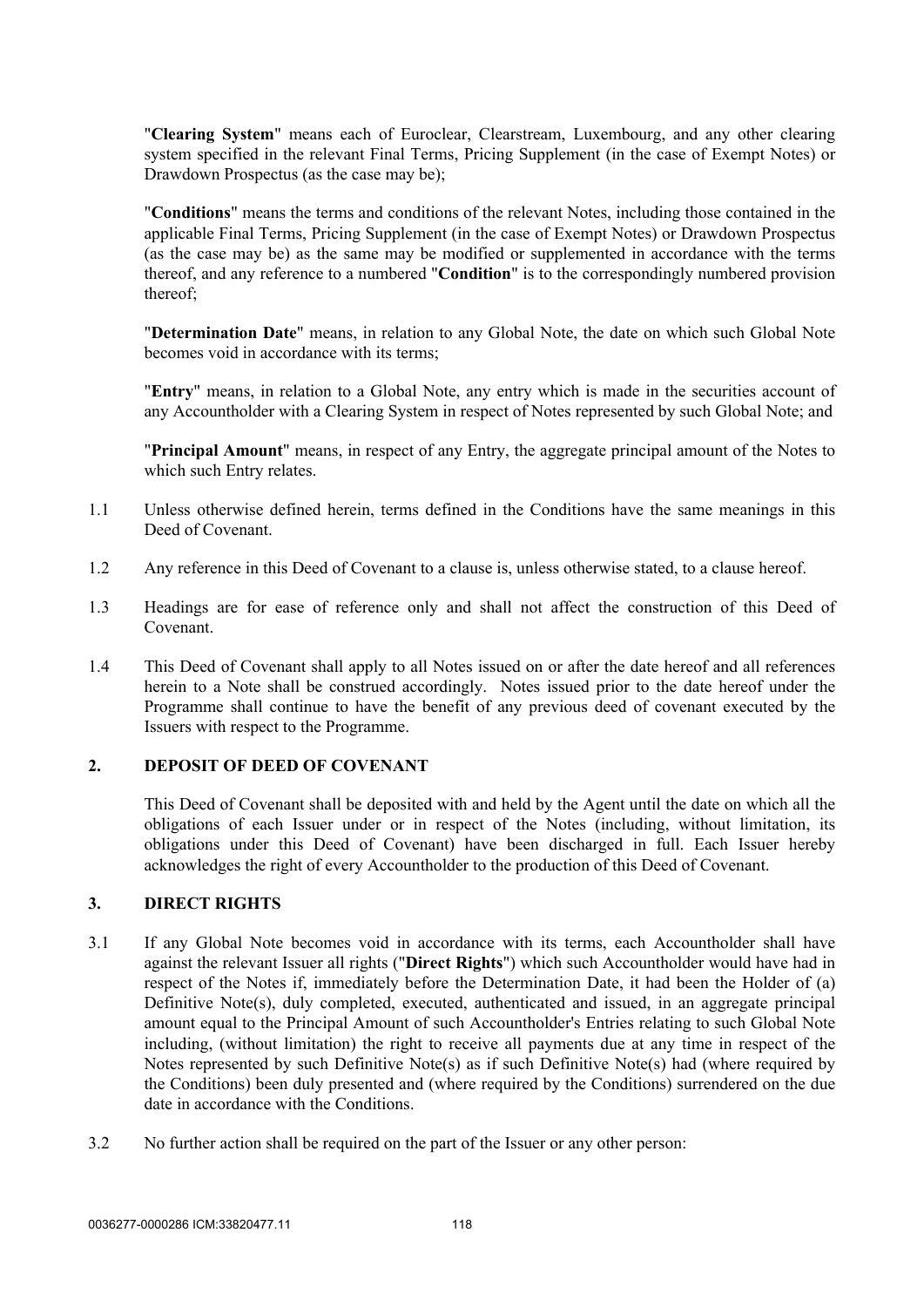- (a) for the Accountholders to enjoy the Direct Rights; and
- (b) for each Accountholder to have the benefit of the Conditions as if they had been incorporated mutatis mutandis into this Deed of Covenant;

*provided, however*, that nothing herein shall entitle any Accountholder to receive any payment which has already been made in accordance with the terms of any Global Note.

## **4. EVIDENCE**

- 4.1 The records of the Clearing Systems shall be conclusive as to the identity of the Accountholders and the respective amounts of Notes credited to their securities accounts and a statement issued by a Clearing System setting out:
	- (a) the name of the Accountholder in respect of which it is issued; and
	- (b) the Principal Amount of any Entry credited to the securities account of such Accountholder with such Clearing System on any date,

shall be conclusive evidence for all purposes of this Deed of Covenant.

4.2 If a Clearing System determines the Determination Date, such determination shall (in the absence of manifest error) be binding on the relevant Issuer and all Accountholders with such Clearing System.

## **5. WAIVER AND REMEDIES**

No failure to exercise, and no delay in exercising, on the part of any Accountholder, any right hereunder shall operate as a waiver thereof nor shall any single or partial exercise thereof preclude any other or future exercise thereof or the exercise of any other right. Rights hereunder shall be in addition to all other rights provided by law. No notice or demand given in any case shall constitute a waiver of rights to take other action in the same, similar or other instances without such notice or demand.

### **6. STAMP DUTIES**

The Issuers shall pay all stamp, registration and similar or other taxes and duties (including any interest and penalties thereon or in connection therewith) which are payable upon or in connection with the execution and delivery of this Deed of Covenant, and the Issuers shall, to the extent permitted by law, indemnify each Accountholder against any claim, demand, action, liability, damages, cost, loss or expense (including, without limitation, reasonable legal fees and any applicable value added tax) which it incurs as a result or arising out of or in relation to any failure to pay or delay in paying any of the same.

### **7. BENEFIT OF DEED OF COVENANT**

- 7.1 This Deed of Covenant shall take effect as a deed poll for the benefit of the Accountholders from time to time.
- 7.2 This Deed of Covenant shall enure to the benefit of each Accountholder and its (and any subsequent) successors and assigns, each of which shall be entitled severally to enforce this Deed of Covenant against the Issuers.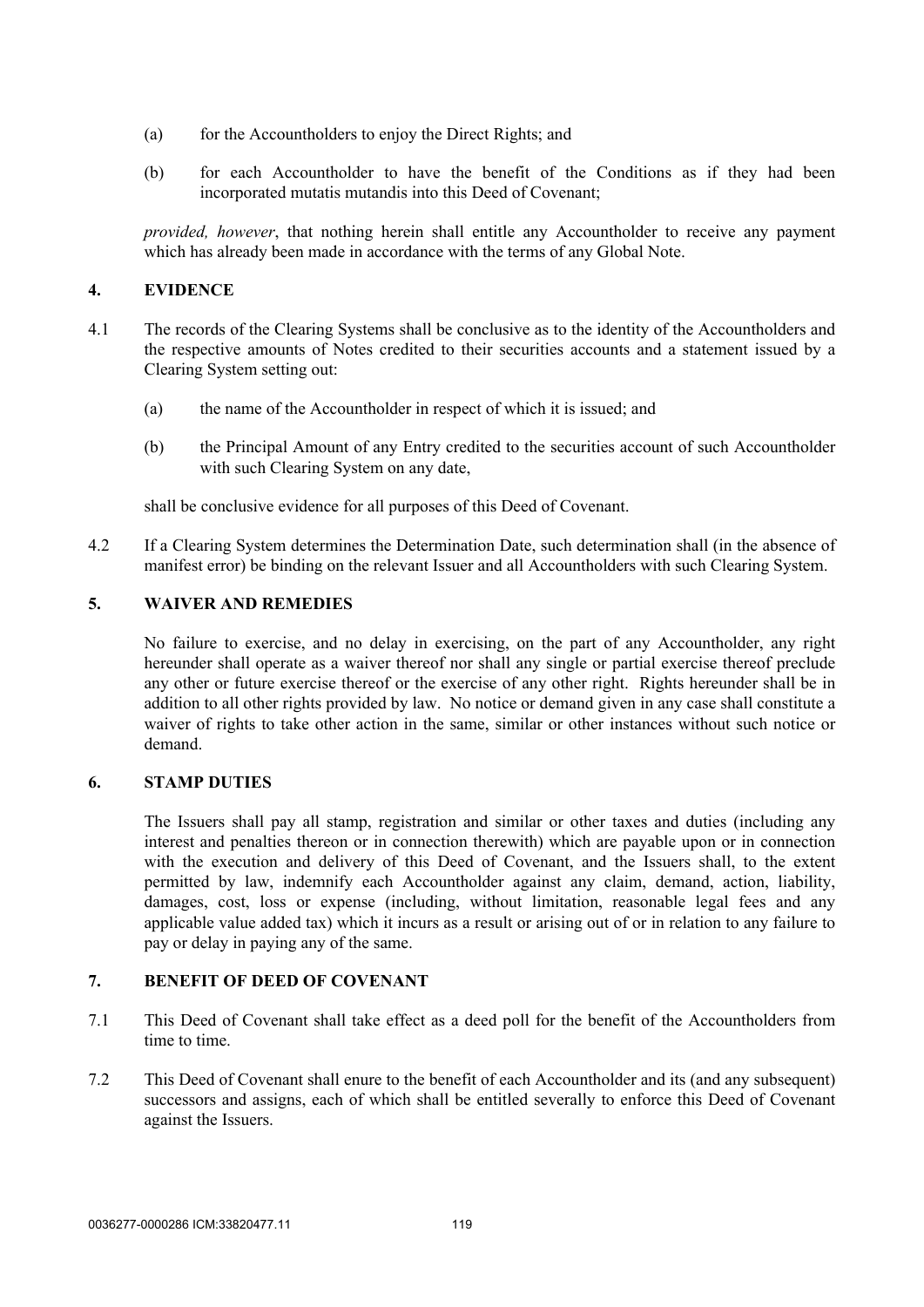- 7.3 Neither Issuer shall be entitled to assign or transfer all or any of its rights, benefits and obligations hereunder. Each Accountholder shall be entitled to assign all or any of its rights and benefits hereunder.
- 7.4 It is explicitly stated and agreed that the place of performance of the obligations of either of the Issuers under this Deed of Covenant shall be London, England.

## **8. PARTIAL INVALIDITY**

If at any time any provision hereof is or becomes illegal, invalid or unenforceable in any respect under the laws of any jurisdiction, neither the legality, validity or enforceability of the remaining provisions hereof nor the legality, validity or enforceability of such provision under the laws of any other jurisdiction shall in any way be affected or impaired thereby.

## <span id="page-122-0"></span>**9. NOTICES**

9.1 All notices and other communications to the Issuers hereunder shall be made in writing (by letter, email or fax) and shall be sent to the Issuers at:

| Address:   | 40 Stadiou Street      |
|------------|------------------------|
|            | GR-102 52 Athens       |
|            | Greece                 |
| Tel:       | $+302103268263$        |
| Fax:       | +30 210 326 8294 /8309 |
| E-mail:    | GroupFunding@alpha.gr  |
| Attention: | Group Funding Section  |
|            |                        |

or to such other address, e-mail address or fax number or for the attention of such other person or department as each Issuer has notified to the Accountholders in the manner prescribed for the giving of notices in connection with the Notes.

- 9.2 Every notice or other communication sent in accordance with Clause [9](#page-122-0) shall be effective as follows:
	- (a) if sent by letter or fax, upon receipt by the relevant Issuer; and
	- (b) if sent by e-mail, when sent (subject to no delivery failure notification being received by the sender within 24 hours of the time of sending);
- 9.3 *provided, however*, that any such notice or other communication which would otherwise take effect after 4.00 p.m. on any particular day shall not take effect until 10.00 a.m. on the immediately succeeding business day in the place of the relevant Issuer.

## **10. LAW AND JURISDICTION**

- 10.1 This Deed of Covenant and all non-contractual obligations arising out of or in connection with it is governed by, and shall be construed in accordance with, English law and the parties agree that the place of performance for the obligations expressed to be undertaken pursuant to this Agreement shall be London, England.
- <span id="page-122-1"></span>10.2 Alpha Bank agrees for the benefit of the Accountholders that the courts of England shall have jurisdiction to hear and determine any suit, action or proceedings, and to settle any disputes, which may arise out of or in connection with this Deed of Covenant (including any suit, action, proceeding or dispute relating to the existence, validity or termination of this Deed of Covenant or any non-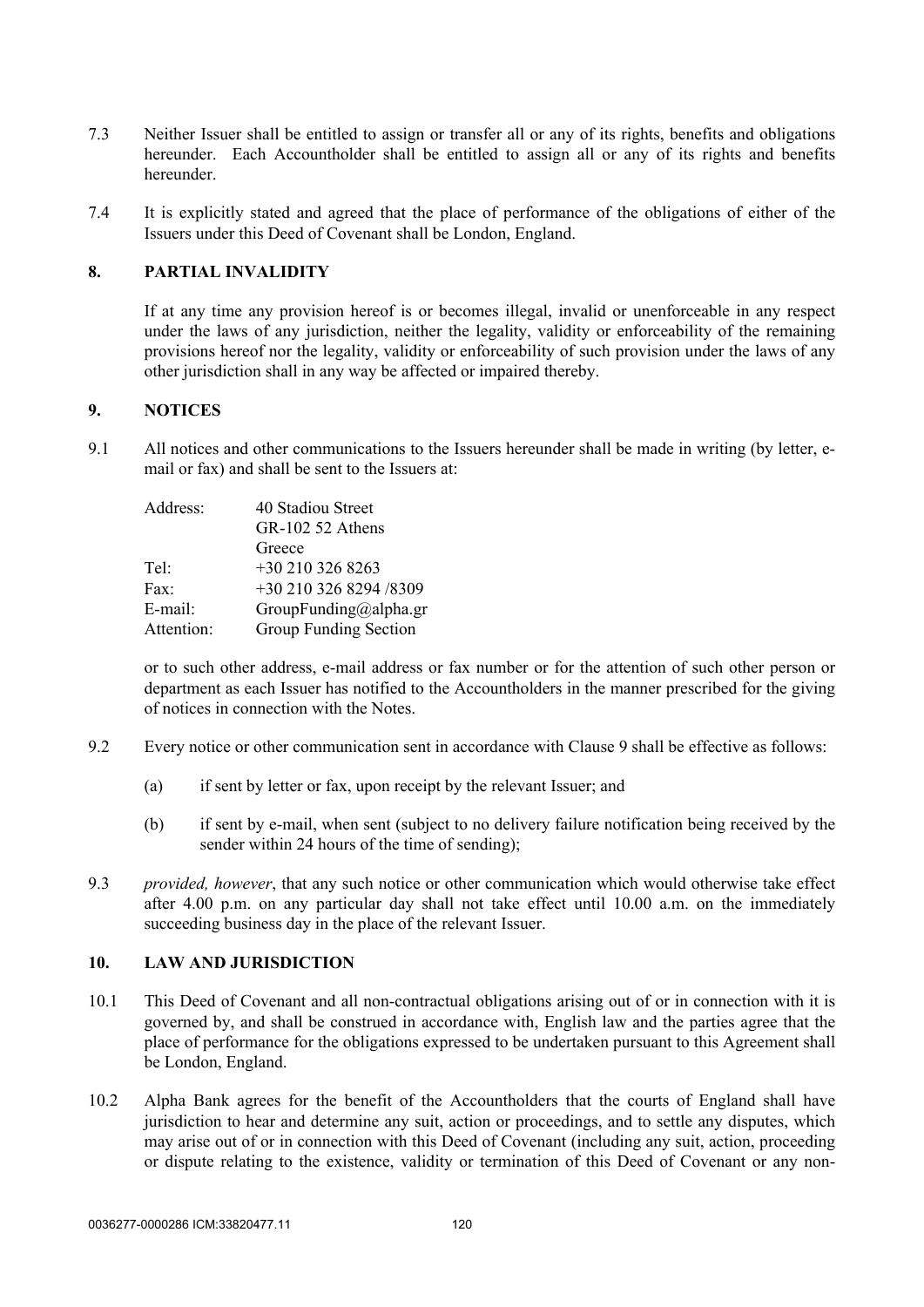contractual obligations arising out of or in connection with this Deed of Covenant) (respectively, "**Proceedings**" and "**Disputes**") and, for such purposes, irrevocably submits to the jurisdiction of such courts.

- 10.3 Alpha Bank irrevocably waives any objection which it might now or hereafter have to the courts referred to in Clause [10.2](#page-122-1) being nominated as the forum to hear and determine any Proceedings and to settle any Disputes, and agrees not to claim that any such court is not a convenient or appropriate forum.
- 10.4 Alpha Bank agrees that the process by which any Proceedings are begun may be served on it by being delivered to Alpha Bank AE, London Branch at its principal place of business for the time being in England (currently Capital House, 85 King William Street, London EC4N 7BL). If Alpha Bank ceases to maintain a branch in England, it shall appoint a further person in England to accept service of process on its behalf. Nothing in this sub-clause shall affect the right to serve process in any other manner permitted by law.
- 10.5 To the extent permitted by law, the submission to the jurisdiction of the courts of England shall not (and shall not be construed so as to) limit the right of the Accountholders to take Proceedings in any other court of competent jurisdiction, nor shall the taking of Proceedings in any one or more jurisdictions preclude the taking of Proceedings in any other jurisdiction (whether concurrently or not) if and to the extent permitted by law.

### **11. MODIFICATION**

The Agency Agreement contains provisions for convening meetings of Accountholders to consider matters relating to the Notes, including the modification of any provision of this Deed of Covenant. Any such modification may be made by supplemental deed poll if sanctioned by an Extraordinary Resolution and shall be binding on all Accountholders.

### **12. COUNTERPARTS**

This Deed of Covenant may be executed by any one or more of the parties hereto in any number of counterparts, each of which shall be deemed to be an original, but all such counterparts shall together constitute one and the same instrument.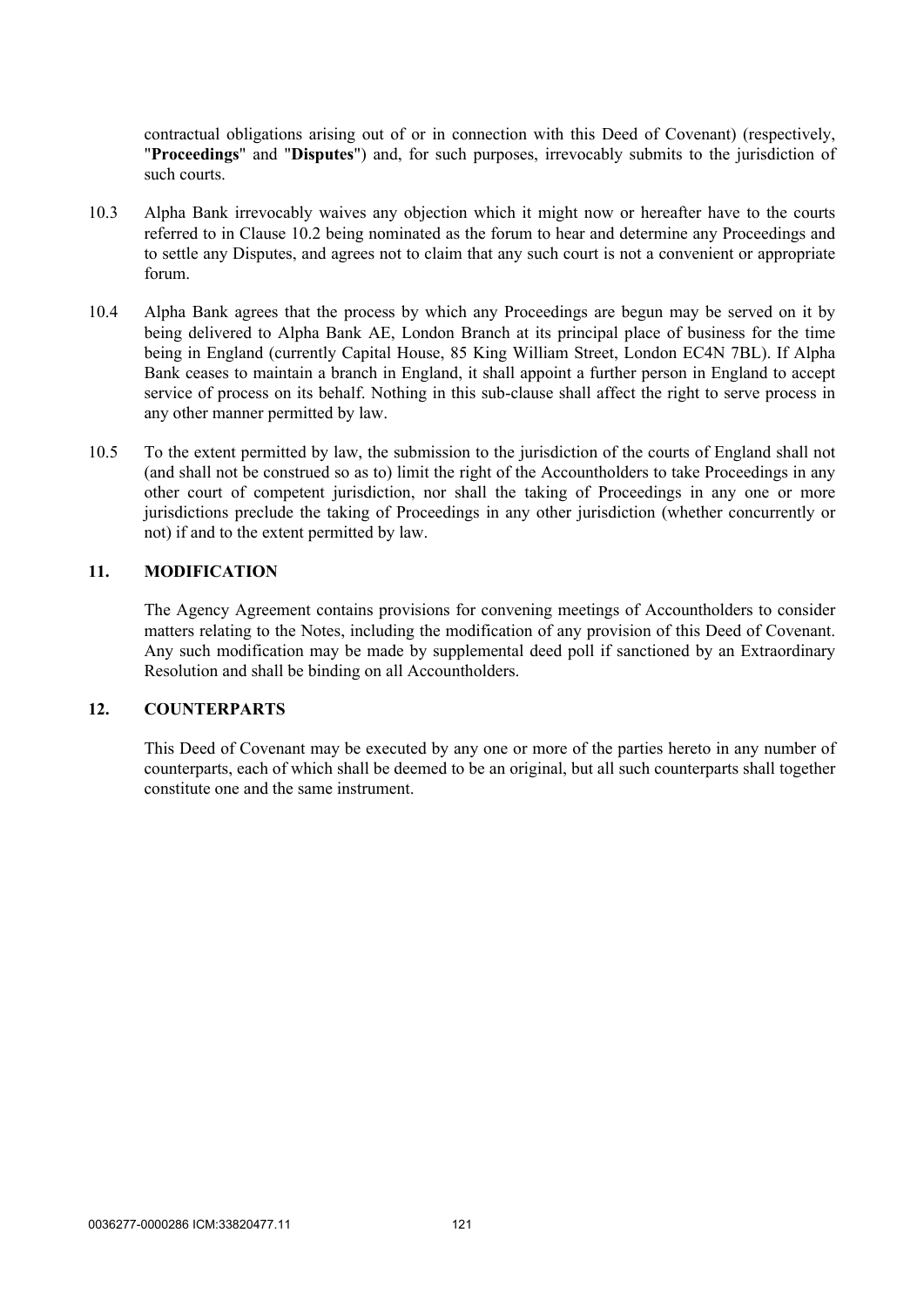**IN WITNESS** whereof this Deed of Covenant has been executed by each Issuer in London, England and is intended to be and is hereby delivered on the date first before written.

| <b>EXECUTED</b> as a DEED<br>by ALPHA BANK AE<br>acting by its duly authorised attorneys:          |       |
|----------------------------------------------------------------------------------------------------|-------|
| Name:                                                                                              | Name: |
| In the presence of:                                                                                |       |
| Signature of witness                                                                               |       |
| Name of witness                                                                                    |       |
|                                                                                                    |       |
| Address of witness                                                                                 |       |
| Occupation of witness                                                                              |       |
| <b>EXECUTED</b> as a DEED<br>by ALPHA CREDIT GROUP PLC<br>acting by its duly authorised attorneys: |       |
| Name:                                                                                              | Name: |
| In the presence of:                                                                                |       |
| Signature of witness                                                                               |       |
| Name of witness                                                                                    |       |
|                                                                                                    |       |
| Address of witness                                                                                 |       |
| Occupation of witness                                                                              |       |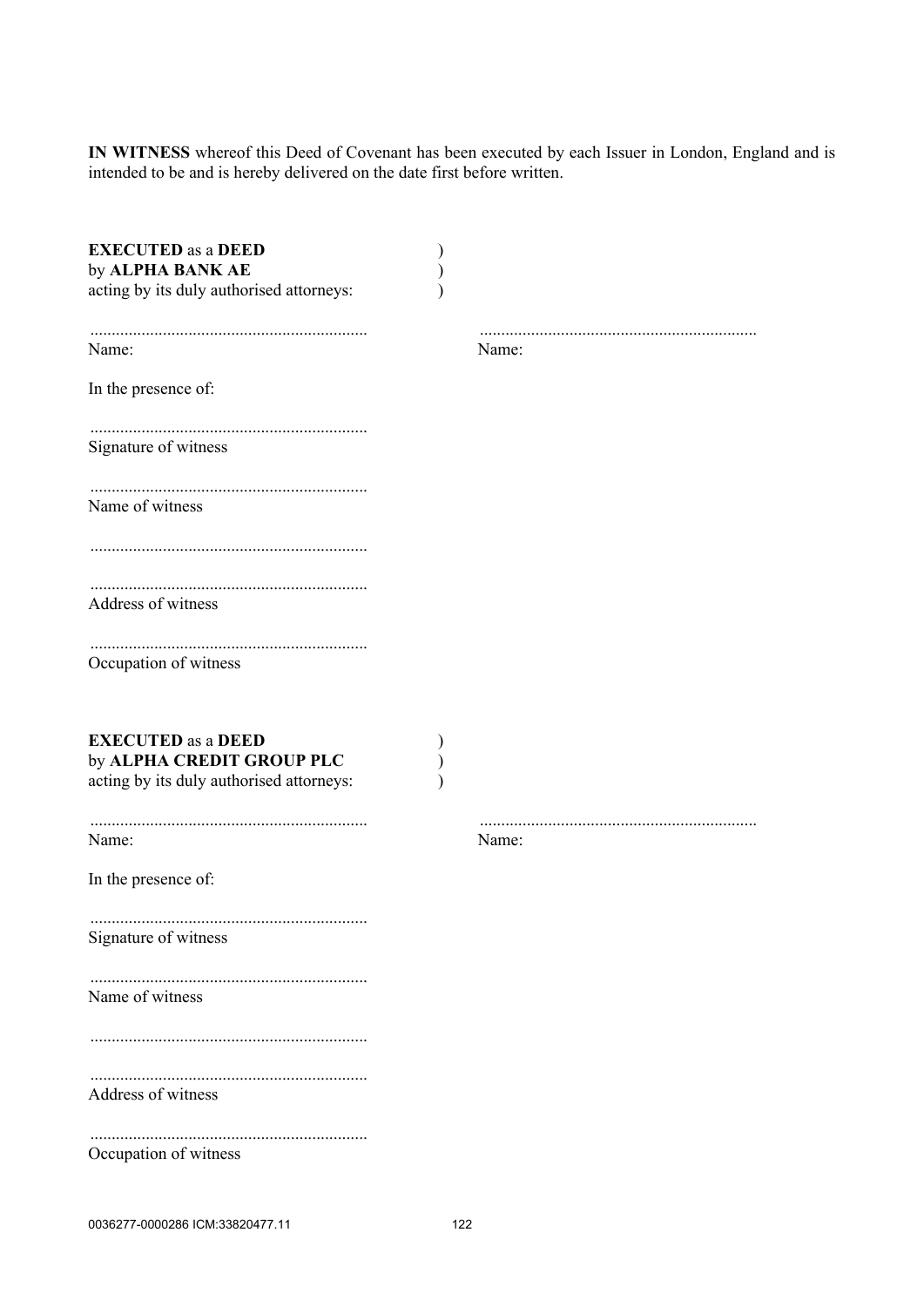## **SCHEDULE 4**

#### **PROVISIONS FOR MEETINGS OF NOTEHOLDERS**

- 1. As used in this Schedule the following expressions shall have the following meanings unless the context otherwise requires:
	- (i) "**voting certificate**" shall mean an English language certificate issued by a Paying Agent and dated in which it is stated:

that on the date thereof Notes (not being Notes in respect of which a block voting instruction has been issued and is outstanding in respect of the meeting specified in such voting certificate and any adjourned such meeting) bearing specified serial numbers were deposited with such Paying Agent or (to the satisfaction of such Paying Agent) were held to its order or under its control and that no such Notes will cease to be so deposited or held until the first to occur of:-

- (1) the conclusion of the meeting specified in such certificate or, if applicable, any adjourned such meeting; and
- (2) the surrender of the certificate to the Paying Agent who issued the same; and

that the bearer thereof is entitled to attend and vote at such meeting and any adjourned such meeting in respect of the Notes represented by such certificate;

(ii) "**block voting instruction**" shall mean an English language document issued by a Paying Agent and dated in which:

it is certified that Notes (not being Notes in respect of which a voting certificate has been issued and is outstanding in respect of the meeting specified in such block voting instruction and any adjourned such meeting) have been deposited with such Paying Agent or (to the satisfaction of such Paying Agent) were held to its order or under its control and that no such Notes will cease to be so deposited or held until the first to occur of:-

- (1) the conclusion of the meeting specified in such document or, if applicable, any adjourned such meeting; and
- (2) the surrender to the Paying Agent not less than 48 hours before the time for which such meeting or any adjourned such meeting is convened of the receipt issued by such Paying Agent in respect of each such deposited Note which is to be released or (as the case may require) the Note or Notes ceasing with the agreement of the Paying Agent to be held to its order or under its control and the giving of notice by the Paying Agent to the relevant Issuer and the Guarantor (in respect of Notes issued by Alpha PLC) in accordance with paragraph 17 hereof of the necessary amendment to the block voting instruction;

it is certified that each holder of such Notes has instructed such Paying Agent that the vote(s) attributable to the Note or Notes so deposited or held should be cast in a particular way in relation to the resolution or resolutions to be put to such meeting or any adjourned such meeting and that all such instructions are during the period commencing 48 hours prior to the time for which such meeting or any adjourned such meeting is convened and ending at the conclusion or adjournment thereof neither revocable nor capable of amendment;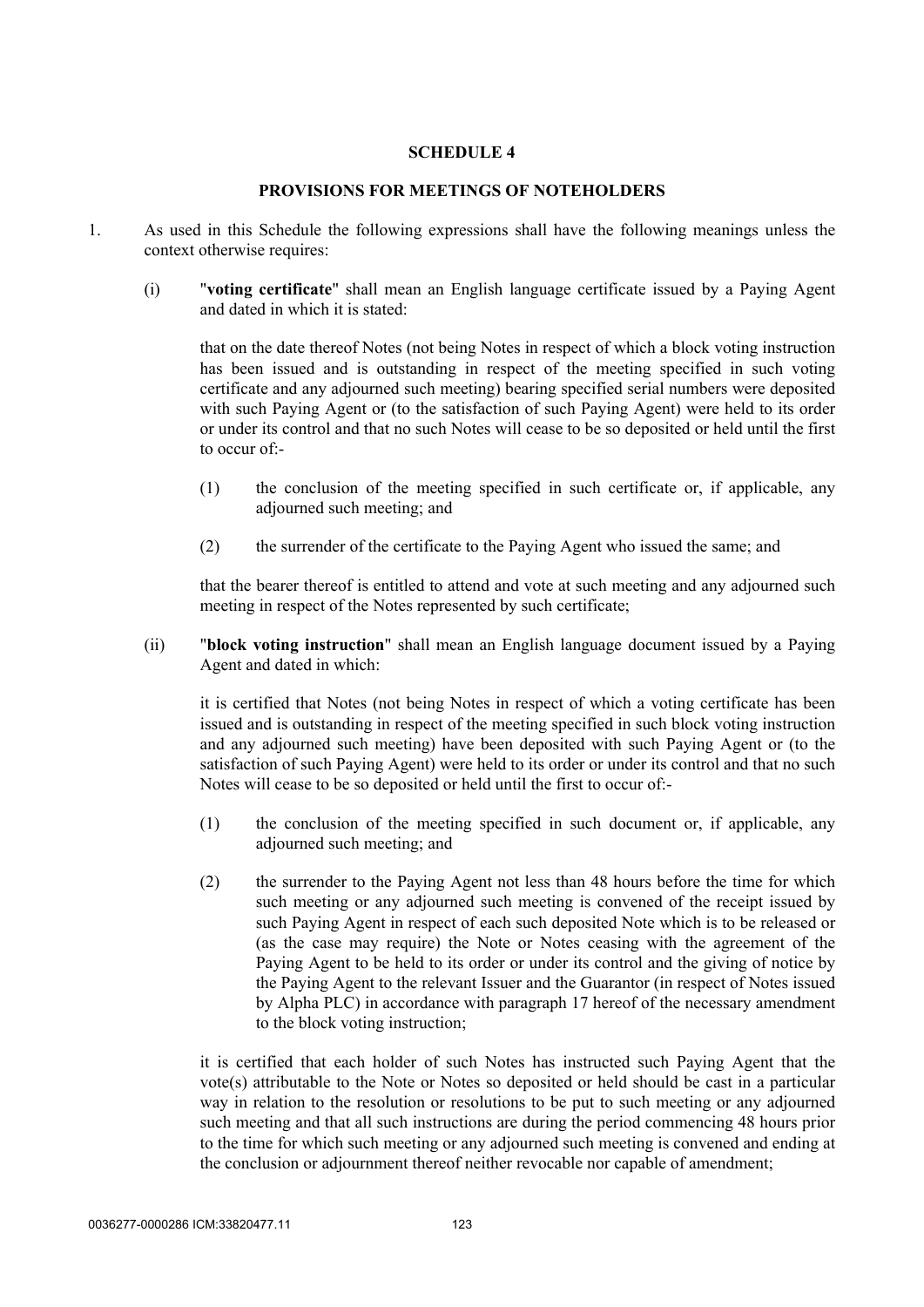the total number and the serial numbers of the Notes so deposited or held are listed distinguishing with regard to each such resolution between those in respect of which instructions have been given as aforesaid that the votes attributable thereto should be cast in favour of the resolution and those in respect of which instructions have been so given that the votes attributable thereto should be cast against the resolution; and

one or more persons named in such document (each hereinafter called a "**proxy**") is or are authorised and instructed by such Paying Agent to cast the votes attributable to the Notes so listed in accordance with the instructions referred to in paragraph (c) above as set out in such document.

The holder of any voting certificate or the proxies named in any block voting instruction shall for all purposes in connection with the relevant meeting or adjourned meeting of Noteholders be deemed to be the holder of the Notes to which such voting certificate or block voting instruction relates and the Paying Agent with which such Notes have been deposited or the person holding the same to the order or under the control of such Paying Agent shall be deemed for such purposes not to be the holder of those Notes.

- (iii) References herein to the "**Notes**" are to the Notes in respect of which the relevant meeting is convened.
- 2. The relevant Issuer and the Guarantor (in respect of Notes issued by Alpha PLC) may at any time and, upon a requisition in writing of Noteholders holding not less than one-tenth in nominal amount of the Notes for the time being outstanding, shall convene a meeting of the Noteholders and if the relevant Issuer or the Guarantor (as applicable) makes default for a period of seven days in convening such a meeting the same may be convened by the requisitionists. Whenever the Issuer or the Guarantor (if applicable) is about to convene any such meeting it shall forthwith give notice in writing to the Agent and the Dealers of the day, time and place thereof and of the nature of the business to be transacted thereat. Every such meeting shall be held at such time and place as the Agent may approve.
- <span id="page-126-1"></span>3. At least 21 days' notice (exclusive of the day on which the notice is given and the day on which the meeting is held) specifying the place, day and hour of meeting shall be given to the Noteholders prior to any meeting of the Noteholders in the manner provided by Condition 16. Such notice shall state generally the nature of the business to be transacted at the meeting thereby convened but (except for an Extraordinary Resolution) it shall not be necessary to specify in such notice the terms of any resolution to be proposed. Such notice shall include a statement to the effect that Notes may be deposited with Paying Agents for the purpose of obtaining voting certificates or appointing proxies not less than 24 hours before the time fixed for the meeting or that, in the case of corporations, they may appoint representatives by resolution of their directors or other governing body. A copy of the notice shall be sent by post to the relevant Issuer and the Guarantor (in respect of Notes issued by Alpha PLC) (unless the meeting is convened by the relevant Issuer or the Guarantor (as applicable)).
- 4. Some person (who may but need not be a Noteholder) nominated in writing by the relevant Issuer or the Guarantor (in respect of Notes issued by Alpha PLC) shall be entitled to take the chair at every such meeting but if no such nomination is made or if at any meeting the person nominated shall not be present within fifteen minutes after the time appointed for holding the meeting the Noteholders present shall choose one of their number to be Chairman.
- <span id="page-126-0"></span>5. At any such meeting one or more persons present holding Notes or voting certificates or being proxies and holding or representing in the aggregate not less than one-twentieth in nominal amount of the Notes for the time being outstanding shall (except for the purpose of passing an Extraordinary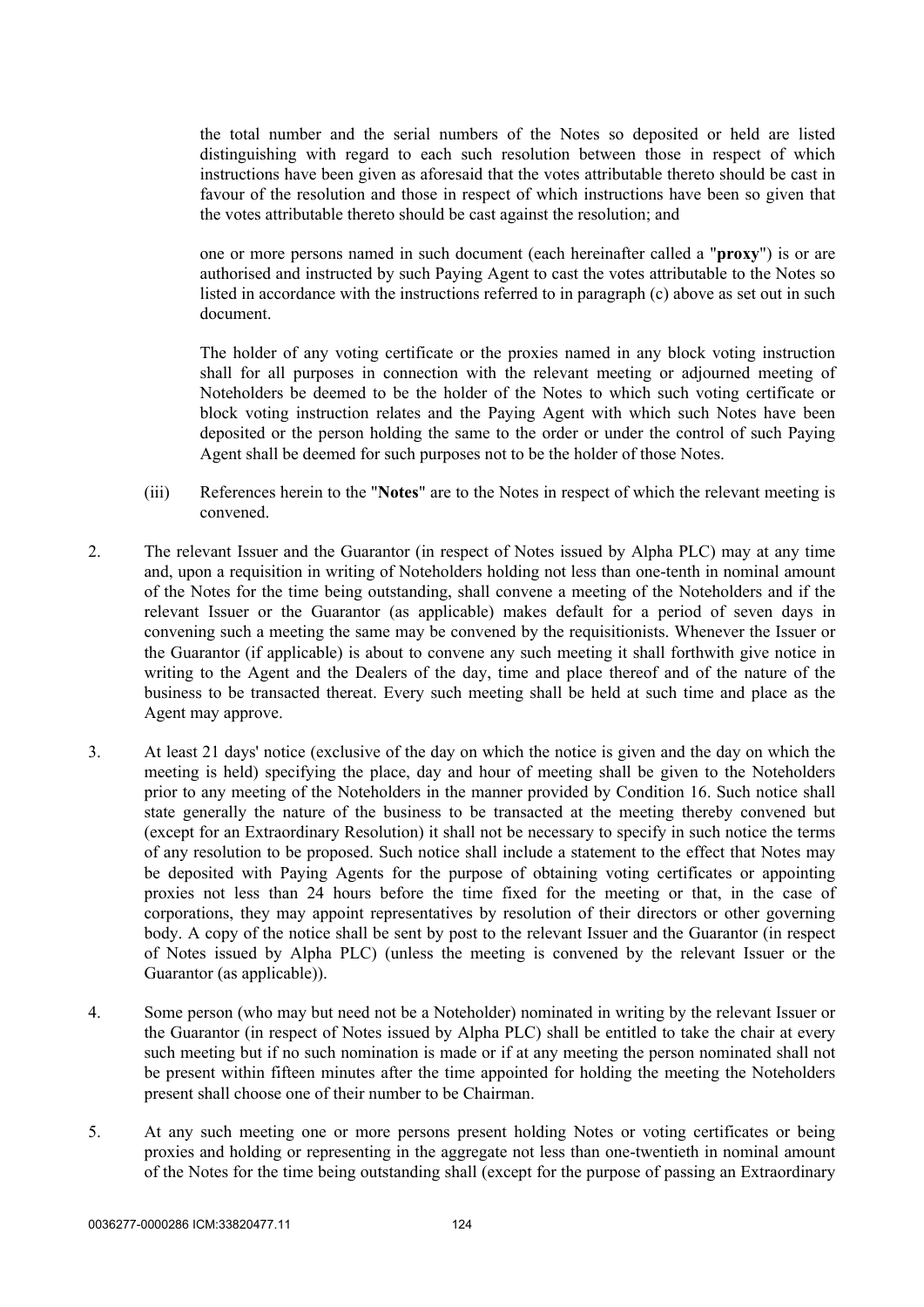Resolution) form a quorum for the transaction of business and no business (other than the choosing of a Chairman) shall be transacted at any meeting unless the requisite quorum be present at the commencement of business. The quorum at any such meeting for passing an Extraordinary Resolution shall (subject as provided below) be one or more persons present holding Notes or voting certificates or being proxies and holding or representing in the aggregate a clear majority in nominal amount of the Notes for the time being outstanding, provided that at any meeting the business of which includes any of the following matters (each of which shall only be capable of being effected after having been approved by Extraordinary Resolution) namely:

- (a) modification of the Maturity Date of the Notes or reduction or cancellation of the nominal amount payable upon maturity; or
- (b) reduction or cancellation of the amount payable or modification of the payment date in respect of any interest in respect of the Notes or variation of the method of calculating the rate of interest in respect of the Notes; or
- (c) reduction of any Minimum Rate of Interest and/or Maximum Rate of Interest specified in the applicable Final Terms, Pricing Supplement (in the case of Exempt Notes) or Drawdown Prospectus (as the case may be) of any Note; or
- (d) modification of the currency in which payments under the Notes and/or Coupons appertaining thereto are to be made; or
- (e) modification of the majority required to pass an Extraordinary Resolution; or
- (f) the sanctioning of any such scheme or proposal as is described in paragraph [18\(f\) below;](#page-130-0) or
- (g) alteration of this proviso or the proviso to paragraph [6 below;](#page-127-0)

the quorum shall be one or more persons present holding Notes or voting certificates or being proxies and holding or representing in the aggregate not less than two-thirds in nominal amount of the Notes for the time being outstanding. An Extraordinary Resolution passed at any meeting of the holders of Notes will be binding on all holders of Notes, whether or not they are present at the meeting, on all holders of Coupons appertaining to such Notes.

<span id="page-127-0"></span>6. If within fifteen minutes after the time appointed for any such meeting a quorum is not present the meeting shall if convened upon the requisition of Noteholders be dissolved. In any other case it shall stand adjourned to the same day in the next week (or if such day is a public holiday the next succeeding business day) at the same time and place (except in the case of a meeting at which an Extraordinary Resolution is to be proposed in which case it shall stand adjourned for such period being not less than 14 days nor more than 42 days, and at such place as may be appointed by the Chairman and approved by the Agent) and at such adjourned meeting one or more persons present holding Notes or voting certificates or being proxies (whatever the nominal amount of the Notes so held or represented by them) shall (subject as provided below) form a quorum and shall (subject as provided below) have power to pass any Extraordinary Resolution or other resolution and to decide upon all matters which could properly have been dealt with at the meeting from which the adjournment took place had the requisite quorum been present, provided that at any adjourned meeting the business of which includes any of the matters specified in the proviso to paragraph [5](#page-126-0)  [above](#page-126-0) the quorum shall be one or more persons present holding Notes or voting certificates or being proxies and holding or representing in the aggregate not less than one-fourth in nominal amount of the Notes for the time being outstanding.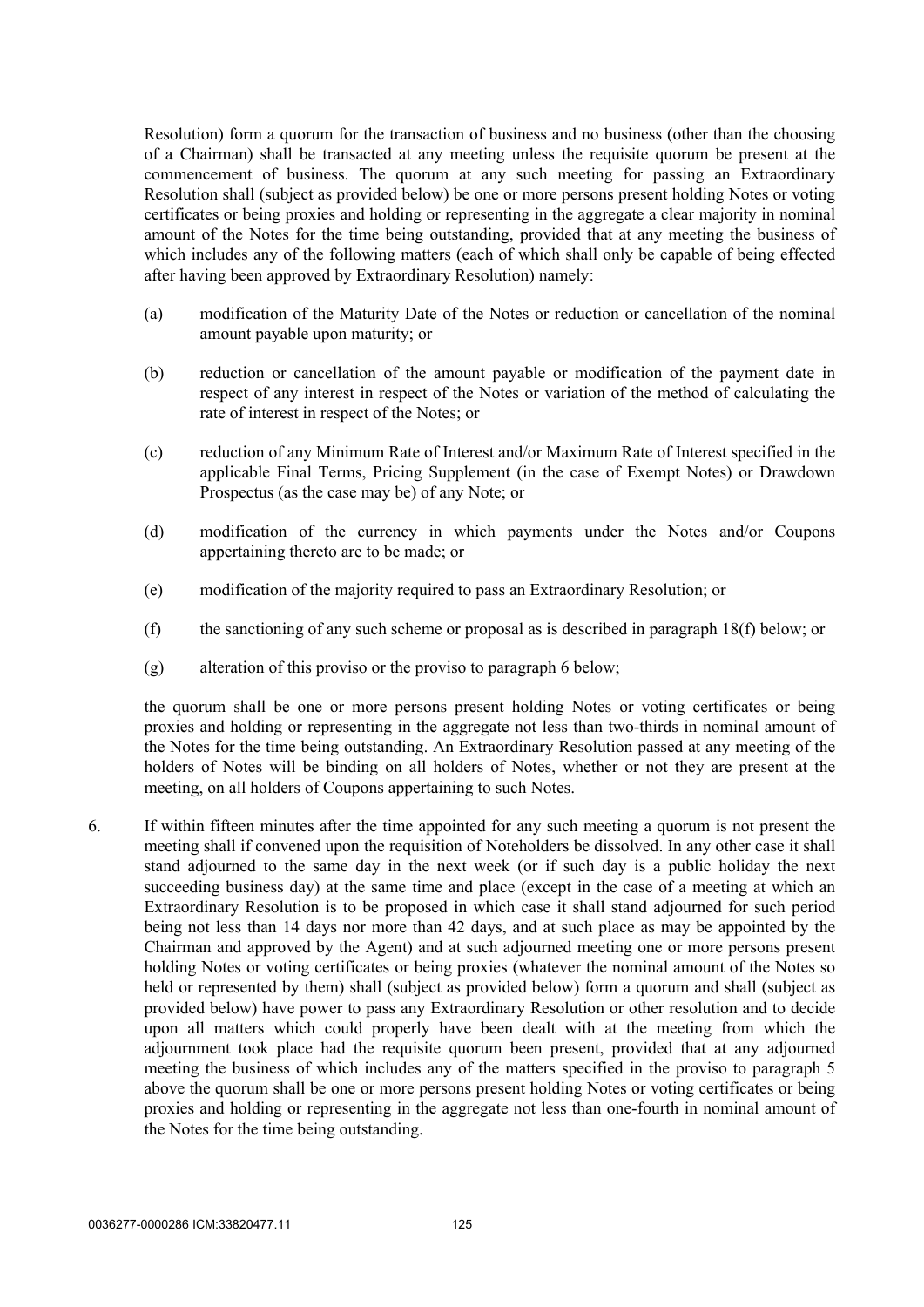- 7. Notice of any adjourned meeting at which an Extraordinary Resolution is to be submitted shall be given in the same manner as notice of an original meeting but as if 10 were substituted for 21 in paragraph [3 above](#page-126-1) and such notice shall (except in cases where the proviso to paragraph [6 above](#page-127-0) shall apply when it shall state the relevant quorum) state that one or more persons present holding Notes or voting certificates or being proxies at the adjourned meeting whatever the nominal amount of the Notes held or represented by them will form a quorum. Subject as aforesaid it shall not be necessary to give any notice of an adjourned meeting.
- 8. Every question submitted to a meeting shall be decided in the first instance by a show of hands and in case of equality of votes the Chairman shall both on a show of hands and on a poll have a casting vote in addition to the vote or votes (if any) to which he may be entitled as a Noteholder or as a holder of a voting certificate or as a proxy. Where there is only one Voter, this paragraph shall not apply and the resolution will immediately be decided by means of a poll.
- 9. At any meeting, unless a poll is (before or on the declaration of the result of the show of hands) demanded by the Chairman or the relevant Issuer or the Guarantor (in respect of Notes issued by Alpha PLC) or by one or more persons present holding Notes or voting certificates or being proxies (whatever the nominal amount of the Notes so held by them), a declaration by the Chairman that a resolution has been carried or carried by a particular majority or lost or not carried by a particular majority shall be conclusive evidence of the fact without proof of the number or proportion of the votes recorded in favour of or against such resolution.
- 10. Subject to paragraph [12 below](#page-128-0), if at any such meeting a poll is so demanded it shall be taken in such manner and subject as hereinafter provided either at once or after an adjournment as the Chairman directs and the result of such poll shall be deemed to be the resolution of the meeting at which the poll was demanded as at the date of the taking of the poll. The demand for a poll shall not prevent the continuance of the meeting for the transaction of any business other than the motion on which the poll has been demanded.
- 11. The Chairman may with the consent of (and shall if directed by) any such meeting adjourn the same from time to time and from place to place but no business shall be transacted at any adjourned meeting except business which might lawfully (but for lack of required quorum) have been transacted at the meeting from which the adjournment took place.
- <span id="page-128-0"></span>12. Any poll demanded at any such meeting on the election of a Chairman or on any question of adjournment shall be taken at the meeting without adjournment.
- <span id="page-128-1"></span>13. Any director or officer of the relevant Issuer or the Guarantor (in respect of Notes issued by Alpha PLC) and its lawyers and financial advisers may attend and speak at any meeting. Save as aforesaid, but without prejudice to the proviso to the definition of "outstanding" in Clause [1.2](#page-4-0) of this Agreement, no person shall be entitled to attend and speak nor shall any person be entitled to vote at any meeting of the Noteholders or join with others in requisitioning the convening of such a meeting unless he either produces the Note or Notes of which he is the holder or a voting certificate or is a proxy. None of the relevant Issuer or the Guarantor (in respect of Notes issued by Alpha PLC), nor any of their Subsidiaries shall be entitled to vote at any meeting in respect of Notes held by it for the benefit of any such company and no other person shall be entitled to vote at any meeting in respect of Notes held by it for the benefit of any such company. Nothing herein contained shall prevent any of the proxies named in any block voting instruction from being a director, officer or representative of or otherwise connected with the relevant Issuer or the Guarantor (if applicable).
- 14. Subject as provided in paragraph [13](#page-128-1) hereof at any meeting: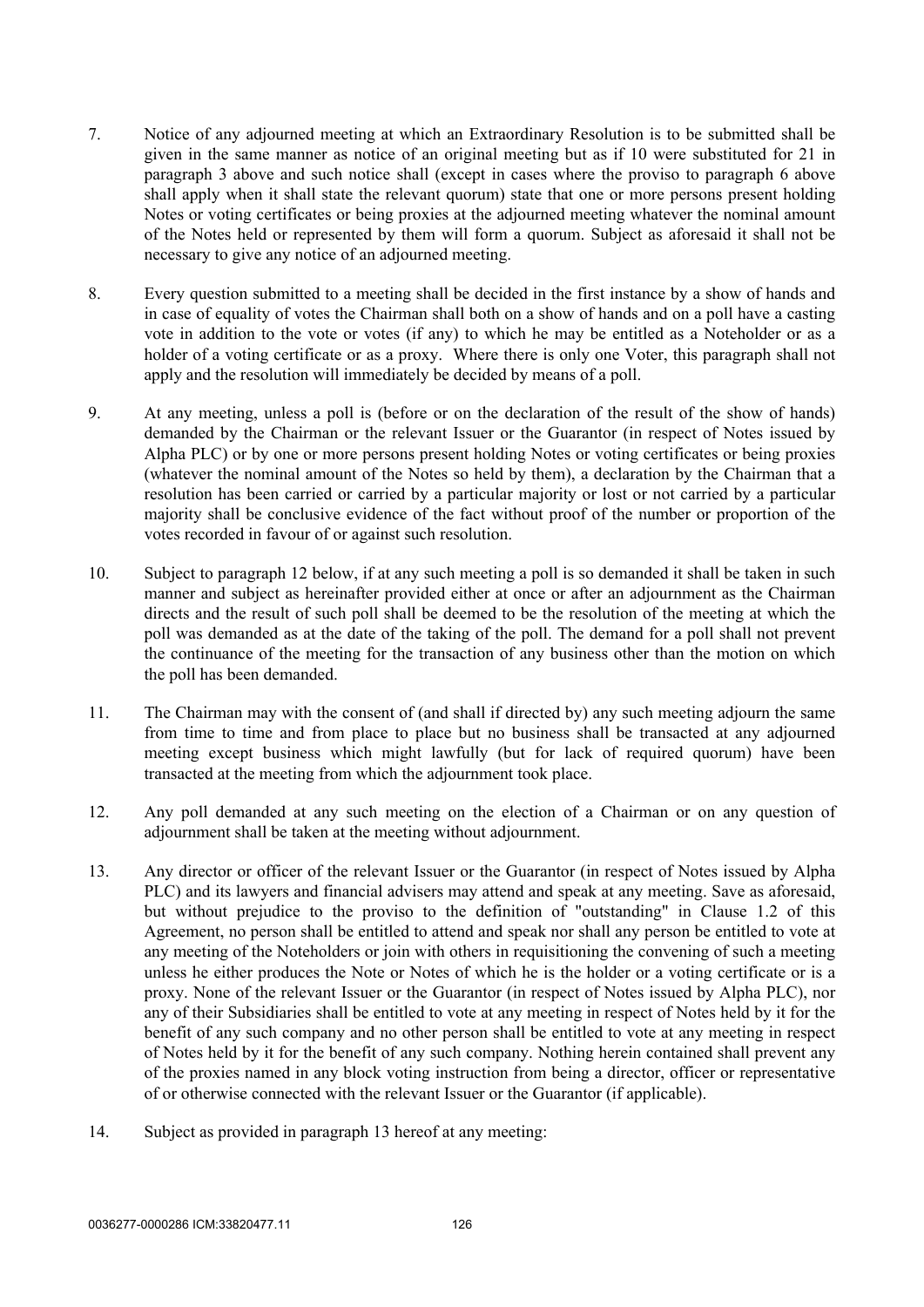- (a) on a show of hands every person who is present in person and produces a Note or voting certificate or is a proxy shall have one vote; and
- (b) on a poll every person who is so present shall have one vote in respect of:
	- (i) each EUR 1.00; and
	- (ii) in the case of a meeting of the holders of Notes denominated in a currency other than euros, the equivalent of EUR 1.00 in such currency at the Agent's spot buying rate for the relevant currency against euros at or about 11.00 a.m. (London time) on the date of publication of the notice of the relevant meeting (or of the original meeting of which such meeting is an adjournment),

or such other amount as the Agent shall in its absolute discretion stipulate in nominal amount of Notes so produced or represented by the voting certificate so produced or in respect of which he is a proxy.

Without prejudice to the obligations of the proxies named in any block voting instruction any person entitled to more than one vote need not use all his votes or cast all the votes to which he is entitled in the same way.

- 15. The proxies named in any block voting instruction need not be Noteholders.
- 16. Each block voting instruction together (if so requested by the relevant Issuer or the Guarantor (in respect of Notes issued by Alpha PLC)) with proof satisfactory to the relevant Issuer and the Guarantor (in respect of Notes issued by Alpha PLC) of its due execution on behalf of the relevant Paying Agent shall be deposited at such place as the Agent shall approve not less than 24 hours before the time appointed for holding the meeting or adjourned meeting at which the proxies named in the block voting instruction propose to vote and in default the block voting instruction shall not be treated as valid unless the Chairman of the meeting decides otherwise before such meeting or adjourned meeting proceeds to business. A certified copy of each block voting instruction shall be deposited with the Agent before the commencement of the meeting or adjourned meeting but the Agent shall not thereby be obliged to investigate or be concerned with the validity of or the authority of the proxies named in any such block voting instruction.
- 17. Any vote given in accordance with the terms of a block voting instruction shall be valid notwithstanding the previous revocation or amendment of the block voting instruction or of any of the Noteholders' instructions pursuant to which it was executed, provided that no intimation in writing of such revocation or amendment shall have been received from the relevant Paying Agent by the relevant Issuer or the Guarantor (in respect of Notes issued by Alpha PLC) at its registered office (or such other place as may have been approved by the Agent for the purpose) by the time being 24 hours before the time appointed for holding the meeting or adjourned meeting at which the block voting instruction is to be used.
- 18. A meeting of the Noteholders shall in addition to the powers hereinbefore given have the following powers exercisable by Extraordinary Resolution (subject to the provisions relating to quorum contained in paragraphs [5](#page-126-0) and [6 above](#page-127-0)) only, namely:
	- (a) power to sanction any compromise or arrangement proposed to be made between the relevant Issuer, the Guarantor (in respect of Notes issued by Alpha PLC) and the Noteholders and Couponholders or any of them;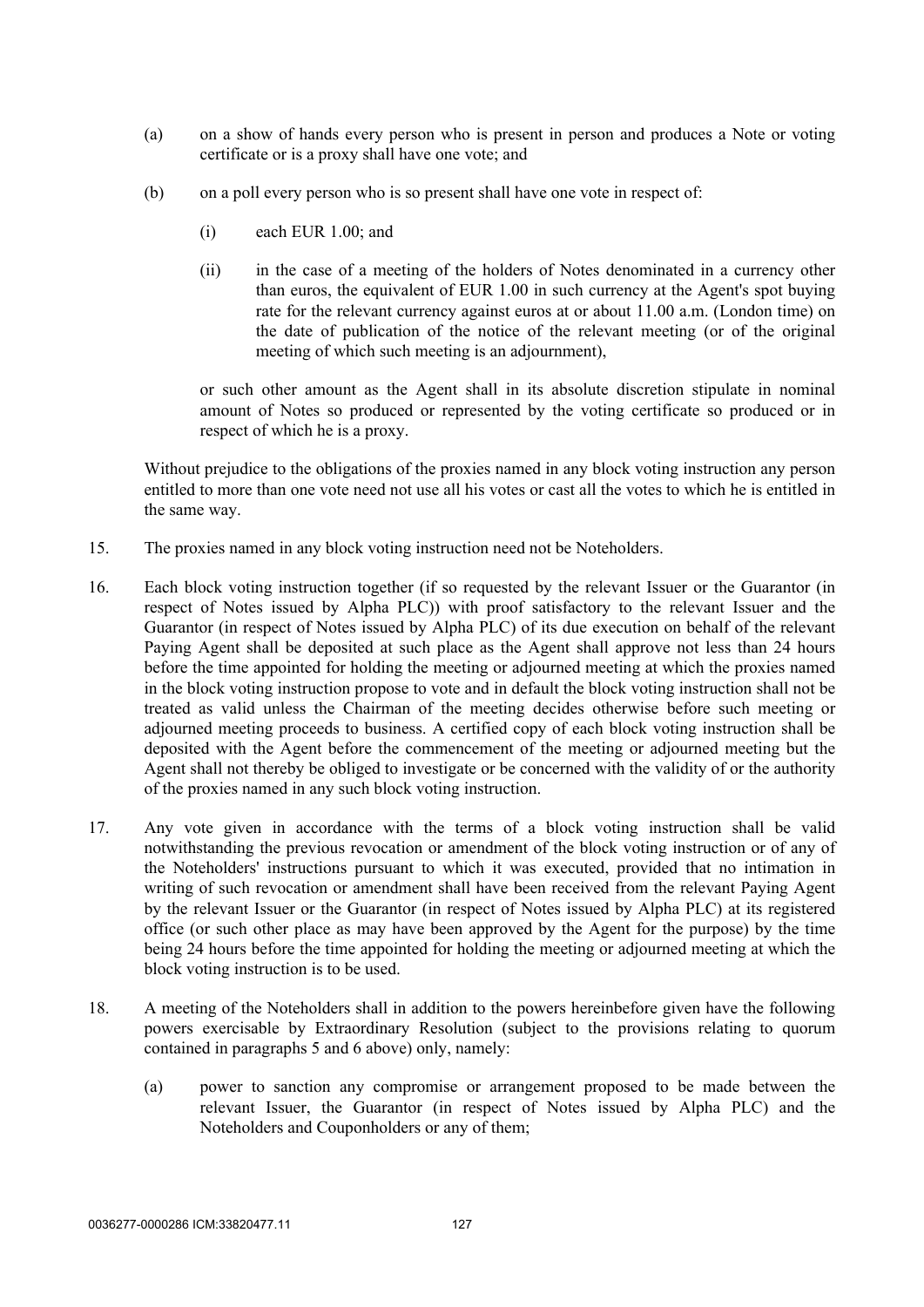- (b) power to sanction any abrogation, modification, compromise or arrangement in respect of the rights of the Noteholders and Couponholders against the relevant Issuer or the Guarantor (in respect of Notes issued by Alpha PLC) or against any of its or their respective property, as appropriate, whether such rights shall arise under this Agreement, the Notes or the Coupons or otherwise;
- (c) power to assent to any modification of the provisions contained in this Agreement or the Conditions, the Notes, the Coupons, the Deed of Guarantee (in respect of Notes issued by Alpha PLC) or the Deed of Covenant which shall be proposed by the relevant Issuer or the Guarantor (in respect of Notes issued by Alpha PLC);
- (d) power to give any authority or sanction which under the provisions of this Agreement or the Notes is required to be given by Extraordinary Resolution;
- (e) power to appoint any persons (whether Noteholders or not) as a committee or committees to represent the interests of the Noteholders and to confer upon such committee or committees any powers or discretions which the Noteholders could themselves exercise by Extraordinary Resolution;
- <span id="page-130-0"></span>(f) power to sanction any scheme or proposal for the exchange or sale of the Notes for, or the conversion of the Notes into or the cancellation of the Notes in consideration of, shares, notes, bonds, debentures, debenture stock and/or other obligations and/or securities of the relevant Issuer or any other company formed or to be formed, or for or into or in consideration of cash, or partly for or into or in consideration of such shares, notes, bonds, debentures, debenture stock and/or other obligations and/or securities as aforesaid and partly for or into or in consideration of cash; and
- (g) power to approve the substitution of any entity in place of the relevant Issuer (or any previous substitute) as the principal debtor in respect of the Notes and the Coupons.
- 19. Any resolution (i) passed at a meeting of the Noteholders duly convened and held, (ii) passed as a resolution in writing, or (iii) passed by way of electronic consents given by Noteholders through the relevant clearing system(s), in accordance with the provision hereof shall be binding upon all the Noteholders whether present or not present at any meeting referred to at (i) above and whether or not voting and upon all Couponholders and each of them shall be bound to give effect thereto accordingly and the passing of any such resolution shall be conclusive evidence that the circumstances justify the passing thereof. Notice of the result of the voting on any resolution duly considered by the Noteholders shall be published in accordance with Condition 16 by the relevant Issuer within 14 days of such result being known, provided that the non-publication of such notice shall not invalidate such resolution.
- 20. The expression "**Extraordinary Resolution**" when used in this Agreement or the Conditions means (a) a resolution passed at a meeting of the Noteholders duly convened and held in accordance with the provisions herein contained by a majority consisting of not less than 75 per cent. of the persons voting thereat upon a show of hands or if a poll be duly demanded then by a majority consisting of not less than 75 per cent. of the votes given on such poll, (b) a resolution in writing signed by or on behalf of the holders of not less than 75 per cent. in nominal amount of the Notes for the time being outstanding, which resolution in writing may be contained in one document or in several documents in similar form each signed by or on behalf of one or more of the Noteholders, or (c) consent given by way of electronic consents through the relevant clearing system(s) (in a form satisfactory to the Agent) by or on behalf of the holders of not less than 75 per cent. in nominal amount of the Notes for the time being outstanding.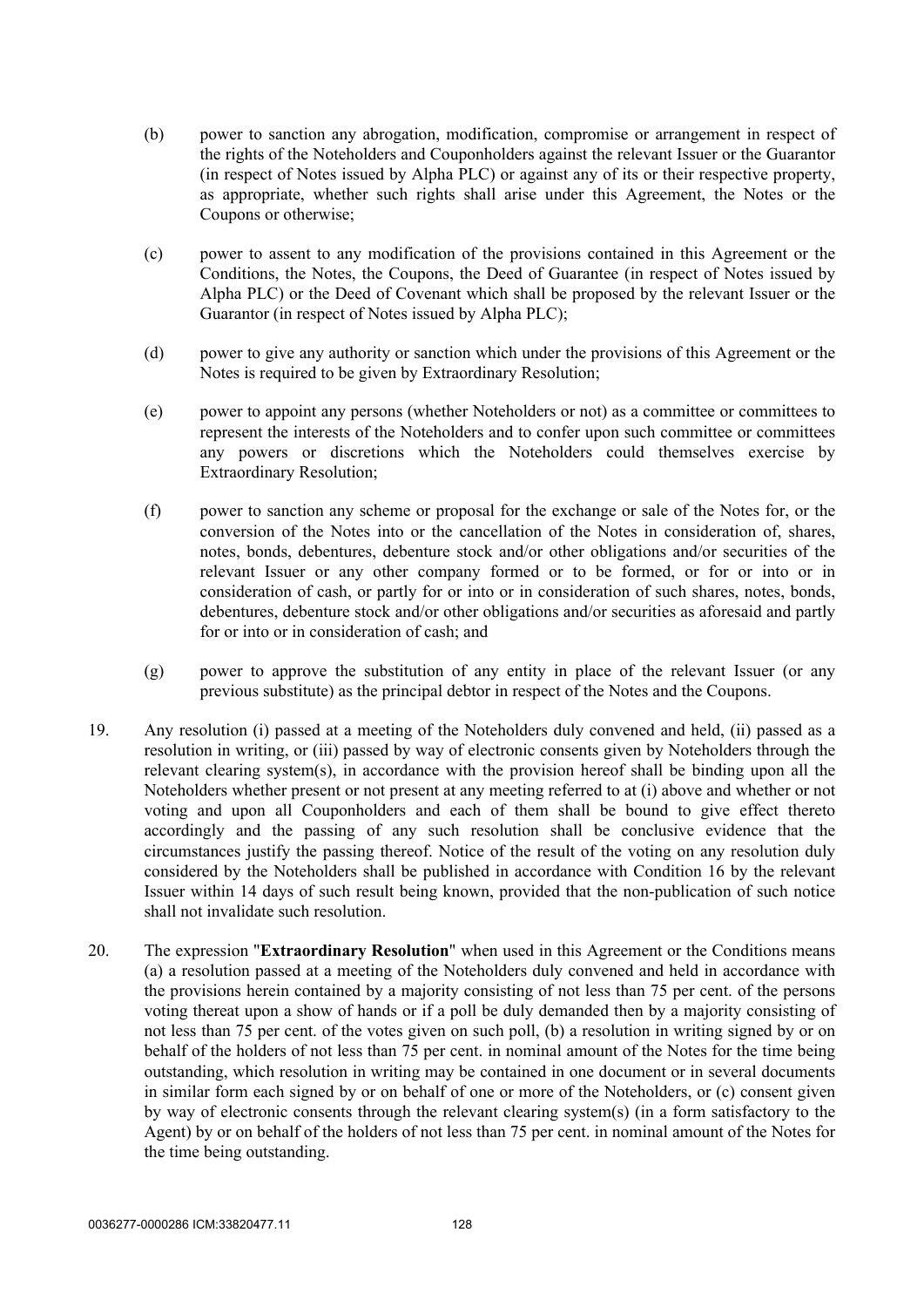- 21. Minutes of all resolutions and proceedings at every such meeting as aforesaid shall be made and duly entered in books to be from time to time provided for that purpose by the relevant Issuer and any such Minutes as aforesaid if purporting to be signed by the Chairman of the meeting at which such resolutions were passed or proceedings had shall be conclusive evidence of the matters therein contained and until the contrary is proved every such meeting in respect of the proceedings of which Minutes have been made shall be deemed to have been duly held and convened and all resolutions passed or proceedings had thereat to have been duly passed or had.
- 22. Subject to all other provisions contained herein the Agent may without the consent of the relevant Issuer, the Guarantor (in respect of Notes issued by Alpha PLC), the Noteholders or the Couponholders prescribe such further regulations regarding the requisitioning and/or the holding of meetings of Noteholders and attendance and voting thereat as the Agent may in its sole discretion think fit.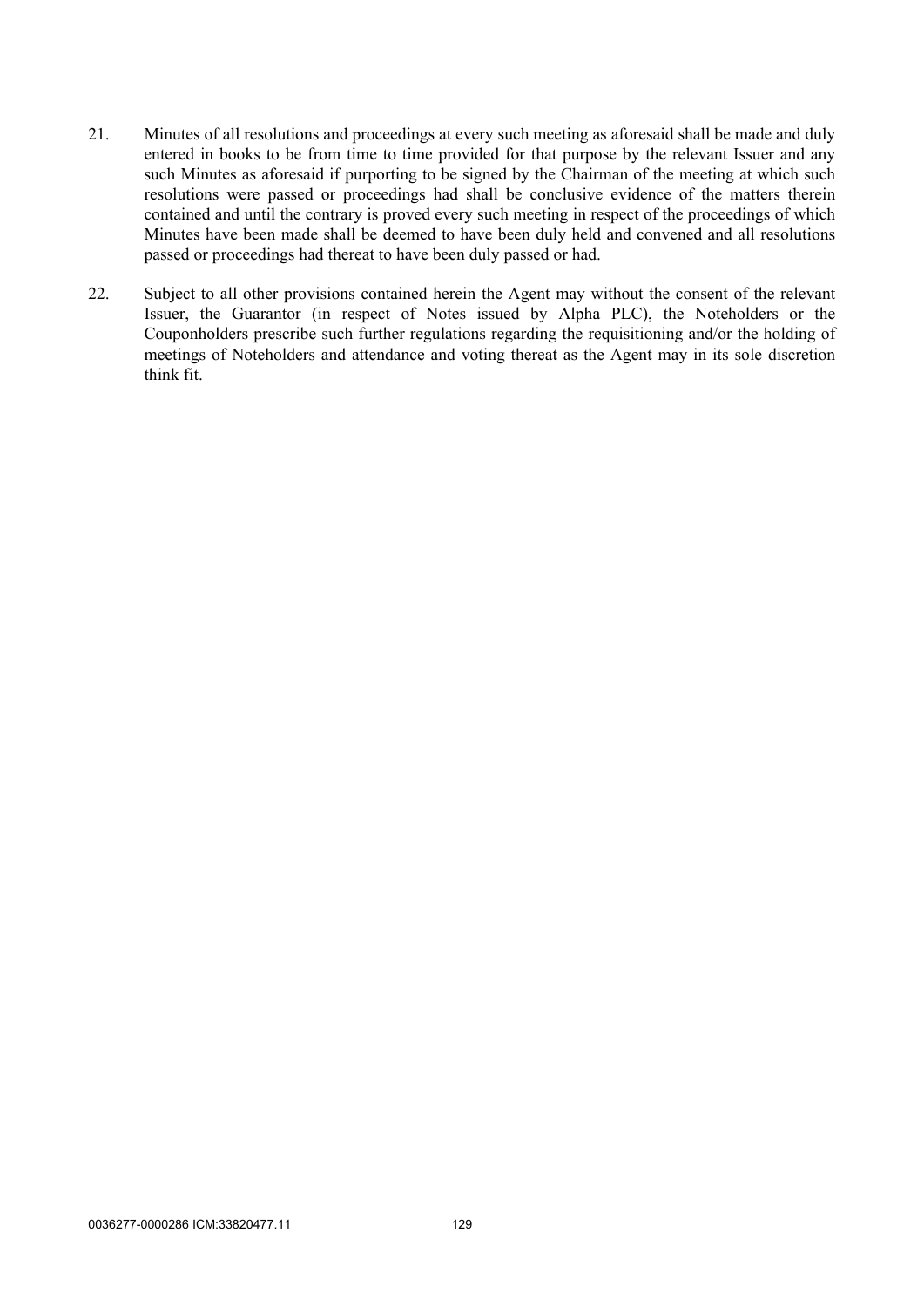## **SCHEDULE 5**

## **FORM OF PUT NOTICE**

### **[Alpha Credit Group PLC/Alpha Bank AE]**

### **[***title of relevant Series of Notes***]**

By depositing this duly completed Notice with any Paying Agent for the above Series of Notes (the "**Notes**") the undersigned holder of such Notes surrendered with this Notice and referred to below irrevocably exercises its option to have such Notes redeemed in accordance with Condition 7(f) on [redemption date].

This Notice relates to Notes in the aggregate nominal amount of:

..............................................................................

..............................................................................

bearing the following serial numbers:

..............................................................................

..............................................................................

..............................................................................

If the Notes referred to above are to be returned (1) to the undersigned under Clause [11.4](#page-22-0) of the Agency Agreement, they should be returned by post to:

................................................................. ................................................................. .................................................................

#### **Payment Instructions**

Please make payment in respect of the above-mentioned Notes by [cheque posted to the above address/transfer to the following bank account] (2):-

| Bank:                  |                                  |
|------------------------|----------------------------------|
| <b>Branch Address:</b> |                                  |
| <b>Branch Code:</b>    |                                  |
| Account Number:        |                                  |
| Signature of holder:   |                                  |
|                        | Duly authorised on behalf of [•] |

[To be completed by recipient Paying Agent]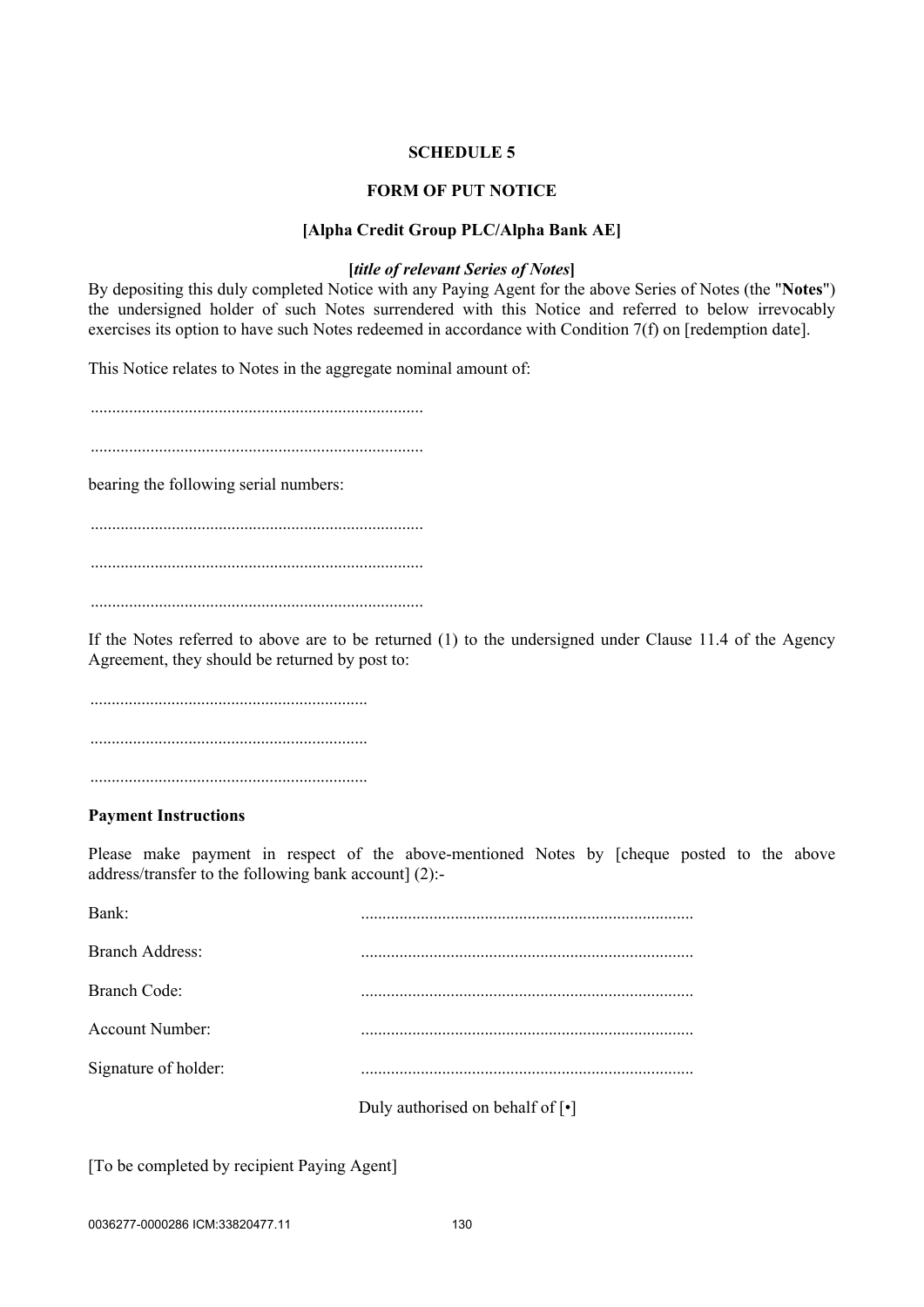| Details of missing unmatured Coupons  |  |
|---------------------------------------|--|
| Received by:                          |  |
| [Signature and stamp of Paying Agent] |  |
| At its office at:                     |  |
| On:                                   |  |

## **Notes**

- (1) The Agency Agreement provides that Notes so returned will be sent by post, uninsured and at the risk of the Noteholder, unless the Noteholder otherwise requests and pays the costs of such insurance to the relevant Paying Agent at the time of depositing the Note referred to above.
- (2) Delete as applicable.
- (3) Only relevant for Fixed Rate Notes (which are not also Index Linked Redemption Notes) in definitive form.
- N.B. The Paying Agent with whom the above-mentioned Notes are deposited will not in any circumstances be liable to the depositing Noteholder or any other person for any loss or damage arising from any act, default or omission of such Paying Agent in relation to the said Notes or any of them unless such loss or damage was caused by the fraud or gross negligence of such Paying Agent or its directors, officers or employees.

This Put Notice is not valid unless all of the paragraphs requiring completion are duly completed. Once validly given this Put Notice is irrevocable except in the circumstances set out in Clause 10.4 of the Agency Agreement.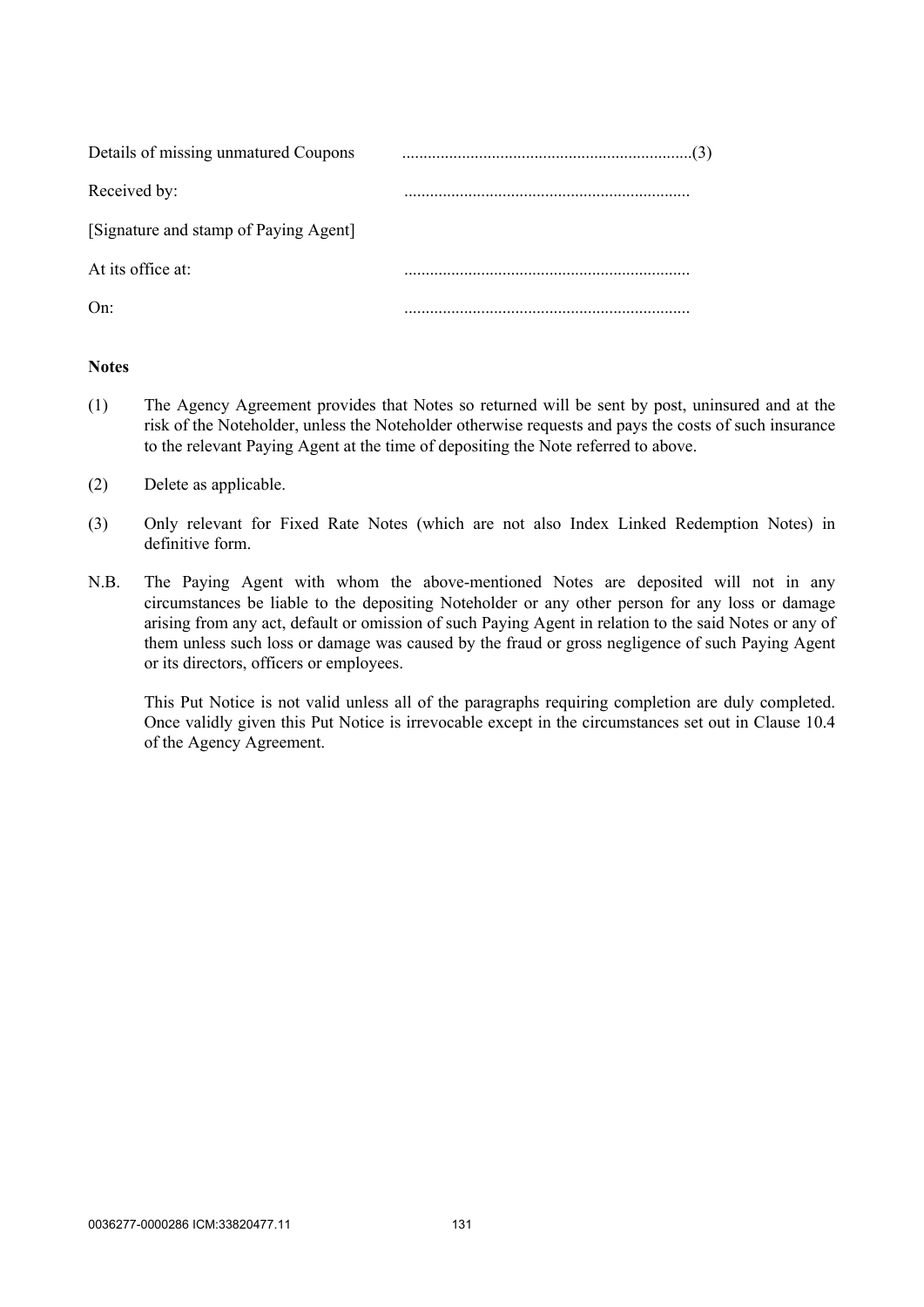## **EXECUTION PAGE**

### **ALPHA CREDIT GROUP PLC**

As Issuer Capital House 85 King William Street London EC4N 7BL

Telephone No: +44 207 332 6737 / 9227 Telefax No: +44 207 329 6022 Email:  $acg(a)abha-bank.co.uk$ Attention: Brooke Morley / Nicola Randell

By: **NICOLA RANDELL** and **LINDSAY MACKAY**

**ALPHA BANK AE** As Issuer and Guarantor 40 Stadiou Street GR-102 52 Athens Greece

Telephone No: +30 210 326 8263 Telefax No: +30 210 326 8291 / 8309 Email: [groupfunding@alpha.gr](mailto:groupfunding@alpha.gr) Attention: Group Funding Section

By: **NICOLA RANDELL** and **LINDSAY MACKAY**